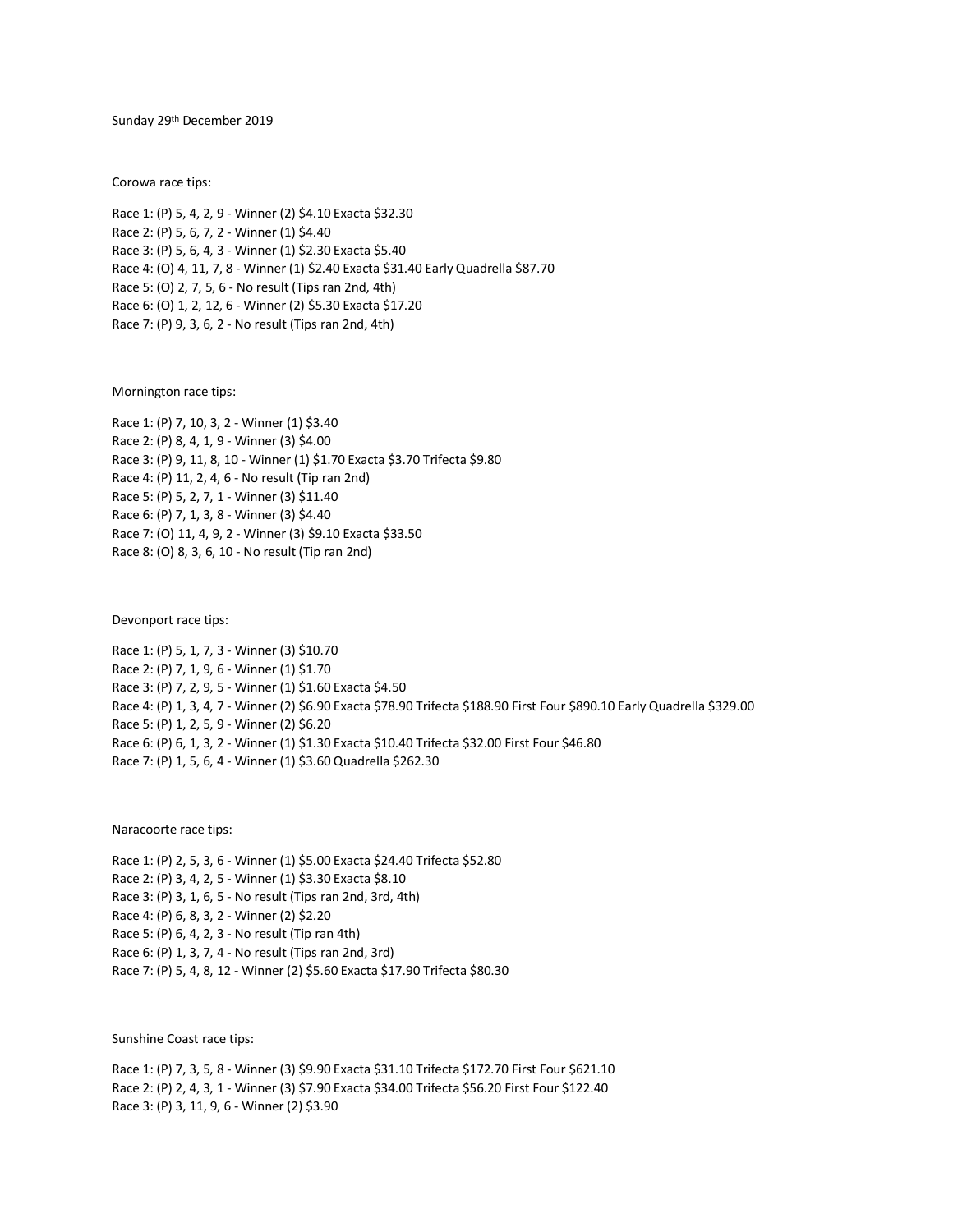Race 4: (P) 5, 1, 4, 6 - Winner (1) \$1.60 Early Quadrella \$664.70 Race 5: (P) 5, 7, 2, 10 - Winner (1) \$4.70 Race 6: (P) 5, 2, 3, 6 - No result (Tips ran 2nd, 3rd) Race 7: (P) 10, 1, 7, 5 - Winner (2) \$4.50 Exacta \$25.40 Race 8: (P) 5, 1, 15, 10 - Winner (2) \$4.30

Murwillumbah race tips:

Race 1: (P) 7, 6, 8, 4 - Winner (1) \$2.20 Exacta \$9.20 Trifecta \$25.80 First Four \$36.40 Race 2: (P) 3, 4, 7, 6 - Winner (1) \$3.90 Exacta \$30.50 Race 3: (P) 3, 2, 6, 4 - Winner (4) \$6.60 Race 4: (P) 1, 2, 10, 5 - Winner (2) \$3.40 Exacta \$11.50 Early Quadrella \$228.20 Race 5: (P) 7, 8, 3, 12 - No result (Tips ran 2nd, 3rd) Race 6: (P) 8, 6, 5, 1 - Winner (3) \$4.30 Exacta \$16.10

Race 7: (O) 6, 10, 11, 8 - Winner (2) \$2.60

Race 8: (P) 7, 1, 4, 8 - Winner (2) \$3.50

Bunbury race tips:

Race 1: (P) 7, 2, 5, 3 - Winner (4) \$8.70 Exacta \$36.70 Trifecta \$58.80 First Four \$148.80 Race 2: (P) 5, 2, 11, 10 - Winner (2) \$4.10 Exacta \$17.10 Race 3: (O) 3, 6, 9, 1 - Winner (2) \$4.00 Exacta \$15.80 Race 4: (O) 6, 3, 7, 1 - No result (Tip ran 2nd) Race 5: (P) 9, 8, 3, 7 - Winner (3) \$11.90 Exacta \$241.70 Race 6: (P) 6, 3, 8, 1 - Winner (4) \$2.60 Exacta \$10.00 Trifecta \$62.80 Race 7: (O) 4, 1, 8, 7 - Winner (3) \$3.30 Race 8: (O) 5, 3, 2, 7 - Winner (1) \$2.40 Exacta \$8.60 Quadrella \$498.00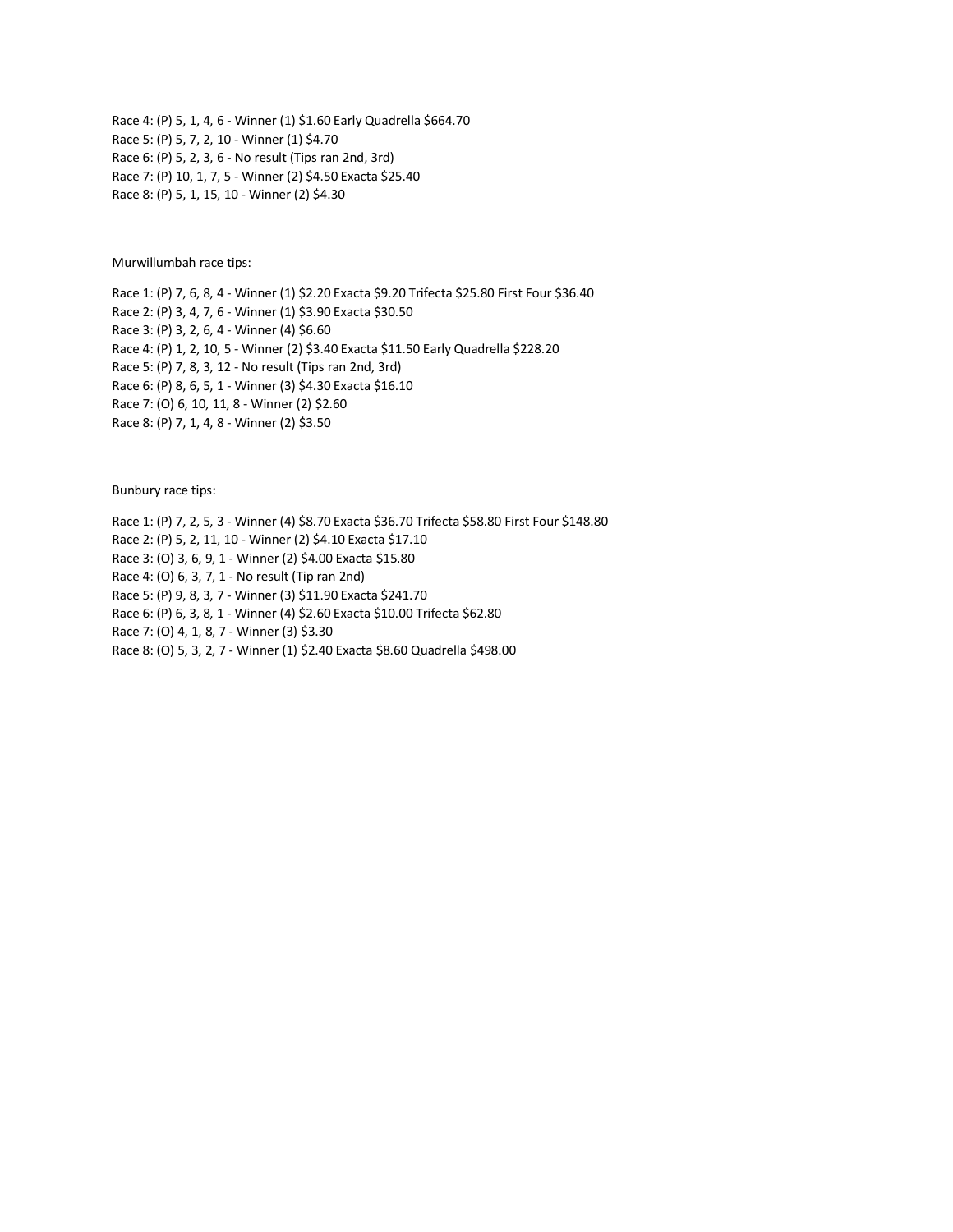Sunday 22nd December 2019

Sale race tips:

Race 1: (P) 9, 7, 5, 11 - Winner (3) \$5.40 Exacta \$17.00 Trifecta \$49.80 Race 2: (P) 13, 10, 6, 3 - Winner (2) \$4.00 Race 3: (P) 15, 10, 8, 12 - No result (Tips ran 2nd, 3rd, 4th) Race 4: (P) 12, 5, 2, 4 - Winner (3) \$6.20 Exacta \$39.00 Race 5: (O) 7, 4, 6, 11 - Winner (1) \$2.80 Exacta \$17.90 Race 6: (P) 7, 5, 8, 3 - No result (Tip ran 2nd) Race 7: (O) 10, 6, 9, 4 - No result (Tip ran 2nd) Race 8: (O) 2, 3, 8, 11 - No result (Tip ran 2nd)

Horsham race tips:

Race 1: (O) 2, 4, 10, 8 - Winner (2) \$3.00 Race 2: (P) 6, 1, 2, 7 - Winner (2) \$5.40 Race 3: (P) 5, 7, 10, 8 - No result (Tips ran 2nd, 3rd, 4th) Race 4: (P) 1, 2, 4, 10 - No result (Tip ran 3rd) Race 5: (P) 1, 9, 4, 5 - No result (Tips ran 3rd, 4th) Race 6: (O) 6, 7, 3, 2 - No result (Tip ran 3rd) Race 7: (O) 7, 6, 1, 4 - Winner (4) \$6.20

Taree race tips:

Race 1: (P) 6, 3, 5, 13 - Winner (1) \$2.30 Exacta \$8.80 Race 2: (O) 2, 11, 3, 4 - Winner (1) \$1.80 Race 3: (O) 7, 4, 1, 10 - Winner (1) \$7.50 Exacta \$25.60 Trifecta \$169.30 First Four \$798.50 Race 4: (P) 7, 9, 2, 13 - Winner (1) \$2.20 Exacta \$23.20 Trifecta \$89.10 First Four \$224.70 Early Quadrella \$167.90 Race 5: (P) 4, 2, 5, 3 - No result (Tip ran 4th) Race 6: (O) 2, 4, 3, 1 - No result (Tip ran 2nd) Race 7: (O) 4, 17, 14, 16 - Winner (1) \$4.90 Race 8: (O) 5, 2, 6, 8 - Winner (1) \$1.80 Exacta \$12.20 Trifecta \$99.80

Port Lincoln race tips:

Race 1: (P) 2, 6, 5, 1 - Winner (1) \$3.50 Exacta \$14.30 Trifecta \$45.40 First Four \$123.50 Race 2: (P) 2, 5, 1, 4 - Winner (1) \$3.40 Exacta \$11.30 Trifecta \$36.40 Race 3: (P) 2, 6, 7, 1 - Winner (4) \$13.70 Exacta \$215.60 Trifecta \$533.00 Race 4: (P) 8, 4, 2, 3 - Winner (4) \$3.50 Exacta \$19.50 Trifecta \$45.70 First Four \$199.00 Early Quadrella \$537.80 Race 5: (O) 6, 3, 2, 1 - Winner (3) \$4.80 Race 6: (P) 5, 2, 4, 6 - Winner (3) \$2.50 Exacta \$33.20 Race 7: (P) 3, 4, 1, 10 - No result (Tips ran 2nd, 3rd) Race 8: (O) 6, 1, 8, 7 - Winner (2) \$4.30 Exacta \$61.20

Devonport race tips: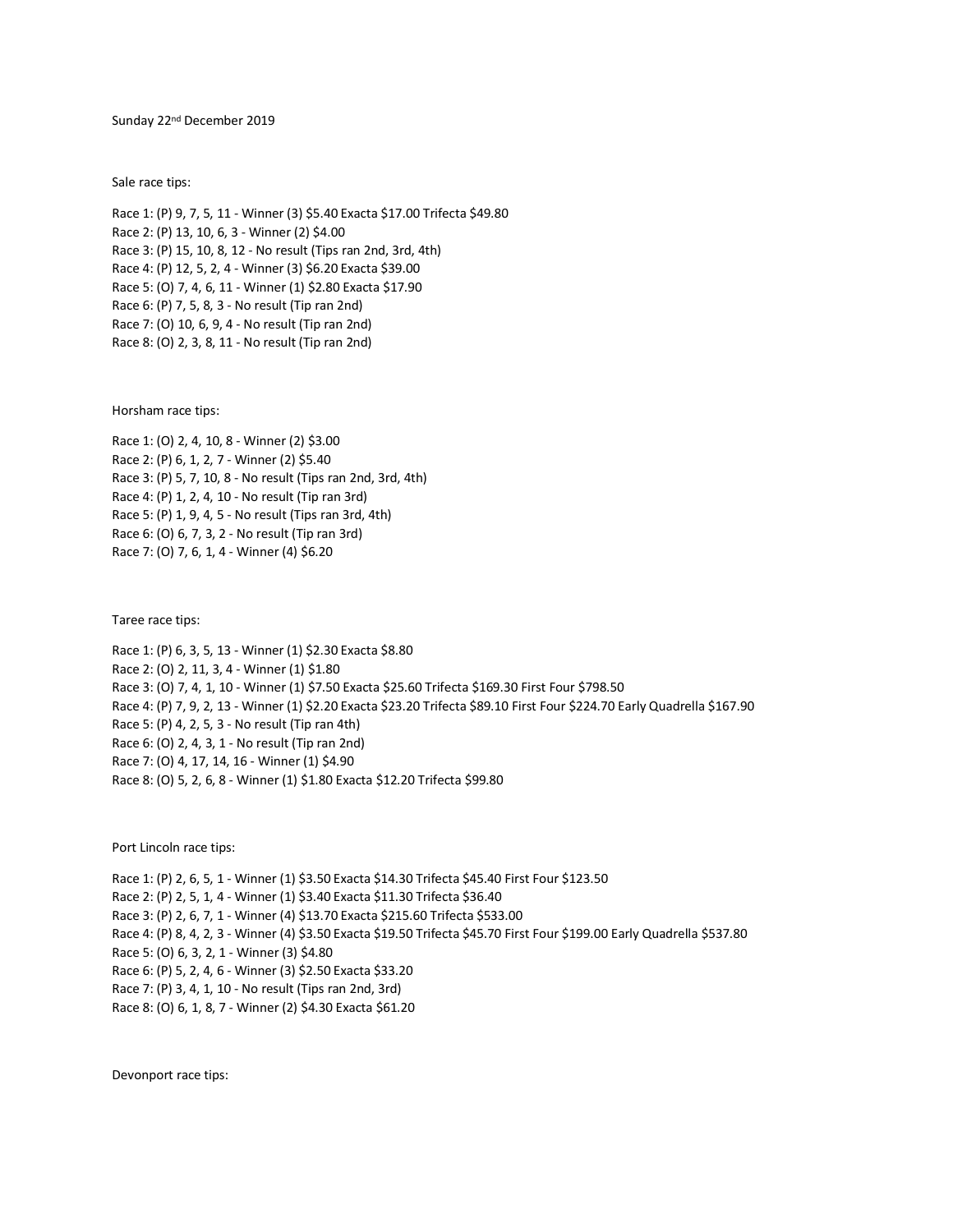Race 1: (O) 6, 2, 10, 8 - Winner (2) \$3.70 Exacta \$14.50 Race 2: (P) 1, 4, 5, 3 - Winner (2) \$3.60 Race 3: (O) 8, 10, 7, 1 - Winner (4) \$2.60 Race 4: (P) 1, 3, 6, 8 - Winner (1) \$2.60 Early Quadrella \$133.40 Race 5: (P) 8, 4, 2, 3 - No result (Tips ran 2nd, 3rd, 4th) Race 6: (P) 12, 2, 15, 11 - Winner (2) \$3.30 Exacta \$57.60 Trifecta \$237.70 First Four \$1826.10 Race 7: (O) 10, 4, 2, 5 - Winner (1) \$4.70 Exacta \$33.10 Race 8: (P) 6, 7, 8, 5 - No result (Tips ran 2nd, 3rd, 4th)

Moruya race tips:

Race 1: (P) 7, 10, 9, 3 - Winner (2) \$5.10 Exacta \$44.90 Trifecta \$167.00 Race 2: (O) 3, 15, 5, 17 - Winner (1) \$2.00 Exacta \$13.90 Race 3: (O) 5, 12, 6, 7 - Winner (1) \$4.20 Exacta \$14.70 Trifecta \$97.30 Race 4: (P) 1, 5, 12, 6 - No result (Tips ran 2nd, 3rd, 4th) Race 5: (P) 2, 3, 4, 7 - Winner (3) \$11.00 Exacta \$147.40 Race 6: (O) 7, 2, 6, 3 - No result (Tips ran 2nd, 3rd, 4th) Race 7: (O) 11, 2, 9, 6 - No result (Tips ran 2nd, 4th)

Townsville race tips:

Race 1: (P) 1, 3, 4, 2 - Winner (2) \$6.10 Exacta \$7.80 Trifecta \$8.60 First Four \$14.00 Race 2: (P) 6, 1, 4, 9 - Winner (1) \$4.90 Exacta \$28.80 Trifecta \$105.60 Race 3: (P) 5, 1, 3, 2 - Winner (2) \$2.70 Exacta \$18.40 Trifecta \$38.20 Race 4: (P) 7, 5, 1, 10 - Winner (2) \$8.00 Exacta \$25.30 Early Quadrella \$468.20 Race 5: (P) 3, 2, 5, 8 - Winner (4) \$4.70 Exacta \$19.80 Trifecta \$58.40 First Four \$156.10 Race 6: (P) 5, 6, 9, 7 - Winner (1) \$2.80 Exacta \$9.10 Race 7: (O) 4, 5, 1, 11 - No result (Tips ran 2nd, 3rd, 4th) Race 8: (O) 4, 12, 9, 2 - No result (Tips ran 2nd, 3rd)

Bunbury race tips:

Race 1: (P) 1, 6, 4, 3 - Winner (2) \$3.10 Exacta \$12.40 Trifecta \$31.90 First Four \$77.70 Race 2: (P) 5, 6, 3, 1 - Winner (1) \$2.50 Exacta \$14.70 Race 3: (P) 1, 7, 5, 6 - Winner (4) \$13.40 Exacta \$27.90 Trifecta \$107.50 First Four \$356.10 Race 4: (P) 6, 8, 4, 7 - No result Race 5: (P) 2, 7, 1, 5 - No result (Tip ran 3rd) Race 6: (P) 3, 9, 7, 1 - Winner (2) \$4.60 Race 7: (O) 6, 3, 2, 1 - Winner (1) \$2.00 Exacta \$18.70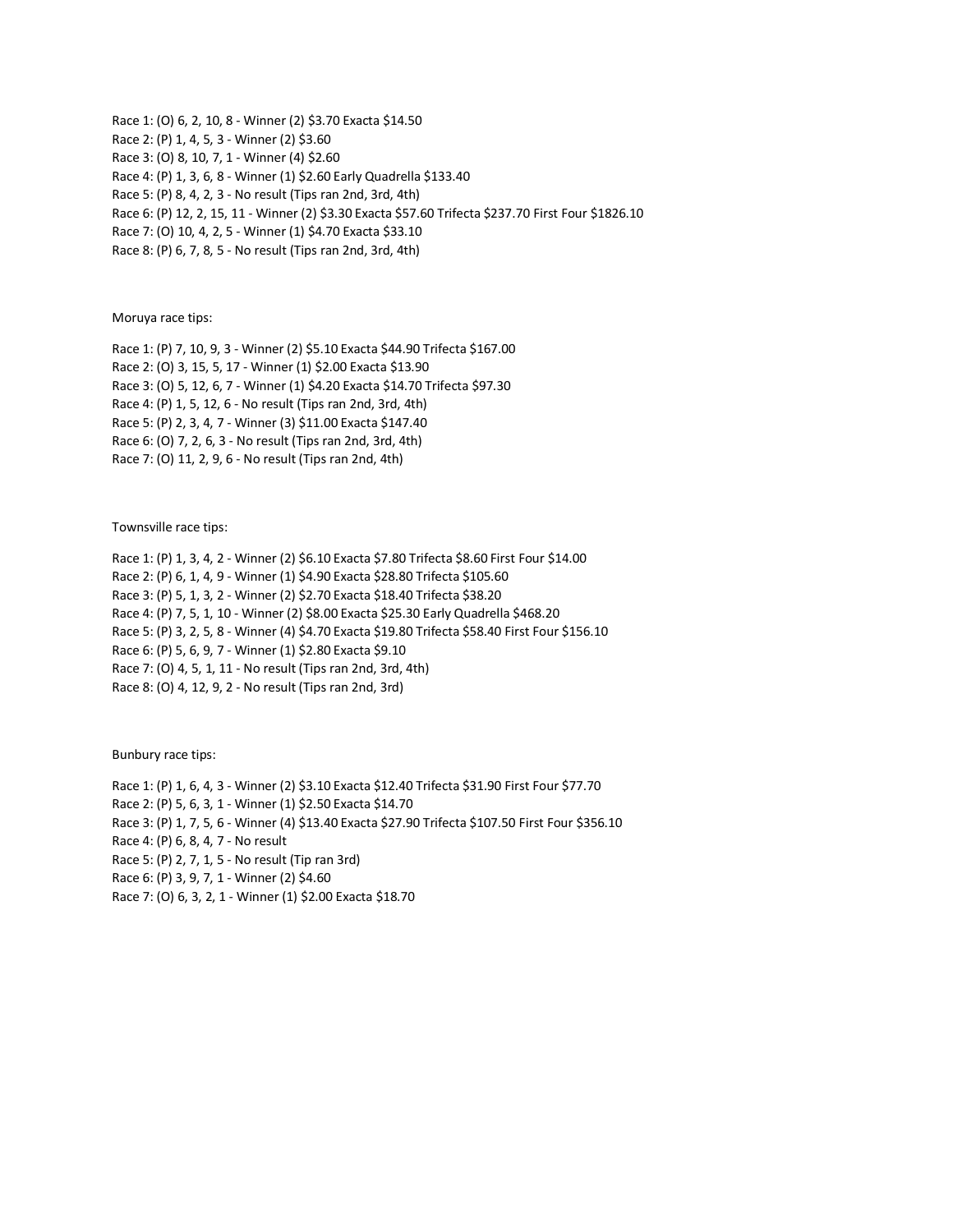Sunday 15th December 2019

Canberra race tips:

Race 1: (P) 1, 5, 4, 3 - Winner (1) \$1.10 Exacta \$8.80 Trifecta \$15.00 First Four \$26.50 Race 2: (P) 7, 2, 9, 10 - No result (Tip ran 3rd) Race 3: (O) 7, 6, 4, 10 - Winner (3) \$3.10 Race 4: (P) 11, 13, 9, 10 - Winner (3) \$3.70 Exacta \$15.70 Trifecta \$109.20 First Four \$366.90 Race 5: (P) 4, 5, 7, 2 - No result (Tips ran 2nd, 3rd) Race 6: (P) 6, 1, 11, 3 - Winner (4) \$7.60 Race 7: (P) 7, 3, 2, 8 - Winner (4) \$1.60 Exacta \$4.70 Race 8: (O) 5, 6, 10, 1 - No result (Tips ran 3rd, 4th)

Bendigo race tips:

Race 1: (P) 10, 3, 4, 1 - Winner (2) \$2.70 Exacta \$12.50 Trifecta \$37.60 First Four \$88.20 Race 2: (P) 2, 7, 1, 4 - Winner (1) \$1.80 Exacta \$5.30 Trifecta \$15.80 Race 3: (P) 6, 8, 7, 2 - Winner (3) \$10.60 Exacta \$21.10 Trifecta \$122.00 Race 4: (P) 1, 6, 9, 5 - Winner (1) \$2.30 Exacta \$9.60 Race 5: (P) 8, 4, 6, 7 - No result (Tips ran 2nd, 3rd, 4th) Race 6: (O) 8, 4, 1, 2 - No result Race 7: (P) 7, 9, 6, 4 - Winner (1) \$5.20 Race 8: (O) 10, 5, 11, 3 - No result (Tips ran 2nd, 4th) Race 9: (P) 4, 3, 7, 6 - No result (Tip ran 3rd)

Bordertown race tips:

Race 1: (P) 1, 5, 2, 3 - Winner (4) \$3.00 Exacta \$9.10 Trifecta \$27.40 First Four \$44.10 Race 2: (P) 8, 4, 9, 3 - Winner (1) \$2.70 Race 3: (P) 6, 4, 7, 2 - No result (Tips ran 2nd, 3rd) Race 4: (P) 4, 6, 1, 2 - Winner (1) \$4.30 Race 5: (P) 5, 1, 7, 6 - Winner (3) \$5.40 Exacta \$73.30 Race 6: (O) 5, 4, 7, 1 - No result (Tips ran 2nd, 3rd, 4th) Race 7: (P) 8, 6, 5, 11 - Winner (3) \$3.70 Exacta \$14.80 Race 8: (O) 7, 8, 6, 9 - Winner (1) \$2.50

Sunshine Coast race tips:

Race 1: (P) 5, 3, 2, 1 - Winner (1) \$3.30 Exacta \$14.70 Trifecta \$30.00 First Four \$36.50 Race 2: (P) 2, 4, 7, 6 - Winner (1) \$1.70 Exacta \$1.90 Race 3: (P) 7, 10, 5, 9 - Winner (1) \$1.60 Exacta \$5.20 Race 4: (O) 6, 2, 4, 9 - Winner (1) \$3.10 Exacta \$21.50 Early Quadrella \$38.00 Race 5: (P) 4, 13, 3, 10 - Winner (3) \$2.90 Race 6: (P) 9, 6, 10, 8 - Winner (1) \$2.10 Exacta \$3.70 Trifecta \$14.40 Race 7: (O) 1, 6, 11, 9 - Winner (1) \$2.00 Exacta \$4.30 Race 8: (O) 7, 3, 2, 16 - Winner (2) \$3.70 Exacta \$12.40 Quadrella \$72.20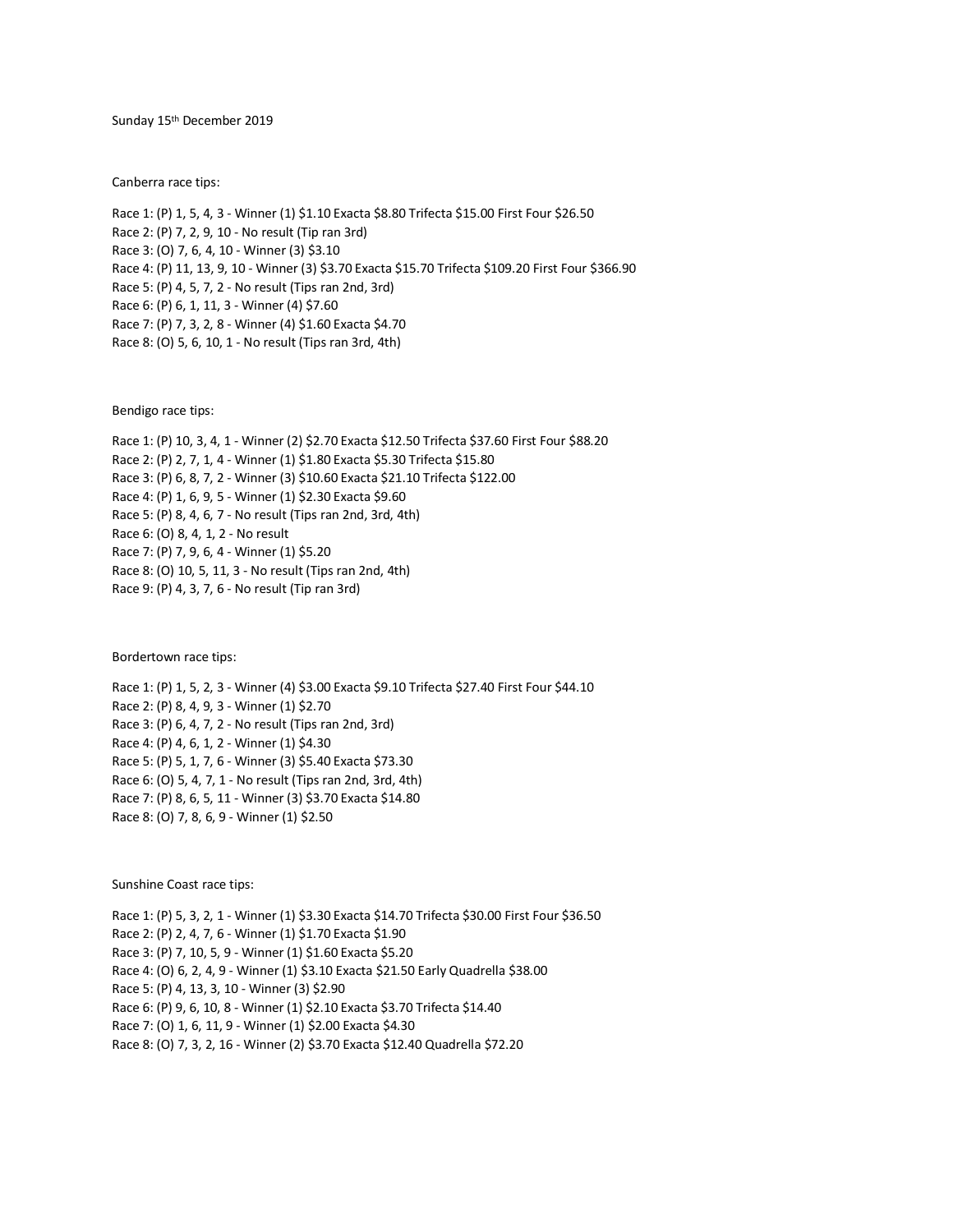Hawkesbury race tips:

Race 1: (P) 5, 1, 3, 4 - Winner (4) \$7.20 Exacta \$28.10 Trifecta \$93.80 Race 2: (P) 2, 8, 6, 4 - No result (Tips ran 3rd, 4th) Race 3: (P) 4, 7, 8, 5 - Winner (1) \$1.90 Exacta \$3.40 Trifecta \$4.50 First Four \$5.70 Race 4: (P) 10, 3, 11, 1 - No result (Tips ran 2nd, 3rd) Race 5: (P) 6, 4, 1, 3 - Winner (4) \$3.60 Exacta \$10.30 Race 6: (P) 5, 7, 4, 2 - Winner (4) \$3.80 Exacta \$13.50 Trifecta \$39.00 First Four \$147.60

Alice Springs race tips:

Race 1: (O) 2, 1, 11, 9 - Winner (3) \$30.80 Race 2: (O) 1, 2, 4, 8 - No result (Tips ran 2nd, 4th) Race 3: (O) 4, 3, 8, 2 - Winner (2) \$4.90 Race 4: (O) 1, 2, 3, 4 - Winner (3) \$3.50 Race 5: (P) 4, 5, 6, 1 - No result (Tips ran 2nd, 3rd, 4th)

Bunbury race tips:

Race 1: (P) 1, 2, 6, 7 - Winner (2) \$4.90 Exacta \$9.10 Race 2: (P) 7, 2, 4, 8 - Winner (1) \$1.60 Exacta \$4.90 Trifecta \$9.70 First Four \$46.30 Race 3: (O) 3, 6, 4, 7 - Winner (2) \$2.10 Race 4: (O) 2, 8, 7, 4 - Winner (4) \$8.60 Exacta \$25.20 Trifecta \$168.70 Early Quadrella \$172.80 Race 5: (P) 1, 2, 4, 3 - Winner (1) \$1.60 Exacta \$4.70 Trifecta \$24.50 Race 6: (P) 4, 6, 7, 1 - Winner (4) \$7.70 Exacta \$27.60 Race 7: (P) 7, 1, 4, 8 - No result (Tips ran 2nd, 3rd, 4th)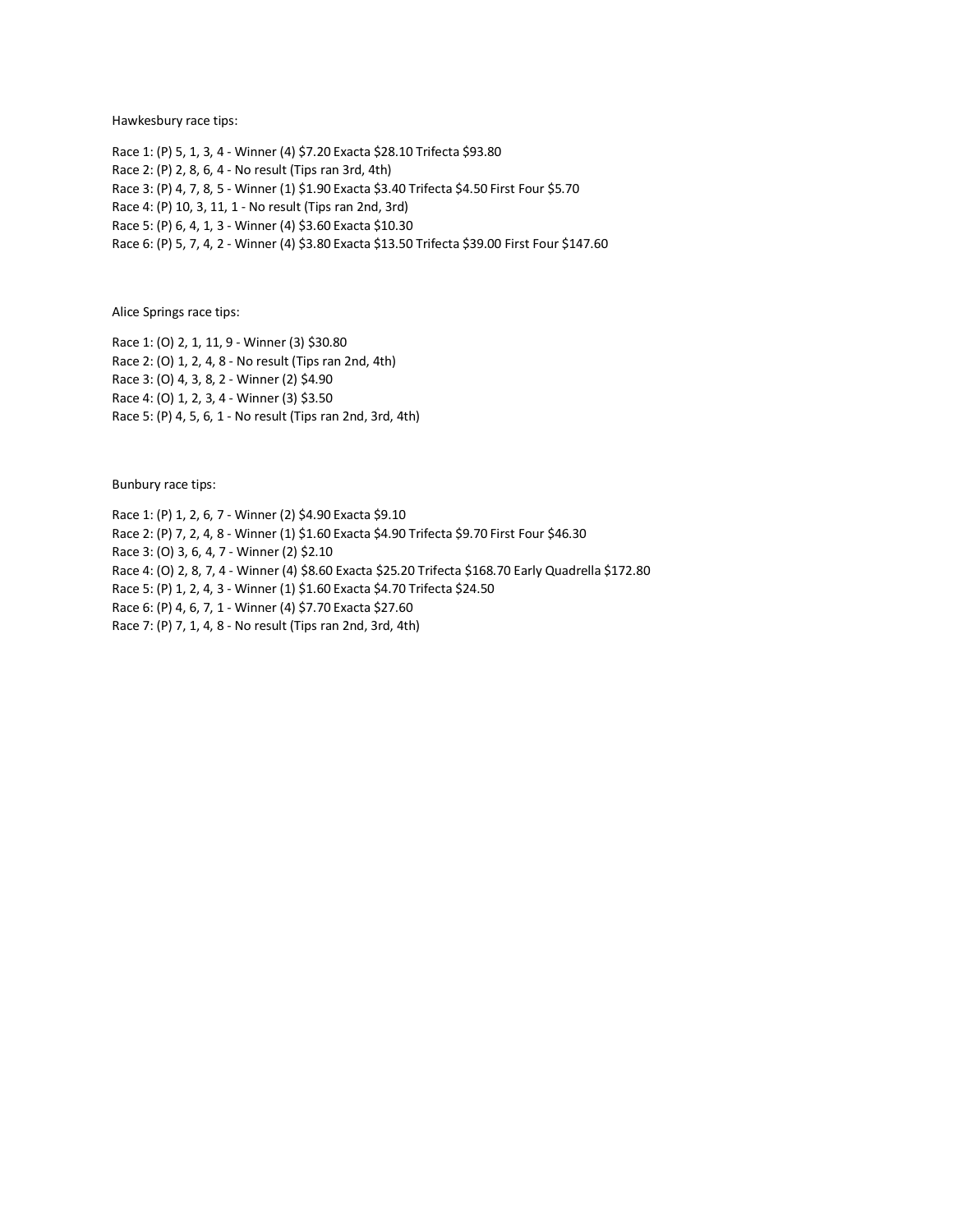Sunday 8 th December 2019

Tatura race tips:

Race 1: (P) 11, 2, 5, 1 - Winner (1) \$1.80 Exacta \$9.40 Trifecta \$28.20 Race 2: (O) 10, 4, 11, 8 - Winner (2) \$6.20 Exacta \$11.60 Race 3: (P) 3, 5, 7, 4 - Winner (1) \$3.10 Exacta \$11.10 Trifecta \$33.90 First Four \$102.50 Race 4: (P) 1, 2, 3, 5 - Winner (4) \$3.90 Exacta \$19.80 Early Quadrella \$395.20 Race 5: (P) 2, 1, 6, 5 - Winner (1) \$1.70 Race 6: (P) 5, 6, 1, 4 - Winner (2) \$8.40 Exacta \$38.90 Trifecta \$50.60 Race 7: (O) 7, 1, 5, 2 - No result (Tips ran 2nd, 3rd)

Hawkesbury race tips:

Race 1: (P) 1, 2, 6, 3 - Winner (2) \$1.60 Exacta \$3.10 Trifecta \$4.80 Race 2: (P) 7, 5, 4, 3 - Winner (1) \$2.70 Exacta \$5.20 Race 3: (P) 4, 8, 2, 1 - Winner (4) \$2.90 Exacta \$14.60 Trifecta \$56.80 Race 4: (O) 5, 10, 3, 6 - No result (Tip ran 3rd) Race 5: (P) 10, 8, 13, 11 - Winner (1) \$3.00 Exacta \$10.90 Trifecta \$38.30 First Four \$66.50 Race 6: (O) 3, 7, 2, 8 - Winner (2) \$3.60 Race 7: (P) 2, 8, 5, 4 - No result (Tips ran 3rd, 4th)

Werribee race tips:

Race 1: (P) 1, 5, 2, 10 - Winner (1) \$2.20 Race 2: (P) 7, 10, 9, 4 - Winner (2) \$2.40 Exacta \$12.70 Trifecta \$36.30 First Four \$169.70 Race 3: (P) 8, 7, 10, 4 - Winner (1) \$1.80 Exacta \$4.30 Trifecta \$8.50 First Four \$28.50 Race 4: (P) 8, 7, 5, 1 - No result (Tips ran 3rd, 4th) Race 5: (P) 3, 1, 5, 2 - Winner (1) \$4.30 Race 6: (P) 3, 1, 4, 7 - No result (Tips ran 2nd, 4th) Race 7: (P) 4, 2, 6, 5 - Winner (3) \$2.70 Exacta \$11.80 Trifecta \$24.10 First Four \$65.70 Race 8: (O) 11, 7, 4, 2 - Winner (1) \$5.00 Exacta \$21.60

Sunshine Coast race tips:

Race 1: (P) 12, 4, 5, 1 - No result (Tips ran 2nd, 4th) Race 2: (P) 1, 8, 6, 2 - Winner (4) \$4.80 Race 3: (P) 9, 6, 1, 12 - Winner (1) \$1.80 Race 4: (O) 2, 15, 9, 10 - Winner (3) \$5.20 Exacta \$30.30 Race 5: (O) 6, 10, 2, 7 - No result (Tips ran 2nd, 3rd, 4th) Race 6: (O) 11, 4, 1, 8 - No result Race 7: (O) 9, 15, 6, 11 - No result (Tips ran 2nd, 3rd, 4th) Race 8: (O) 1, 5, 6, 15 - Winner (1) \$1.40

Nowra race tips:

Race 1: (P) 3, 1, 5, 6 - Winner (1) \$2.10 Exacta \$6.80 Race 2: (P) 8, 10, 4, 6 - Winner (3) \$3.20 Exacta \$12.00 Trifecta \$61.50 First Four \$202.10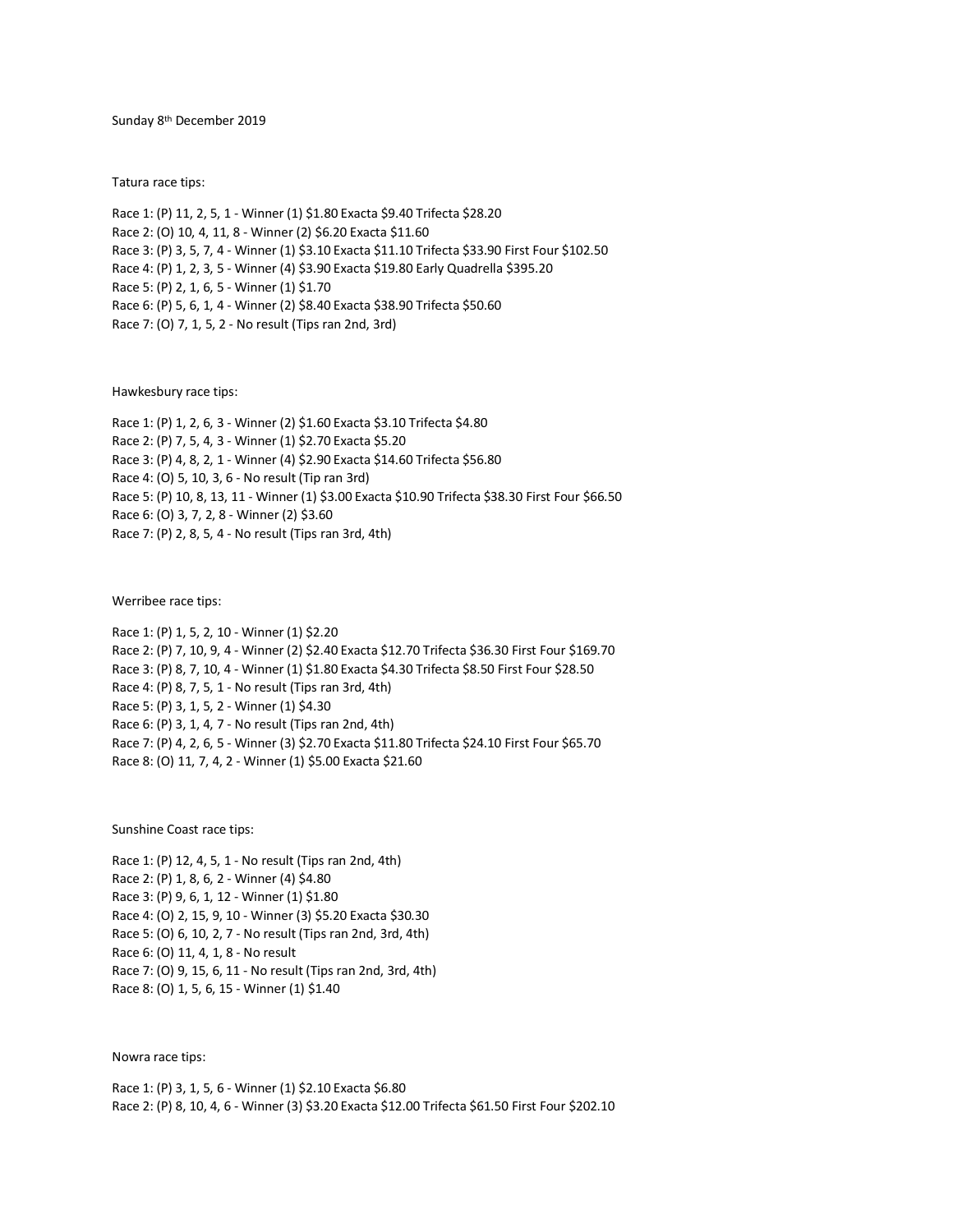Race 3: (P) 5, 6, 4, 2 - Winner (1) \$2.70 Exacta \$7.10 Trifecta \$17.90 Race 4: (P) 3, 9, 12, 8 - No result (Tip ran 4th) Race 5: (O) 6, 7, 3, 2 - Winner (4) \$4.80 Race 6: (P) 5, 1, 9, 8 - Winner (2) \$4.20 Exacta \$9.80 Trifecta \$22.20 First Four \$57.00 Race 7: (O) 3, 7, 11, 4 - No result (Tips ran 2nd, 3rd)

Pinjarra race tips:

Race 1: (P) 1, 4, 7, 6 - Winner (2) \$3.20 Exacta \$5.90 Trifecta \$20.10 First Four \$38.70

Race 2: (P) 3, 9, 8, 1 - Winner (1) \$2.00

- Race 3: (P) 6, 2, 7, 10 Winner (1) \$1.90 Exacta \$13.10 Trifecta \$154.30
- Race 4: (O) 7, 8, 13, 1 No result (Tips ran 2nd, 3rd)

Race 5: (O) 4, 3, 7, 9 - Winner (3) \$4.60

Race 6: (O) 9, 7, 3, 6 - No result (Tips ran 2nd, 3rd, 4th)

Race 7: (O) 6, 10, 12, 9 - No result (Tip ran 2nd)

Race 8: (O) 14, 9, 3, 5 - Winner (3) \$5.80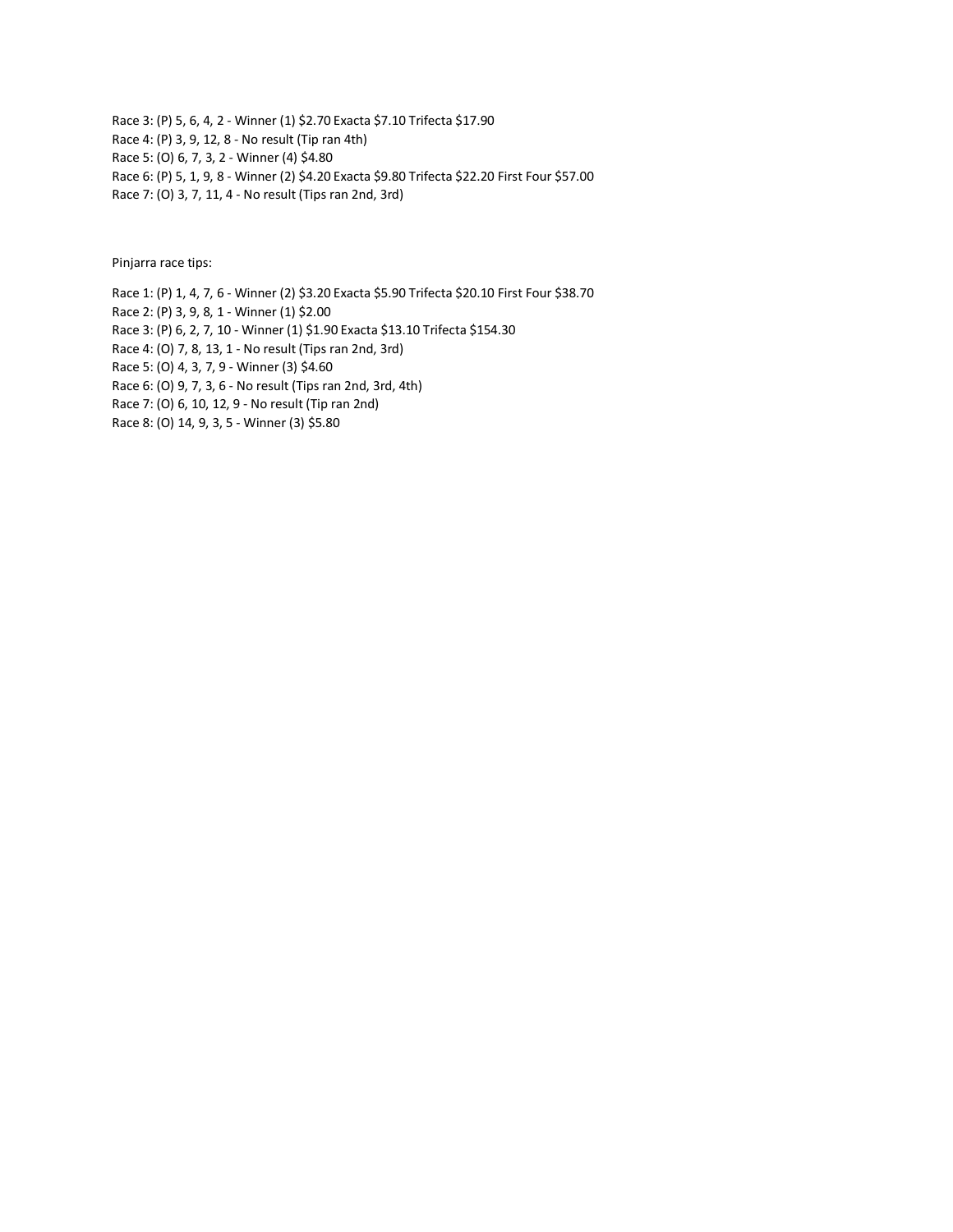Sunday 1<sup>st</sup> December 2019

Warrnambool race tips:

Race 1: (P) 8, 6, 5, 4 - Winner (2) \$2.30 Exacta \$11.30 Trifecta \$44.60 Race 2: (P) 12, 8, 3, 9 - Winner (1) \$4.50 Exacta \$17.10 Race 3: (O) 6, 9, 1, 2 - No result (Tips ran 3rd, 4th) Race 4: (P) 4, 12, 11, 3 - No result (Tips ran 2nd, 4th) Race 5: (P) 4, 5, 6, 7 - Winner (2) \$2.90 Exacta \$11.20 Trifecta \$54.10 Race 6: (O) 7, 8, 9, 5 - Winner (1) \$10.90 Race 7: (O) 4, 3, 8, 9 - No result (Tip ran 3rd) Race 8: (O) 4, 1, 8, 10 - Winner (2) \$3.70 Exacta \$54.50 Race 9: (P) 15, 6, 10, 13 - Winner (1) \$2.60

Grafton race tips:

Race 1: (P) 3, 4, 1, 7 - Winner (1) \$2.40 Race 2: (P) 5, 1, 4, 3 - No result (Tips ran 2nd, 4th) Race 3: (O) 11, 10, 9, 2 - Winner (1) \$4.50 Exacta \$20.80 Trifecta \$79.40 Race 4: (P) 3, 12, 9, 11 - Winner (2) \$11.10 Exacta \$53.00 Trifecta \$114.40 Race 5: (P) 4, 11, 7, 1 - Winner (3) \$6.00 Race 6: (P) 8, 4, 11, 3 - Winner (1) \$4.60 Exacta \$19.00 Trifecta \$41.90 Race 7: (O) 2, 6, 9, 1 - No result (Tips ran 2nd, 3rd, 4th) Race 8: (P) 3, 2, 6, 5 - Winner (1) \$5.00 Exacta \$22.20 Trifecta \$63.10

Traralgon race tips:

Race 1: (P) 2, 9, 8, 6 - Winner (1) \$1.90 Exacta \$4.50 Race 2: (P) 2, 4, 10, 11 - Winner (1) \$1.50 Exacta \$4.40 Race 3: (P) 11, 10, 6, 12 - Winner (4) \$9.20 Race 4: (P) 10, 4, 8, 6 - No result (Tips ran 2nd, 4th) Race 5: (P) 1, 4, 3, 6 - No result (Tips ran 2nd, 3rd) Race 6: (P) 1, 3, 5, 6 - Winner (2) \$7.80 Exacta \$15.20 Trifecta \$46.00 First Four \$145.80 Race 7: (P) 2, 1, 7, 3 - Winner (1) \$3.60 Exacta \$47.20 Race 8: (P) 4, 2, 7, 9 - No result (Tips ran 2nd, 3rd)

Newcastle race tips:

Race 1: (P) 8, 4, 9, 2 - Winner (1) \$2.90 Exacta \$13.20 Trifecta \$31.40 Race 2: (P) 7, 9, 4, 5 - Winner (4) \$14.70 Exacta \$41.70 Trifecta \$59.10 First Four \$277.90 Race 3: (P) 4, 2, 9, 5 - Winner (2) \$4.90 Exacta \$5.80 Trifecta \$23.60 First Four \$62.20 Race 4: (P) 1, 6, 5, 4 - No result (Tips ran 2nd, 3rd, 4th) Race 5: (P) 2, 6, 5, 8 - No result (Tips ran 3rd, 4th) Race 6: (O) 4, 2, 7, 1 - No result (Tips ran 2nd, 3rd) Race 7: (O) 6, 3, 4, 13 - Winner (4) \$8.00 Race 8: (O) 6, 4, 3, 11 - No result (Tips ran 2nd, 3rd, 4th)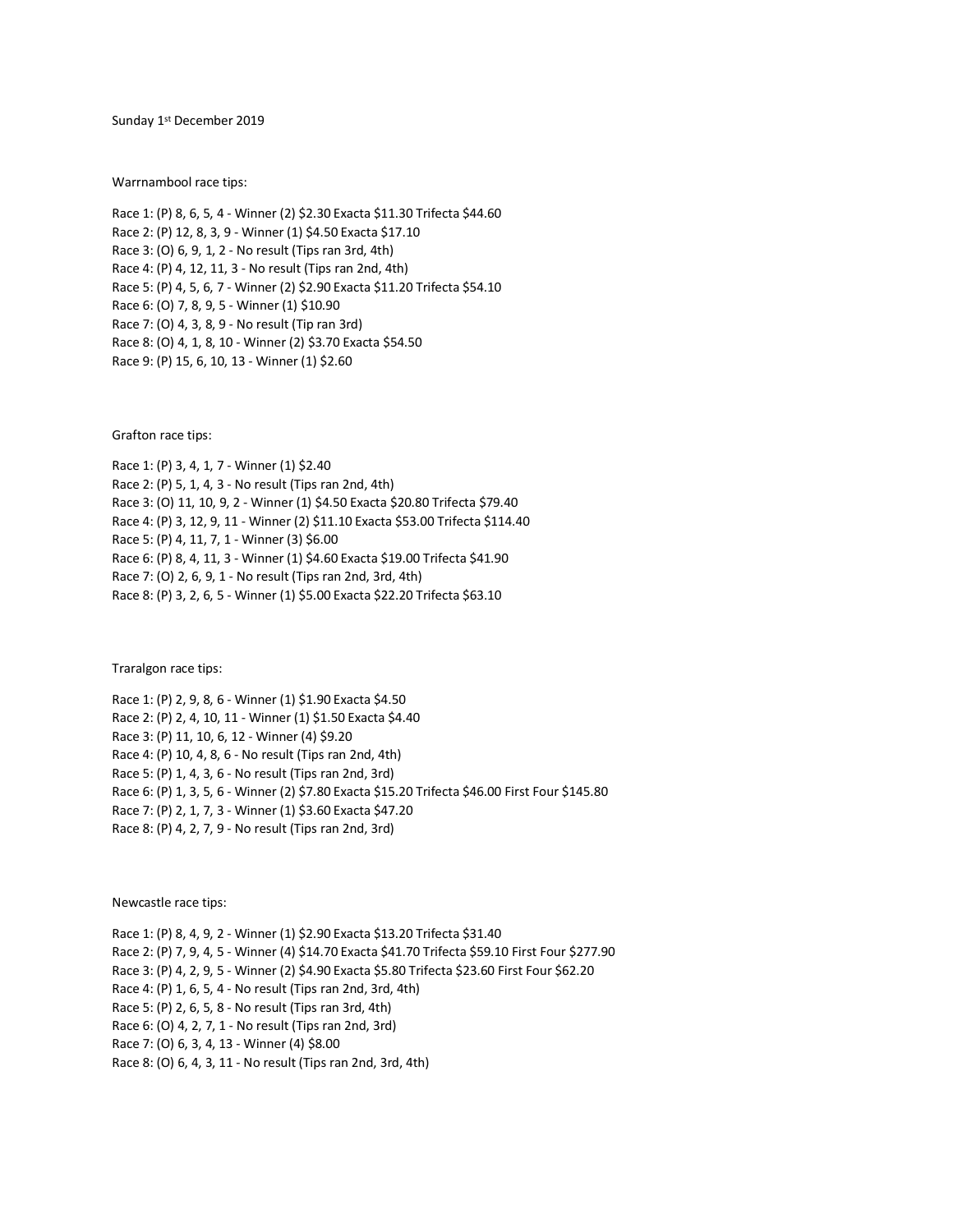Murray Bridge race tips:

Race 1: (P) 6, 2, 5, 1 - Winner (1) \$1.40 Exacta \$3.20 Race 2: (P) 2, 7, 5, 1 - Winner (1) \$2.70 Exacta \$9.00 Trifecta \$50.00 Race 3: (O) 1, 5, 6, 12 - Winner (2) \$3.00 Exacta \$9.40 Race 4: (O) 6, 3, 17, 14 - Winner (1) \$2.10 Early Quadrella \$10.80 Race 5: (O) 2, 7, 8, 10 - Winner (1) \$4.40 Race 6: (P) 6, 2, 7, 3 - Winner (1) \$1.80 Exacta \$28.00 Race 7: (O) 13, 8, 14, 1 - No result (Tips ran 2nd, 3rd)

Sunshine Coast race tips:

Race 1: (P) 1, 2, 5, 4 - Winner (1) \$1.90 Exacta \$9.20 Trifecta \$18.80 Race 2: (P) 1, 7, 3, 5 - Winner (2) \$6.50 Exacta \$18.20 Race 3: (P) 2, 3, 11, 12 - Winner (4) \$3.60 Exacta \$24.50 Trifecta \$52.30 Race 4: (P) 6, 5, 7, 2 - Winner (1) \$2.60 Exacta \$6.30 Trifecta \$12.20 Early Quadrella \$268.60 Race 5: (P) 11, 4, 7, 10 - Winner (1) \$2.30 Exacta \$64.40 Trifecta \$150.80 Race 6: (O) 11, 17, 3, 10 - Winner (1) \$3.30 Exacta \$18.60 Race 7: (P) 2, 7, 4, 3 - Winner (2) \$8.20 Race 8: (P) 9, 7, 8, 2 - Winner (3) \$2.90 Exacta \$18.10 Trifecta \$38.80 Quadrella \$351.90

Alice Springs race tips:

Race 1: (P) 2, 1, 3, 5 - No result (Tips ran 3rd, 4th) Race 2: (P) 1, 2, 3, 5 - No result (Tips ran 2nd, 4th) Race 3: (P) 9, 2, 8, 6 - Winner (4) \$15.90 Race 4: (P) 3, 6, 1, 5 - Winner (2) \$9.30 Race 5: (P) 2, 1, 5, 4 - No result (Tips ran 2nd, 3rd, 4th)

Geraldton race tips:

Race 1: (P) 1, 4, 6, 5 - Winner (1) \$2.00 Exacta \$5.80 Race 2: (O) 1, 4, 11, 2 - Winner (2) \$1.60 Race 3: (P) 5, 8, 6, 9 - Winner (1) \$1.80 Race 4: (P) 3, 8, 1, 5 - Winner (1) \$1.90 Exacta \$5.30 Trifecta \$18.40 First Four \$60.40 Early Quadrella \$19.30 Race 5: (O) 7, 2, 5, 4 - No result (Tips ran 3rd, 4th) Race 6: (P) 4, 6, 9, 7 - Winner (4) \$5.90 Race 7: (P) 1, 4, 10, 9 - Winner (2) \$1.70 Race 8: (P) 2, 9, 7, 4 - Winner (2) \$2.90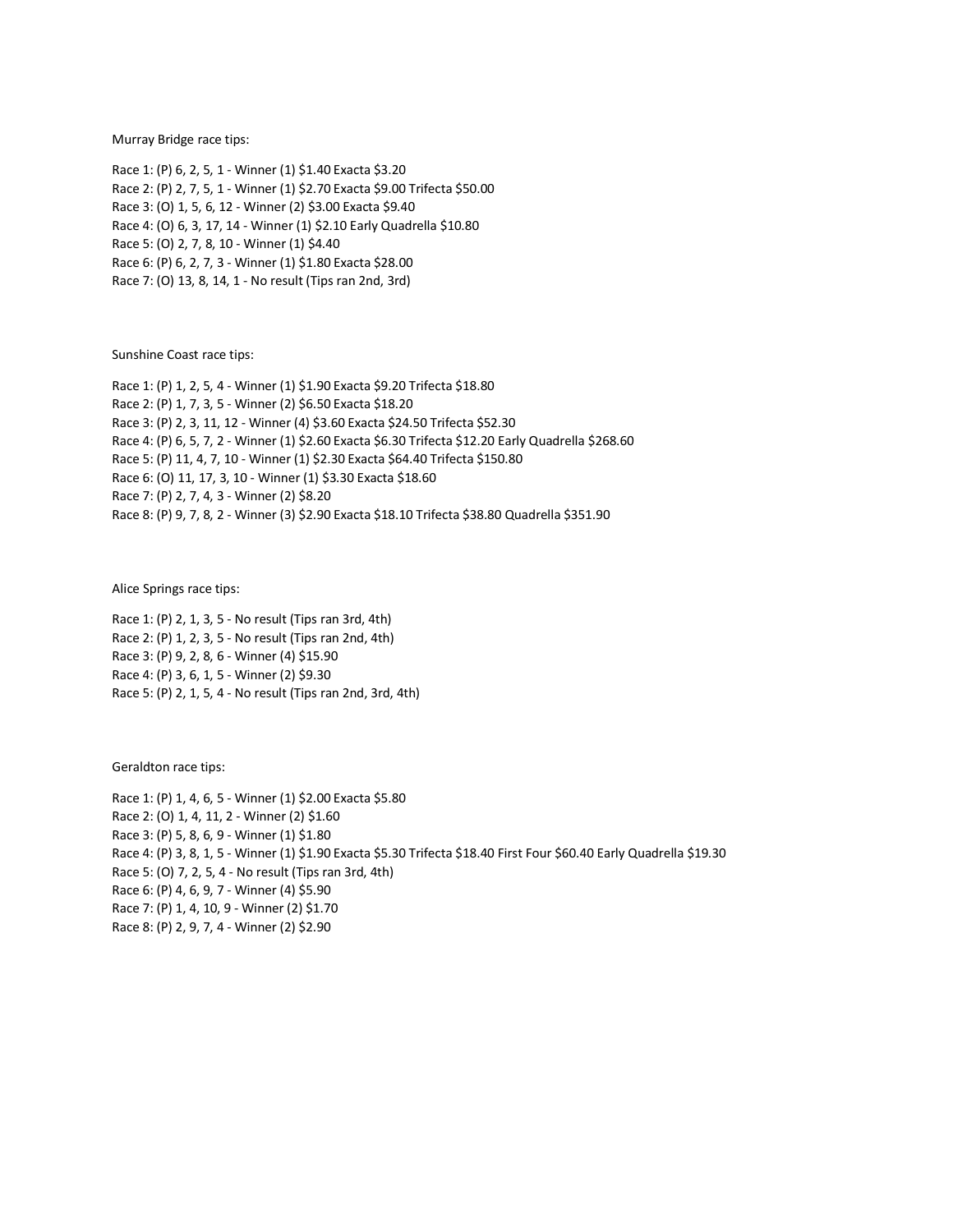Sunday 24th November 2019

Seymour race tips:

Race 1: (P) 3, 5, 4, 2 - Winner (2) \$3.20 Exacta \$3.70 Trifecta \$9.60 Race 2: (P) 8, 2, 12, 1 - Winner (3) \$7.60 Exacta \$28.50 Trifecta \$72.20 Race 3: (P) 12, 7, 14, 6 - Winner (3) \$5.20 Race 4: (P) 4, 2, 1, 5 - Winner (2) \$2.70 Exacta \$24.50 Trifecta \$54.80 Race 5: (P) 4, 3, 2, 5 - Winner (3) \$3.10 Exacta \$9.40 Trifecta \$16.90 Early Quadrella \$1145.30 Race 6: (P) 3, 6, 4, 9 - No result (Tip ran 2nd) Race 7: (P) 1, 6, 3, 9 - Winner (2) \$4.20 Exacta \$31.10 Race 8: (P) 11, 3, 6, 4 - No result (Tips ran 2nd, 3rd) Race 9: (P) 12, 4, 9, 7 - Winner (1) \$1.80 Exacta \$6.10

Swan Hill race tips:

Race 1: (P) 8, 4, 6, 1 - Winner (2) \$4.20 Exacta \$9.00 Race 2: (P) 13, 5, 3, 12 - Winner (1) \$1.30 Exacta \$5.10 Race 3: (P) 13, 5, 14, 12 - No result (Tip ran 2nd) Race 4: (P) 4, 1, 3, - Winner (3) \$4.30 Exacta \$7.20 Trifecta \$10.60 Race 5: (O) 2, 1, 9, 3 - Winner (2) \$3.10 Exacta \$25.30 Trifecta \$106.10 Race 6: (O) 2, 9, 6, 4 - Winner (3) \$5.90 Exacta \$33.30 Race 7: (O) 2, 7, 12, 4 - Winner (4) \$5.40 Exacta \$14.10 Race 8: (O) 12, 2, 3, 15 - Winner (2) \$4.40 Quadrella \$699.90

Devonport race tips:

Race 1: (P) 12, 11, 13, 2 - Winner (1) \$2.10 Race 2: (P) 8, 1, 11, 5 - Winner (1) \$2.70 Race 3: (P) 1, 4, 2, 9 - Winner (4) \$10.10 Exacta \$37.70 Trifecta \$168.70 First Four \$1238.60 Race 4: (P) 1, 5, 4, 3 - Winner (3) \$5.40 Exacta \$26.80 Early Quadrella \$549.50 Race 5: (P) 4, 3, 5, 8 - Winner (2) \$5.50 Exacta \$114.30 Trifecta \$214.90 Race 6: (P) 2, 4, 7, 5 - No result (Tips ran 2nd, 3rd, 4th) Race 7: (P) 1, 3, 6, 5 - Winner (3) \$10.20 Race 8: (P) 2, 3, 1, 5 - Winner (2) \$4.80 Exacta \$12.80 Trifecta \$16.80 First Four \$9.60

## Queanbeyan race tips:

Race 1: (P) 3, 1, 4, 2 - Winner (1) \$2.00 Exacta \$5.60 Trifecta \$10.70 First Four \$20.10 Race 2: (P) 4, 3, 8, 2 - Winner (1) \$1.80 Exacta \$4.90 Trifecta \$16.80 Race 3: (P) 5, 3, 4, 7 - Winner (2) \$1.50 Exacta \$4.70 Trifecta \$8.00 Race 4: (P) 1, 2, 9, 6 - Winner (2) \$5.60 Exacta \$47.20 Trifecta \$299.10 First Four \$297.80 Early Quadrella \$52.70 Race 5: (P) 1, 9, 5, 6 - No result (Tips ran 2nd, 3rd) Race 6: (P) 3, 2, 5, 6 - Winner (4) \$9.00 Exacta \$37.60 Trifecta \$86.90 First Four \$205.10 Race 7: (O) 10, 12, 7, 5 - No result (Tips ran 2nd, 4th) Race 8: (P) 7, 6, 3, 5 - Winner (2) \$4.60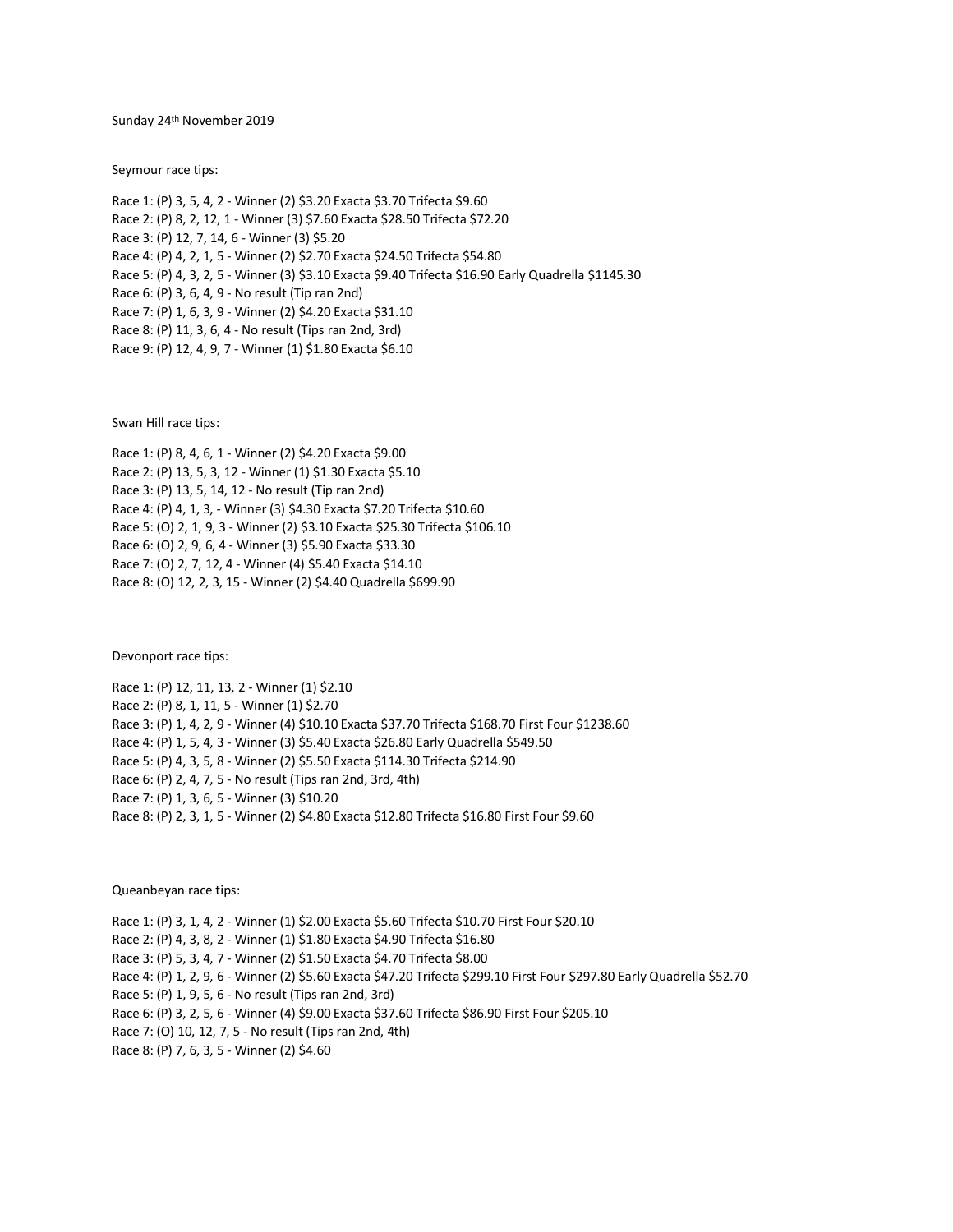Quirindi race tips:

Race 1: (O) 4, 8, 2, 10 - Winner (4) \$2.40 Exacta \$4.50 Race 2: (P) 10, 5, 7, 8 - Winner (1) \$2.00 Race 3: (P) 2, 3, 6, 7 - Winner (2) \$3.10 Exacta \$26.40 Race 4: (O) 4, 7, 8, 12 - Winner (4) \$6.30 Early Quadrella \$113.10 Race 5: (O) 5, 2, 6, 9 - No result (Tips ran 2nd, 3rd, 4th) Race 6: (O) 1, 6, 11, 8 - No result (Tip ran 4th) Race 7: (O) 3, 2, 1, 13 - Winner (3) \$9.00

Sunshine Coast race tips:

Race 1: (P) 7, 12, 14, 4 - Winner (2) \$4.60 Exacta \$39.00 Race 2: (P) 15, 5, 6, 1 - Winner (4) \$5.80 Exacta \$23.80 Trifecta \$61.00 First Four \$174.20 Race 3: (P) 3, 2, 13, 1 - Winner (1) \$3.50 Exacta \$17.60 Race 4: (P) 7, 4, 5, 3 - Winner (4) \$6.50 Exacta \$23.70 Trifecta \$34.80 Early Quadrella \$601.90 Race 5: (P) 3, 7, 6, 5 - Winner (4) \$4.60 Exacta \$22.30 Race 6: (O) 3, 6, 10, 4 - Winner (1) \$8.60 Race 7: (P) 5, 2, 6, 3 - Winner (2) \$1.80 Exacta \$10.20 Trifecta \$31.80 Race 8: (O) 11, 10, 12, 3 - Winner (2) \$4.00 Quadrella \$1049.30

Clare race tips:

Race 1: (P) 7, 10, 9, 1 - No result (Tips ran 2nd, 3rd, 4th) Race 2: (P) 5, 8, 6, 4 - No result (Tips ran 2nd, 3rd, 4th) Race 3: (P) 6, 3, 5, 4 - Winner (1) \$5.90 Exacta \$27.60 Race 4: (P) 4, 2, 1, 3 - Winner (4) \$11.80 Exacta \$57.70 Trifecta \$152.50 First Four \$94.50 Race 5: (P) 8, 9, 4, 7 - Winner (3) \$3.10 Exacta \$28.10 Trifecta \$90.40 First Four \$169.30 Race 6: (O) 7, 2, 3, 4 - Winner (4) \$10.50 Exacta \$96.00 Trifecta \$295.20 Race 7: (O) 1, 6, 4, 11 - Winner (2) \$2.30 Quadrella \$1748.00

Bunbury race tips:

Race 1: (P) 7, 1, 3, 5 - Winner (1) \$1.50 Exacta \$12.60 Trifecta \$61.10

Race 2: (P) 4, 9, 5, 6 - Winner (4) \$6.30 Exacta \$23.00

Race 3: (P) 10, 3, 1, 4 - Winner (4) \$6.70

Race 4: (O) 1, 6, 9, 12 - Winner (2) \$3.00 Exacta \$7.70 Early Quadrella \$357.60

Race 5: (P) 5, 2, 4, 3 - Winner (3) \$6.60 Exacta \$41.70

Race 6: (P) 9, 3, 8, 2 - No result (Tips ran 3rd, 4th)

Race 7: (O) 1, 2, 9, 4 - Winner (1) \$3.80

Race 8: (O) 7, 1, 5, 8 - Winner (1) \$1.50 Exacta \$11.30 Trifecta \$31.10 First Four \$165.60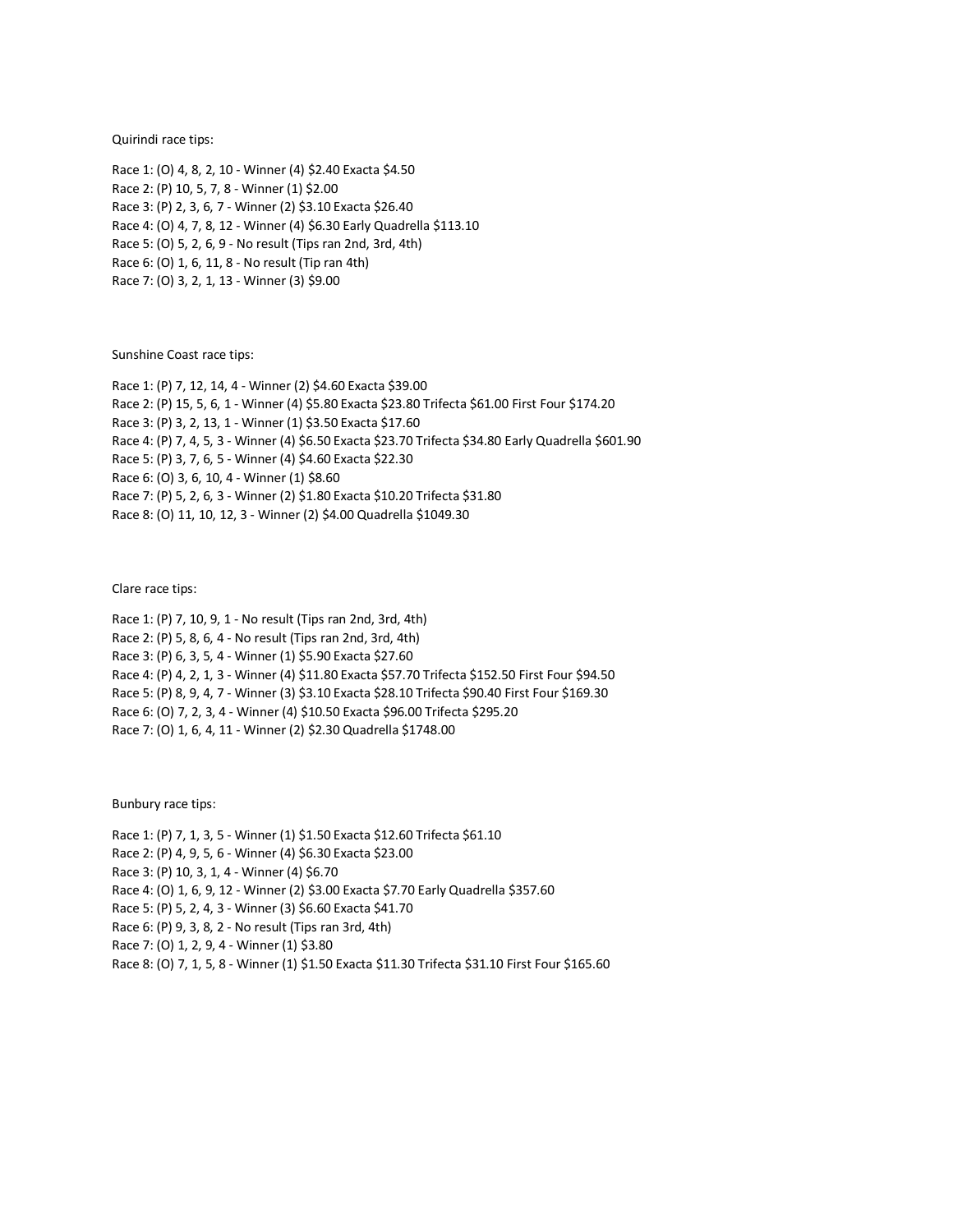Sunday 17th November 2019

Donald race tips:

Race 1: (P) 10, 5, 1, 7 - Winner (3) \$4.90 Exacta \$19.70 Race 2: (P) 8, 5, 6, 7 - Winner (2) \$9.20 Exacta \$90.30 Race 3: (P) 6, 1, 4, 5 - Winner (1) \$1.70 Race 4: (P) 5, 1, 4, 8 - Winner (4) \$5.30 Early Quadrella \$602.00 Race 5: (P) 7, 2, 9, 5 - No result (Tips ran 3rd, 4th) Race 6: (P) 2, 5, 7, 3 - No result (Tips ran 2nd, 3rd, 4th) Race 7: (O) 3, 9, 5, 6 - No result (Tip ran 2nd) Race 8: (P) 5, 12, 8, 10 - Winner (4) \$5.40

Geelong race tips:

Race 1: (P) 7, 1, 4, 2 - Winner (4) \$7.20 Exacta \$32.40 Trifecta \$76.80 First Four \$157.40 Race 2: (P) 7, 3, 8, 5 - Winner (3) \$4.70 Exacta \$10.50 Race 3: (P) 4, 5, 8, 7 - Winner (3) \$5.70 Race 4: (P) 5, 11, 10, 7 - Winner (1) \$1.80 Exacta \$23.30 Early Quadrella \$687.20 Race 5: (P) 8, 4, 12, 10 - Winner (4) \$11.80 Exacta \$89.50 Race 6: (P) 7, 8, 3, 1 - Winner (3) \$4.40 Race 7: (O) 7, 3, 8, 11 - Winner (4) \$28.50 Exacta \$218.60 Race 8: (P) 1, 5, 7, 6 - Winner (2) \$9.50 Quadrella \$12668.40

Canberra race tips:

Race 1: (P) 2, 5, 1, 3 - Winner (1) \$1.90 Exacta \$4.80 Trifecta \$7.70 First Four \$16.70 Race 2: (P) 10, 2, 9, 11 - No result (Tip ran 2nd) Race 3: (P) 4, 1, 2, 7 - No result (Tips ran 3rd, 4th) Race 4: (P) 4, 9, 5, 6 - Winner (4) \$3.50 Exacta \$16.80 Race 5: (O) 1, 4, 8, 5 - Winner (2) \$5.50 Race 6: (P) 4, 6, 2, 8 - Winner (1) \$2.40 Exacta \$4.40 Trifecta \$16.30 First Four \$38.50 Race 7: (O) 8, 7, 5, 3 - Winner (1) \$3.50 Race 8: (O) 6, 1, 12, 8 - Winner (3) \$9.60 Exacta \$55.20 Quadrella \$619.00

Strathalbyn race tips:

Race 1: (P) 3, 7, 8, 9 - Winner (2) \$3.10 Race 2: (P) 10, 7, 6, 5 - Winner (1) \$1.40 Race 3: (P) 5, 6, 11, 4 - No result (Tip ran 4th) Race 4: (O) 6, 2, 5, 4 - Winner (2) \$2.80 Exacta \$19.30 Trifecta \$61.20 Race 5: (O) 1, 9, 10, 13 - Winner (4) \$6.90 Race 6: (P) 7, 3, 1, 9 - Winner (3) \$4.80 Exacta \$36.30 Trifecta \$99.90 Race 7: (P) 2, 5, 3, 1 - Winner (1) \$2.30 Race 8: (P) 9, 4, 10, 5 - Winner (3) \$3.40 Exacta \$29.40 Trifecta \$193.50 Quadrella \$478.50

Rockhampton race tips: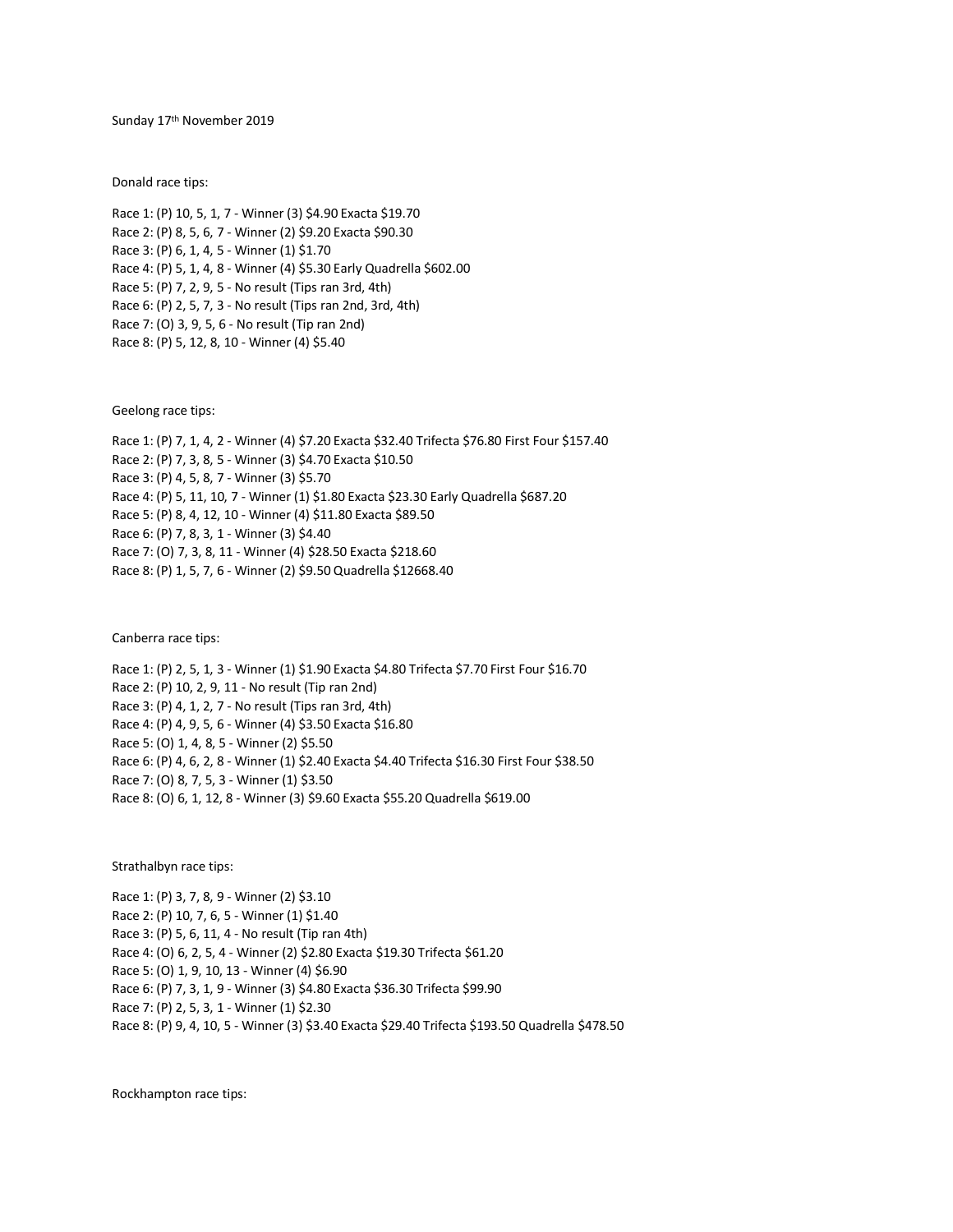Race 1: (P) 2, 1, 6, 5 - Winner (3) \$7.30 Race 2: (P) 2, 1, 3, 4 - Winner (4) \$16.30 Exacta \$40.40 Trifecta \$198.60 First Four \$355.30 Race 3: (P) 1, 3, 2, 4 - Winner (1) \$1.70 Exacta \$5.40 Race 4: (P) 5, 1, 6, 7 - Winner (3) \$6.50 Exacta \$33.90 Trifecta \$127.50 Early Quadrella \$3021.10 Race 5: (P) 8, 4, 3, 2 - Winner (2) \$4.40 Exacta \$35.50 Race 6: (P) 2, 6, 3, 8 - Winner (2) \$2.10 Exacta \$8.30 Race 7: (O) 8, 5, 6, 2 - No result (Tip ran 4th) Race 8: (O) 8, 4, 10, 14 - No result (Tip ran 4th)

Dubbo race tips:

Race 1: (P) 1, 4, 2, 3 - Winner (1) \$3.00 Exacta \$4.00 Trifecta \$17.10 First Four \$28.30 Race 2: (P) 7, 3, 2, 1 - Winner (1) \$12.70 Exacta \$101.10 Race 3: (O) 8, 11, 2, 7 - Winner (2) \$3.40 Exacta \$13.30 Race 4: (O) 5, 12, 9, 8 - Winner (4) \$16.70 Exacta \$78.20 Trifecta \$329.10 Early Quadrella \$5401.60 Race 5: (P) 1, 6, 5, 7 - Winner (3) \$6.70 Race 6: (P) 3, 5, 2, 9 - Winner (1) \$3.10 Race 7: (O) 13, 3, 6, 5 - No result (Tip ran 4th)

Alice Springs race tips:

Race 1: (P) 4, 2, 8, 1 - Winner (1) \$1.50 Race 2: (P) 2, 5, 3, 1 - Winner (3) \$4.10 Exacta \$19.60 Trifecta \$18.60 Race 3: (P) 4, 3, 2, 9 - Winner (1) \$2.90 Race 4: (P) 2, 3, 1, 9 - Winner (1) \$3.40 Race 5: (P) 5, 4, 2, 1 - No result (Tips ran 2nd, 4th)

Albany race tips:

Race 1: (P) 5, 10, 9, 2 - Winner (2) \$2.30 Exacta \$7.50 Trifecta \$24.30 Race 2: (P) 8, 2, 1, 12 - Winner (1) \$2.50 Race 3: (O) 3, 8, 7, 11 - No result (Tip ran 3rd) Race 4: (P) 5, 6, 1, 7 - No result (Tips ran 2nd, 3rd) Race 5: (O) 6, 5, 8, 10 - Winner (1) \$4.90 Exacta \$51.30 Race 6: (O) 1, 6, 8, 10 - Winner (1) \$2.60 Race 7: (O) 2, 7, 13, 4 - Winner (4) \$5.80 Race 8: (O) 4, 10, 7, 2 - Winner (1) \$3.60 Quadrella \$394.00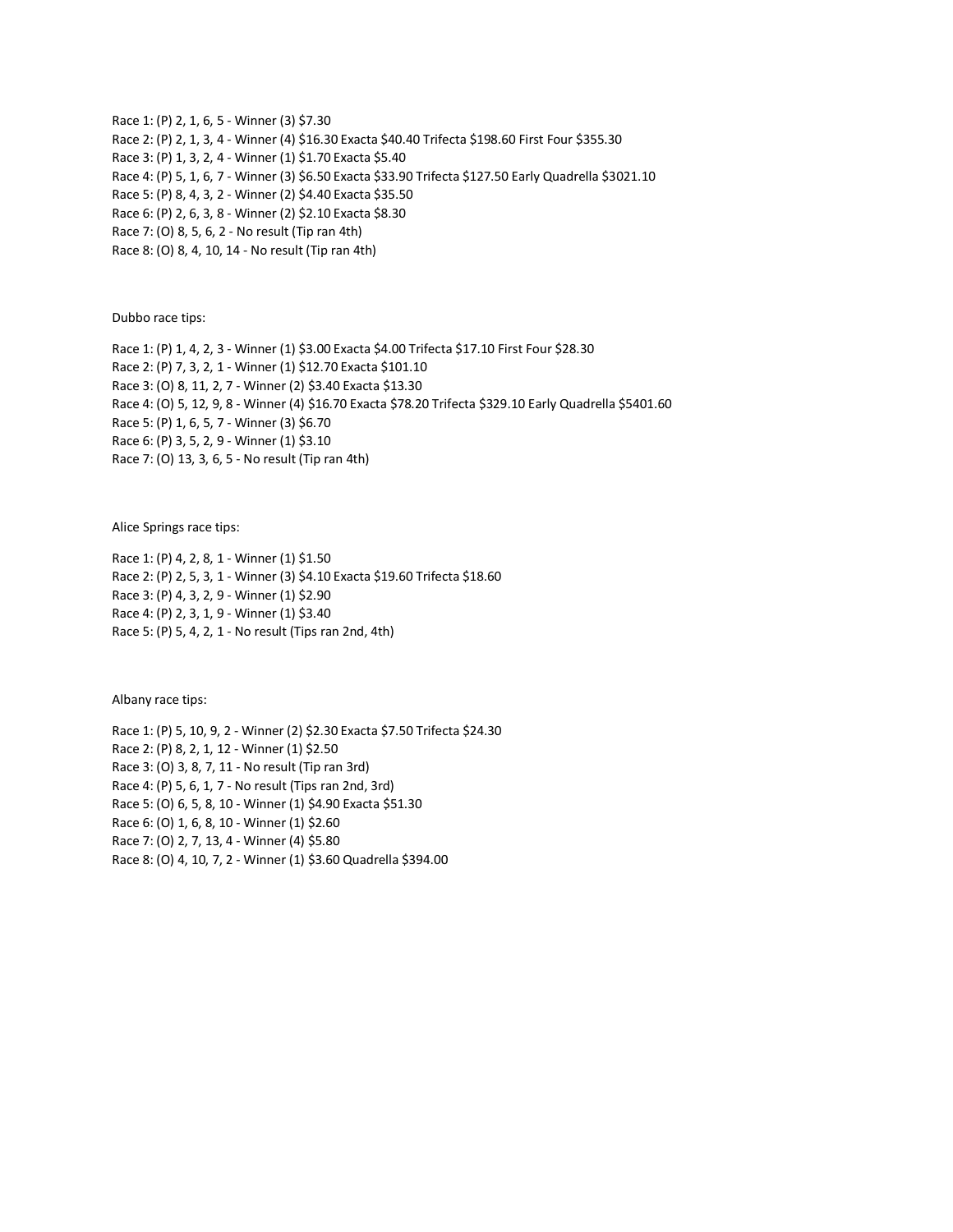Sunday 10th November 2019

Ararat race tips:

Race 1: (P) 7, 4, 1, 9 - Winner (1) \$6.20 Exacta \$40.40 Trifecta \$178.70 First Four \$369.50 Race 2: (P) 5, 3, 4, 1 - Winner (1) \$1.30 Exacta \$4.70 Trifecta \$14.00 First Four \$21.40 Race 3: (P) 6, 2, 3, 5 - No result (Tips ran 2nd, 4th) Race 4: (O) 4, 1, 10, 6 - Winner (2) \$5.60 Race 5: (P) 2, 11, 5, 7 - No result (Tip ran 2nd) Race 6: (P) 3, 8, 7, 5 - Winner (2) \$3.10 Exacta \$16.80 Race 7: (O) 5, 1, 9, 10 - Winner (4) \$5.10 Race 8: (P) 1, 2, 6, 5 - Winner (1) \$2.80 Exacta \$7.20

Moe race tips:

Race 1: (P) 10, 1, 3, 7 - Winner (4) \$5.20 Exacta \$15.20 Race 2: (P) 10, 5, 9, 3 - Winner (2) \$2.00 Exacta \$11.80 Trifecta \$29.70 Race 3: (P) 1, 10, 4, 8 - Winner (2) \$10.10 Exacta \$34.50 Race 4: (O) 10, 4, 3, 2 - Winner (4) \$5.30 Early Quadrella \$688.80 Race 5: (P) 3, 2, 6, 5 - Winner (1) \$3.30 Exacta \$13.10 Trifecta \$33.80 First Four \$59.50 Race 6: (P) 1, 10, 3, 5 - Winner (1) \$2.60 Exacta \$8.60 Race 7: (P) 2, 3, 5, 7 - No result (Tips ran 2nd, 3rd, 4th)

Warren race tips:

Race 1: (P) 6, 9, 1, 12 - Winner (2) \$5.60 Race 2: (P) 8, 4, 3, 6 - Winner (4) \$4.00 Exacta \$13.20 Race 3: (O) 6, 5, 10, 8 - Winner (4) \$7.10 Race 4: (O) 9, 8, 6, 7 - No result (Tip ran 2nd) Race 5: (P) 4, 7, 8, 6 - Winner (1) \$5.80 Race 6: (P) 6, 9, 8, 5 - No result (Tips ran 3rd, 4th) Race 7: (O) 2, 6, 10, 3 - Winner (3) \$12.10 Exacta \$158.10 Race 8: (P) 3, 10, 4, 8 - Winner (1) \$2.60 Exacta \$10.90

Penola race tips:

Race 1: (P) 3, 7, 2, 5 - Winner (1) \$1.20 Race 2: (P) 8, 3, 7, 1 - No result (Tips ran 2nd, 3rd, 4th) Race 3: (P) 10, 8, 7, 3 - No result (Tips ran 2nd, 3rd, 4th) Race 4: (P) 2, 4, 1, 6 - Winner (2) \$3.30 Exacta \$18.20 Trifecta \$63.70 Race 5: (P) 9, 3, 5, 8 - Winner (1) \$3.40 Exacta \$47.80 Trifecta \$187.10 Race 6: (P) 7, 1, 9, 8 - Winner (1) \$3.90 Race 7: (P) 11, 1, 12, 3 - No result (Tip ran 3rd)

Moree race tips:

Race 1: (P) 6, 1, 3, 2 - Winner (2) \$3.70 Exacta \$12.00 Trifecta \$35.60 Race 2: (P) 2, 3, 1, 6 - Winner (1) \$2.80 Exacta \$10.00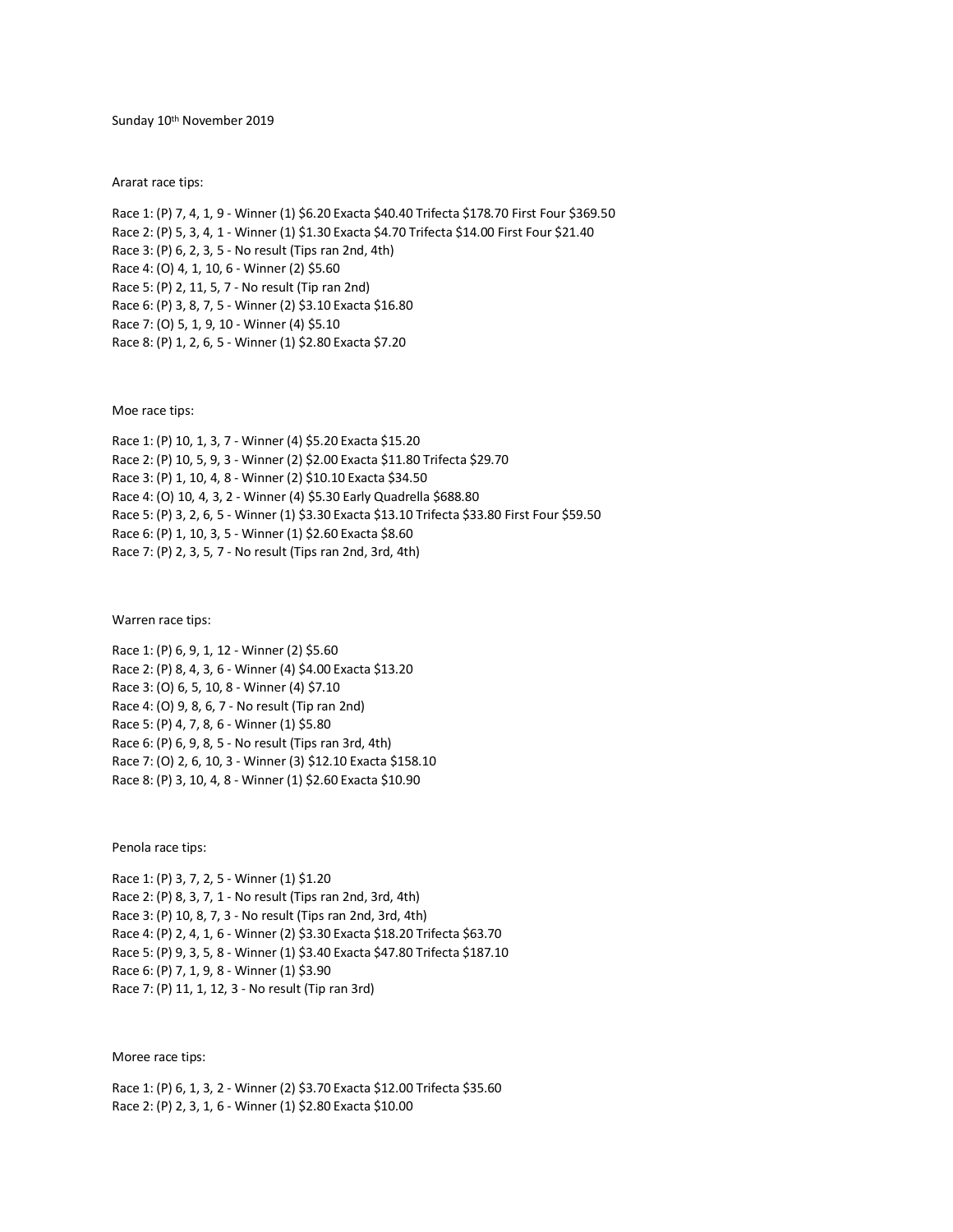Race 3: (P) 6, 2, 8, 7 - Winner (4) \$5.90 Exacta \$13.10 Trifecta \$76.90 Race 4: (P) 2, 3, 8, 6 - Winner (4) \$4.70 Exacta \$9.10 Early Quadrella \$628.00 Race 5: (P) 4, 2, 1, 8 - No result (Tip ran 4th) Race 6: (P) 1, 2, 4, 8 - Winner (1) \$2.10 Exacta \$9.60 Race 7: (O) 3, 12, 2, 6 - Winner (2) \$4.80

Townsville race tips:

Race 1: (P) 1, 3, 6, 5 - Winner (1) \$2.00 Race 2: (O) 8, 2, 14, 6 - No result (Tip ran 2nd) Race 3: (P) 2, 3, 4, 1 - Winner (1) \$4.50 Exacta \$9.80 Race 4: (P) 1, 2, 3, 4 - No result (Tips ran 2nd, 4th) Race 5: (P) 5, 1, 9, 3 - No result (Tip ran 2nd) Race 6: (O) 3, 4, 13, 1 - Winner (2) \$3.90 Exacta \$10.80

York race tips:

Race 1: (O) 6, 7, 1, 3 - Winner (3) \$10.60 Exacta \$13.30 Race 2: (P) 9, 4, 5, 6 - No result (Tips ran 3rd, 4th) Race 3: (P) 7, 1, 8, 5 - No result (Tips ran 2nd, 3rd, 4th) Race 4: (P) 1, 6, 7, 5 - No result (Tip ran 4th) Race 5: (P) 3, 2, 7, 1 - Winner (2) \$4.90 Race 6: (P) 7, 9, 5, 8 - No result (Tip ran 4th) Race 7: (P) 10, 4, 2, 1 - No result (Tips ran 3rd, 4th) Race 8: (O) 3, 10, 11, 5 - Winner (1) \$3.30 Race 9: (O) 6, 2, 10, 8 - Winner (1) \$3.70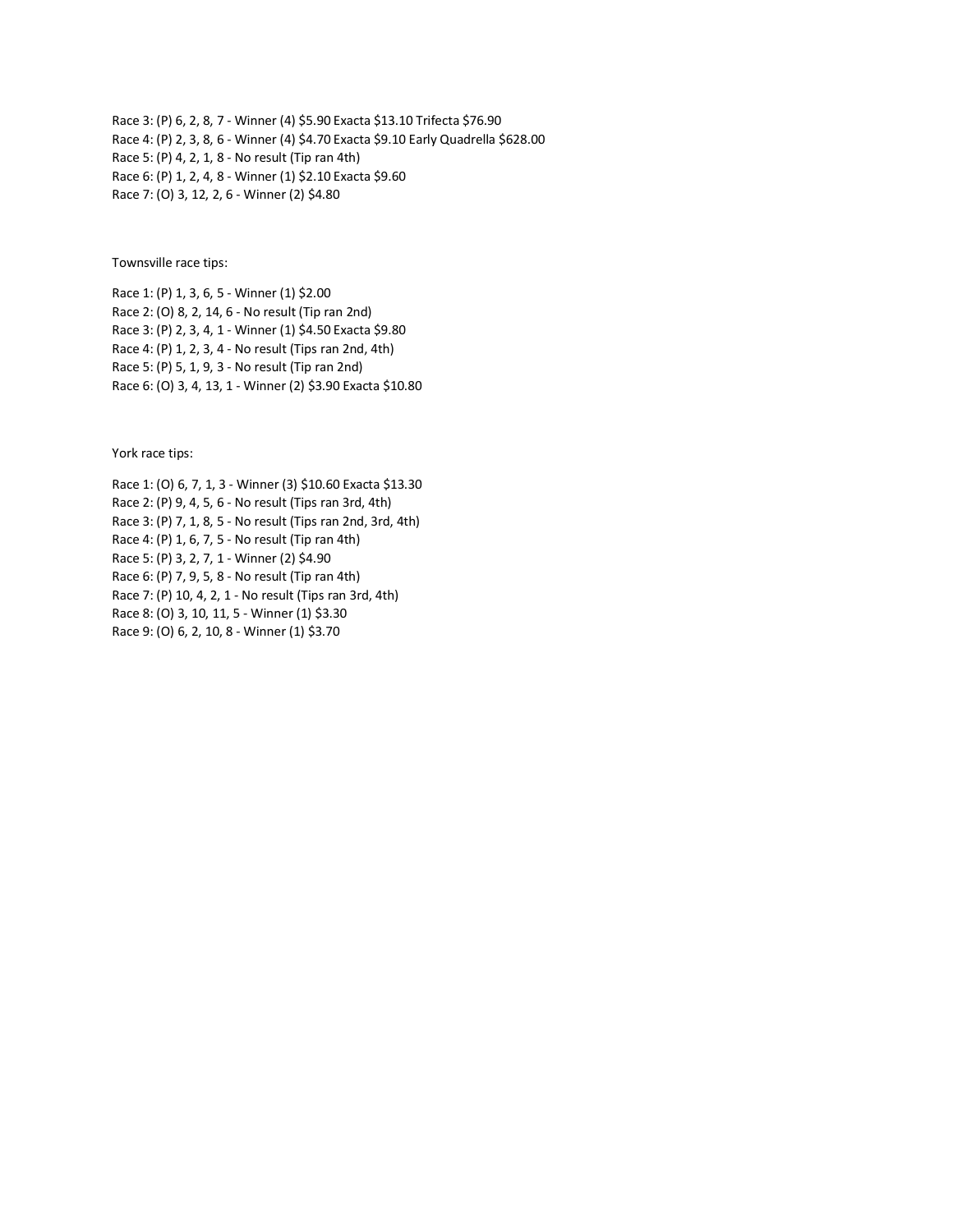Sunday 3rd November 2019

Mornington race tips:

Race 1: (P) 5, 1, 3, 7 - Winner (1) \$2.50 Race 2: (P) 11, 7, 13, 10 - Winner (1) \$4.30 Race 3: (P) 13, 4, 2, 8 - Winner (1) \$6.80 Race 4: (O) 5, 15, 6, 7 - Winner (2) \$3.00 Exacta \$12.30 Trifecta \$51.60 Race 5: (O) 8, 6, 10, 2 - Winner (2) \$4.60 Exacta \$15.60 Early Quadrella \$573.00 Race 6: (O) 4, 3, 5, 13 - No result (Tips ran 2nd, 4th) Race 7: (O) 1, 8, 4, 6 - Winner (4) \$5.10 Exacta \$20.70 Race 8: (P) 9, 2, 10, 4 - No result (Tips ran 2nd, 3rd, 4th) Race 9: (P) 11, 4, 7, 14 - Winner (2) \$4.40

Goulburn race tips:

Race 1: (P) 4, 3, 10, 8 - Winner (1) \$2.40 Race 2: (P) 3, 4, 5, 8 - Winner (4) \$5.50 - *The 4th horse posted incorrectly as #6 and was updated at 11.42am as #8.* Race 3: (P) 2, 4, 8, 13 - No result (Tips ran 2nd, 3rd) Race 4: (P) 3, 4, 10, 2 - Winner (1) \$2.60 Race 5: (P) 3, 4, 8, 1 - Winner (2) \$13.00 Exacta \$78.30 Race 6: (O) 5, 4, 1, 3 - Winner (2) \$7.30 Exacta \$40.60 Race 7: (P) 5, 4, 7, 6 - Winner (3) \$3.00 Exacta \$10.10 Race 8: (O) 11, 3, 9, 13 - Winner (1) \$1.90 Exacta \$10.50 Quadrella \$1567.80

Muswellbrook race tips:

Race 1: (O) 9, 12, 11, 4 - Winner (4) \$4.30 Race 2: (P) 1, 3, 16, 6 - Winner (1) \$1.20 Race 3: (P) 6, 2, 4, 7 - Winner (1) \$1.50 Exacta \$8.40 Trifecta \$19.80 Race 4: (O) 4, 3, 7, 2 - Winner (1) \$2.10 Early Quadrella \$29.10 Race 5: (O) 10, 6, 3, 8 - Winner (3) \$3.30 Exacta \$10.20 Race 6: (P) 4, 5, 10, 9 - Winner (1) \$1.70 Exacta \$6.60 Trifecta \$46.60 Race 7: (P) 2, 5, 12, 6 - Winner (2) \$3.30 Exacta \$7.60 Quadrella \$114.30

Cairns race tips:

Race 1: (P) 1, 3, 2, 4 - Winner (2) \$3.20 Exacta \$6.80 Trifecta \$12.60 First Four \$14.60 Race 2: (P) 2, 6, 1, 5 - Winner (1) \$1.70 Exacta \$3.20 Trifecta \$12.10 Race 3: (O) 12, 6, 10, 1 - Winner (2) \$5.50 Race 4: (P) 6, 9, 11, 4 - Winner (3) \$5.50 Exacta \$19.20 Early Quadrella \$721.40 Race 5: (P) 1, 4, 2, 5 - Winner (1) \$1.40 Exacta \$6.20 Trifecta \$19.40 Race 6: (P) 2, 6, 10, 11 - No result (Tip ran 2nd) Race 7: (O) 11, 1, 4, 10 - Winner (3) \$5.70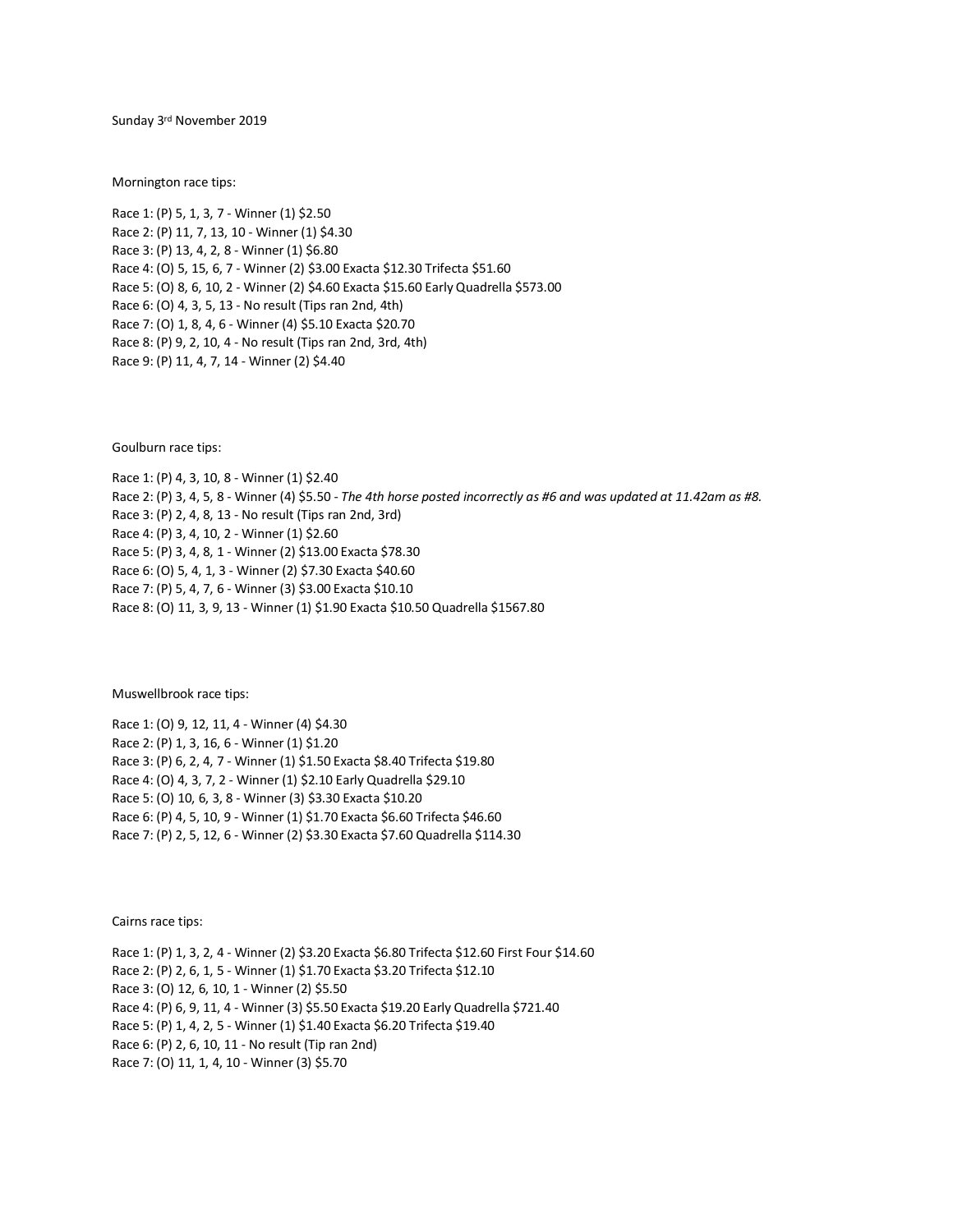Mount Barker race tips:

Race 1: (P) 1, 4, 8, 5 - Winner (3) \$6.90 Exacta \$14.10 Trifecta \$144.00 First Four \$393.10

Race 2: (P) 1, 3, 8, 10 - No result (Tip ran 2nd)

Race 3: (P) 3, 5, 1, 2 - Winner (2) \$2.40 Exacta \$30.40

Race 4: (P) 8, 5, 4, 3 - Winner (1) \$4.10

Race 5: (O) 6, 3, 2, 1 - No result (Tip ran 2nd)

Race 6: (O) 7, 1, 2, 3 - No result (Tip ran 2nd)

Race 7: (O) 3, 1, 5, 11 - No result (Tip ran 2nd)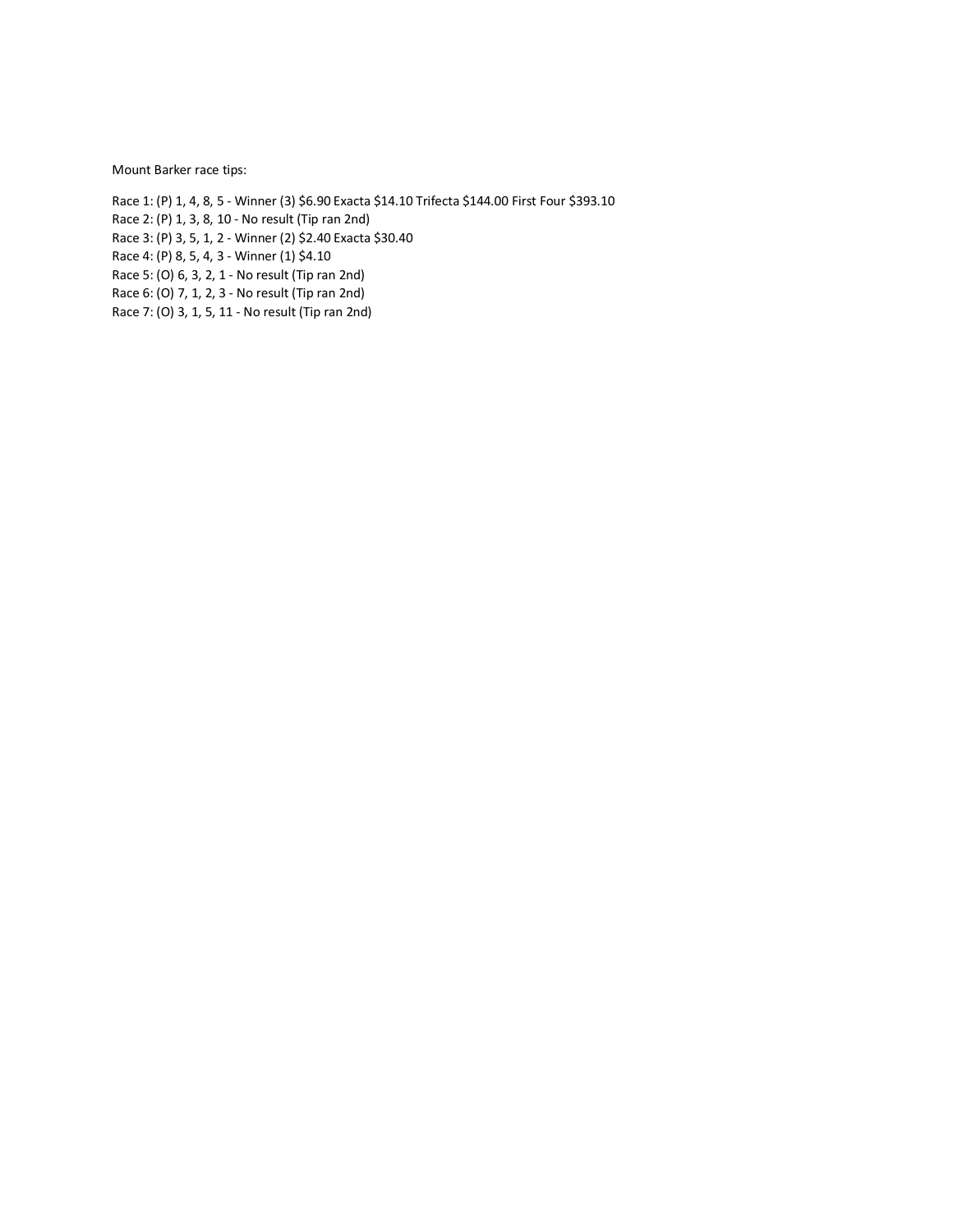Sunday 27th October 2019

Sale race tips:

Race 1: (P) 13, 14, 7, 6 - Winner (2) \$6.70 Race 2: (P) 1, 6, 9, 8 - Winner (1) \$1.60 Exacta \$4.50 Trifecta \$12.00 Race 3: (O) 2, 6, 10, 5 - Winner (1) \$2.20 Race 4: (P) 3, 4, 7, 2 - Winner (1) \$1.80 Exacta \$9.70 Race 5: (P) 6, 3, 5, 1 - Winner (1) \$2.80 Exacta \$11.20 Early Quadrella \$26.80 Race 6: (P) 4, 5, 1, 11 - Winner (4) \$14.50 Exacta \$39.00 Trifecta \$165.10 Race 7: (P) 8, 3, 5, 7 - Winner (4) \$8.70 Exacta \$38.30 Trifecta \$194.50 Race 8: (P) 10, 7, 5, 1 - Winner (3) \$3.60 Race 9: (O) 3, 15, 11, 13 - Winner (1) \$3.70 Quadrella \$4476.60

Coonabarabran race tips:

Race 1: (P) 3, 1, 4, 6 - Winner (1) \$1.60 Race 2: (P) 2, 12, 9, 5 - Winner (4) \$24.10 Exacta \$188.20 Race 3: (O) 1, 8, 5, 3 - Winner (1) \$1.50 Race 4: (O) 2, 5, 3, 11 - No result (Tips ran 2nd, 4th) Race 5: (P) 2, 4, 8, 9 - No result (Tips ran 2nd, 3rd) Race 6: (O) 5, 1, 9, 11 - Winner (1) \$3.80 Race 7: (P) 1, 5, 6, 3 - Winner (2) \$7.40 Race 8: (O) 1, 11, 4, 5 - Winner (1) \$1.40 Exacta \$7.70

Port Lincoln race tips:

Race 1: (O) 10, 5, 2, 7 - Winner (1) \$1.80 Race 2: (P) 2, 6, 5, 3 - Winner (4) \$3.10 Exacta \$5.90 Race 3: (P) 2, 1, 4, 8 - Winner (1) \$2.00 Exacta \$7.70 Trifecta \$17.10 First Four \$60.50 Race 4: (O) 13, 6, 4, 3 - Winner (1) \$1.70 Exacta \$4.50 Early Quadrella \$35.50 Race 5: (P) 5, 2, 4, 9 - Winner (1) \$2.70 Exacta \$8.00 Race 6: (P) 3, 2, 1, 4 - Winner (1) \$3.30 Exacta \$13.50 Trifecta \$37.50 First Four \$90.80 Race 7: (O) 3, 2, 9, 5 - No result (Tips ran 2nd, 3rd) Race 8: (P) 7, 5, 4, 2 - No result (Tip ran 2nd)

Port Macquarie race tips:

Race 1: (P) 2, 3, 1, 4 - Winner (1) \$3.20 Exacta \$15.20 Trifecta \$54.70 Race 2: (P) 1, 5, 12, 11 - No result (Tips ran 2nd, 3rd, 4th) Race 3: (P) 10, 3, 4, 11 - Winner (2) \$2.90 Exacta \$7.20 Race 4: (P) 9, 7, 6, 10 - Winner (4) \$12.20 Race 5: (O) 8, 9, 4, 5 - Winner (2) \$5.10 Exacta \$25.90 Race 6: (P) 6, 4, 10, 12 - No result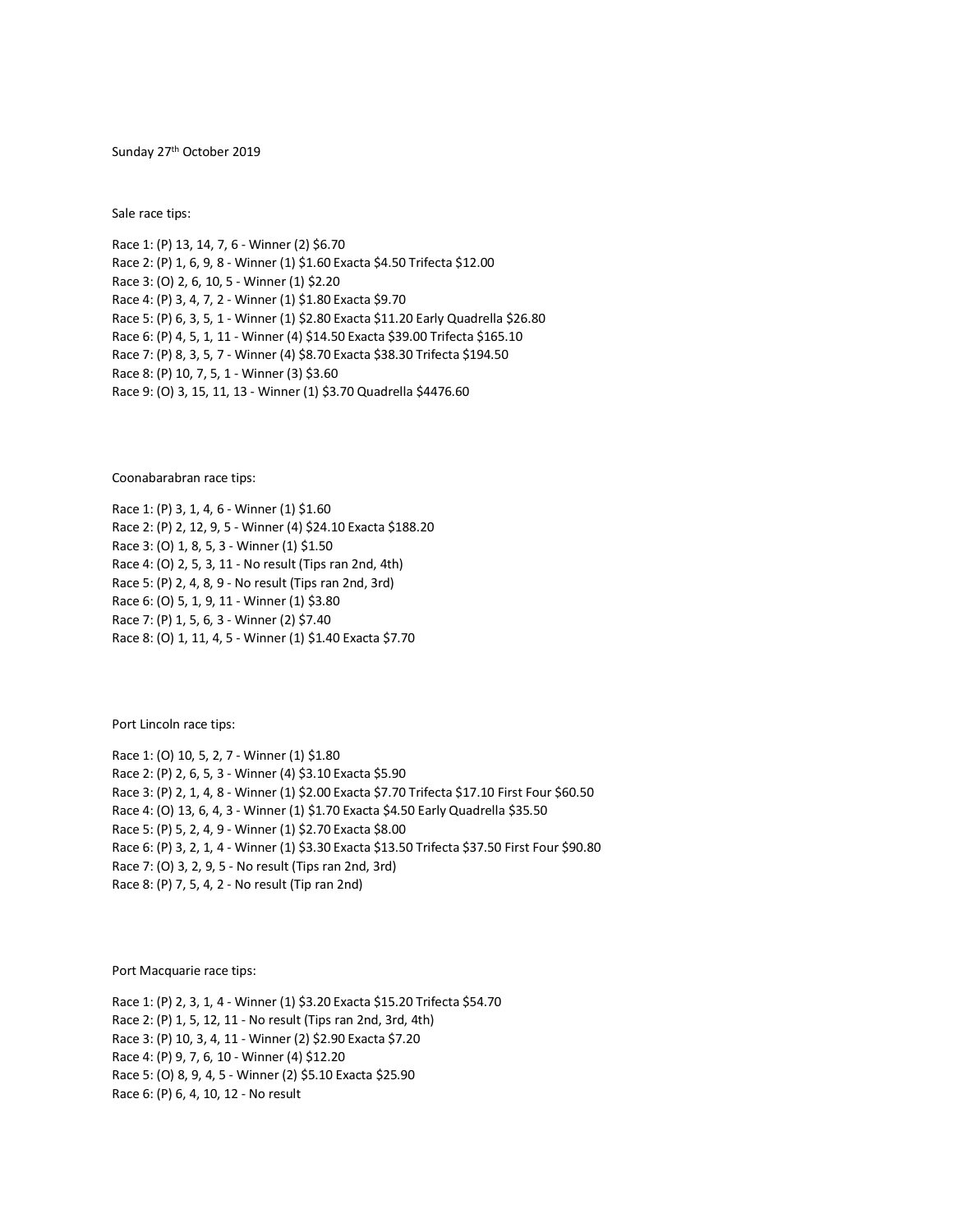Race 7: (O) 5, 1, 13, 7 - Winner (1) \$2.30

Townsville race tips:

Race 1: (P) 1, 2, 4, 5 - Winner (2) \$2.10 Exacta \$3.50 Race 2: (P) 1, 4, 7, 9 - Winner (2) \$3.60 Race 3: (P) 6, 2, 5, 4 - Winner (1) \$2.10 Race 4: (O) 2, 1, 6, 5 - Winner (2) \$3.40 Exacta \$19.80 Trifecta \$66.10 Early Quadrella \$102.40 Race 5: (O) 5, 6, 1, 2 - Winner (3) \$13.00 Exacta \$86.60 Trifecta \$332.30 Race 6: (P) 3, 8, 1, 2 - No result (Tips ran 2nd, 3rd) Race 7: (O) 1, 7, 9, 4 - No result

Alice Springs race tips:

Race 1: (O) 2, 11, 1, 6 - Winner (2) \$3.40 Race 2: (P) 8, 4, 6, 2 - Winner (3) \$9.60 Race 3: (P) 2, 3, 4, 5 - No result (Tips ran 2nd, 3rd, 4th) Race 4: (P) 1, 4, 3, 2 - Winner (3) \$5.60 Exacta \$20.70 Trifecta \$44.40 Race 5: (P) 2, 3, 5, 6 - Winner (1) \$5.60 Exacta \$18.60 Trifecta \$271.10 Race 6: (P) 8, 5, 1, 3 - No result (Tips ran 2nd, 4th)

Northam race tips:

Race 1: (P) 4, 1, 2, 5 - Winner (3) \$2.30 Exacta \$9.30 Trifecta \$12.50 Race 2: (P) 7, 5, 2, 6 - Winner (2) \$2.60 Exacta \$12.40 Race 3: (P) 1, 4, 5, 2 - Winner (3) \$12.60 Exacta \$18.80 Race 4: (P) 6, 8, 2, 1 - Winner (1) \$2.00 Exacta \$9.30 Trifecta \$24.40 Early Quadrella \$498.60 Race 5: (O) 3, 2, 6, 8 - No result (Tips ran 2nd, 3rd, 4th) Race 6: (P) 7, 6, 8, 9 - No result (Tips ran 3rd, 4th) Race 7: (P) 2, 5, 9, 8 - Winner (1) \$1.80 Exacta \$6.50 Race 8: (O) 1, 12, 5, 2 - No result (Tips ran 2nd, 4th)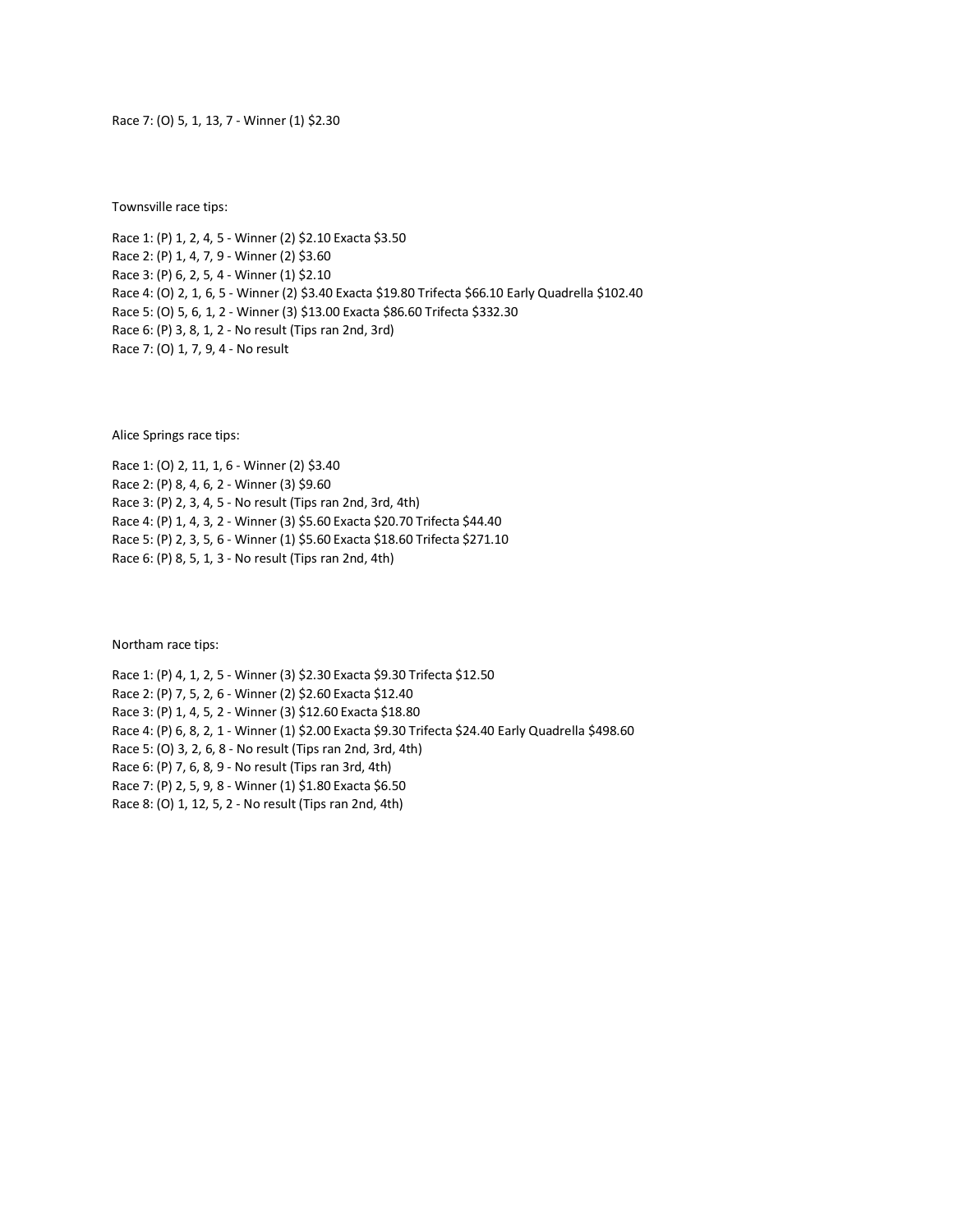Sunday 20th October 2019

Seymour race tips:

Race 1: (P) 6, 1, 11, 8 - Winner (2) \$4.20 Race 2: (P) 13, 12, 5, 3 - Winner (1) \$3.10 Exacta \$8.90 Trifecta \$89.40 Race 3: (P) 1, 11, 12, 7 - Winner (2) \$3.20 Exacta \$5.00 Trifecta \$66.40 Race 4: (P) 5, 11, 9, 7 - No result (Tips ran 2nd, 3rd, 4th) Race 5: (P) 7, 6, 4, 3 - Winner (3) \$4.30 Race 6: (P) 8, 10, 15, 14 - No result (Tip ran 3rd) Race 7: (P) 4, 6, 5, 2 - Winner (1) \$1.80 Exacta \$3.90 Trifecta \$15.30 First Four \$27.80 Race 8: (O) 10, 14, 11, 3 - No result (Tip ran 2nd) Race 9: (O) 4, 12, 5, 11 - Winner (2) \$3.60 Exacta \$18.70

Horsham race tips:

Race 1: (P) 5, 2, 6, 9 - Winner (2) \$3.00 Race 2: (P) 10, 4, 5, 7 - Winner (1) \$2.00 Race 3: (P) 11, 9, 8, 4 - Winner (2) \$3.00 Exacta \$4.10 Trifecta \$14.10 First Four \$22.80 Race 4: (P) 3, 7, 5, 1 - Winner (1) \$1.80 Exacta \$14.10 Trifecta \$55.20 First Four \$87.10 Early Quadrella \$45.60 Race 5: (P) 5, 3, 8, 2 - Winner (4) \$7.70 Exacta \$49.10 Race 6: (P) 3, 2, 4, 5 - Winner (1) \$1.60 Exacta \$4.70 Trifecta \$13.60 First Four \$25.60 Race 7: (O) 13, 2, 7, 5 - Winner (4) \$8.70 Race 8: (O) 9, 8, 4, 10 - No result (Tip ran 4th)

Wyong race tips:

Race 1: (P) 3, 4, 1, 2 - Winner (2) \$4.30 Exacta \$5.10 Trifecta \$12.20 First Four \$24.10 Race 2: (P) 3, 2, 1, 5 - Winner (4) \$3.50 Race 3: (P) 4, 7, 2, 5 - Winner (3) \$2.50 Exacta \$8.00 Race 4: (P) 2, 7, 5, 6 - No result (Tips ran 2nd, 3rd, 4th) Race 5: (P) 5, 1, 4, 3 - Winner (2) \$4.20 Race 6: (P) 8, 4, 6, 1 - Winner (1) \$2.40 Exacta \$5.60 Trifecta \$12.30 Race 7: (P) 8, 6, 5, 2 - Winner (4) \$3.70 Exacta \$28.50 Trifecta \$61.70 Race 8: (O) 6, 12, 8, 9 - Winner (2) \$11.50 Exacta \$61.00 Trifecta \$470.20 Quadrella \$720.40

Nowra race tips:

Race 1: (P) 9, 7, 1, 2 - No result (Tips ran 2nd, 3rd) Race 2: (O) 1, 7, 3, 8 - Winner (2) \$9.80 Exacta \$65.10 Trifecta \$251.70 Race 3: (O) 8, 9, 13, 10 - Winner (2) \$3.20 Race 4: (O) 1, 3, 11, 8 - Winner (1) \$5.90 Race 5: (O) 2, 6, 8, 3 - Winner (4) \$4.10 Race 6: (O) 11, 3, 6, 9 - No result (Tips ran 2nd, 4th) Race 7: (P) 8, 7, 1, 10 - Winner (3) \$3.70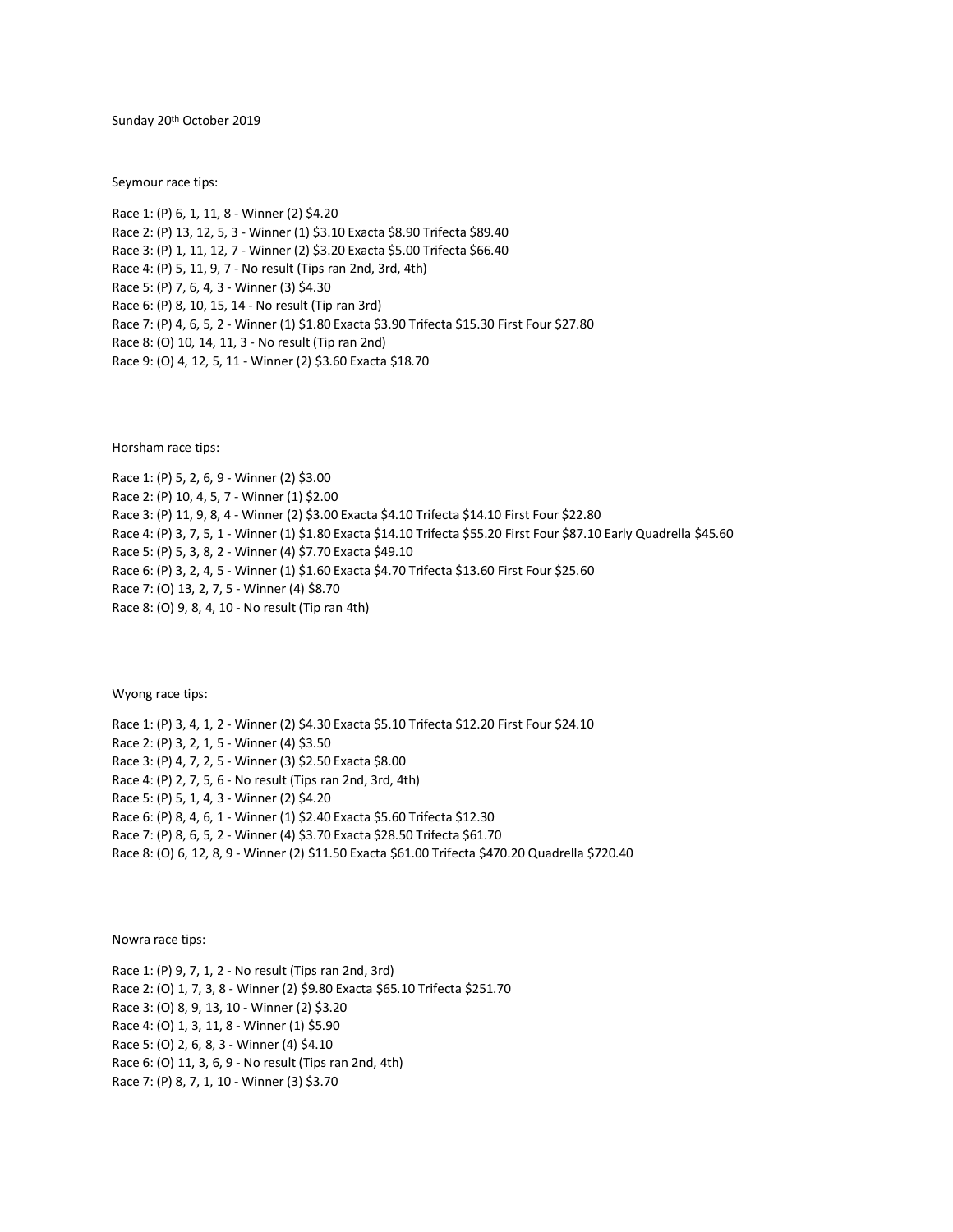Sunshine Coast race tips:

Race 1: (P) 1, 3, 4, 5 - No result (Tips ran 2nd, 3rd, 4th) Race 2: (P) 1, 2, 5, 6 - Winner (3) \$7.80 Race 3: (P) 12, 11, 6, 1 - Winner (1) \$2.80 Race 4: (O) 7, 3, 8, 14 - Winner (3) \$3.00 Exacta \$7.50 Race 5: (P) 9, 3, 5, 2 - Winner (3) \$3.00 Exacta \$12.30 Trifecta \$77.00 Race 6: (O) 2, 10, 12, 14 - No result (Tips ran 2nd, 3rd) Race 7: (O) 11, 7, 10, 8 - No result (Tip ran 3rd) Race 8: (O) 9, 4, 2, 12 - No result (Tips ran 2nd, 4th)

Bunbury race tips:

Race 1: (P) 8, 6, 3, 1 - Winner (1) \$2.20 Exacta \$6.80 Race 2: (P) 8, 5, 1, 6 - Winner (3) \$3.60 Exacta \$5.80 Trifecta \$14.30 Race 3: (O) 9, 1, 4, 2 - No result (Tips ran 2nd, 4th) Race 4: (P) 6, 12, 8, 2 - No result (Tips ran 2nd, 4th) Race 5: (P) 8, 3, 1, 6 - Winner (3) \$2.80 Race 6: (P) 1, 2, 8, 6 - Winner (3) \$14.70 Exacta \$129.90 Trifecta \$500.30 Race 7: (O) 2, 4, 12, 6 - Winner (3) \$14.70 Exacta \$89.20 Race 8: (P) 6, 10, 12, 7 - Winner (1) \$1.60 Exacta \$8.90 Quadrella \$1735.80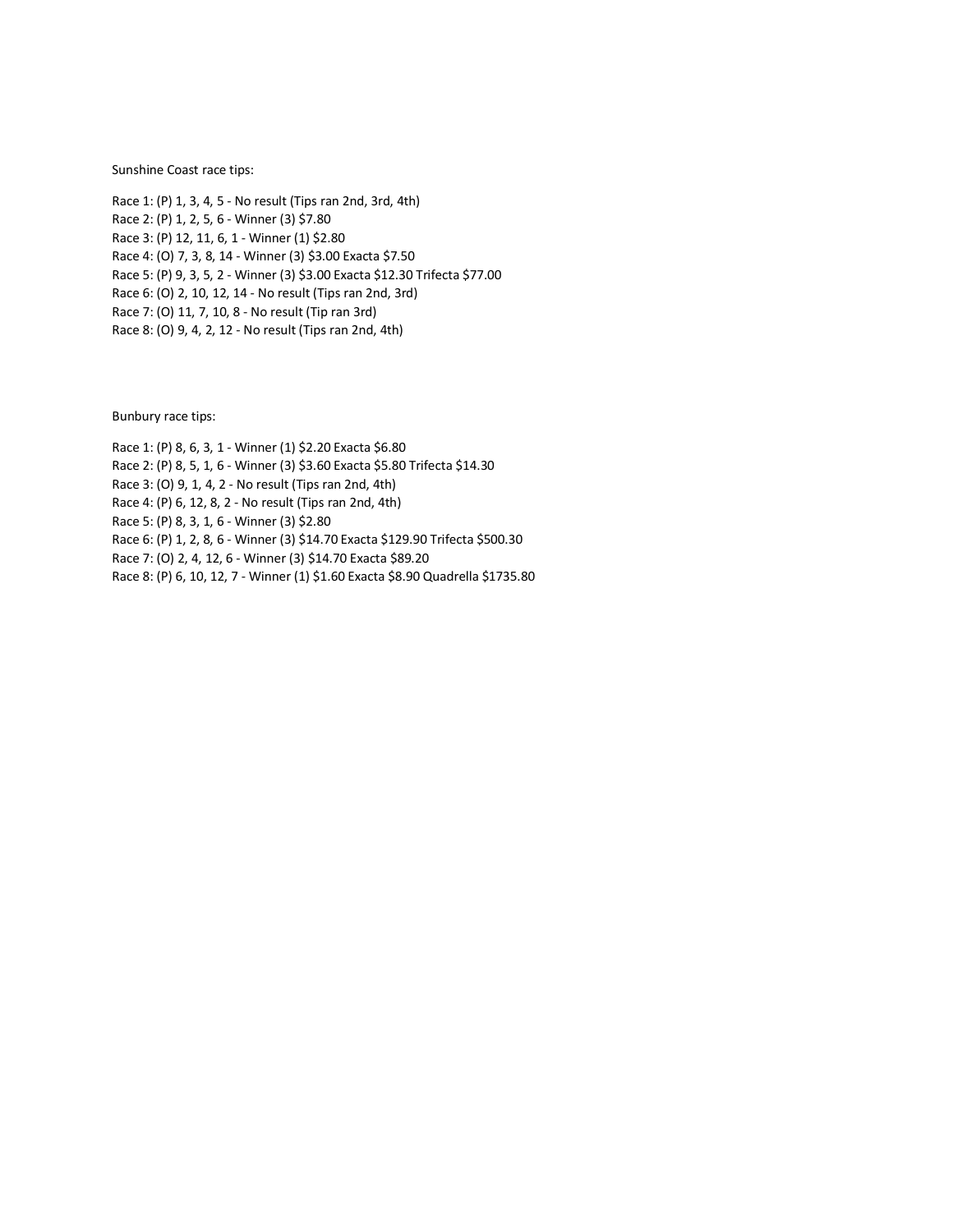Sunday 13th October 2019

Cranbourne race tips:

Race 1: (P) 2, 4, 5, 3 - No result (Tips ran 2nd, 3rd) Race 2: (O) 4, 1, 7, 3 - Winner (3) \$6.30 Exacta \$32.70 Race 3: (P) 13, 12, 11, 1 - No result (Tips ran 2nd, 4th) Race 4: (P) 2, 4, 12, 9 - Winner (1) \$2.50 Race 5: (P) 3, 7, 9, 6 - Winner (1) \$2.10 Exacta \$8.30 Race 6: (P) 7, 4, 5, 6 - Winner (2) \$6.90 Race 7: (P) 1, 3, 12, 7 - No result (Tips ran 2nd, 3rd) Race 8: (P) 8, 5, 3, 4 - Winner (1) \$3.90 Race 9: (P) 7, 2, 5, 3 - Winner (1) \$2.70 Race 10: (O) 9, 4, 7, 6 - Winner (2) \$3.30 Exacta \$11.60

Murtoa race tips:

Race 1: (P) 1, 9, 6, 5 - Winner (2) \$5.00 Race 2: (P) 11, 2, 9, 10 - Winner (1) \$1.70 Race 3: (O) 8, 7, 10, 6 - Winner (1) \$3.60 Race 4: (O) 8, 5, 4, 2 - Winner (2) \$2.50 Early Quadrella \$94.50 Race 5: (O) 6, 2, 8, 5 - Winner (1) \$5.20 Race 6: (P) 5, 3, 1, 7 - No result (Tips ran 2nd, 3rd) Race 7: (O) 13, 7, 8, 12 - Winner (4) \$7.30 Exacta \$56.40 Trifecta \$222.80 First Four \$1876.50 Race 8: (O) 10, 7, 3, 9 - Winner (2) \$3.10 Exacta \$22.10 Trifecta \$166.30 First Four \$609.40

Penola race tips:

Race 1: (P) 1, 3, 2, 5 - Winner (1) \$1.20 Exacta \$3.90 Trifecta \$4.30 First Four \$2.20 Race 2: (P) 10, 4, 6, 1 - Winner (1) \$2.10 Race 3: (P) 9, 6, 10, 7 - Winner (4) \$8.50 Exacta \$59.20 Race 4: (P) 1, 2, 3, 9 - Winner (1) \$1.40 Exacta \$10.50 Trifecta \$18.80 First Four \$33.30 Early Quadrella \$64.60 Race 5: (P) 9, 6, 5, 8 - Winner (4) \$3.60 Race 6: (O) 8, 5, 2, 7 - Winner (2) \$2.70 Race 7: (O) 3, 5, 7, 2 - Winner (4) \$3.80 Quadrella \$179.40

Coonamble race tips:

Race 1: (P) 7, 10, 5, 9 - Winner (4) \$8.20 Exacta \$42.30 Race 2: (P) 9, 10, 5, 3 - Winner (1) \$1.60 Exacta \$7.40 Trifecta \$14.80 Race 3: (O) 9, 5, 8, 11 - No result (Tips ran 3rd, 4th) Race 4: (O) 2, 11, 5, 3 - No result (Tip ran 3rd) Race 5: (O) 3, 2, 9, 8 - No result (Tip ran 2nd) Race 6: (O) 8, 3, 5, 10 - No result (Tips ran 2nd, 3rd) Race 7: (O) 2, 11, 10, 8 - Winner (1) \$2.70 Exacta \$37.60 Trifecta \$155.50 Race 8: (O) 6, 5, 11, 1 - Winner (2) \$1.80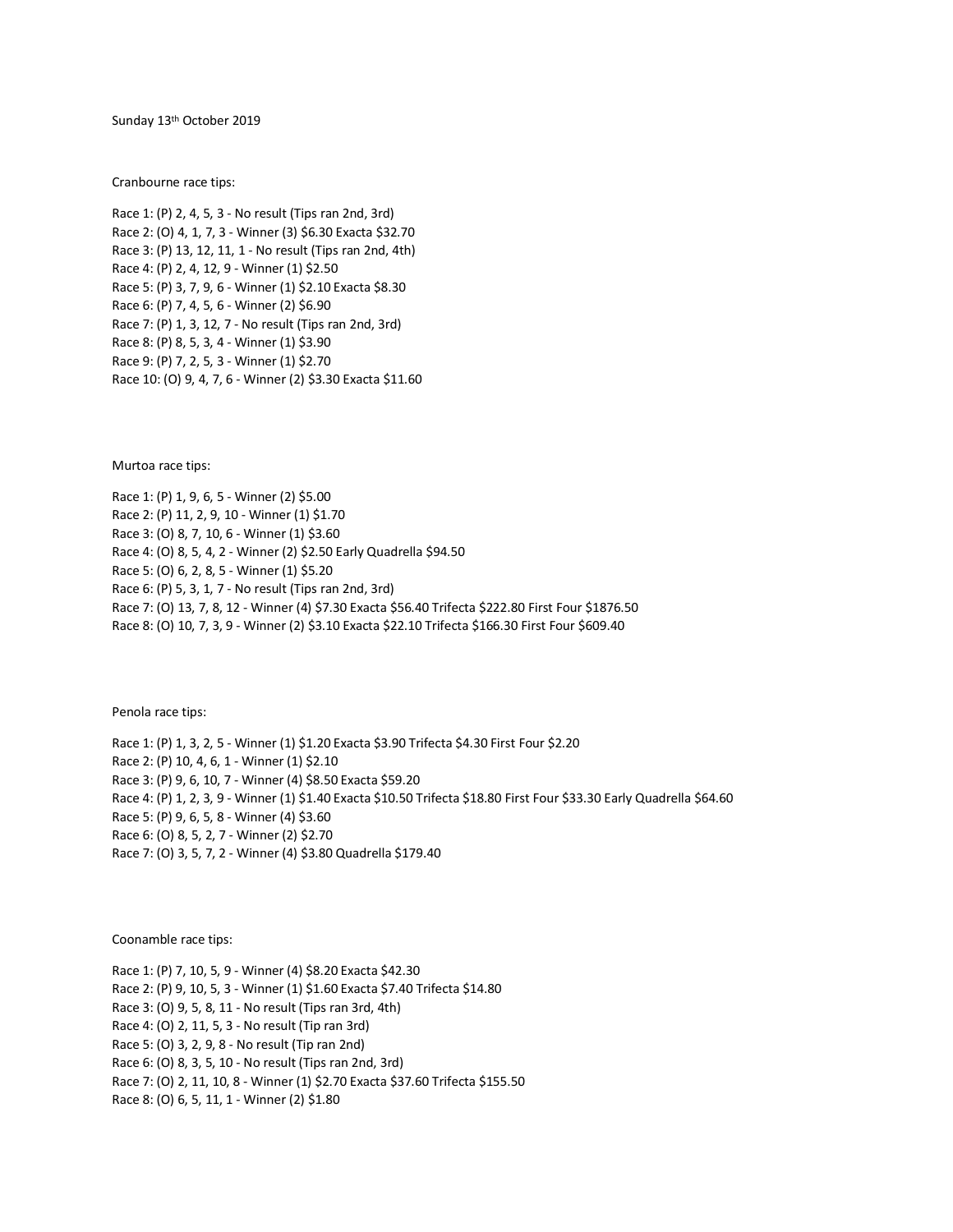Hawkesbury race tips:

Race 1: (P) 1, 3, 4, 5 - Abandoned Race 2: (P) 1, 2, 3, 4 - Abandoned Race 3: (P) 1, 2, 4, 5 - Abandoned Race 4: (P) 1, 2, 3, 4 - Abandoned Race 5: (P) 2, 3, 4, 5 - Abandoned Race 6: (P) 1, 2, 3, 5 - Abandoned Race 7: (P) 2, 3, 4, 5 - Abandoned

Sunshine Coast race tips:

Race 1: (P) 2, 7, 8, 1 - Winner (1) \$2.50 Exacta \$11.20 Trifecta \$25.30 Race 2: (P) 6, 4, 10, 1 - Winner (3) \$3.00 Exacta \$9.40 Race 3: (P) 2, 8, 4, 7 - Winner (2) \$4.90 Exacta \$8.40 Trifecta \$34.00 Race 4: (P) 8, 6, 5, 9 - Winner (1) \$1.40 Early Quadrella \$53.80 Race 5: (P) 1, 3, 5, 7 - Winner (1) \$1.70 Exacta \$4.50 Race 6: (P) 8, 2, 4, 9 - Winner (3) \$3.60 Exacta \$21.20 Trifecta \$47.70 First Four \$178.20 Race 7: (O) 5, 7, 11, 1 - Winner (1) \$3.80 Exacta \$22.70 Quadrella \$80.70

Geraldton race tips:

Race 1: (P) 2, 1, 4, 5 - No result (Tips ran 2nd, 3rd, 4th) Race 2: (O) 10, 2, 9, 5 - No result (Tips ran 2nd, 4th) Race 3: (O) 4, 11, 9, 5 - Winner (1) \$2.00 Race 4: (O) 1, 4, 6, 5 - Winner (3) \$6.60 Race 5: (P) 3, 8, 7, 6 - No result (Tips ran 2nd, 3rd, 4th) Race 6: (O) 3, 1, 6, 7 - Winner (1) \$2.70 Exacta \$12.70 Trifecta \$72.70 Race 7: (O) 3, 1, 10, 9 - No result (Tips ran 2nd, 3rd)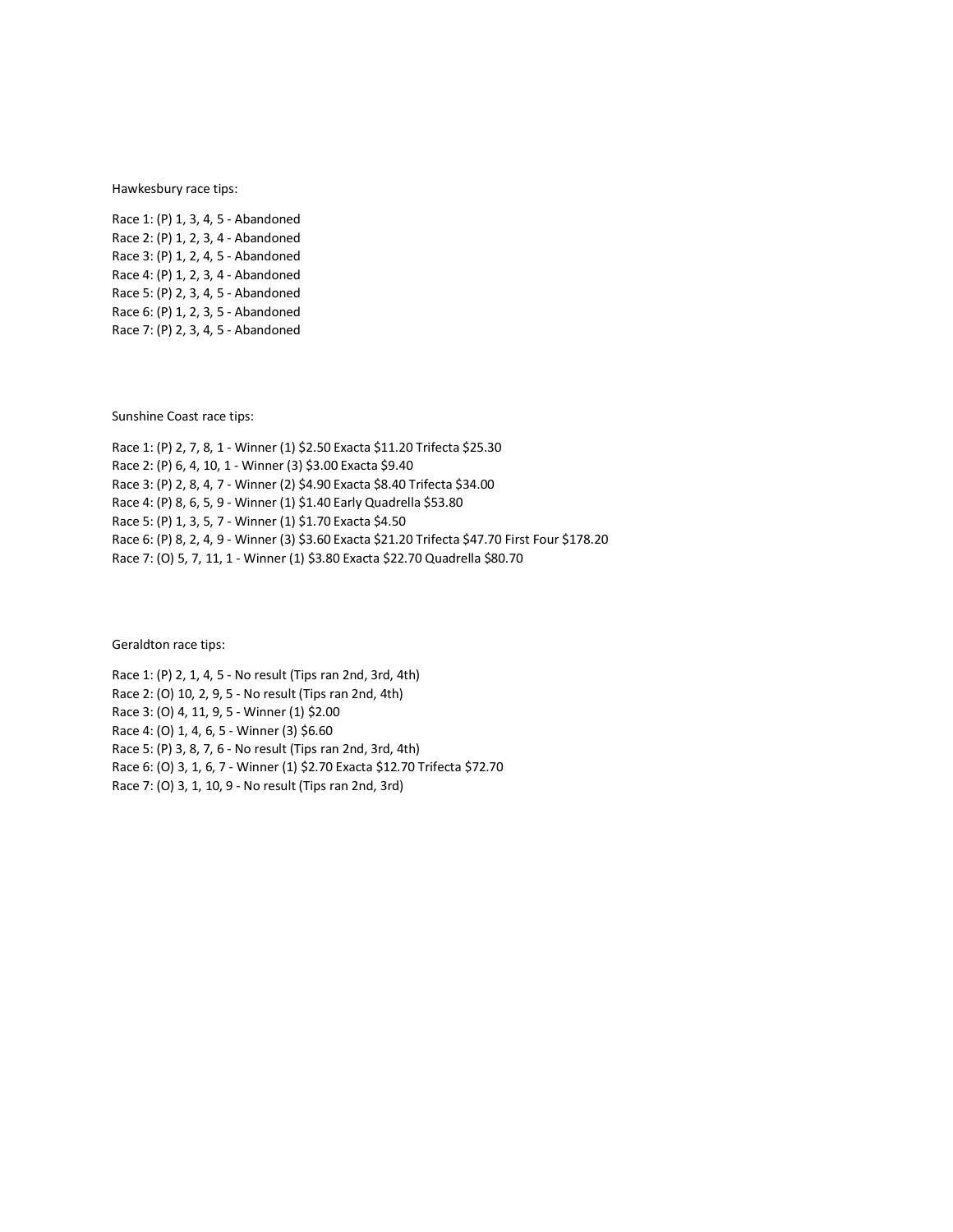Sunday 6<sup>th</sup> October 2019

Tatura race tips:

Race 1: (P) 11, 10, 9, 8 - No result (Tips ran 2nd, 3rd) Race 2: (P) 10, 4, 8, 1 - Winner (1) \$2.20 Exacta \$6.20 Trifecta \$12.50 First Four \$23.80 Race 3: (P) 1, 11, 3, 7 - Winner (2) \$2.50 Exacta \$16.70 Trifecta \$37.20 Race 4: (P) 2, 7, 5, 1 - Winner (1) \$2.70 Exacta \$6.80 Trifecta \$14.00 Race 5: (P) 2, 6, 5, 3 - Winner (4) \$3.00 Race 6: (O) 8, 5, 9, 7 - Winner (2) \$9.00 Race 7: (O) 5, 9, 7, 3 - Winner (1) \$2.00 Quadrella \$173.10

Ballina race tips:

Race 1: (P) 1, 9, 12, 3 - Winner (4) \$9.30 Race 2: (P) 5, 8, 1, 9 - Winner (1) \$3.90 Exacta \$8.90 Trifecta \$61.80 Race 3: (P) 2, 4, 3, 5 - No result (Tips ran 2nd, 3rd, 4th) Race 4: (O) 4, 3, 9, 13 - Winner (1) \$2.00 Exacta \$73.60 Race 5: (O) 13, 12, 10, 4 - No result (Tip ran 3rd) Race 6: (P) 2, 1, 7, 5 - Winner (1) \$2.60 Exacta \$13.90 Race 7: (O) 8, 7, 4, 9 - No result (Tip ran 3rd) Race 8: (O) 2, 5, 11, 12 - No result (Tip ran 4th)

Devonport race tips:

Race 1: (P) 1, 2, 4, 6 - Winner (4) \$4.40 Exacta \$6.50 Trifecta \$18.40 First Four \$28.00 Race 2: (P) 7, 1, 5, 4 - Winner (4) \$3.40 Exacta \$7.10 Trifecta \$14.50 First Four \$13.90 Race 3: (P) 4, 2, 1, 3 - Winner (2) \$2.50 Exacta \$9.80 Trifecta \$11.80 First Four \$19.00 Race 4: (P) 2, 3, 4, 8 - No result (Tips ran 2nd, 4th) Race 5: (P) 2, 1, 8, 3 - Winner (2) \$3.00 Race 6: (P) 6, 9, 3, 2 - Winner (3) \$5.30 Exacta \$27.60 Race 7: (P) 3, 5, 1, 2 - Winner (1) \$2.00 Exacta \$3.00 Trifecta \$5.10 First Four \$4.30

Cootamundra race tips:

Race 1: (P) 4, 3, 1, 7 - No result (Tips ran 2nd, 3rd, 4th) Race 2: (P) 2, 10, 5, 8 - Winner (4) \$14.70 Race 3: (P) 5, 3, 6, 1 - No result (Tips ran 2nd, 4th) Race 4: (P) 5, 8, 2, 4 - Winner (3) \$4.40 Race 5: (P) 8, 4, 3, 5 - Winner (1) \$6.50 Race 6: (O) 2, 5, 9, 6 - Winner (4) \$11.90 Race 7: (O) 2, 3, 13, 4 - No result (Tips ran 2nd, 4th) Race 8: (P) 10, 2, 5, 1 - Winner (3) \$1.80 Exacta \$7.00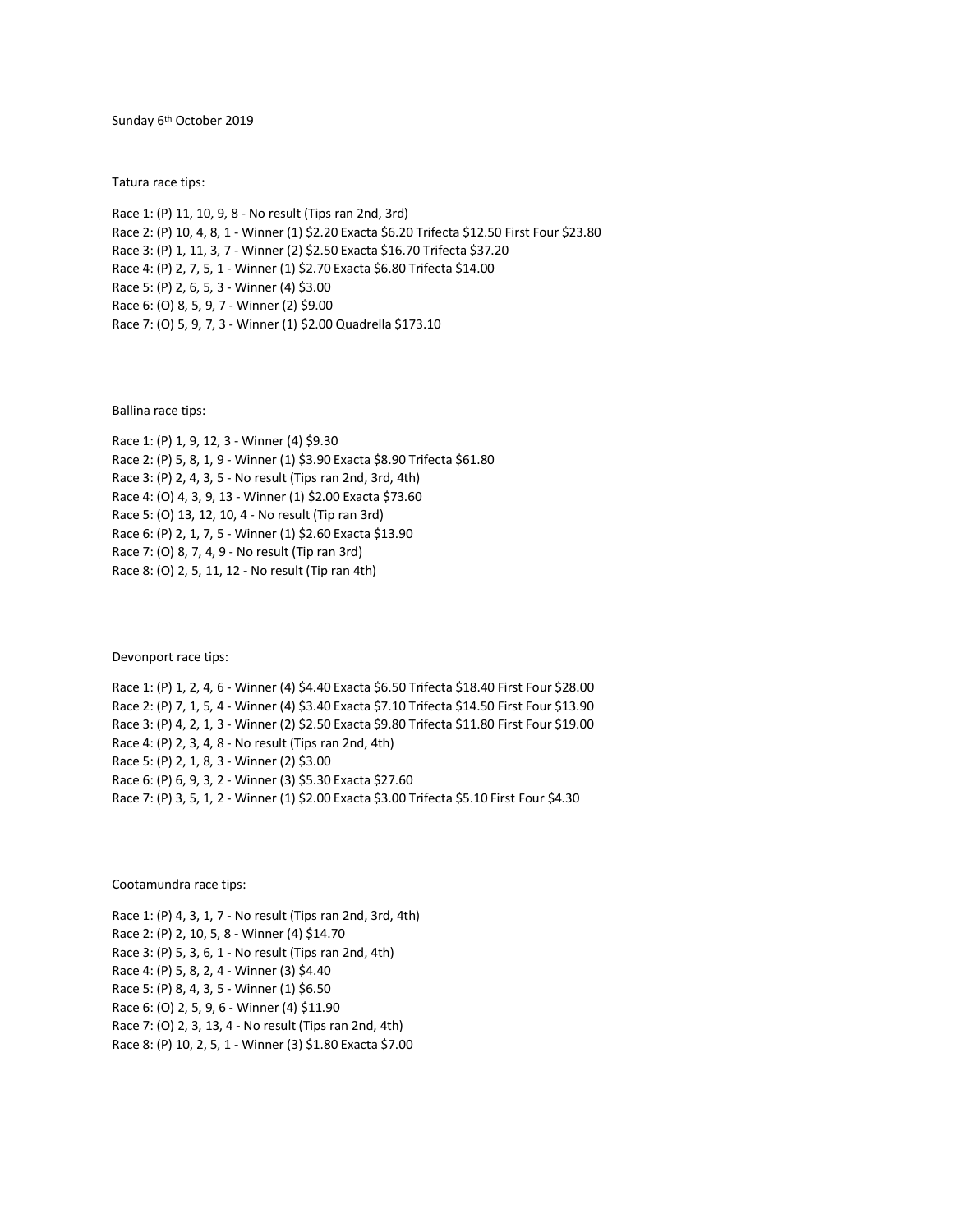Bairnsdale race tips:

Race 1: (P) 3, 11, 7, 12 - Winner (3) \$6.20 Race 2: (P) 11, 5, 13, 3 - Winner (1) \$4.20 Exacta \$20.20 Trifecta \$137.10 Race 3: (O) 1, 12, 4, 3 - Winner (2) \$3.70 Exacta \$20.00 Race 4: (O) 1, 8, 10, 12 - Winner (3) \$9.30 Early Quadrella \$1136.30 Race 5: (P) 1, 7, 2, 6 - Winner (1) \$2.50 Race 6: (O) 1, 3, 7, 6 - Winner (1) \$3.30 Race 7: (P) 3, 2, 7, 4 - Winner (3) \$4.80 Exacta \$21.10 Trifecta \$50.30 Race 8: (O) 5, 8, 12, 2 - Winner (4) \$8.00 Quadrella \$378.40

Port Lincoln race tips:

Race 1: (P) 1, 2, 9, 8 - Winner (1) \$1.20 Race 2: (O) 1, 9, 10, 2 - Winner (2) \$9.10 Race 3: (P) 5, 4, 3, 9 - Winner (4) \$13.80 Race 4: (P) 2, 3, 8, 5 - No result (Tip ran 2nd) Race 5: (P) 5, 6, 2, 3 - Winner (4) \$15.20 Race 6: (O) 7, 12, 4, 1 - No result (Tip ran 2nd) Race 7: (P) 2, 3, 7, 4 - No result (Tips ran 2nd, 3rd)

Toowoomba race tips:

Race 1: (P) 1, 4, 2, 7 - Winner (4) \$5.70 Exacta \$26.50 Trifecta \$52.30 Race 2: (P) 3, 9, 2, 6 - Winner (2) \$3.40 Exacta \$15.30 Trifecta \$48.00 Race 3: (P) 4, 1, 2, 5 - Winner (3) \$6.30 Exacta \$17.60 Race 4: (P) 8, 2, 1, 5 - Winner (4) \$13.20 Early Quadrella \$2364.50 Race 5: (O) 8, 3, 2, 9 - No result (Tip ran 2nd) Race 6: (P) 7, 5, 6, 1 - Winner (3) \$2.90 Exacta \$13.40 Race 7: (P) 4, 2, 5, 10 - Winner (1) \$2.70 Exacta \$23.00 Race 8: (P) 2, 3, 4, 7 - Winner (1) \$1.70 Exacta \$20.30 Trifecta \$91.40 First Four \$192.70

Northam race tips:

Race 1: (P) 5, 2, 3, - Winner (1) \$1.30 Exacta \$1.40 Trifecta \$2.30 Race 2: (P) 1, 2, 4, 7 - No result (Tips ran 2nd, 3rd, 4th) Race 3: (P) 7, 9, 3, 8 - Winner (4) \$2.60 Exacta \$10.40 Race 4: (P) 9, 4, 11, 10 - Winner (1) \$2.80 Exacta \$10.20 Trifecta \$30.50 Race 5: (P) 6, 1, 9, 3 - Winner (4) \$2.70 Race 6: (O) 1, 4, 6, 8 - No result (Tips ran 2nd, 4th) Race 7: (P) 4, 2, 10, 7 - Winner (1) \$2.30 Race 8: (O) 3, 2, 9, 7 - Winner (2) \$4.90 Exacta \$36.50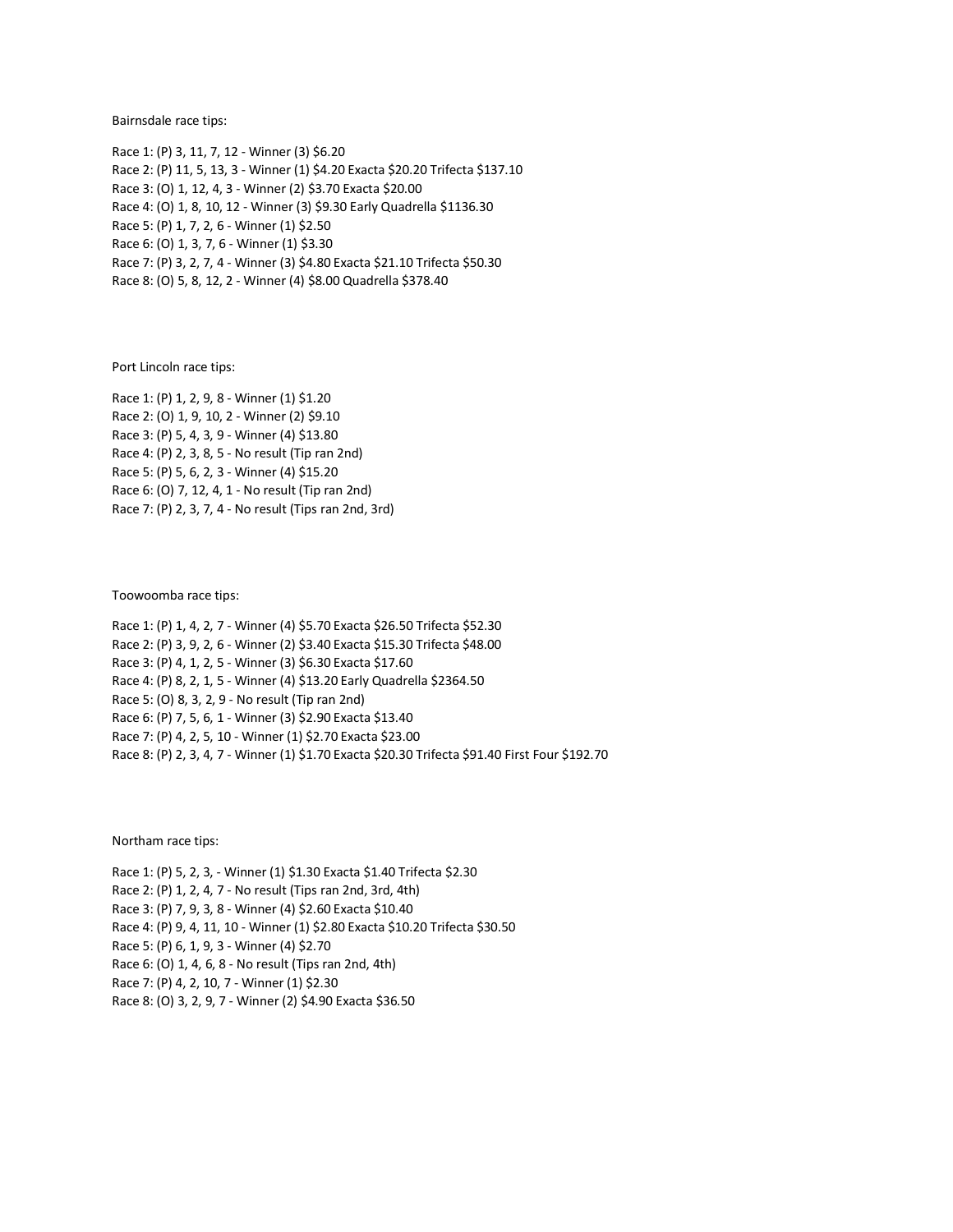Sunday 29th September 2019

Devonport race tips:

Race 1: (P) 2, 1, 4, 5 - No result (Tips ran 2nd, 3rd, 4th) Race 2: (P) 3, 2, 4, 1 - Winner (2) \$3.30 Exacta \$6.30 Trifecta \$23.30 First Four \$35.70 Race 3: (P) 1, 4, 7, 5 - Winner (1) \$2.10 Race 4: (O) 8, 2, 5, 9 - Winner (2) \$8.30 Exacta \$19.70 Race 5: (P) 9, 5, 4, 6 - Winner (2) \$6.30 Exacta \$33.80 Race 6: (P) 3, 6, 1, 2 - Winner (1) \$2.60 Race 7: (P) 1, 6, 7, 4 - Winner (2) \$7.50 Exacta \$21.70 Trifecta \$53.20 First Four \$174.00 Quadrella \$3273.60

Caulfield race tips:

Race 1: (P) 7, 3, 6, 8 - No result (Tips ran 2nd, 4th) Race 2: (O) 5, 11, 9, 7 - Winner (4) \$5.00 Race 3: (P) 4, 5, 3, 11 - No result (Tips ran 3rd, 4th) Race 4: (O) 2, 10, 4, 6 - Winner (2) \$3.70 Exacta \$12.70 Trifecta \$56.70 Race 5: (P) 3, 5, 8, 2 - Winner (2) \$6.00 Exacta \$17.80 Race 6: (P) 2, 3, 1, 6 - No result Race 7: (P) 8, 1, 12, 7 - No result (Tips ran 2nd, 4th) Race 8: (O) 2, 11, 9, 15 - No result (Tips ran 2nd, 3rd) Race 9: (P) 17, 11, 6, 15 - Winner (1) \$1.70 Exacta \$7.10

Bathurst race tips:

Race 1: (O) 3, 2, 4, 5 - Winner (2) \$12.00 Race 2: (P) 5, 7, 8, 9 - Winner (4) \$3.90 Race 3: (O) 1, 12, 10, 9 - No result (Tips ran 2nd, 4th) Race 4: (P) 7, 4, 5, 2 - No result (Tip ran 4th) Race 5: (P) 7, 5, 4, 10 - No result (Tips ran 2nd, 3rd, 4th) Race 6: (O) 6, 7, 2, 11 - No result (Tip ran 2nd) Race 7: (P) 5, 4, 7, 1 - Winner (2) \$6.00 Exacta \$25.80 Race 8: (O) 10, 11, 16, 1 - Winner (1) \$2.70

Sunshine Coast race tips:

Race 1: (P) 2, 1, 4, 6 - Winner (2) \$3.80 Race 2: (P) 2, 1, 3, 5 - Winner (3) \$2.80 Exacta \$5.00 Trifecta \$7.50 First Four \$7.80 Race 3: (P) 1, 4, 2, 3 - Winner (2) \$3.90 Exacta \$8.70 Trifecta \$14.40 Race 4: (P) 4, 10, 9, 1 - Winner (1) \$1.50 Exacta \$4.00 Trifecta \$12.70 First Four \$36.30 Early Quadrella \$77.70 Race 5: (O) 5, 8, 2, 7 - No result (Tip ran 3rd) Race 6: (P) 4, 3, 11, 9 - Winner (2) \$3.00 Race 7: (O) 1, 5, 6, 10 - Winner (1) \$1.90 Exacta \$11.40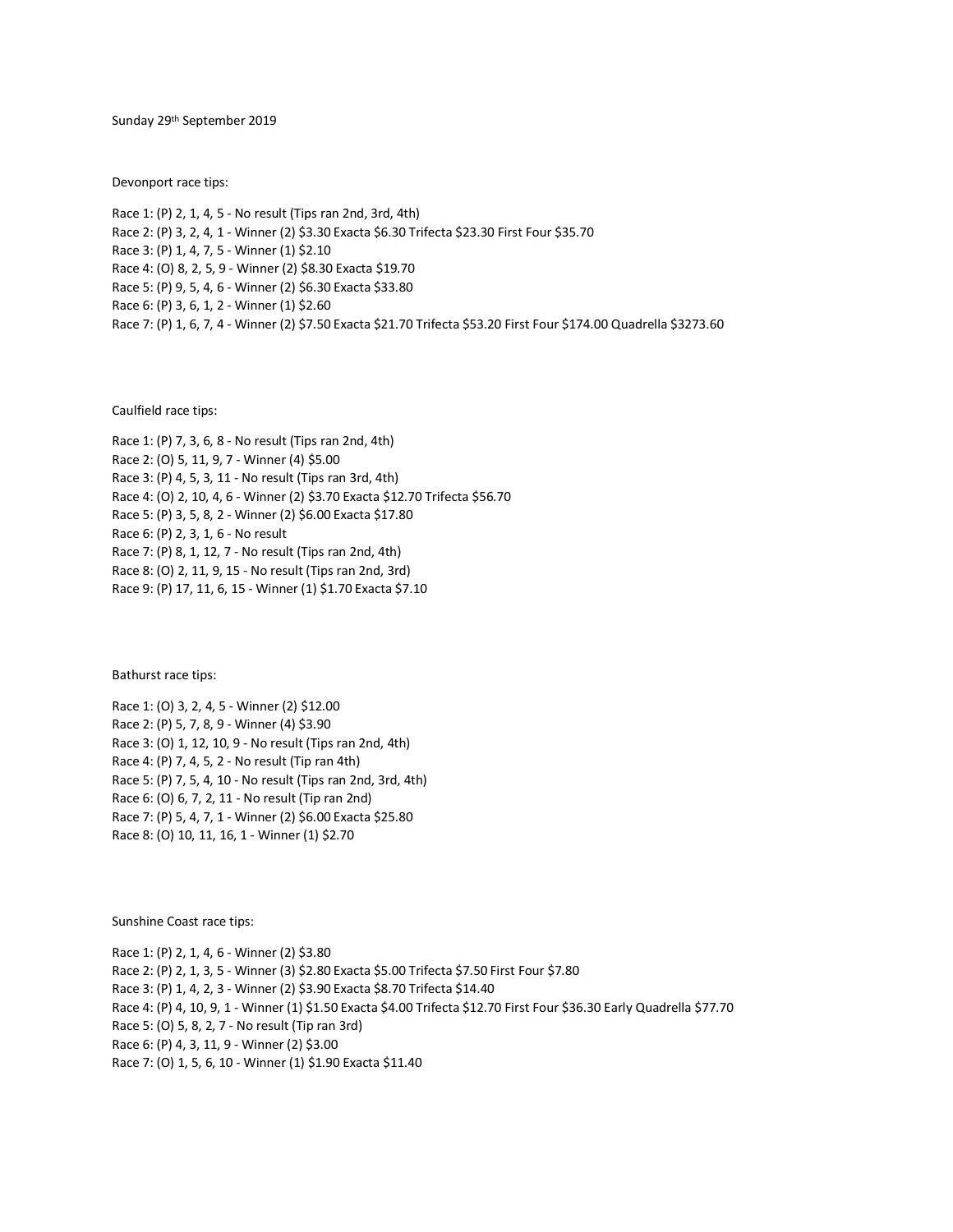Port Macquarie race tips:

Race 1: (P) 7, 1, 6, 4 - No result (Tips ran 2nd, 3rd) Race 2: (O) 12, 3, 13, 2 - Winner (4) \$4.20 Exacta \$38.30 Race 3: (O) 2, 5, 13, 6 - No result (Tips ran 2nd, 4th) Race 4: (O) 5, 8, 2, 9 - No result (Tips ran 2nd, 3rd) Race 5: (P) 2, 1, 4, 6 - Winner (2) \$3.30 Exacta \$33.60 Race 6: (O) 3, 12, 6, 11 - No result (Tips ran 2nd, 4th) Race 7: (O) 1, 11, 16, 15 - Winner (1) \$3.30 Exacta \$19.10

Naracoorte race tips:

Race 1: (P) 3, 4, 1, 2 - No result (Tips ran 2nd, 3rd, 4th) Race 2: (P) 2, 5, 3, 7 - Winner (1) \$2.60 Race 3: (P) 4, 8, 10, 5 - Winner (4) \$4.70 Exacta \$22.30 Race 4: (O) 4, 2, 3, 12 - Winner (2) \$3.70 Race 5: (P) 3, 7, 8, 5 - Winner (2) \$2.80 Exacta \$15.40 Trifecta \$45.40 First Four \$153.90 Race 6: (O) 9, 17, 16, 11 - No result (Tips ran 2nd, 4th) Race 7: (P) 7, 14, 3, 6 - Winner (3) \$3.20 Exacta \$21.20

Alice Springs race tips:

Race 1: (P) 1, 8, 2, 5 - No result (Tips ran 2nd, 4th) Race 2: (P) 6, 3, 1, 2 - Winner (1) \$2.80 Exacta \$12.60 Race 3: (P) 1, 3, 4, 6 - Winner (1) \$3.50 Exacta \$21.10 Race 4: (P) 1, 4, 7, 3 - Winner (4) \$6.90 Exacta \$53.00 Race 5: (P) 2, 1, 5, 4 - Winner (2) \$6.20 Exacta \$11.80 Race 6: (O) 1, 7, 3, 6 - Winner (1) \$6.20 Exacta \$49.40 Race 7: (P) 1, 4, 2, 5 - Winner (1) \$5.50 Exacta \$12.50 Quadrella \$208.50

Toodyay race tips:

Race 1: (P) 1, 2, 6, 5 - Winner (2) \$5.10 Exacta \$13.50 Trifecta \$75.30 Race 2: (P) 2, 6, 1, 7 - Winner (2) \$12.00 Exacta \$54.60 Trifecta \$111.40 First Four \$424.80 Race 3: (P) 4, 6, 10, 7 - Winner (1) \$1.80 Exacta \$7.40 Trifecta \$17.50 Race 4: (P) 5, 4, 7, 3 - Winner (2) \$3.60 Early Quadrella \$302.00 Race 5: (P) 5, 6, 2, 1 - Winner (4) \$5.90 Exacta \$13.90 Race 6: (O) 1, 3, 8, 7 - No result (Tip ran 2nd) Race 7: (O) 10, 8, 3, 7 - Winner (4) \$4.40 Race 8: (O) 1, 2, 9, 5 - No result (Tips ran 2nd, 3rd, 4th)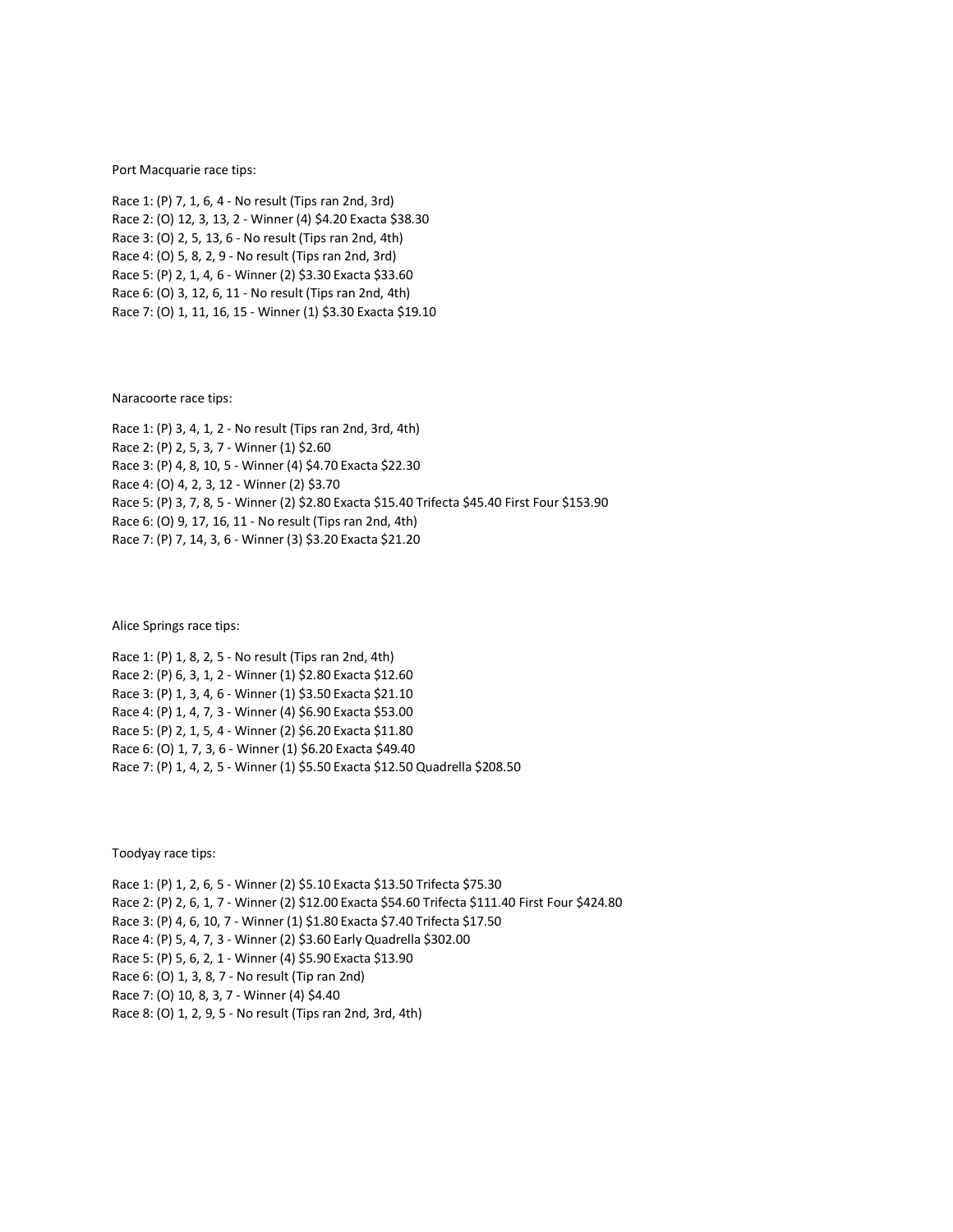Sunday 22nd September 2019

Devonport race tips:

Race 1: (P) 2, 3, 4, - Winner (1) \$3.30 Exacta \$5.30 Trifecta \$4.50 Race 2: (P) 1, 4, 5, 7 - Winner (4) \$10.50 Exacta \$22.70 Trifecta \$72.50 First Four \$236.50 Race 3: (P) 1, 2, 7, 4 - No result (Tips ran 2nd, 3rd, 4th) Race 4: (P) 1, 2, 3, 4 - Winner (1) \$2.80 Exacta \$6.00 Trifecta \$20.70 Race 5: (O) 6, 9, 12, 2 - No result (Tips ran 2nd, 4th) Race 6: (P) 6, 2, 4, 7 - No result (Tips ran 2nd, 3rd) Race 7: (P) 3, 4, 1, 2 - Winner (2) \$3.20 Exacta \$9.60 Trifecta \$18.30 First Four \$57.00 Race 8: (P) 3, 7, 6, 2 - Winner (1) \$2.90

Moree race tips:

Race 1: (P) 5, 7, 10, 2 - Winner (1) \$3.40 Exacta \$8.50 Race 2: (O) 8, 1, 10, 7 - Winner (2) \$1.90 Exacta \$3.40 Trifecta \$22.20 Race 3: (O) 2, 4, 10, 8 - No result (Tips ran 2nd, 4th) Race 4: (O) 10, 1, 15, 5 - Winner (4) \$9.30 Race 5: (O) 1, 2, 5, 8 - Winner (1) \$2.50 Exacta \$8.00 Trifecta \$52.00 Race 6: (O) 2, 6, 10, 1 - No result (Tips ran 3rd, 4th) Race 7: (O) 4, 3, 9, 12 - No result (Tip ran 2nd) Race 8: (O) 4, 2, 6, 9 - Winner (2) \$3.00 Exacta \$21.00

Sunshine Coast race tips:

Race 1: (P) 7, 8, 9, 10 - Winner (2) \$2.20 Race 2: (P) 7, 6, 5, 3 - Winner (1) \$1.50 Exacta \$10.90 Trifecta \$23.30 First Four \$36.20 Race 3: (P) 7, 3, 10, 5 - Winner (2) \$2.60 Exacta \$8.40 Trifecta \$28.90 Race 4: (O) 2, 7, 11, 9 - Winner (1) \$1.90 Early Quadrella \$20.20 Race 5: (O) 9, 1, 7, 11 - Winner (1) \$5.40 Race 6: (P) 1, 4, 7, 2 - No result (Tips ran 2nd, 3rd, 4th) Race 7: (P) 5, 7, 3, 4 - Winner (1) \$1.80 Exacta \$10.40 Race 8: (P) 2, 4, 9, 3 - Winner (1) \$2.70

Ballarat race tips:

Race 1: (P) 6, 3, 14, 17 - No result (Tip ran 3rd) Race 2: (P) 3, 14, 1, 8 - No result (Tips ran 3rd, 4th) Race 3: (P) 4, 1, 3, 2 - Winner (4) \$5.80 Exacta \$17.40 Trifecta \$31.20 First Four \$43.30 Race 4: (O) 9, 6, 13, 1 - Winner (1) \$3.70 Race 5: (P) 5, 2, 3, 7 - Winner (4) \$6.60 Exacta \$22.10 Trifecta \$116.80 Race 6: (P) 4, 1, 3, 5 - Winner (2) \$3.10 Exacta \$11.90 Trifecta \$25.50 First Four \$109.30 Race 7: (O) 1, 13, 6, 10 - No result (Tip ran 2nd)

Coleraine race tips:

Race 1: (P) 4, 11, 9, 8 - Winner (1) \$2.60 Race 2: (P) 4, 7, 8, 3 - Winner (1) \$1.90 Exacta \$6.40 Trifecta \$25.20 First Four \$62.30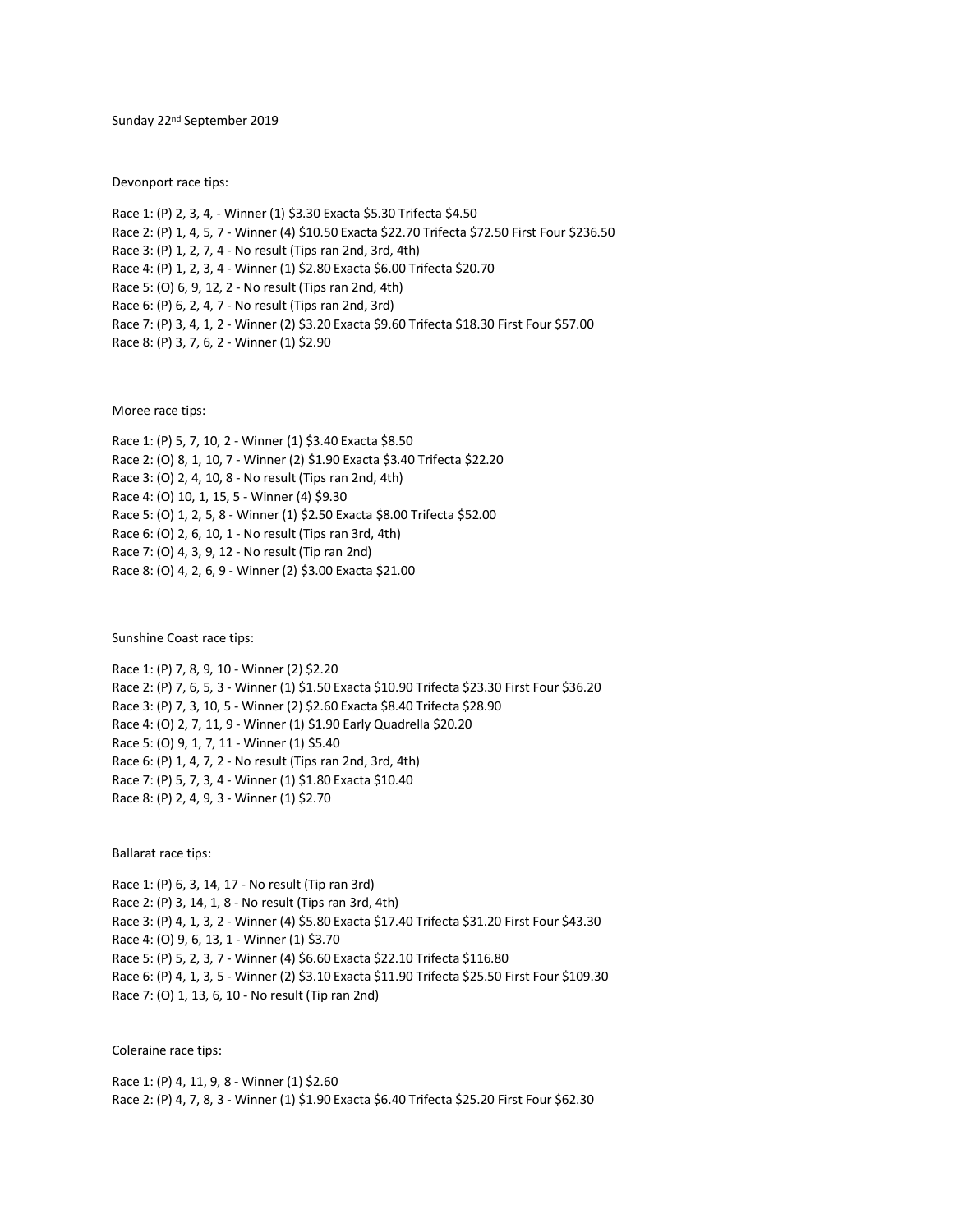Race 3: (P) 6, 5, 4, 2 - Winner (1) \$2.40 Exacta \$9.00 Race 4: (P) 2, 5, 3, 10 - Winner (2) \$2.80 Early Quadrella \$47.10 Race 5: (O) 4, 9, 1, 2 - No result (Tips ran 3rd, 4th) Race 6: (O) 5, 2, 10, 4 - Winner (2) \$5.20 Race 7: (O) 9, 1, 10, 5 - No result (Tip ran 3rd)

Nowra race tips:

Race 1: (P) 1, 4, 6, 3 - Winner (1) \$1.80 Race 2: (P) 8, 5, 1, 4 - No result (Tips ran 3rd, 4th) Race 3: (P) 7, 3, 5, 2 - Winner (2) \$5.60 Exacta \$20.10 Trifecta \$62.90 Race 4: (P) 3, 2, 8, 6 - Winner (4) \$1.70 Exacta \$4.20 Race 5: (P) 2, 6, 4, 7 - Winner (1) \$3.30 Exacta \$25.60 Trifecta \$91.30 Race 6: (O) 2, 1, 4, 6 - No result (Tip ran 3rd) Race 7: (P) 4, 1, 13, 3 - No result (Tips ran 2nd, 3rd, 4th)

Alice Springs race tips:

Race 1: (P) 1, 6, 2, 3 - Winner (2) \$3.20 Exacta \$6.20 Trifecta \$22.80 First Four \$51.50 Race 2: (P) 4, 1, 5, 3 - Winner (3) \$6.20 Race 3: (P) 6, 1, 7, 3 - Winner (4) \$15.60 Race 4: (P) 3, 8, 4, 7 - No result (Tips ran 2nd, 3rd) Race 5: (P) 3, 2, 4, 1 - Winner (2) \$2.00 Exacta \$17.40 Race 6: (P) 4, 2, 3, 7 - Winner (2) \$1.80 Race 7: (P) 3, 1, 4, 2 - Winner (4) \$3.30

Kalgoorlie race tips:

Race 1: (P) 5, 1, 4, 8 - Winner (1) \$2.50 Exacta \$11.50 Trifecta \$70.10 Race 2: (P) 4, 2, 11, 8 - Winner (1) \$2.60 Exacta \$10.80 Race 3: (P) 8, 2, 4, 6 - Winner (2) \$3.10 Exacta \$15.30 Race 4: (P) 7, 9, 6, 1 - Winner (1) \$2.30 Race 5: (P) 6, 10, 1, 5 - Winner (4) \$8.60 Exacta \$49.40 Trifecta \$274.50 First Four \$644.00 Early Quadrella \$325.30 Race 6: (O) 2, 1, 4, 12 - No result Race 7: (P) 2, 7, 6, 9 - Winner (1) \$1.50 Exacta \$4.50 Trifecta \$39.80 First Four \$64.40 Race 8: (O) 2, 6, 4, 5 - No result (Tips ran 2nd, 3rd, 4th) Race 9: (O) 7, 6, 11, 10 - Winner (4) \$11.70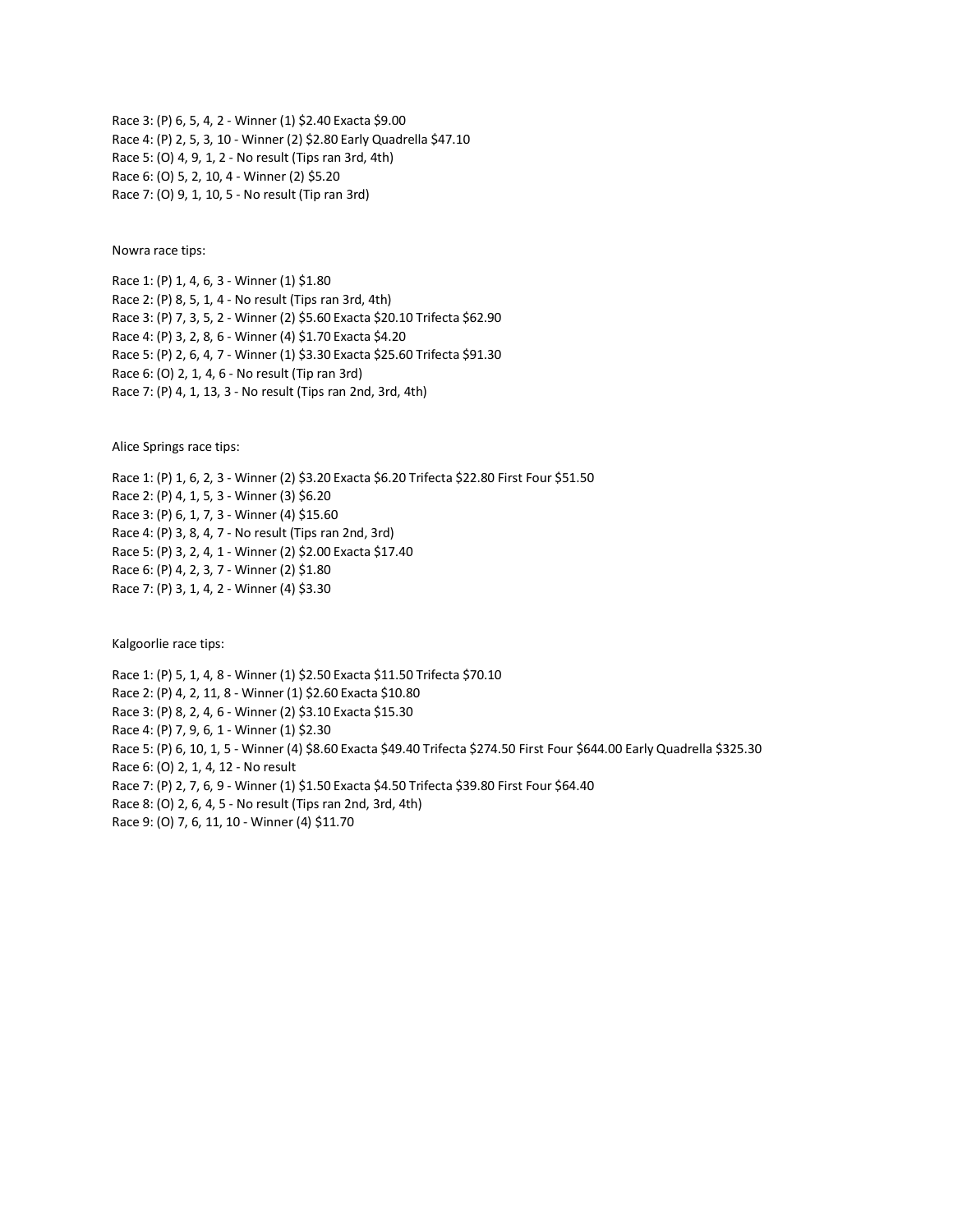Sunday 15th September 2019

Dubbo race tips:

Race 1: (P) 1, 6, 2, 11 - Winner (4) \$24.20 Race 2: (P) 5, 2, 1, 3 - Winner (1) \$1.70 Race 3: (P) 12, 6, 9, 3 - Winner (1) \$1.70 Exacta \$11.30 Race 4: (P) 2, 9, 13, 11 - No result (Tip ran 3rd) Race 5: (O) 13, 8, 5, 3 - Winner (3) \$4.50 Exacta \$15.70 Trifecta \$47.10 Race 6: (O) 6, 15, 2, 8 - Winner (3) \$4.60 Exacta \$11.40 Race 7: (P) 1, 13, 11, 5 - Winner (3) \$11.80 Exacta \$61.40 Race 8: (O) 6, 4, 8, 1 - Winner (1) \$6.90 Race 9: (O) 14, 4, 15, 16 - No result (Tip ran 2nd)

Devonport race tips:

Race 1: (P) 5, 3, 1, 4 - Winner (2) \$3.60 Exacta \$21.30 Race 2: (P) 3, 2, 5, 7 - Winner (2) \$2.50 Exacta \$3.90 Trifecta \$21.70 Race 3: (P) 3, 1, 6, 2 - Winner (1) \$2.70 Exacta \$16.10 Trifecta \$29.40 First Four \$59.80 Race 4: (P) 4, 1, 9, 8 - Winner (3) \$2.90 Early Quadrella \$195.10 Race 5: (P) 2, 4, 3, 6 - Winner (1) \$4.40 Race 6: (P) 5, 2, 4, 6 - Winner (2) \$3.10 Exacta \$6.60 Trifecta \$45.10 Race 7: (P) 3, 1, 6, 5 - Winner (1) \$3.80 Exacta \$24.40 Trifecta \$98.80 Race 8: (P) 5, 3, 2, 6 - Winner (3) \$3.00 Exacta \$15.00 Trifecta \$31.50 Quadrella \$220.20

Geelong race tips:

Race 1: (P) 7, 2, 10, 6 - Winner (1) \$2.20 Exacta \$8.00 Race 2: (P) 3, 1, 10, 6 - Winner (1) \$3.00 Exacta \$10.50 Race 3: (P) 12, 13, 11, 4 - Winner (1) \$3.50 Exacta \$27.90 Trifecta \$94.90 Race 4: (P) 4, 2, 15, 14 - Winner (2) \$3.00 Exacta \$14.00 Trifecta \$48.50 Race 5: (P) 8, 5, 7, 2 - Winner (3) \$2.60 Exacta \$7.20 Early Quadrella \$72.40 Race 6: (P) 12, 10, 3, 7 - Winner (2) \$5.80 Race 7: (P) 8, 10, 13, 14 - Winner (1) \$1.70 Exacta \$7.50 Race 8: (P) 10, 7, 4, 8 - No result (Tips ran 3rd, 4th) Race 9: (O) 11, 1, 9, 6 - No result

Mount Gambier race tips:

Race 1: (P) 1, 3, 4, 5 - Winner (1) \$2.00 Exacta \$6.00 Trifecta \$14.10 Race 2: (P) 6, 3, 5, 1 - Winner (1) \$3.20 Exacta \$10.00 Trifecta \$29.80 Race 3: (P) 6, 1, 10, 7 - Winner (1) \$4.70 Race 4: (P) 7, 10, 17, 9 - Winner (4) \$22.10 Exacta \$45.20 Early Quadrella \$419.80 Race 5: (O) 2, 3, 1, 5 - No result (Tip ran 3rd) Race 6: (O) 9, 5, 4, 7 - Winner (3) \$3.60 Race 7: (O) 2, 8, 3, 1 - Winner (4) \$6.30 Exacta \$61.90 Race 8: (O) 12, 1, 6, 4 - Winner (2) \$4.30 Exacta \$40.10

Coffs Harbour race tips:

Race 1: (O) 7, 2, 11, 8 - Winner (1) \$3.10 Exacta \$20.30 Race 2: (P) 1, 3, 6, 8 - No result (Tip ran 4th) Race 3: (O) 1, 5, 7, 3 - Winner (1) \$2.40 Race 4: (O) 1, 3, 15, 14 - No result (Tips ran 2nd, 3rd)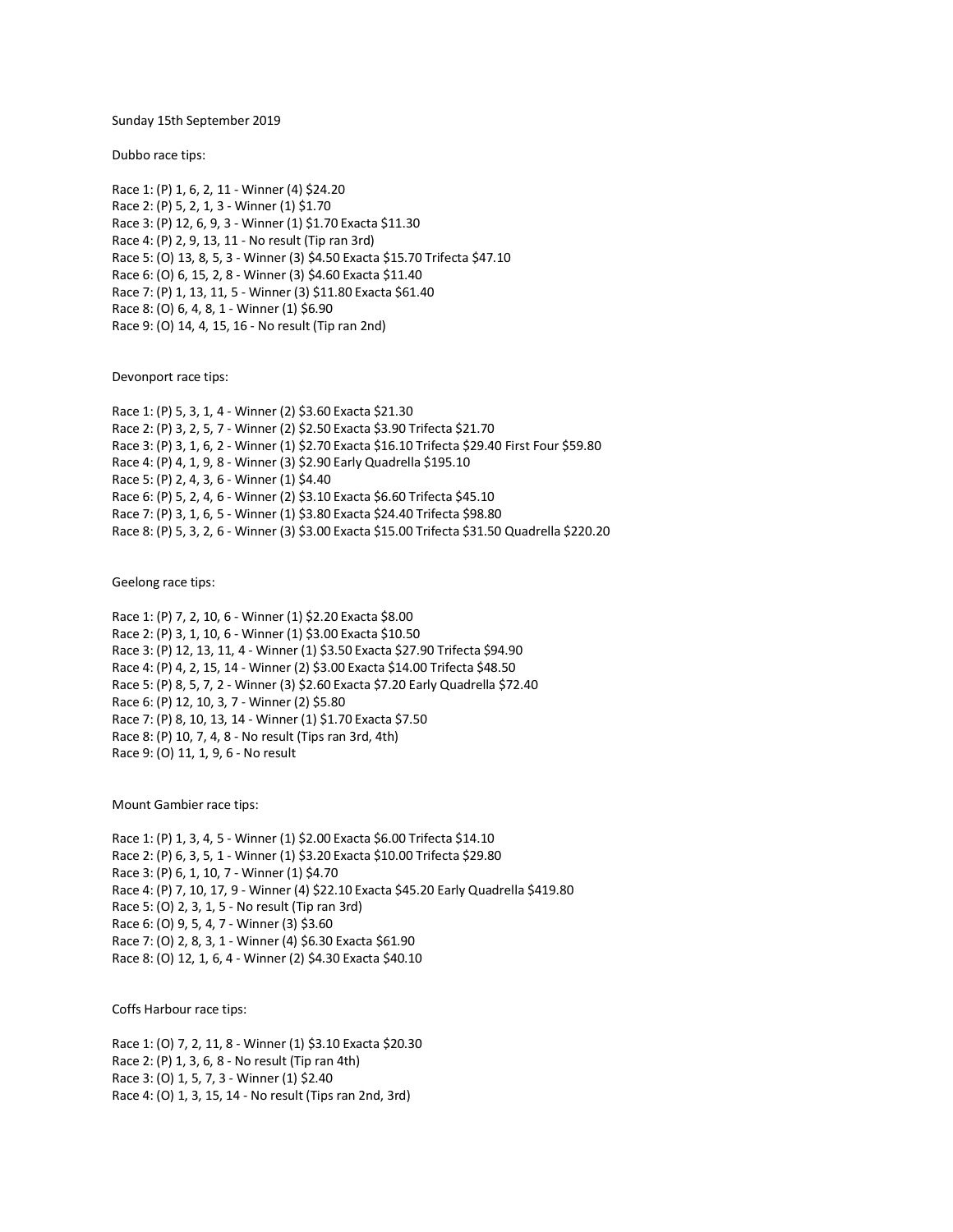Race 5: (O) 3, 8, 14, 9 - Winner (1) \$2.90 Exacta \$22.60 Race 6: (O) 1, 7, 3, 13 - Winner (2) \$5.50 Race 7: (O) 11, 2, 6, 7 - No result (Tips ran 2nd, 4th)

Sunshine Coast race tips:

Race 1: (P) 6, 1, 5, 3 - Winner (1) \$1.30 Exacta \$4.10 Trifecta \$10.70 Race 2: (P) 7, 5, 3, 1 - Winner (3) \$10.60 Race 3: (P) 12, 11, 5, 1 - Winner (2) \$4.20 Exacta \$21.50 Trifecta \$109.60 Race 4: (O) 2, 8, 14, 10 - Winner (4) \$21.10 Exacta \$115.10 Early Quadrella \$1296.90 Race 5: (O) 3, 10, 13, 16 - Winner (1) \$2.60 Exacta \$12.20 Trifecta \$75.80 Race 6: (O) 5, 6, 8, 10 - No result (Tip ran 4th) Race 7: (O) 4, 3, 7, 8 - No result (Tips ran 2nd, 4th) Race 8: (P) 7, 8, 4, 1 - Winner (3) \$3.50

York race tips:

Race 1: (P) 4, 2, 3, 1 - Winner (2) \$2.80 Exacta \$4.50 Race 2: (P) 5, 2, 4, 1 - Winner (3) \$3.10 Race 3: (P) 1, 4, 7, 3 - Winner (1) \$2.50 Exacta \$4.80 Race 4: (P) 2, 4, 8, 5 - Winner (1) \$3.20 Exacta \$9.40 Trifecta \$55.70 First Four \$310.70 Early Quadrella \$135.30 Race 5: (P) 6, 5, 4, 3 - Winner (4) \$3.00 Exacta \$21.70 Trifecta \$79.60 Race 6: (P) 1, 3, 8, 2 - Winner (2) \$2.90 Race 7: (P) 8, 2, 1, 9 - No result (Tips ran 2nd, 4th) Race 8: (O) 2, 3, 9, 1 - Winner (1) \$3.00 Exacta \$9.60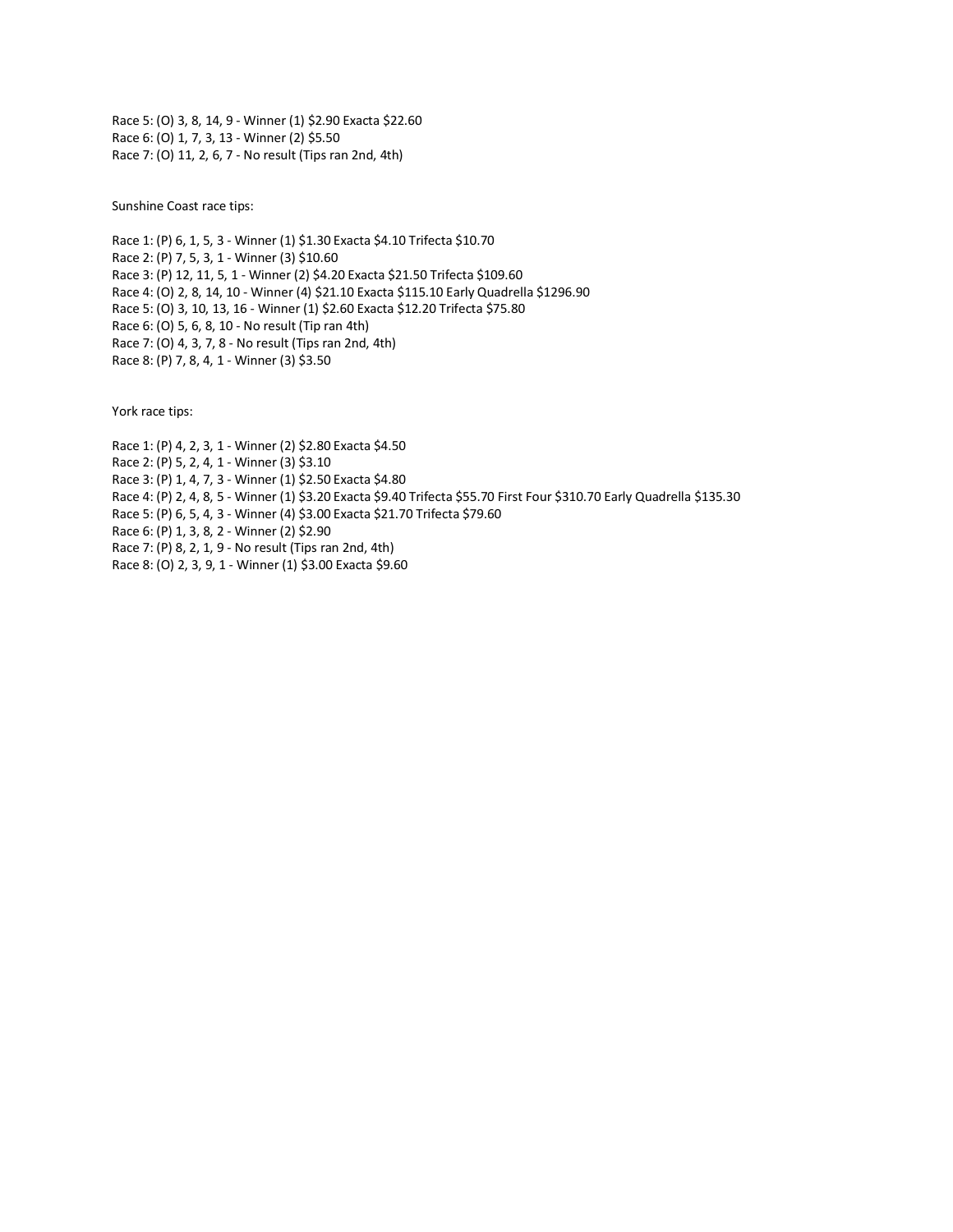Sunday 8th September 2019

Devonport race tips:

Race 1: (P) 3, 1, 2, 4 - Winner (2) \$5.40 Exacta \$64.30 Trifecta \$179.90 First Four \$475.00 Race 2: (P) 11, 13, 1, 5 - Winner (3) \$5.10 Exacta \$27.70 Race 3: (P) 2, 1, 3, 5 - Winner (3) \$4.10 Exacta \$6.60 Trifecta \$14.30 Race 4: (P) 3, 2, 7, 4 - Winner (1) \$1.20 Exacta \$3.60 Early Quadrella \$194.50 Race 5: (P) 5, 3, 6, 1 - Winner (2) \$2.60 Exacta \$7.00 Race 6: (P) 1, 2, 6, 3 - Winner (1) \$5.00 Exacta \$24.30 Race 7: (P) 3, 6, 4, 5 - Winner (2) \$3.40 Quadrella \$216.70

Sale race tips:

Race 1: (O) 13, 8, 3, 1 - No result (Tip ran 2nd) Race 2: (P) 7, 2, 8, 11 - Winner (2) \$3.60 Exacta \$5.90 Race 3: (O) 14, 6, 17, 15 - No result (Tip ran 2nd) Race 4: (P) 10, 1, 11, 8 - Winner (3) \$3.80 Race 5: (P) 11, 7, 14, 3 - No result (Tips ran 3rd, 4th) Race 6: (P) 10, 6, 1, 7 - Winner (4) \$7.80 Race 7: (P) 9, 12, 7, 10 - Winner (1) \$1.80 Exacta \$6.20 Race 8: (O) 11, 4, 5, 15 - Winner (1) \$1.70

Casterton race tips:

Race 1: (P) 1, 6, 5, 4 - Winner (1) \$1.70 Race 2: (P) 6, 2, 3, 4 - No result (Tips ran 2nd, 3rd, 4th) Race 3: (P) 12, 6, 8, 3 - No result (Tips ran 2nd, 4th) Race 4: (P) 3, 4, 10, 2 - Winner (1) \$2.60 Exacta \$10.20 Trifecta \$44.70 First Four \$113.60 Race 5: (P) 5, 7, 3, 9 - No result (Tips ran 2nd, 3rd, 4th) Race 6: (O) 2, 5, 10, 7 - No result (Tips ran 2nd, 4th) Race 7: (O) 4, 12, 11, 9 - No result (Tip ran 3rd)

Gundagai race tips:

Race 1: (P) 6, 3, 2, 12 - No result (Tips ran 3rd, 4th) Race 2: (P) 6, 8, 12, 10 - Winner (4) \$18.00 Exacta \$28.70 Race 3: (P) 12, 4, 7, 11 - Winner (3) \$4.30 Exacta \$25.60 Trifecta \$77.30 Race 4: (O) 1, 2, 8, 3 - No result (Tips ran 3rd, 4th) Race 5: (O) 3, 1, 5, 11 - No result (Tips ran 2nd, 3rd, 4th) Race 6: (O) 8, 10, 7, 6 - No result (Tips ran 2nd, 4th) Race 7: (O) 5, 8, 9, 11 - No result (Tips ran 2nd, 4th)

Sunshine Coast race tips:

Race 1: (P) 3, 6, 1, 5 - No result (Tips ran 2nd, 3rd, 4th) Race 2: (P) 3, 5, 8, 6 - Winner (4) \$10.10 Race 3: (P) 4, 6, 2, 7 - Winner (1) \$2.70 Exacta \$8.80 Trifecta \$17.70 First Four \$65.80 Race 4: (P) 2, 10, 3, 7 - Winner (1) \$1.90 Exacta \$11.40 Trifecta \$21.60 First Four \$43.30 Race 5: (P) 4, 3, 2, 8 - Winner (2) \$9.20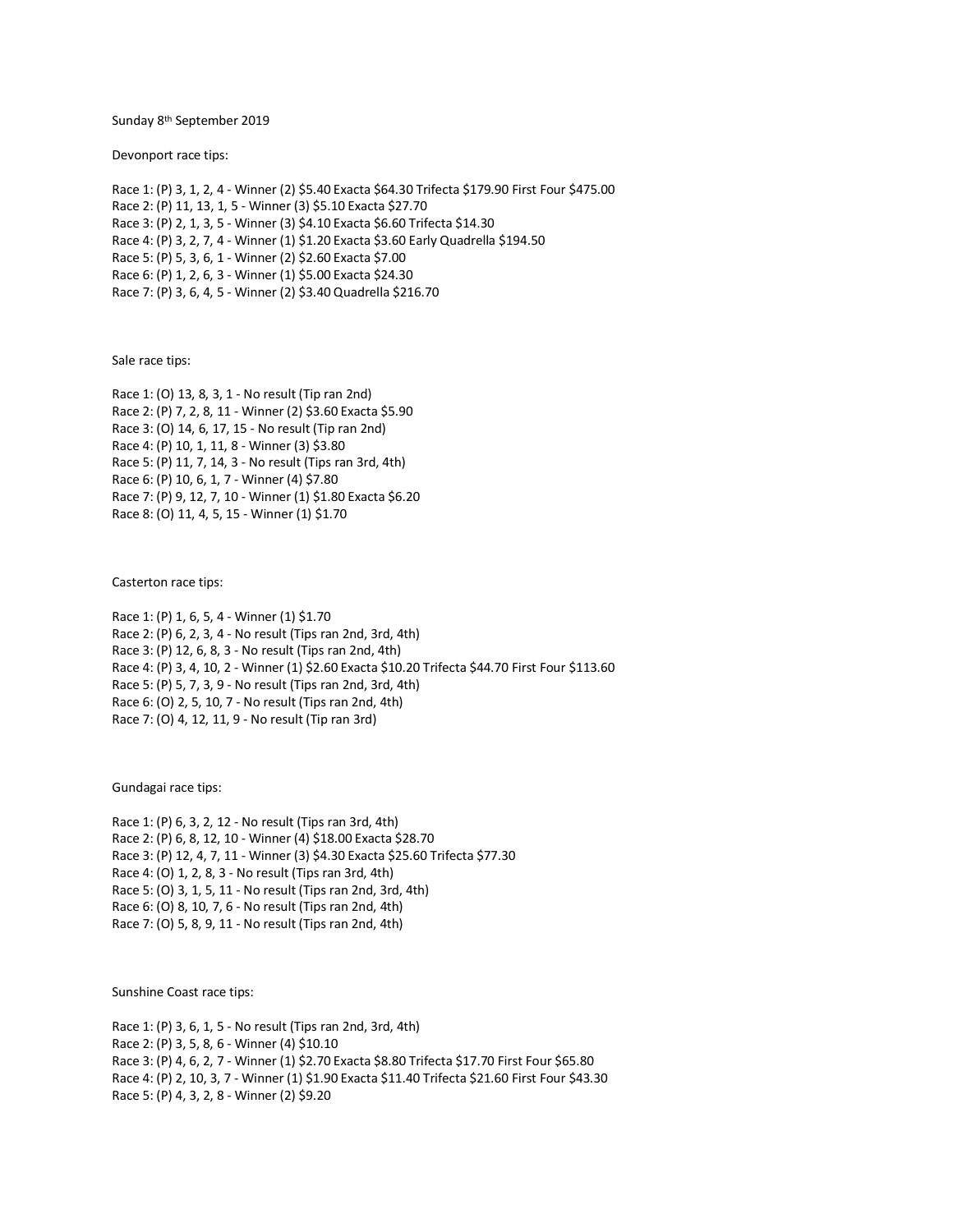Race 6: (P) 1, 9, 6, 5 - Winner (2) \$2.60 Exacta \$5.30 Race 7: (P) 12, 7, 13, 6 - Winner (2) \$2.30 Exacta \$9.20 Quadrella \$302.50

Murray Bridge race tips:

Race 1: (P) 4, 2, 6, 5 - Winner (1) \$1.20 Exacta \$7.20 Trifecta \$27.30 Race 2: (P) 9, 8, 4, 6 - Winner (1) \$1.30 Race 3: (O) 9, 14, 10, 7 - No result (Tip ran 3rd) Race 4: (O) 10, 4, 12, 1 - No result (Tip ran 2nd) Race 5: (O) 4, 1, 3, 10 - No result (Tips ran 2nd, 3rd) Race 6: (P) 6, 11, 5, 1 - Winner (4) \$11.40 Exacta \$20.90 Trifecta \$77.40 First Four \$307.00 Race 7: (O) 1, 5, 10, 8 - No result (Tips ran 2nd, 3rd)

Mudgee race tips:

Race 1: (P) 9, 3, 5, 4 - Winner (1) \$2.00 Race 2: (P) 4, 5, 6, 8 - Winner (2) \$4.90 Race 3: (P) 2, 1, 6, 8 - Winner (3) \$2.50 Exacta \$6.30 Trifecta \$7.20 Race 4: (O) 1, 5, 10, 6 - No result (Tips ran 2nd, 4th) Race 5: (O) 6, 2, 13, 8 - Winner (3) \$23.10 Race 6: (O) 10, 1, 4, 3 - Winner (2) \$7.90 Exacta \$38.10 Trifecta \$141.70 Race 7: (P) 8, 2, 3, 7 - Winner (1) \$8.30

Kalgoorlie race tips:

Race 1: (O) 1, 4, 12, 9 - No result (Tips ran 2nd, 4th) Race 2: (O) 2, 4, 5, 3 - Winner (1) \$1.60 Exacta \$15.00 Trifecta \$171.60 Race 3: (P) 1, 4, 3, 5 - No result (Tips ran 2nd, 3rd, 4th) Race 4: (O) 2, 1, 10, 5 - Winner (3) \$4.90 Exacta \$68.30 Race 5: (P) 7, 4, 11, 1 - No result (Tips ran 2nd, 3rd, 4th) Race 6: (P) 4, 6, 5, 2 - Winner (1) \$1.90 Race 7: (P) 5, 7, 6, 11 - Winner (1) \$2.30 Race 8: (O) 3, 2, 4, 11 - No result (Tip ran 2nd) Race 9: (O) 3, 11, 6, 13 - Winner (1) \$2.50 Exacta \$40.10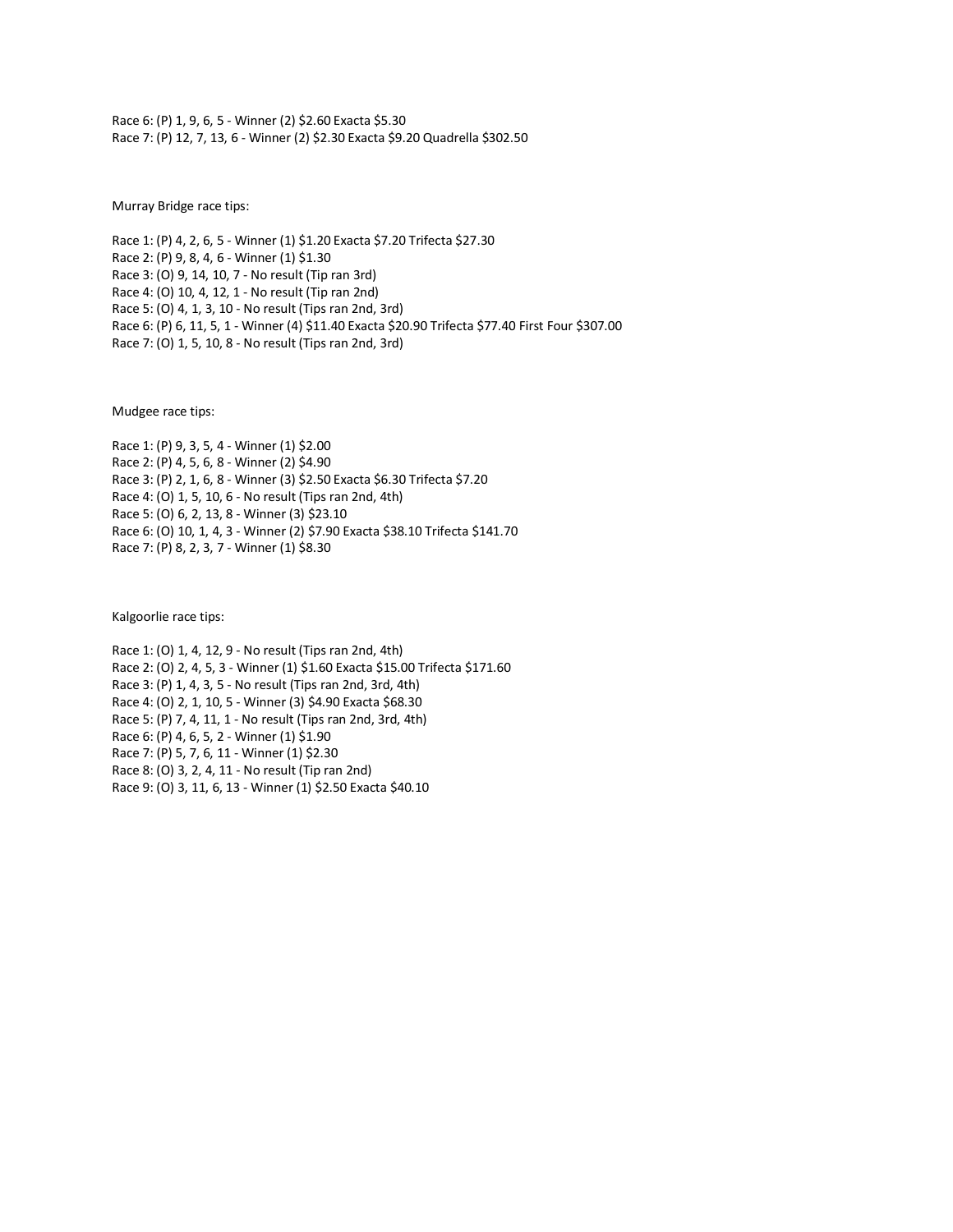Sunday 1st September 2019

Devonport race tips:

Race 1: (P) 5, 1, 6, 4 - Winner (2) \$4.90 Exacta \$13.00 Trifecta \$48.10 First Four \$122.70 Race 2: (P) 5, 3, 6, 1 - Winner (1) \$4.40 Exacta \$10.40 Trifecta \$54.70 Race 3: (P) 3, 1, 5, 6 - Winner (3) \$7.60 Exacta \$12.70 Trifecta \$19.20 First Four \$18.60 Race 4: (P) 2, 5, 6, 3 - Winner (4) \$2.70 Exacta \$13.70 Trifecta \$26.70 Early Quadrella \$1231.50 Race 5: (O) 11, 7, 1, 10 - Winner (4) \$2.30 Exacta \$20.60 Race 6: (P) 3, 5, 1, 2 - Winner (1) \$2.40 Race 7: (P) 1, 5, 8, 4 - No result (Tips ran 3rd, 4th) Race 8: (P) 7, 4, 2, 5 - No result (Tips ran 2nd, 4th)

Geelong race tips:

Race 1: (O) 13, 17, 8, 10 - No result (Tip ran 4th) Race 2: (O) 11, 9, 17, 12 - No result (Tip ran 2nd) Race 3: (P) 9, 14, 5, 16 - Winner (1) \$2.10 Exacta \$9.30 Race 4: (P) 3, 4, 5, 1 - Winner (1) \$2.70 Exacta \$15.10 Race 5: (P) 2, 3, 6, 4 - No result (Tips ran 2nd, 3rd, 4th) Race 6: (P) 7, 6, 2, 10 - Winner (1) \$4.90 Race 7: (O) 1, 10, 18, 8 - Winner (3) \$6.20 Exacta \$66.10 Race 8: (O) 12, 11, 5, 4 - Winner (3) \$7.50 Race 9: (O) 8, 12, 16, 19 - No result (Tips ran 2nd, 3rd)

Wyong race tips:

Race 1: (P) 3, 4, 10, 5 - Winner (1) \$1.60 Exacta \$8.00 Race 2: (P) 8, 2, 3, 9 - Winner (1) \$2.20 Exacta \$10.20 Trifecta \$17.90 First Four \$24.10 Race 3: (P) 4, 5, 3, 7 - Winner (1) \$1.50 Race 4: (P) 1, 5, 3, 2 - Winner (4) \$4.90 Exacta \$14.00 Trifecta \$41.30 First Four \$62.60 Early Quadrella \$61.60 Race 5: (O) 10, 2, 5, 6 - No result (Tip ran 3rd) Race 6: (P) 2, 5, 9, 4 - Winner (1) \$2.30 Exacta \$9.50 Trifecta \$13.90 Race 7: (P) 2, 9, 1, 7 - No result (Tip ran 2nd) Race 8: (P) 9, 1, 12, 7 - Winner (1) \$1.90 Exacta \$7.60

Moree race tips:

Race 1: (P) 6, 5, 2, 4 - Winner (1) \$1.80 Race 2: (P) 1, 2, 4, 3 - Winner (1) \$1.30 Exacta \$2.80 Trifecta \$10.50 First Four \$11.30 Race 3: (P) 1, 2, 5, 3 - Winner (1) \$1.70 Exacta \$5.30 Trifecta \$17.60 First Four \$46.20 Race 4: (P) 4, 8, 10, 3 - Winner (1) \$2.10 Exacta \$4.30 Early Quadrella \$6.50 Race 5: (O) 1, 3, 8, 6 - No result (Tips ran 2nd, 3rd) Race 6: (O) 5, 1, 6, 3 - Winner (4) \$6.20 Race 7: (O) 5, 3, 7, 2 - No result (Tip ran 3rd) Race 8: (O) 4, 8, 9, 3 - Winner (2) \$9.40

Toowoomba race tips:

Race 1: (P) 2, 5, 7, 9 - Winner (1) \$1.90 Exacta \$8.60 Trifecta \$62.60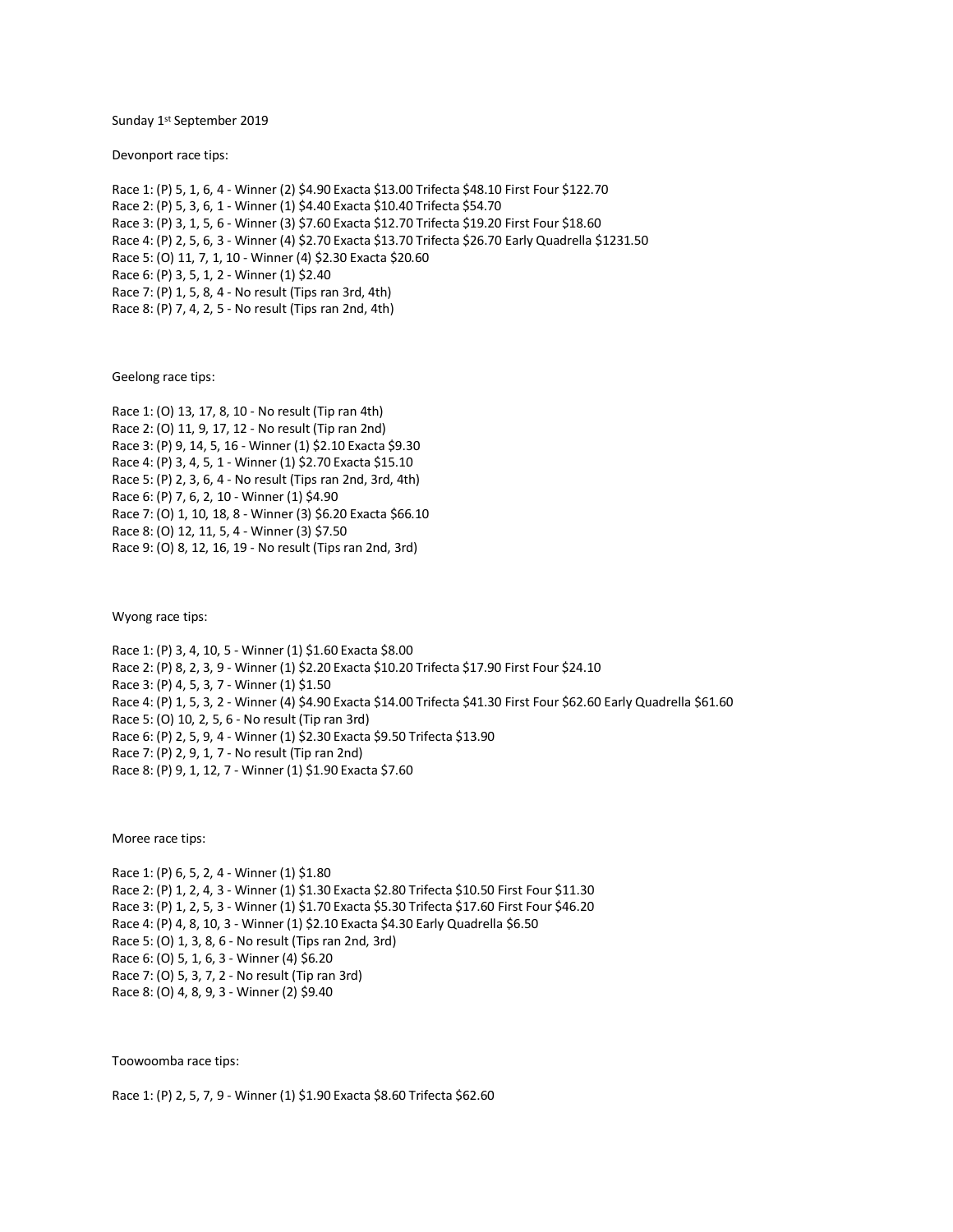Race 2: (P) 1, 2, 7, 6 - Winner (4) \$2.20 Exacta \$3.80 Race 3: (P) 3, 6, 10, 4 - Winner (1) \$2.20 Exacta \$10.50 Trifecta \$25.20 First Four \$65.20 Race 4: (P) 4, 1, 7, 5 - Winner (3) \$3.20 Early Quadrella \$54.00 Race 5: (P) 5, 3, 8, 4 - Winner (2) \$5.10 Exacta \$11.00 Trifecta \$59.80 Race 6: (P) 2, 1, 3, 4 - No result (Tip ran 2nd) Race 7: (P) 4, 1, 5, 6 - Winner (3) \$4.90 Exacta \$11.10 Race 8: (O) 10, 8, 7, 3 - Winner (1) \$3.60 Exacta \$14.60 Trifecta \$43.40

Port Augusta race tips:

Race 1: (P) 1, 4, 6, 3 - Winner (4) \$2.80 Exacta \$10.40 Trifecta \$24.00 First Four \$33.50 Race 2: (P) 2, 1, 4, 6 - Winner (3) \$3.20 Exacta \$8.00 Race 3: (P) 9, 4, 1, 3 - No result Race 4: (P) 2, 5, 1, 3 - Winner (1) \$2.20 Exacta \$6.90 Trifecta \$21.60 First Four \$25.30 Race 5: (O) 6, 4, 2, 1 - Winner (3) \$6.90 Exacta \$22.20 Trifecta \$222.60 First Four \$367.00 Race 6: (P) 1, 6, 2, 3 - Winner (1) \$1.60 Exacta \$10.00 Trifecta \$26.90 Race 7: (P) 1, 2, 8, 3 - Winner (2) \$3.30 Quadrella \$133.40

Alice Springs race tips:

Race 1: (P) 1, 2, 3, 4 - Abandoned Race 2: (P) 1, 2, 3, 4 - Abandoned Race 3: (P) 1, 2, 3, 4 - Abandoned Race 4: (P) 4, 5, 3, 2 - Abandoned Race 5: (P) 3, 1, 7, 9 - Abandoned

Carnarvon race tips:

Race 1: (O) 7, 2, 12, 1 - Abandoned Race 2: (P) 2, 1, 8, 3 - Winner (1) \$1.90 Exacta \$4.30 Trifecta \$23.00 Race 3: (O) 1, 3, 4, 2 - Winner (1) \$1.80 Race 4: (O) 3, 2, 14, 9 - No result (Tips ran 2nd, 4th) Race 5: (O) 5, 8, 4, 10 - Winner (3) \$7.30 Exacta \$33.10 Trifecta \$203.60 Race 6: (O) 2, 3, 8, 7 - Winner (1) \$1.90 Race 7: (O) 2, 7, 8, 6 - No result (Tip ran 4th)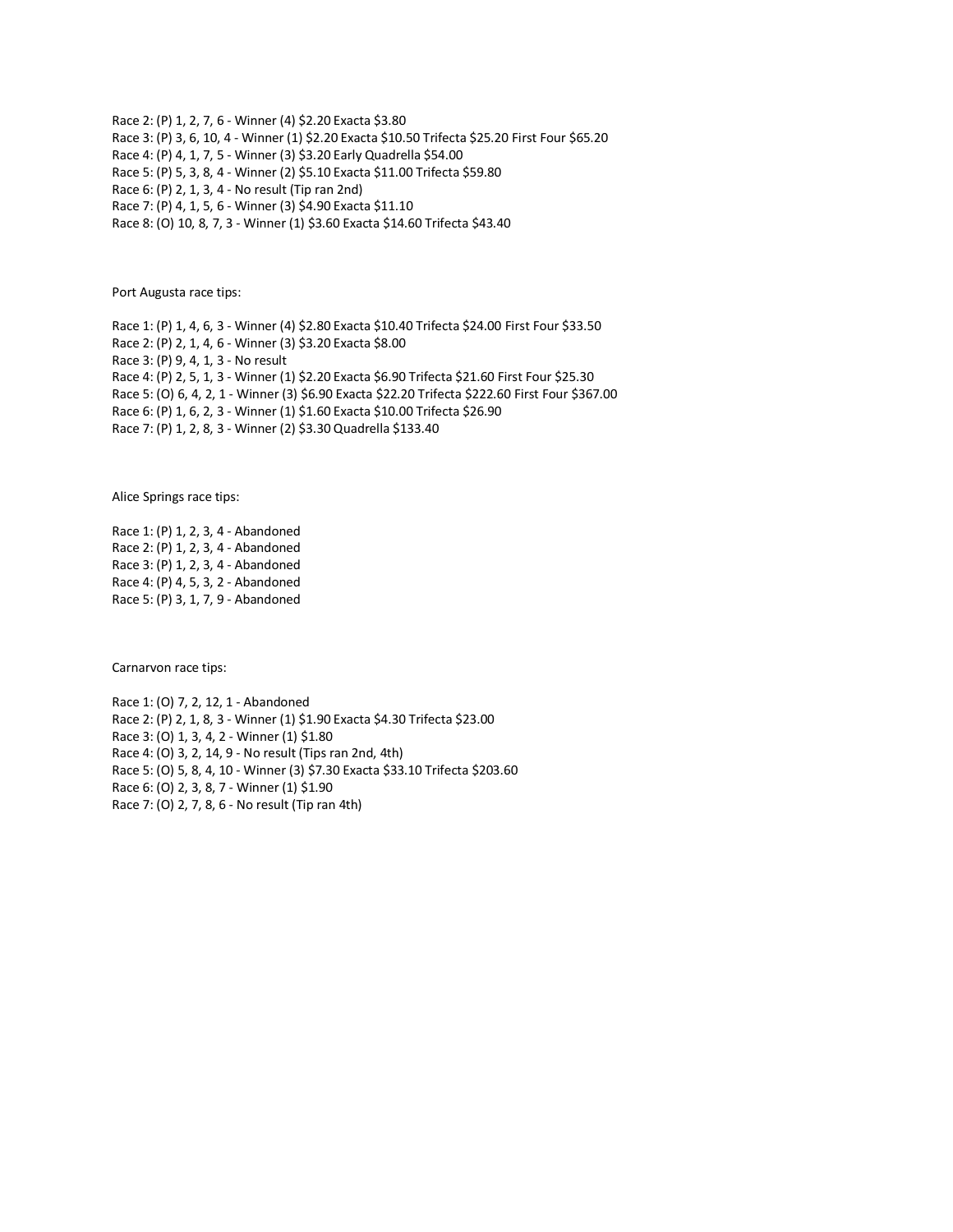Sunday August 25th 2019

Sunshine Coast race tips:

Race 1: (P) 6, 3, 5, 4 - Winner (1) \$2.40 Exacta \$13.40 Trifecta \$50.40 First Four \$98.00 Race 2: (P) 5, 2, 3, 4 - Winner (2) \$2.50 Race 3: (P) 6, 7, 2, 8 - Winner (3) \$4.20 Race 4: (P) 9, 10, 7, 8 - Winner (1) \$1.60 Early Quadrella \$80.10 Race 5: (O) 15, 9, 14, 8 - Winner (3) \$3.30 Exacta \$9.80 Race 6: (P) 7, 6, 1, 3 - Winner (2) \$1.90 Exacta \$4.50 Race 7: (P) 8, 6, 11, 7 - No result (Tips ran 2nd, 3rd) Race 8: (O) 7, 13, 8, 9 - Winner (1) \$5.00

Devonport race tips:

Race 1: (P) 3, 6, 5, 2 - Winner (1) \$3.50 Exacta \$9.10 Trifecta \$23.50 Race 2: (P) 7, 1, 2, 6 - Winner (4) \$6.10 Exacta \$47.50 Trifecta \$81.70 Race 3: (P) 1, 3, 7, 9 - No result (Tips ran 2nd, 3rd) Race 4: (P) 1, 5, 12, 13 - Winner (1) \$1.20 Race 5: (P) 7, 3, 5, 9 - Winner (2) \$2.10 Exacta \$14.00 Race 6: (P) 2, 4, 5, 6 - Winner (1) \$2.40 Race 7: (P) 5, 3, 6, 8 - Winner (2) \$5.50 Exacta \$59.40 Trifecta \$159.20 Quadrella \$92.50

Pakenham race tips:

Race 1: (P) 4, 6, 7, 3 - Winner (1) \$3.30 Exacta \$12.00 Trifecta \$101.50 First Four \$277.00 Race 2: (P) 7, 4, 6, 1 - Winner (4) \$8.10 Exacta \$63.40 Race 3: (P) 1, 2, 4, 8 - Winner (4) \$9.90 Exacta \$45.40 Trifecta \$63.30 First Four \$125.90 Race 4: (P) 1, 11, 10, 6 - Winner (4) \$6.50 Exacta \$17.10 Trifecta \$37.00 Early Quadrella \$1910.20 Race 5: (P) 1, 2, 5, 3 - Winner (3) \$8.40 Exacta \$116.40 Trifecta \$184.10 Race 6: (O) 2, 3, 4, 6 - Winner (1) \$3.70 Race 7: (P) 1, 6, 2, 4 - Winner (2) \$3.40 Race 8: (P) 1, 8, 13, 7 - Winner (1) \$3.60 Exacta \$11.70 Quadrella \$632.30

Nowra race tips:

Race 1: (P) 8, 3, 1, 9 - Winner (1) \$1.60 Race 2: (P) 5, 9, 2, 7 - Winner (3) \$4.60 Exacta \$16.10 Race 3: (O) 12, 1, 10, 2 - No result (Tips ran 2nd, 3rd) Race 4: (O) 13, 3, 12, 9 - Winner (4) \$3.30 Race 5: (O) 6, 11, 2, 1 - Winner (1) \$3.10 Race 6: (O) 7, 1, 9, 6 - Winner (1) \$4.70 Exacta \$42.20 Race 7: (O) 10, 3, 1, 5 - Winner (3) \$3.00 Exacta \$10.10 Quadrella \$254.10

Muswellbrook race tips:

Race 1: (O) 2, 5, 9, 1 - Winner (1) \$1.50 Exacta \$3.80 Trifecta \$35.20 Race 2: (P) 1, 4, 6, 3 - Winner (1) \$3.20 Exacta \$6.60 Race 3: (P) 6, 5, 9, 11 - Winner (1) \$2.00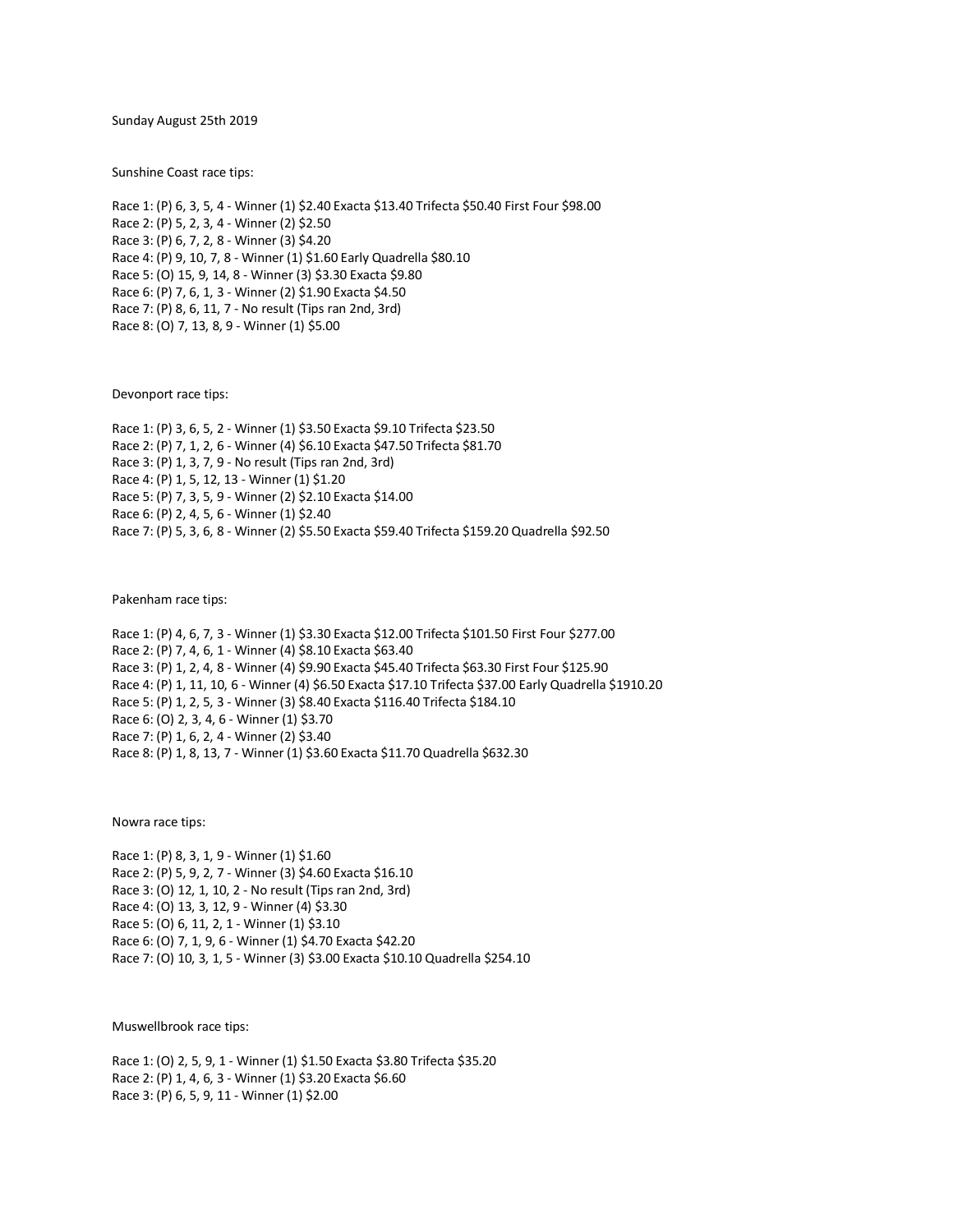Race 4: (P) 2, 5, 10, 7 - Winner (2) \$2.80 Exacta \$3.50 Trifecta \$16.60 First Four \$28.80 Early Quadrella \$37.70 Race 5: (O) 1, 10, 2, 3 - No result (Tips ran 3rd, 4th) Race 6: (P) 6, 8, 3, 7 - Winner (2) \$4.20 Exacta \$19.50 Trifecta \$83.40 Race 7: (P) 10, 9, 4, 7 - Winner (3) \$1.70 Exacta \$5.80

Ballarat race tips:

Race 1: (P) 2, 4, 6, 1 - Winner (4) \$5.80 Exacta \$24.20 Trifecta \$37.20 First Four \$126.10 Race 2: (P) 6, 8, 3, 5 - Winner (3) \$5.80 Exacta \$20.20 Trifecta \$39.50 Race 3: (P) 7, 3, 4, 9 - No result (Tips ran 2nd, 3rd) Race 4: (P) 6, 5, 7, 1 - Winner (3) \$3.90 Exacta \$9.40 Trifecta \$19.10 First Four \$42.40 Race 5: (P) 2, 1, 9, 3 - Winner (1) \$2.70 Exacta \$16.90 Trifecta \$122.70 First Four \$727.90 Race 6: (P) 2, 6, 1, 4 - Winner (1) \$1.90

Bordertown race tips:

Race 1: (P) 2, 3, 6, 5 - Winner (2) \$2.80 Exacta \$21.50 Trifecta \$52.00 First Four \$79.90 Race 2: (P) 1, 2, 5, 4 - Winner (1) \$2.40 Exacta \$5.30 Race 3: (O) 8, 6, 5, 4 - No result (Tip ran 3rd) Race 4: (P) 7, 9, 4, 2 - No result (Tips ran 2nd, 3rd) Race 5: (O) 4, 3, 2, 6 - Winner (1) \$4.50 Race 6: (O) 1, 3, 7, 4 - Winner (2) \$10.50 Exacta \$78.20 Race 7: (O) 5, 12, 6, 7 - Winner (3) \$9.50 Exacta \$50.40 Trifecta \$290.50

Kalgoorlie race tips:

Race 1: (P) 9, 2, 7, 6 - No result (Tips ran 2nd, 4th) Race 2: (P) 7, 3, 5, 1 - Winner (3) \$10.80 Race 3: (O) 1, 2, 7, 3 - Winner (4) \$3.00 Exacta \$14.60 Race 4: (P) 6, 3, 5, 7 - No result (Tips ran 2nd, 3rd, 4th) Race 5: (P) 4, 3, 9, 1 - Winner (4) \$4.90 Exacta \$11.10 Trifecta \$83.40 Race 6: (O) 1, 6, 5, 8 - No result (Tips ran 2nd, 3rd, 4th) Race 7: (P) 3, 1, 9, 7 - Winner (1) \$1.80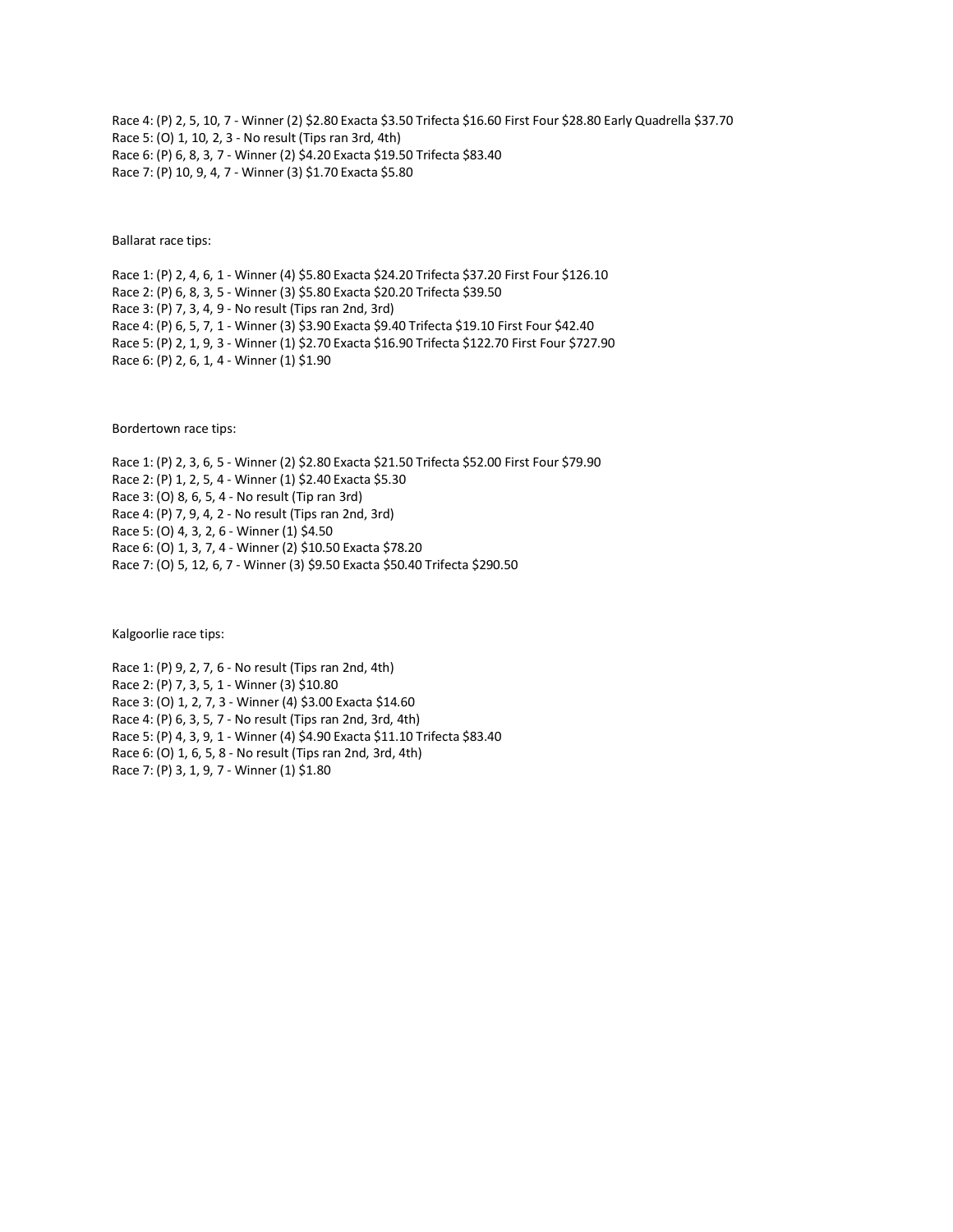Sunday 18th August 2019

Taree race tips:

Race 1: (P) 8, 2, 4, 6 - Winner (2) \$2.10 Exacta \$4.50 Race 2: (P) 3, 7, 2, 5 - No result (Tip ran 4th) Race 3: (P) 3, 6, 7, 1 - Winner (2) \$6.60 Exacta \$15.50 Race 4: (O) 3, 11, 14, 13 - Winner (3) \$2.60 Race 5: (P) 6, 10, 4, 5 - Winner (2) \$4.20 Exacta \$34.00 Trifecta \$125.00 Race 6: (O) 12, 9, 3, 16 - Winner (3) \$13.80 Exacta \$231.30 Trifecta \$1674.90 Race 7: (P) 2, 3, 6, 4 - Winner (1) \$2.70 Exacta \$8.10 Race 8: (O) 15, 14, 1, 10 - Winner (2) \$11.10 Quadrella \$2249.10

Cranbourne race tips:

Race 1: (P) 9, 7, 5, 1 - Winner (1) \$2.00 Race 2: (P) 9, 10, 5, 1 - Winner (4) \$5.20 Exacta \$13.80 Trifecta \$54.90 First Four \$104.60 Race 3: (P) 6, 1, 2, 11 - Winner (3) \$3.20 Exacta \$12.30 Race 4: (P) 6, 1, 2, 4 - No result (Tips ran 2nd, 3rd, 4th) Race 5: (P) 9, 3, 1, 7 - Winner (4) \$7.50 Exacta \$23.90 Trifecta \$96.10 Race 6: (P) 2, 6, 1, 4 - Winner (3) \$5.40 Exacta \$18.10 Trifecta \$38.00 Race 7: (P) 8, 5, 2, 9 - Winner (4) \$6.50 Exacta \$27.20 Trifecta \$43.80 First Four \$33.50

Sunshine Coast race tips:

Race 1: (P) 5, 4, 3, 6 - Winner (2) \$2.70 Exacta \$18.30 Race 2: (P) 5, 9, 7, 6 - Winner (1) \$2.10 Race 3: (P) 3, 2, 8, 1 - No result (Tip ran 2nd) Race 4: (P) 2, 7, 5, 1 - Winner (3) \$6.20 Exacta \$32.80 Trifecta \$81.60 First Four \$458.00 Race 5: (O) 13, 1, 20, 3 - Winner (4) \$1.60 Exacta \$4.10 Race 6: (P) 2, 7, 6, 4 - No result (Tips ran 2nd, 3rd) Race 7: (O) 2, 4, 8, 1 - Winner (1) \$6.80 Race 8: (O) 7, 8, 1, 3 - No result (Tips ran 2nd, 4th)

Moruya race tips:

Race 1: (P) 3, 9, 11, 10 - Winner (1) \$2.70 Race 2: (O) 11, 6, 5, 1 - Winner (4) \$3.30 Race 3: (O) 3, 8, 5, 10 - No result (Tip ran 4th) Race 4: (P) 1, 5, 6, 4 - Winner (1) \$2.60 Exacta \$9.70 Race 5: (O) 4, 7, 6, 1 - Winner (3) \$3.10 Race 6: (O) 13, 1, 12, 7 - No result (Tip ran 3rd) Race 7: (O) 7, 8, 6, 17 - No result (Tip ran 2nd)

Coleraine race tips:

Race 1: (P) 9, 1, 6, 10 - Winner (2) \$4.50 Exacta \$16.50 Trifecta \$41.10 Race 2: (P) 2, 3, 5, 1 - Winner (1) \$1.80 Exacta \$5.60 Race 3: (P) 4, 8, 10, 2 - No result (Tips ran 3rd, 4th)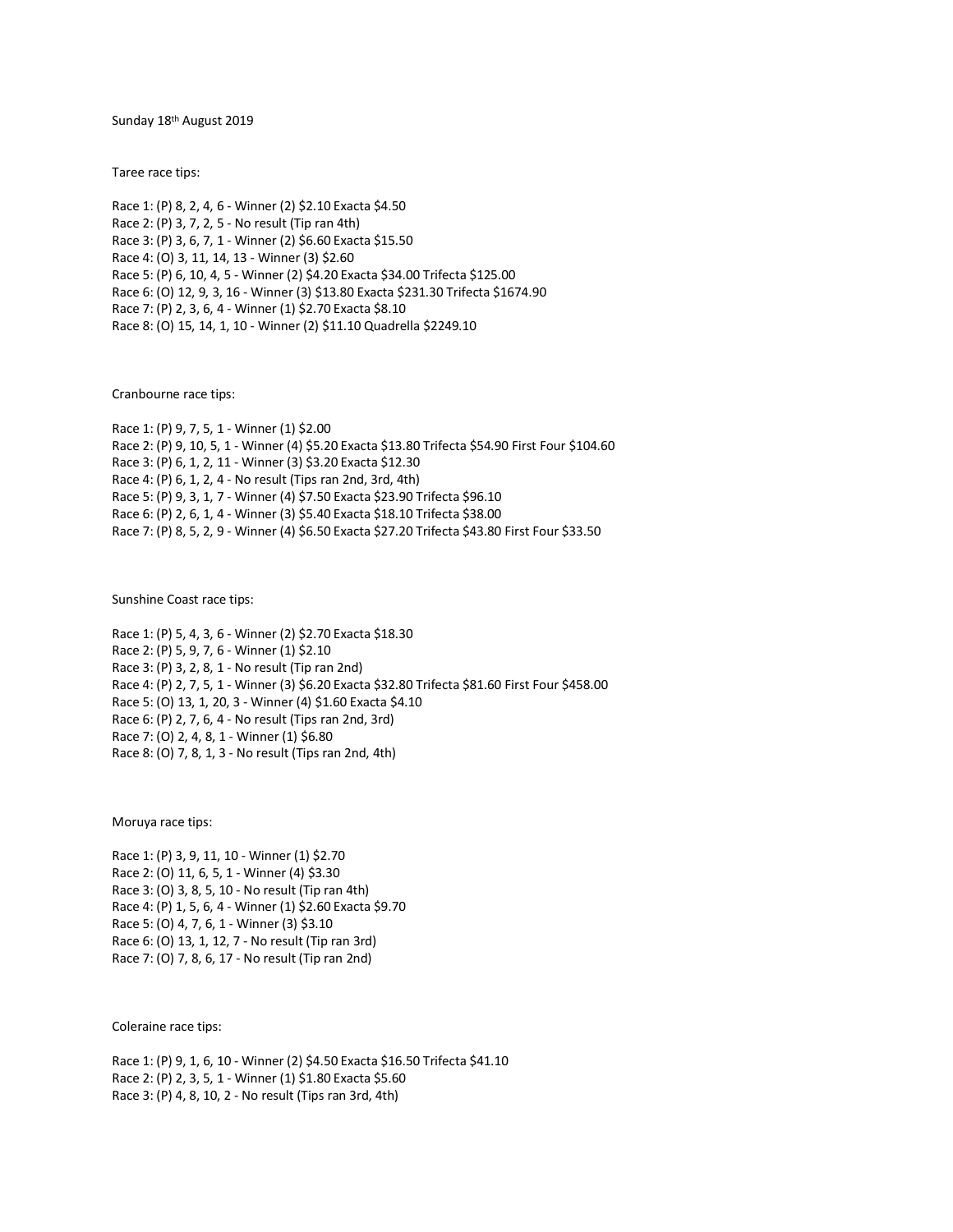Race 4: (P) 2, 5, 3, 9 - No result (Tips ran 2nd, 4th) Race 5: (P) 1, 5, 6, 7 - Winner (4) \$3.10 Exacta \$13.90 Race 6: (P) 6, 8, 1, 5 - Winner (1) \$3.50 Race 7: (O) 8, 9, 3, 5 - Winner (1) \$3.10 Exacta \$18.70

Kalgoorlie race tips:

Race 1: (P) 2, 4, 3, 7 - Winner (3) \$2.50 Exacta \$7.80

Race 2: (P) 5, 3, 1, 4 - No result (Tips ran 2nd, 3rd)

Race 3: (P) 1, 9, 3, 5 - No result (Tips ran 2nd, 3rd, 4th)

Race 4: (P) 2, 5, 4, 6 - Winner (2) \$3.40 Exacta \$24.60 Trifecta \$55.20

Race 5: (P) 3, 7, 8, 4 - No result (Tips ran 2nd, 4th)

Race 6: (P) 1, 3, 5, 2 - Winner (2) \$5.90 Exacta \$24.80 Trifecta \$137.30

Race 7: (O) 3, 5, 4, 9 - No result (Tips ran 2nd, 4th)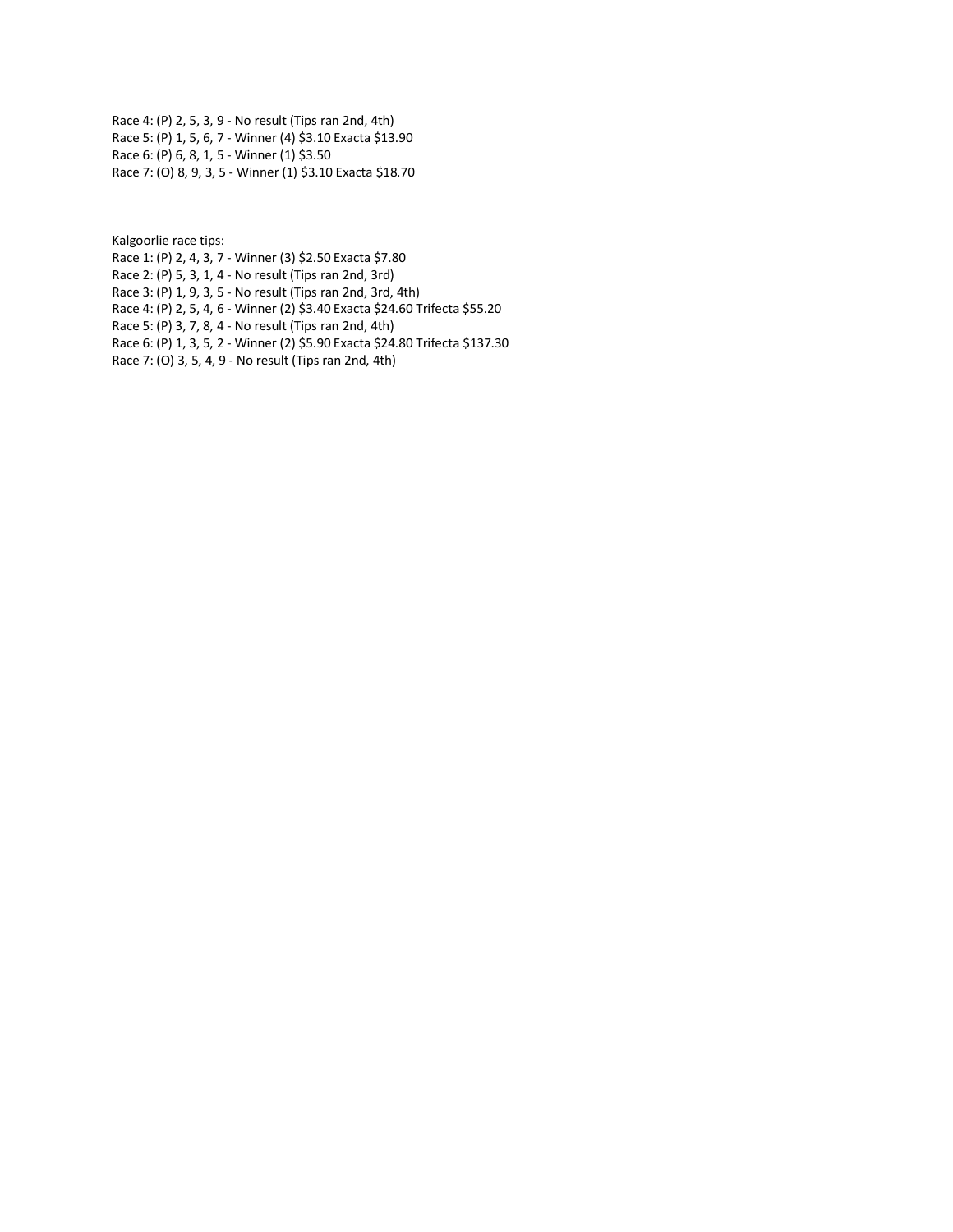Sunday 4 th August 2019

Sandown race tips:

Race 1: (P) 1, 5, 3, 2 - Winner (1) \$2.60 Exacta \$9.50 Trifecta \$26.70 Race 2: (P) 2, 3, 4, 1 - Winner (2) \$2.50 Exacta \$4.00 Trifecta \$11.90 First Four \$11.50 Race 3: (O) 14, 9, 12, 13 - Winner (2) \$7.00 Race 4: (O) 10, 17, 7, 12 - No result (Tips ran 2nd, 3rd) Race 5: (P) 5, 9, 2, 3 - No result (Tip ran 3rd) Race 6: (O) 2, 1, 8, 7 - Winner (1) \$3.40 Exacta \$66.50 Trifecta \$343.50 First Four \$1170.30 Race 7: (O) 11, 8, 3, 10 - No result (Tip ran 3rd) Race 8: (O) 7, 2, 8, 6 - Winner (1) \$7.00 Race 9: (P) 2, 4, 3, 1 - Winner (2) \$4.60 Exacta \$16.20 Race 10: (P) 3, 4, 9, 7 - No result (Tips ran 2nd, 4th)

Sunshine Coast race tips:

Race 1: (P) 1, 2, 3, 4 - Winner (3) \$6.40 Exacta \$12.10 Trifecta \$70.70 First Four \$89.30 Race 2: (P) 4, 6, 2, 1 - Winner (3) \$3.30 Race 3: (P) 1, 2, 8, 4 - Winner (1) \$2.30 Exacta \$6.70 Race 4: (O) 7, 6, 10, 8 - No result (Tip ran 3rd) Race 5: (P) 8, 9, 7, 5 - Winner (1) \$2.70 Exacta \$17.00 Race 6: (O) 6, 1, 3, 8 - Winner (2) \$2.40 Exacta \$16.80 Race 7: (O) 6, 7, 1, 3 - Winner (2) \$4.50 Exacta \$33.10 Trifecta \$82.80 First Four \$917.40 Race 8: (P) 3, 8, 1, 2 - Winner (1) \$2.30 Quadrella \$188.40

Muswellbrook race tips:

Race 1: (P) 9, 4, 6, 11 - Winner (3) \$7.70 Exacta \$31.10 Trifecta \$65.00 Race 2: (O) 2, 8, 10, 11 - Winner (2) \$9.00 Race 3: (P) 8, 7, 5, 4 - Winner (2) \$4.00 Exacta \$17.30 Race 4: (P) 8, 7, 3, 2 - Winner (4) \$9.50 Early Quadrella \$1135.40 Race 5: (O) 6, 1, 15, 8 - Winner (2) \$2.00 Exacta \$16.90 Race 6: (O) 13, 5, 7, 6 - Winner (4) \$3.90 Race 7: (O) 3, 5, 9, 4 - Winner (2) \$2.60 Exacta \$13.80 Quadrella \$604.60

Gundagai race tips:

Race 1: (P) 11, 2, 1, 9 - No result (Tips ran 2nd, 3rd) Race 2: (O) 4, 11, 12, 1 - Winner (3) \$9.60 Race 3: (P) 1, 4, 3, 7 - Winner (1) \$3.50 Race 4: (O) 1, 5, 13, 12 - Winner (2) \$4.70 Race 5: (O) 3, 2, 10, 6 - No result (Tips ran 2nd, 4th) Race 6: (O) 6, 4, 5, 2 - Winner (4) \$4.20 Race 7: (O) 10, 4, 1, 5 - No result (Tips ran 2nd, 4th)

Mount Gambier race tips:

Race 1: (P) 5, 6, 1, 3 - Winner (1) \$3.50 Exacta \$34.10 Trifecta \$92.90 Race 2: (P) 6, 5, 7, 2 - Winner (1) \$2.40 Exacta \$6.10 Race 3: (P) 5, 9, 2, 6 - Winner (1) \$1.90 Race 4: (O) 2, 3, 6, 4 - No result (Tips ran 2nd, 3rd) Race 5: (P) 1, 4, 9, 3 - Winner (1) \$2.00 Exacta \$9.10 Race 6: (P) 1, 6, 3, 8 - Winner (2) \$4.60 Exacta \$13.30 Trifecta \$103.30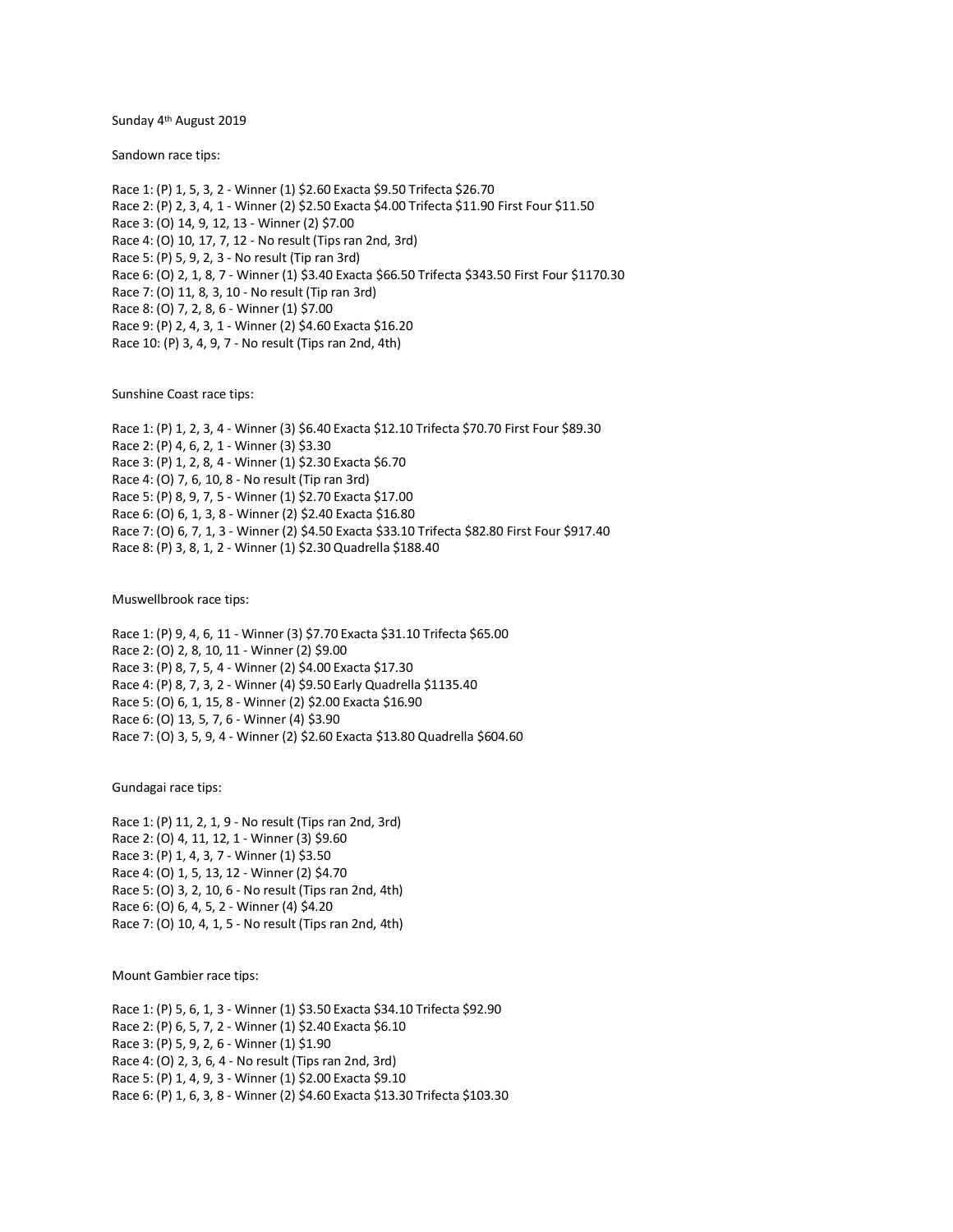Race 7: (P) 5, 11, 3, 8 - Winner (2) \$18.00

Port Hedland race tips:

Race 1: (P) 1, 3, 2, 4 - Winner (1) \$3.90 Exacta \$16.80 Trifecta \$39.50 First Four \$51.30 Race 2: (P) 2, 4, 3, 1 - Winner (2) \$2.10 Race 3: (P) 3, 1, 7, 4 - Winner (2) \$3.10 Exacta \$5.00 Race 4: (P) 6, 5, 4, 1 - Winner (4) \$2.80 Exacta \$7.90 Early Quadrella \$106.10 Race 5: (P) 2, 5, 3, 1 - Winner (1) \$9.10 Exacta \$29.70 Trifecta \$154.00 Race 6: (P) 1, 7, 5, 3 - No result (Tips ran 3rd, 4th) Race 7: (O) 1, 7, 5, 10 - No result (Tips ran 2nd, 3rd)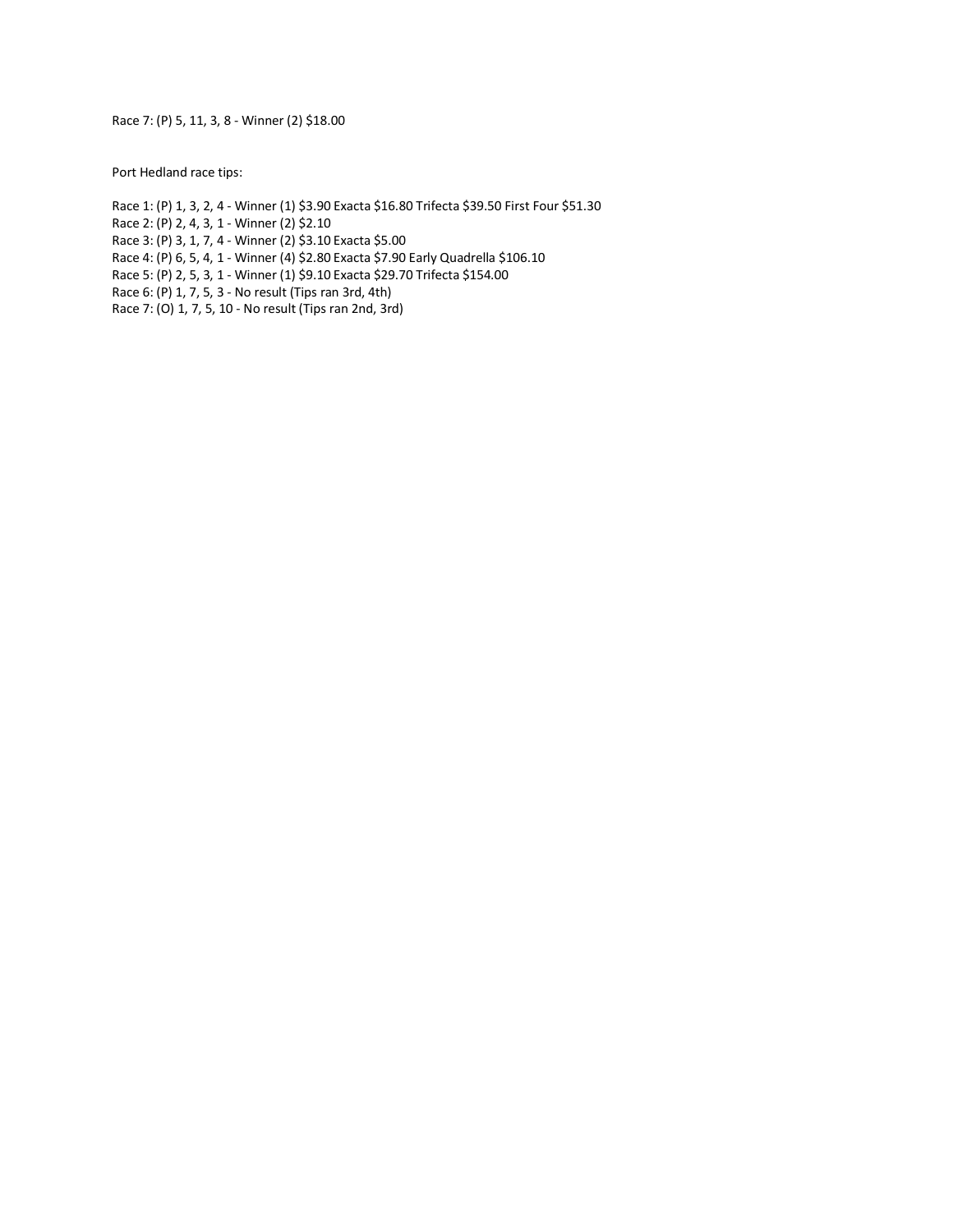Sunday 21st July 2019

Pakenham race tips:

Race 1: (P) 4, 3, 5, 2 - Winner (1) \$2.40 Exacta \$12.30 Race 2: (P) 4, 10, 3, 7 - Winner (3) \$3.40 Exacta \$16.80 Race 3: (P) 4, 2, 7, 5 - Winner (4) \$5.60 Exacta \$25.90 Trifecta \$99.40 Race 4: (P) 1, 5, 7, 3 - No result (Tips ran 3rd, 4th) Race 5: (P) 4, 1, 5, 7 - Winner (3) \$1.90 Race 6: (P) 1, 5, 6, 7 - Winner (1) \$3.70 Exacta \$34.70 Trifecta \$79.30 First Four \$204.10 Race 7: (P) 1, 4, 3, 5 - Winner (1) \$2.20 Exacta \$21.30 Race 8: (P) 2, 3, 4, 8 - Winner (1) \$2.00 Exacta \$21.50 Trifecta \$87.20 Race 9: (O) 9, 8, 5, 7 - No result (Tip ran 3rd) Race 10: (P) 3, 4, 2, 13 - Winner (1) \$5.30

Narrandera race tips:

Race 1: (P) 4, 5, 2, 7 - Winner (4) \$5.00 Exacta \$41.40 Race 2: (O) 7, 3, 9, 2 - No result (Tips ran 2nd, 3rd) Race 3: (P) 1, 9, 14, 10 - Winner (2) \$11.30 Race 4: (O) 5, 6, 2, 4 - Winner (1) \$2.60 Race 5: (O) 5, 4, 9, 8 - Winner (2) \$4.50 Race 6: (O) 11, 9, 2, 7 - Winner (3) \$4.20 Exacta \$29.50 Race 7: (P) 9, 1, 6, 4 - No result (Tip ran 3rd) Race 8: (P) 1, 6, 3, 4 - Winner (1) \$4.00 Exacta \$18.90 Race 9: (O) 1, 4, 5, 6 - Winner (4) \$10.60 Exacta \$47.50

Devonport race tips:

Race 1: (P) 2, 1, 5, 4 - Winner (2) \$4.90 Race 2: (P) 3, 5, 7, 1 - Winner (1) \$2.70 Exacta \$36.10 Race 3: (O) 5, 14, 2, 4 - No result (Tip ran 4th) Race 4: (P) 2, 14, 1, 11 - No result (Tip ran 2nd) Race 5: (P) 1, 2, 3, 5 - Winner (2) \$4.20 Exacta \$19.50 Trifecta \$164.00 Race 6: (P) 4, 1, 12, 6 - Winner (1) \$2.40 Exacta \$5.80 Race 7: (P) 1, 4, 8, 5 - Winner (3) \$12.60 Race 8: (P) 2, 1, 9, 6 - Winner (2) \$4.20 Exacta \$13.60 Quadrella \$859.90

Sunshine Coast race tips:

Race 1: (P) 6, 5, 7, 2 - Winner (1) \$2.40 Exacta \$14.20 Race 2: (P) 1, 2, 3, 5 - Winner (1) \$2.30 Exacta \$4.60 Trifecta \$7.10 First Four \$11.50 Race 3: (P) 3, 5, 2, 1 - Winner (4) \$1.80 Exacta \$6.80 Trifecta \$23.10 Race 4: (P) 6, 10, 5, 9 - Winner (1) \$3.20 Race 5: (P) 5, 4, 1, 6 - No result (Tips ran 2nd, 3rd, 4th) Race 6: (P) 5, 12, 4, 1 - Winner (4) \$4.20 Exacta \$19.60 Race 7: (P) 4, 1, 3, 7 - No result (Tips ran 2nd, 4th) Race 8: (P) 6, 8, 5, 7 - Winner (1) \$1.90 Race 9: (P) 12, 2, 13, 10 - Winner (2) \$1.30 Exacta \$6.70

Wangaratta race tips:

Race 1: (P) 1, 8, 3, 2 - Winner (3) \$3.40 Exacta \$19.60 Race 2: (O) 5, 2, 10, 7 - Winner (1) \$1.80 Exacta \$13.00 Trifecta \$77.80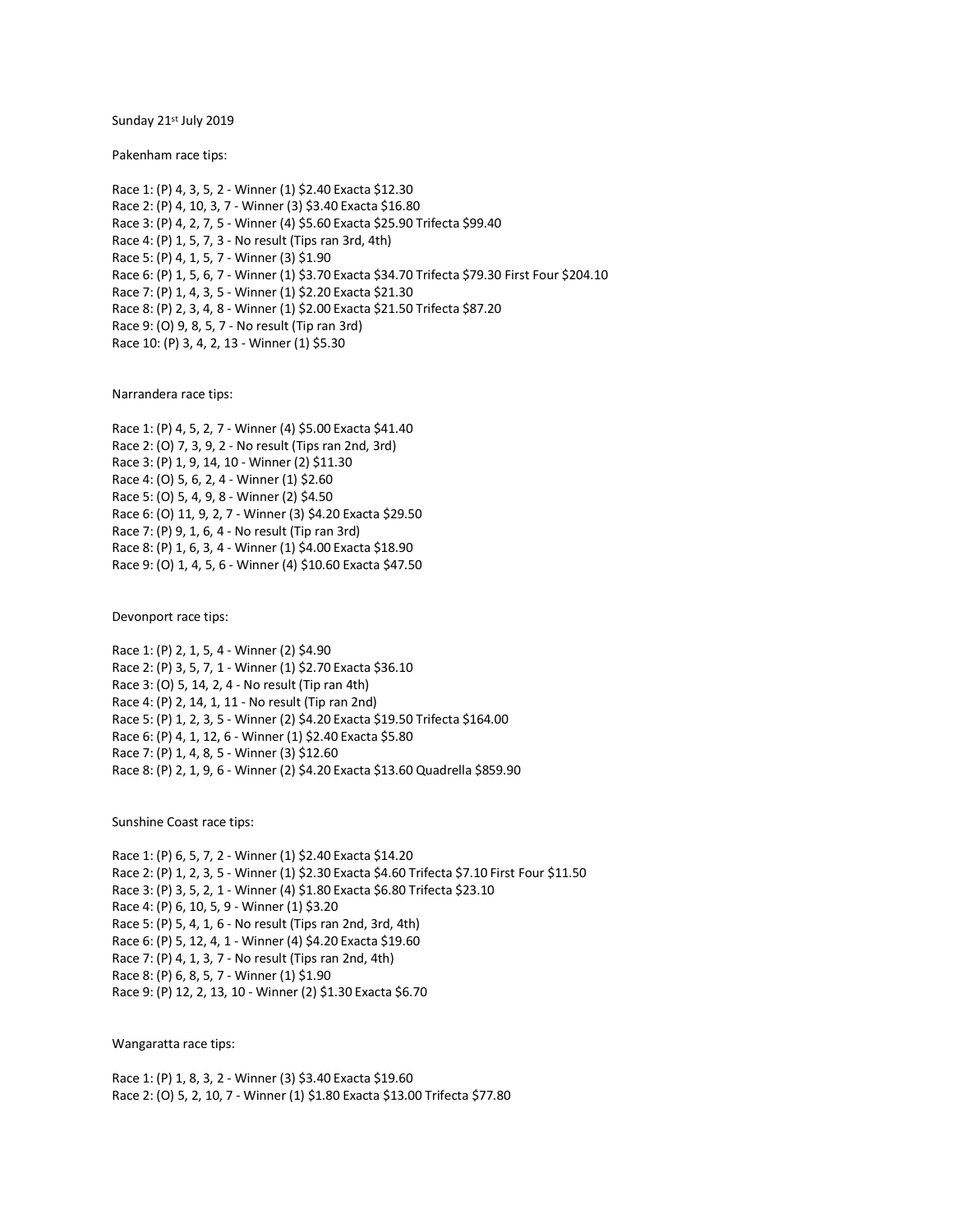Race 3: (O) 8, 1, 9, 7 - Winner (2) \$3.50 Race 4: (O) 15, 6, 1, 10 - No result (Tip ran 2nd) Race 5: (O) 11, 1, 13, 15 - Winner (3) \$7.60 Race 6: (O) 16, 4, 12, 3 - No result (Tips ran 2nd, 3rd, 4th) Race 7: (O) 2, 3, 10, 9 - Winner (1) \$3.70 Exacta \$33.60 Race 8: (P) 15, 9, 8, 5 - No result (Tips ran 2nd, 3rd)

Port Augusta race tips:

Race 1: (P) 4, 3, 2, 5 - No result (Tips ran 2nd, 3rd, 4th) Race 2: (P) 2, 8, 4, 6 - Winner (3) \$3.40 Exacta \$21.60 Trifecta \$51.90 First Four \$137.20 Race 3: (O) 6, 9, 2, 10 - No result (Tip ran 2nd) Race 4: (P) 3, 4, 8, 1 - Winner (1) \$2.40 Exacta \$6.70 Trifecta \$23.00 First Four \$41.30 Race 5: (P) 6, 4, 5, 1 - Winner (2) \$3.20 Exacta \$9.40 Race 6: (O) 5, 2, 6, 8 - Winner (2) \$4.60 Race 7: (O) 10, 3, 12, 11 - Winner (2) \$3.20 Quadrella \$152.50

Coffs Harbour race tips:

Race 1: (P) 10, 8, 11, 2 - Winner (1) \$1.40 Exacta \$5.80 Trifecta \$22.60 Race 2: (P) 8, 9, 6, 7 - Winner (3) \$10.50 Race 3: (P) 6, 5, 13, 9 - Winner (3) \$4.00 Exacta \$12.20 Trifecta \$39.70 Race 4: (P) 11, 4, 9, 1 - No result (Tips ran 3rd, 4th) Race 5: (O) 4, 6, 14, 2 - Winner (4) \$4.60 Exacta \$11.60 Race 6: (O) 4, 5, 14, 12 - No result (Tip ran 2nd) Race 7: (O) 3, 5, 14, 12 - No result (Tips ran 2nd, 4th)

Kalgoorlie race tips:

Race 1: (P) 1, 3, 2, 4 - Winner (1) \$2.00 Exacta \$2.50 Race 2: (O) 4, 9, 5, 7 - Winner (1) \$2.40 Exacta \$13.60 Trifecta \$128.90 Race 3: (O) 6, 3, 2, 14 - Winner (2) \$5.20 Exacta \$59.90 Race 4: (P) 5, 4, 2, 1 - Winner (4) \$9.40 Exacta \$47.90 Early Quadrella \$815.90 Race 5: (P) 1, 4, 6, 8 - Winner (1) \$1.80 Race 6: (O) 2, 1, 7, 9 - Winner (1) \$2.20 Race 7: (O) 1, 8, 5, 3 - No result (Tip ran 2nd) Race 8: (O) 9, 3, 11, 2 - No result (Tips ran 2nd, 3rd)

Port Hedland race tips:

Race 1: (O) 2, 1, 3, 4 - Winner (4) \$6.90 Exacta \$23.30 Race 2: (P) 1, 2, 4, 3 - Winner (1) \$2.90 Race 3: (P) 1, 2, 3, 5 - Winner (2) \$2.80 Race 4: (P) 1, 4, 5, 6 - Winner (2) \$3.40 Exacta \$13.20 Trifecta \$32.60 First Four \$140.00 Early Quadrella \$161.40 Race 5: (P) 5, 6, 4, 9 - No result (Tip ran 3rd) Race 6: (O) 2, 1, 5, 9 - Winner (1) \$2.90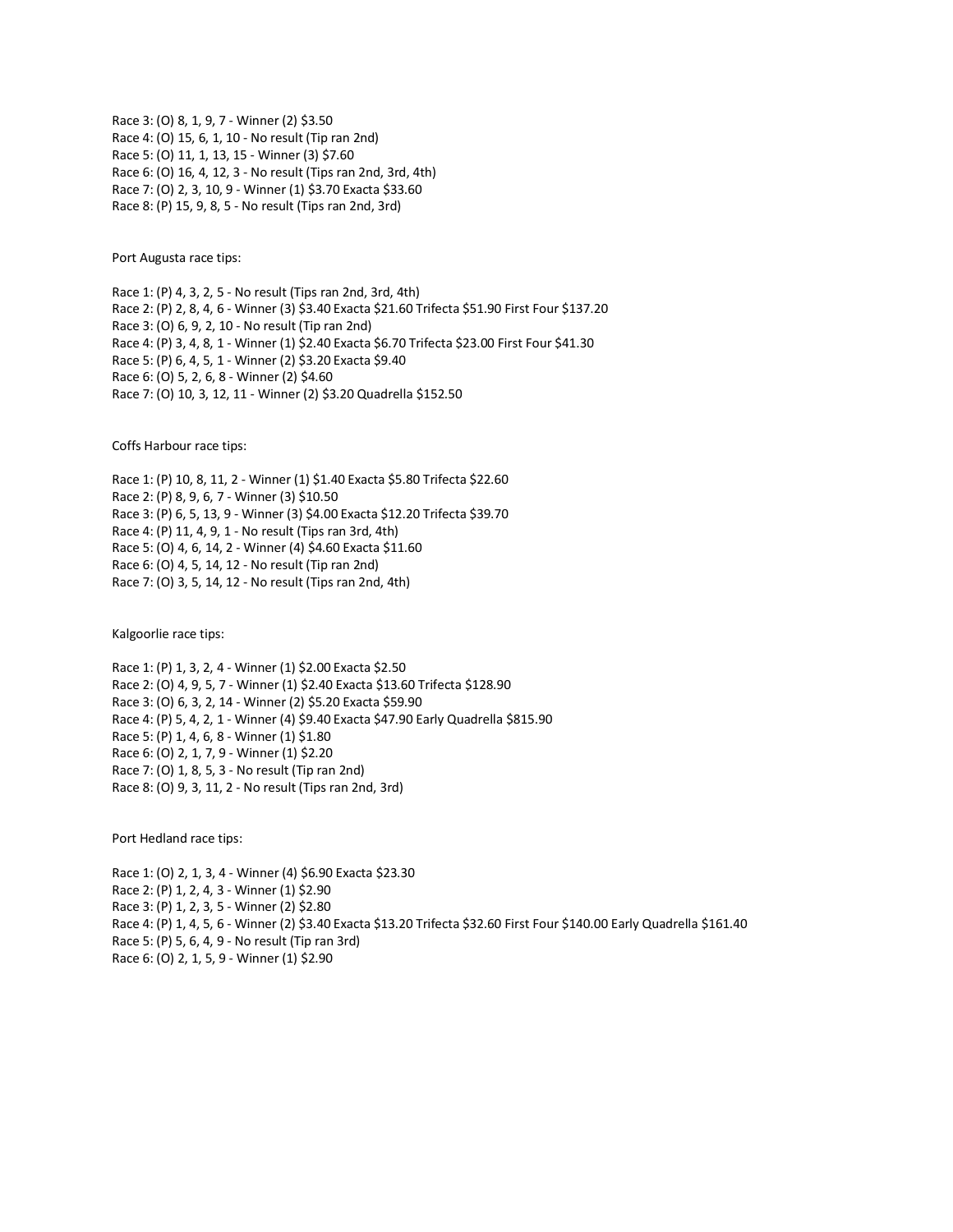Sunday 14th July 2019

Devonport race tips:

Race 1: (P) 2, 5, 3, 4 - Winner (1) \$2.00 Exacta \$5.90 Trifecta \$42.70 Race 2: (P) 6, 4, 2, 1 - Winner (1) \$8.60 Exacta \$41.00 Trifecta \$118.20 Race 3: (P) 6, 5, 2, 4 - No result (Tips ran 2nd, 4th) Race 4: (O) 1, 6, 10, 11 - Winner (1) \$3.10 Exacta \$22.20 Race 5: (P) 2, 3, 8, 5 - Winner (2) \$2.10 Race 6: (O) 3, 1, 11, 2 - No result (Tips ran 2nd, 3rd, 4th) Race 7: (P) 2, 3, 8, 7 - Winner (1) \$4.70 Exacta \$33.50 Trifecta \$54.70 Race 8: (O) 7, 13, 5, 9 - No result (Tip ran 4th)

Bendigo race tips:

Race 1: (P) 7, 9, 1, 2 - Winner (2) \$6.60 Exacta \$14.80 Race 2: (O) 7, 8, 11, 16 - Winner (3) \$2.20 Race 3: (P) 5, 12, 2, 8 - Winner (2) \$4.00 Race 4: (P) 16, 3, 10, 8 - Winner (1) \$3.70 Race 5: (O) 1, 8, 9, 6 - No result (Tip ran 2nd) Race 6: (P) 6, 7, 1, 4 - Winner (4) \$11.00 Exacta \$35.50 Race 7: (O) 1, 4, 10, 5 - Winner (1) \$4.40 Exacta \$30.30 Trifecta \$50.10 Race 8: (P) 5, 7, 12, 3 - Winner (3) \$5.00 Race 9: (O) 15, 6, 1, 8 - Winner (4) \$17.70 Exacta \$64.30 Quadrella \$5757.70

Sunshine Coast race tips:

Race 1: (P) 6, 1, 8, 5 - Winner (2) \$5.30 Exacta \$52.80 Trifecta \$93.10 First Four \$208.00 Race 2: (P) 5, 2, 8, 10 - Winner (3) \$3.90 Exacta \$33.10 Race 3: (P) 4, 1, 2, 6 - No result (Tip ran 3rd) Race 4: (O) 11, 13, 10, 5 - Winner (1) \$3.60 Race 5: (P) 2, 9, 6, 5 - Winner (2) \$5.90 Race 6: (P) 5, 2, 3, 4 - Winner (3) \$3.00 Race 7: (O) 4, 11, 10, 6 - Winner (2) \$3.80 Exacta \$13.60 Trifecta \$57.70 Race 8: (P) 5, 8, 3, 1 - Winner (4) \$2.10 Quadrella \$518.90

Grafton race tips:

Race 1: (O) 6, 5, 1, 9 - No result (Tips ran 2nd, 3rd, 4th) Race 2: (O) 3, 13, 10, 14 - Winner (4) \$2.10 Exacta \$13.00 Race 3: (P) 3, 2, 8, 10 - Winner (4) \$7.50 Exacta \$16.40 Race 4: (O) 3, 6, 11, 7 - Winner (3) \$28.00 Race 5: (P) 4, 1, 5, 3 - Winner (1) \$1.70 Exacta \$12.00 Trifecta \$57.80 Race 6: (O) 1, 10, 4, 6 - No result (Tip ran 4th) Race 7: (O) 10, 7, 3, 13 - Winner (1) \$2.00

Hawkesbury race tips:

Race 1: (P) 4, 1, 2, 6 - Winner (1) \$2.30 Exacta \$7.00 Trifecta \$37.30 Race 2: (P) 5, 8, 2, 4 - Winner (3) \$10.60 Exacta \$38.30 Trifecta \$215.50 First Four \$397.90 Race 3: (P) 2, 7, 5, 6 - Winner (1) \$1.70 Exacta \$13.70 Trifecta \$28.60 Race 4: (P) 3, 12, 4, 9 - Winner (2) \$4.10 Exacta \$65.30 Early Quadrella \$524.30 Race 5: (P) 2, 10, 1, 8 - Winner (1) \$2.80 Race 6: (O) 8, 9, 6, 5 - Winner (2) \$3.20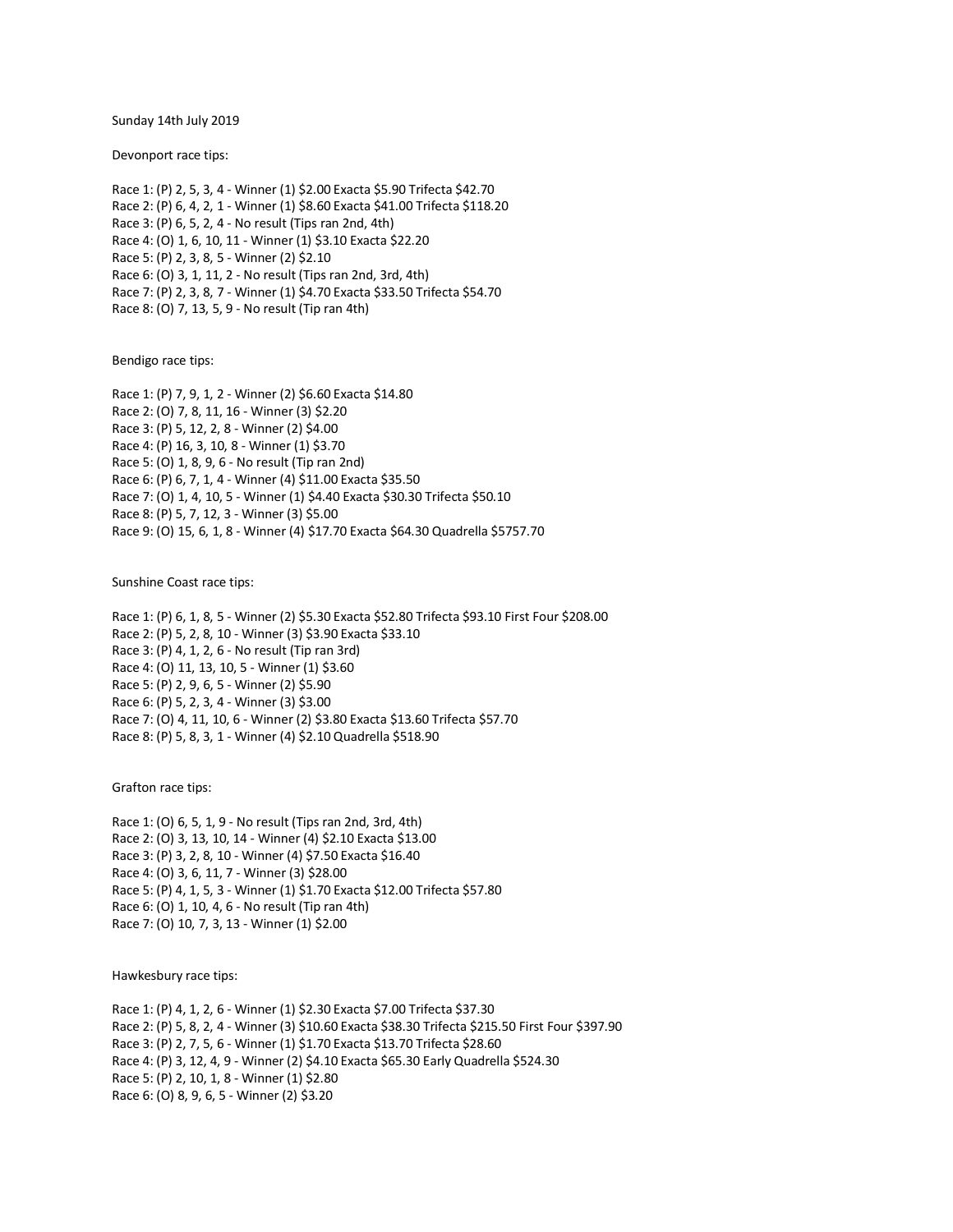Race 7: (O) 9, 7, 5, 1 - Winner (1) \$6.70 Quadrella \$373.90

Mount Gambier race tips:

Race 1: (P) 1, 4, 8, 7 - Winner (3) \$6.60 Exacta \$45.50 Race 2: (P) 4, 3, 1, 5 - Winner (2) \$3.80 Exacta \$12.20 Trifecta \$34.90 First Four \$97.40 Race 3: (P) 7, 6, 3, 4 - No result (Tip ran 2nd) Race 4: (P) 3, 2, 6, 8 - Winner (2) \$3.60 Exacta \$16.50 Race 5: (O) 8, 5, 12, 7 - Winner (2) \$4.60 Exacta \$79.90 Race 6: (P) 6, 5, 1, 4 - Winner (1) \$2.90 Exacta \$16.40 Race 7: (P) 5, 8, 7, 6 - No result (Tip ran 4th) Race 8: (O) 2, 3, 6, 12 - No result (Tip ran 3rd)

Alice Springs race tips:

Race 1: (P) 2, 5, 1, 3 - Winner (4) \$4.50 Exacta \$22.10 Trifecta \$52.20 First Four \$255.20 Race 2: (P) 3, 2, 8, 5 - Winner (4) \$6.50 Exacta \$33.20 Race 3: (P) 1, 3, 2, 5 - Winner (4) \$5.90 Race 4: (P) 3, 4, 1, 6 - Winner (2) \$5.70 Exacta \$18.00 Trifecta \$26.60 Early Quadrella \$0.00 Race 5: (O) 1, 3, 8, 4 - No result (Tips ran 2nd, 4th) Race 6: (P) 2, 6, 4, 3 - Winner (1) \$1.50

Broome race tips:

Race 1: (P) 3, 2, 1, 4 - Winner (1) \$2.00 Exacta \$4.70 Trifecta \$7.20 Race 2: (P) 2, 4, 1, 5 - Winner (1) \$1.80 Exacta \$5.10 Race 3: (P) 1, 3, 4, 5 - Winner (1) \$1.50 Exacta \$4.80 Race 4: (P) 4, 2, 7, 3 Race 5: (P) 6, 5, 3, 2 Race 6: (O) 1, 2, 6, 3 Race 7: (O) 11, 1, 5, 6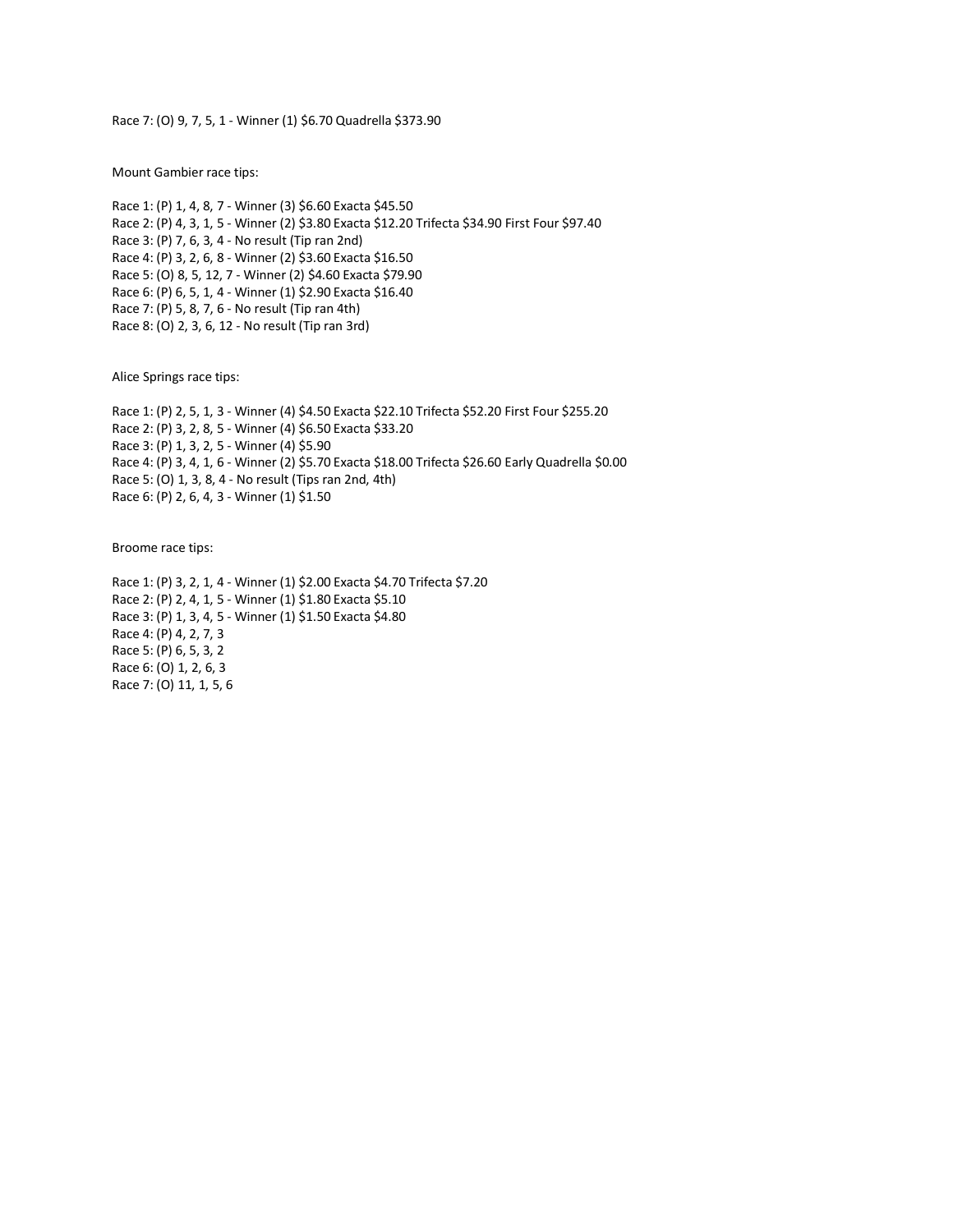Sunday 30th June 2019

### **Results summary for 30 Jun 2019**

Top Special (\*) Selection Strike Rate - 0.00% - 0 from 1 selections Top Selection Strike Rate - 20.97% - 13 from 62 selections Top 2 Selections Strike Rate - 32.26% - 20 from 62 selections Total Strike Rate - 58.06% - 36 from 62 selections Exacta Strike Rate - 33.87% - 21 from 62 selections Trifecta Strike Rate - 16.13% - 10 from 62 selections

# **Best Selections**

Best Top Selection Win - \$3.90 Best Top 2 Selections Win - \$5.70 Best Win - All Selections - \$19.50 Best Exacta - \$76.20 Best Trifecta - \$473.60 Best First Four - nil Best Quadrella - nil

# **Selections for 30 Jun 2019**

Grafton race tips:

Race 1: (0) 11, 7, 5, 4 - Winner (3) \$4.10 Exacta \$22.50 Trifecta \$69.50 Race 2: (O) 6, 12, 1, 2 - No result (Tip ran 4th) Race 3: (O) 14, 10, 9, 8 - Winner (1) \$2.80 Race 4: (P) 1, 5, 7, 4 - Winner (1) \$3.20 Exacta \$33.80 Race 5: (O) 3, 6, 14, 4 - No result (Tip ran 3rd) Race 6: (O) 2, 5, 14, 6 - Winner (2) \$4.20 Exacta \$38.90 Trifecta \$122.80 First Four \$602.20 Race 7: (O) 7, 1, 4, 6 - No result (Tip ran 4th) Race 8: (O) 11, 5, 2, 10 - Winner (1) \$3.90 Race 9: (O) 5, 3, 12, 1 - Winner (4) \$4.30 Exacta \$9.40 Trifecta \$34.50

Devonport race tips:

Race 1: (O) 7, 11, 8, 12 - No result (Tip ran 3rd) Race 2: (P) 3, 5, 1, 8 - Winner (3) \$6.50 Exacta \$76.20 Trifecta \$67.70 Race 3: (O) 6, 1, 2, 3 - No result (Tip ran 2nd) Race 4: (P) 1, 5, 3, 2 - No result (Tips ran 2nd, 3rd) Race 5: (P) 6, 1, 10, 4 - No result (Tips ran 2nd, 4th) Race 6: (P) 1, 11, 5, 7 - Winner (3) \$4.10 Exacta \$17.20 Race 7: (O) 3, 10, 8, 7 - Winner (3) \$4.30 Race 8: (O) 6, 1, 2, 3 - Winner (4) \$6.50

Ballarat race tips:

Race 1: (P) 6, 1, 3, 4 - Winner (1) \$1.40 Exacta \$2.70 Race 2: (P) 7, 8, 10, 2 - Winner (2) \$5.70 Race 3: (\*) 6, 3, 7, 5 - No result (Tips ran 2nd, 3rd, 4th) Race 4: (P) 6, 9, 10, 2 - Winner (1) \$2.70 Exacta \$8.70 Race 5: (P) 1, 6, 3, 8 - Winner (1) \$2.30 Race 6: (P) 6, 3, 1, 2 - No result (Tips ran 3rd, 4th) Race 7: (P) 7, 5, 1, 2 - Winner (1) \$3.40 Exacta \$11.20 Trifecta \$27.00 Race 8: (P) 1, 4, 2, 6 - Winner (4) \$4.90 Race 9: (O) 3, 11, 6, 5 - No result (Tips ran 2nd, 3rd)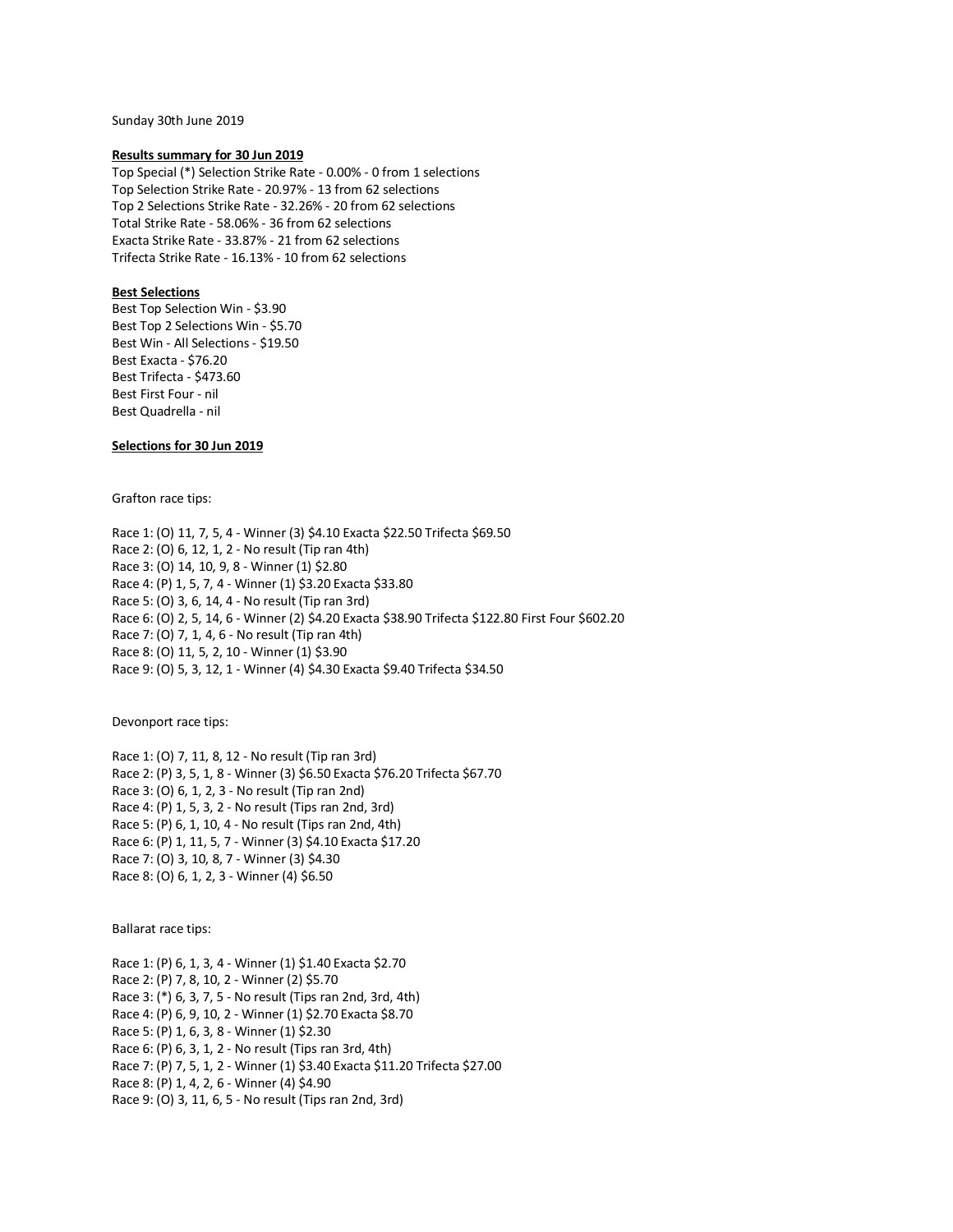#### Dubbo race tips:

Race 1: (O) 7, 11, 12, 3 - Winner (1) \$2.30 Race 2: (O) 1, 6, 5, 13 - Winner (1) \$2.20 Exacta \$5.40 Race 3: (O) 3, 12, 11, 4 - No result Race 4: (P) 4, 1, 7, 5 - No result (Tips ran 2nd, 3rd, 4th) Race 5: (P) 1, 3, 5, 10 - No result (Tips ran 2nd, 3rd, 4th) Race 6: (O) 6, 1, 3, 8 - No result (Tip ran 3rd) Race 7: (O) 3, 10, 1, 14 - Winner (1) \$2.20 Exacta \$3.80 Trifecta \$23.30 First Four \$168.50 Race 8: (P) 1, 15, 3, 5 - Winner (4) \$6.70 Race 9: (O) 6, 1, 3, 10 - No result (Tips ran 3rd, 4th)

Bairnsdale race tips:

Race 1: (P) 8, 6, 1, 3 - Winner (4) \$9.00 Exacta \$27.10 Trifecta \$106.00 First Four \$173.80 Race 2: (P) 7, 16, 8, 6 - Winner (4) \$2.90 Exacta \$4.00 Race 3: (O) 10, 4, 6, 1 - Winner (4) \$5.00 Exacta \$15.60 Race 4: (O) 8, 11, 5, 3 - No result (Tips ran 2nd, 3rd) Race 5: (P) 6, 9, 3, 1 - Winner (4) \$4.20 Race 6: (O) 4, 8, 2, 12 - No result (Tip ran 2nd) Race 7: (O) 14, 5, 7, 9 - No result (Tips ran 2nd, 4th)

Toowoomba race tips:

Race 1: (O) 11, 6, 2, 13 - No result (Tips ran 2nd, 3rd) Race 2: (P) 1, 3, 9, 4 - Winner (1) \$2.30 Exacta \$7.90 Race 3: (P) 7, 6, 2, 8 - Winner (2) \$3.90 Race 4: (P) 8, 5, 3, 2 - No result Race 5: (P) 1, 10, 9, 8 - Winner (1) \$2.50 Exacta \$8.00 Race 6: (P) 2, 8, 4, 3 - Winner (2) \$2.50 Exacta \$5.80 Trifecta \$20.40 Race 7: (P) 7, 6, 4, 11 - Winner (2) \$4.60 Race 8: (P) 12, 5, 1, 3 - No result (Tips ran 2nd, 3rd)

Naracoorte race tips:

Race 1: Abandoned Race 2: Abandoned Race 3: Abandoned Race 4: Abandoned Race 5: Abandoned Race 6: Abandoned

Kalgoorlie race tips:

Race 1: (P) 6, 5, 3, 7 - Winner (4) \$19.50 Race 2: (P) 11, 5, 3, 10 - Winner (4) \$11.50 Exacta \$47.50 Race 3: (O) 4, 6, 5, 1 - No result (Tips ran 3rd, 4th) Race 4: (O) 9, 1, 6, 8 - Winner (3) \$10.70 Race 5: (O) 5, 6, 10, 3 - Winner (3) \$7.70 Exacta \$72.40 Trifecta \$473.60 First Four \$3077.20 Race 6: (O) 4, 5, 9, 2 - No result (Tips ran 2nd, 4th) Race 7: (O) 1, 10, 6, 3 - No result (Tips ran 3rd, 4th)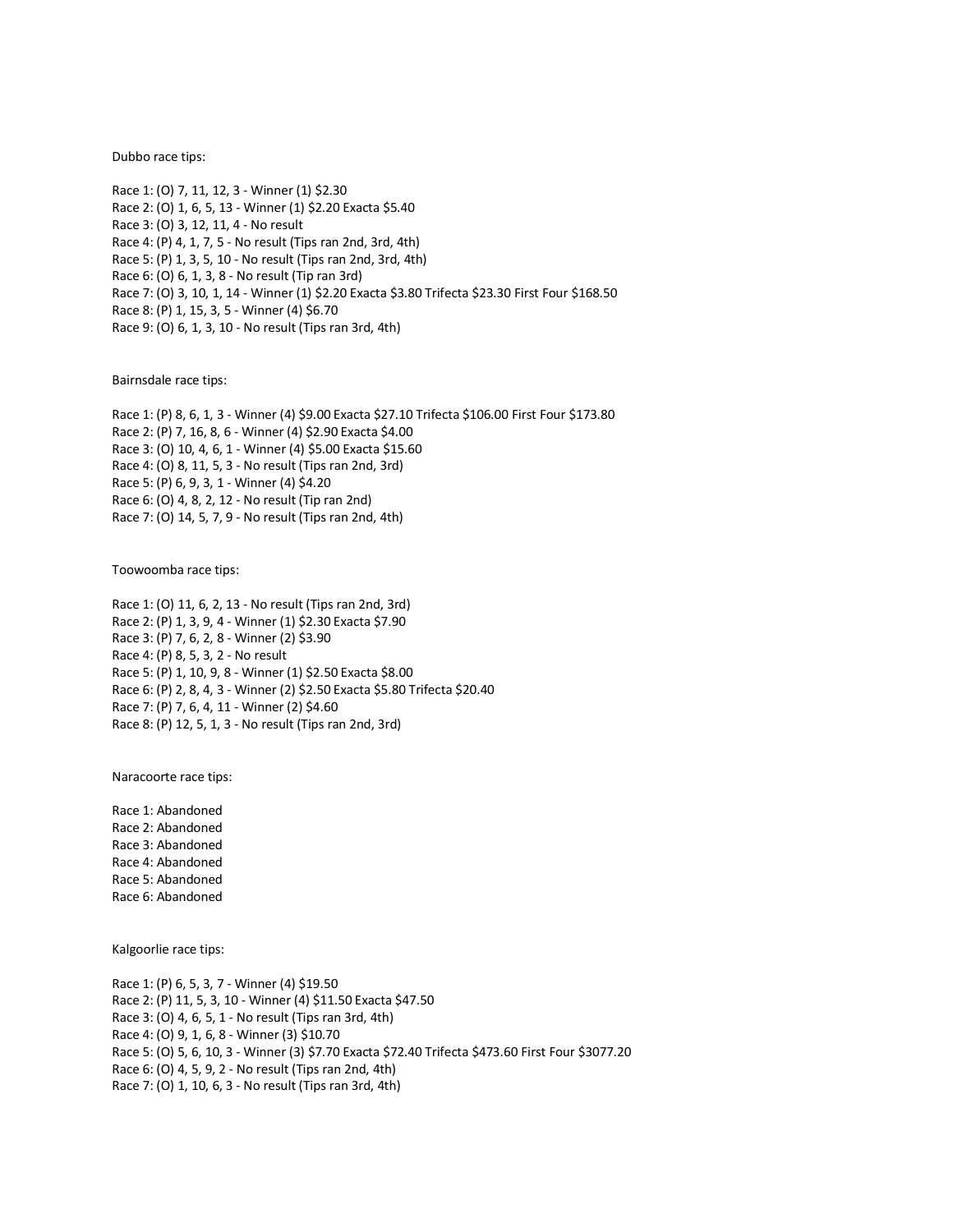#### Sunday 23rd June 2019

#### **Results summary for 23 Jun 2019**

No Specials to report Top Selection Strike Rate - 22.45% - 11 from 49 selections Top 2 Selections Strike Rate - 38.78% - 19 from 49 selections Total Strike Rate - 67.35% - 33 from 49 selections Exacta Strike Rate - 38.78% - 19 from 49 selections Trifecta Strike Rate - 18.37% - 9 from 49 selections

## **Best Selections**

Best Top Selection Win - \$6.60 Best Top 2 Selections Win - \$7.80 Best Win - All Selections - \$18.60 Best Exacta - \$189.40 Best Trifecta - \$593.80 Best First Four - \$119.10 Best Quadrella - nil

## **Selections for 23 Jun 2019**

Bendigo race tips:

Race 1: (P) 1, 9, 2, 6 - Winner (3) \$3.30 Race 2: (O) 9, 2, 3, 6 - No result (Tip ran 4th) Race 3: (P) 9, 6, 8, 12 - Winner (1) \$2.30 Race 4: (P) 11, 7, 12, 4 - Winner (1) \$3.10 Exacta \$13.30 Race 5: (O) 5, 7, 3, 9 - No result (Tips ran 2nd, 4th) Race 6: (O) 6, 12, 5, 3 - Winner (4) \$8.00 Exacta \$33.00 Trifecta \$126.80 Race 7: (O) 3, 1, 12, 7 - Winner (4) \$18.60 Exacta \$189.40 Trifecta \$593.80 First Four \$3956.50 Race 8: (O) 9, 14, 11, 3 - Winner (3) \$4.00 Race 9: (P) 4, 9, 10, 2 - No result (Tips ran 2nd, 4th) Race 10: (P) 8, 5, 9, 10 - No result (Tip ran 2nd)

Rockhampton race tips:

Race 1: (P) 5, 2, 7, 6 - Winner (2) \$3.70 Exacta \$8.80 Race 2: (P) 3, 9, 4, 8 - Winner (3) \$5.60 Exacta \$36.30 Trifecta \$99.50 Race 3: (O) 9, 7, 6, 4 - Winner (2) \$2.10 Exacta \$12.00 Race 4: (O) 5, 2, 12, 6 - Winner (1) \$3.40 Race 5: (P) 2, 7, 8, 6 - No result (Tips ran 2nd, 3rd) Race 6: (O) 5, 3, 8, 4 - No result (Tips ran 2nd, 4th) Race 7: (P) 10, 1, 6, 5 - Winner (1) \$2.20 Exacta \$11.90 Race 8: (P) 2, 8, 1, 5 - Winner (1) \$5.40 Exacta \$49.60 Trifecta \$118.60 Race 9: (P) 3, 11, 1, 6 - No result

Coonamble race tips:

Race 1: (P) 8, 6, 1, 2 - Winner (3) \$3.70 Race 2: (O) 4, 11, 12, 14 - No result (Tips ran 2nd, 3rd, 4th) Race 3: (O) 8, 5, 2, 4 - Winner (4) \$15.10 Race 4: (O) 11, 1, 3, 5 - Winner (3) \$3.30 Race 5: (O) 6, 4, 8, 11 - Winner (1) \$1.90 Race 6: (O) 7, 6, 4, 12 - Winner (3) \$9.30 Race 7: (P) 4, 6, 3, 1 - Winner (1) \$2.80 Race 8: (P) 7, 2, 8, 5 - Winner (2) \$3.40 Exacta \$19.20 Trifecta \$77.60 Quadrella \$119.10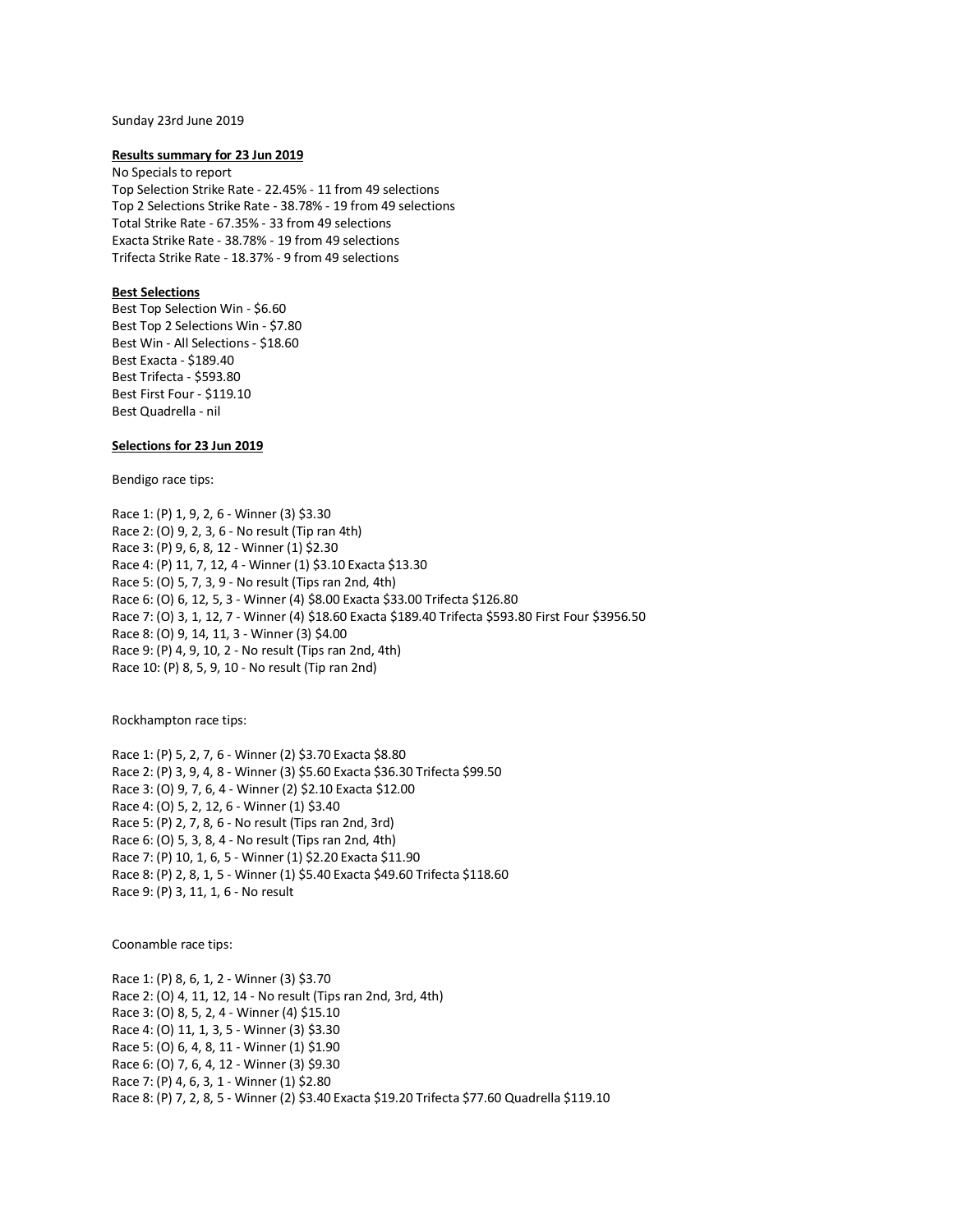Devonport race tips:

Race 1: (P) 3, 6, 2, 4 - Winner (4) \$4.40 Exacta \$9.70 Race 2: (P) 4, 6, 2, 8 - Winner (1) \$1.60 Exacta \$6.30 Trifecta \$22.10 Race 3: (P) 3, 8, 7, 2 - Winner (1) \$1.70 Race 4: (O) 1, 10, 7, 5 - Winner (2) \$3.60 Early Quadrella \$198.30 Race 5: (O) 6, 15, 3, 2 - No result (Tip ran 2nd) Race 6: (P) 7, 9, 2, 4 - Winner (1) \$2.50 Exacta \$8.30 Race 7: (O) 2, 5, 9, 1 - No result (Tips ran 2nd, 4th)

Port Augusta race tips:

Race 1: (P) 3, 4, 2, 1 - Winner (2) \$2.50 Exacta \$4.00 Trifecta \$9.70 First Four \$7.40 Race 2: (P) 6, 1, 7, 2 - Winner (4) \$6.90 Exacta \$15.90 Race 3: (P) 1, 5, 4, 3 - Winner (2) \$5.90 Exacta \$17.50 Trifecta \$63.60 Race 4: (O) 4, 11, 9, 6 - Winner (2) \$7.80 Exacta \$21.00 Early Quadrella \$750.70 Race 5: (O) 3, 2, 8, 6 - Winner (3) \$8.90 Exacta \$96.20 Race 6: (O) 2, 9, 7, 5 - No result (Tips ran 2nd, 3rd, 4th) Race 7: (O) 5, 6, 3, 2 - Winner (4) \$3.90 Exacta \$18.90 Race 8: (O) 2, 1, 6, 7 - No result (Tips ran 2nd, 4th)

Wagga race tips:

Race 1: (O) 2, 5, 9, 8 - No result (Tip ran 2nd) Race 2: (P) 3, 9, 1, 5 - Winner (1) \$6.60 Race 3: (P) 1, 10, 11, 3 - Winner (2) \$6.20 Exacta \$13.80 Trifecta \$49.20 Race 4: (O) 1, 7, 3, 12 - No result (Tip ran 4th) Race 5: (O) 7, 11, 3, 12 - No result (Tip ran 3rd) Race 6: (P) 3, 5, 6, 1 - Winner (3) \$10.00 Race 7: (O) 1, 2, 4, 16 - No result (Tip ran 4th)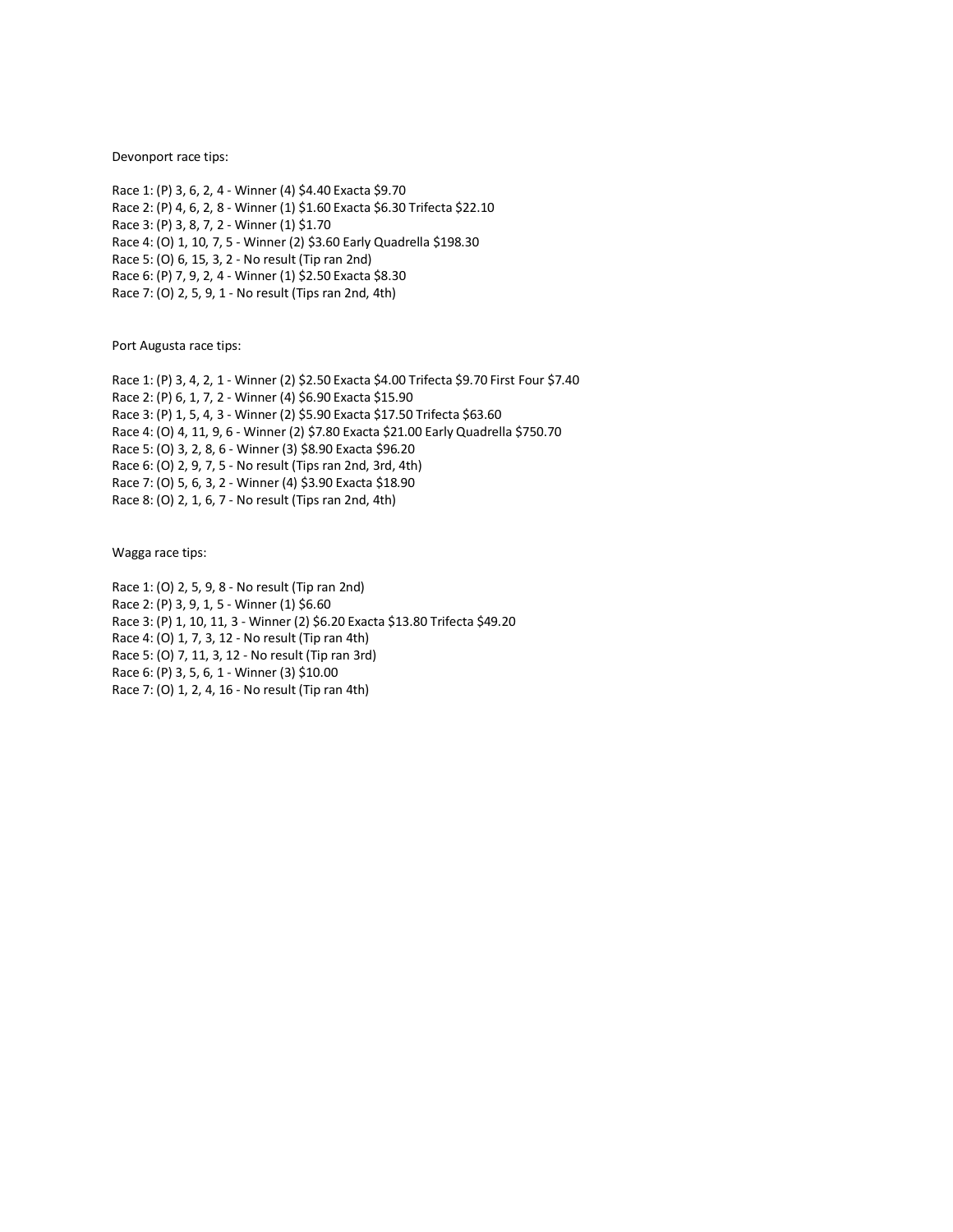Sunday 16th June 2019

#### **Results summary for 16 Jun 2019**

Top Special (\*) Selection Strike Rate - 100.00% - 1 from 1 selections Top Selection Strike Rate - 35.85% - 19 from 53 selections Top 2 Selections Strike Rate - 54.72% - 29 from 53 selections Total Strike Rate - 71.70% - 38 from 53 selections Exacta Strike Rate - 50.94% - 27 from 53 selections Trifecta Strike Rate - 13.21% - 7 from 53 selections

# **Best Selections**

Best Top Selection Win - \$4.80 Best Top 2 Selections Win - \$10.10 Best Win - All Selections - \$15.60 Best Exacta - \$88.20 Best Trifecta - \$122.50 Best First Four - \$347.80 Best Quadrella - \$63.30

### **Selections for 16 Jun 2019**

Port Macquarie race tips:

Race 1: (P) 10, 7, 11, 9 - Winner (1) \$2.20 Exacta \$14.30 Trifecta \$35.00 First 4 \$63.10 Race 2: (O) 9, 7, 11, 5 - Winner (3) \$7.90 Race 3: (P) 6, 1, 4, 3 - No result Race 4: (P) 4, 2, 3, 1 - Winner (2) \$3.00 Race 5: (P) 3, 7, 8, 1 - Winner (1) \$2.60 Race 6: (P) 1, 7, 3, 9 - Winner (1) \$1.90 Race 7: (O) 10, 2, 4, 5 - No result Race 8: (P) 3, 5, 13, 6 - Winner (2) \$7.00 Exacta \$48.60

Echuca race tips:

Race 1: (O) 11, 2, 6, 12 - Winner (1) \$4.30 Race 2: (P) 6, 12, 2, 14 - Winner (2) \$4.80 Exacta \$21.50 Race 3: (O) 11, 12, 2, 14 - Winner (1) \$1.60 Race 4: (P) 4, 2, 11, 3 - Winner (1) \$2.50 Exacta \$10.40 Race 5: (P) 5, 3, 6, 2 - Winner (4) \$1.50 Exacta \$4.50 Early Quadrella \$63.30 Race 6: (P) 9, 2, 8, 6 - Winner (1) \$1.80 Race 7: (P) 1, 3, 4, 7 - Winner (4) \$4.00 Exacta \$12.90 Race 8: (P) 2, 6, 9, 4 - Winner (1) \$1.80 Exacta \$6.60 Race 9: (O) 12, 16, 13, 1 - No result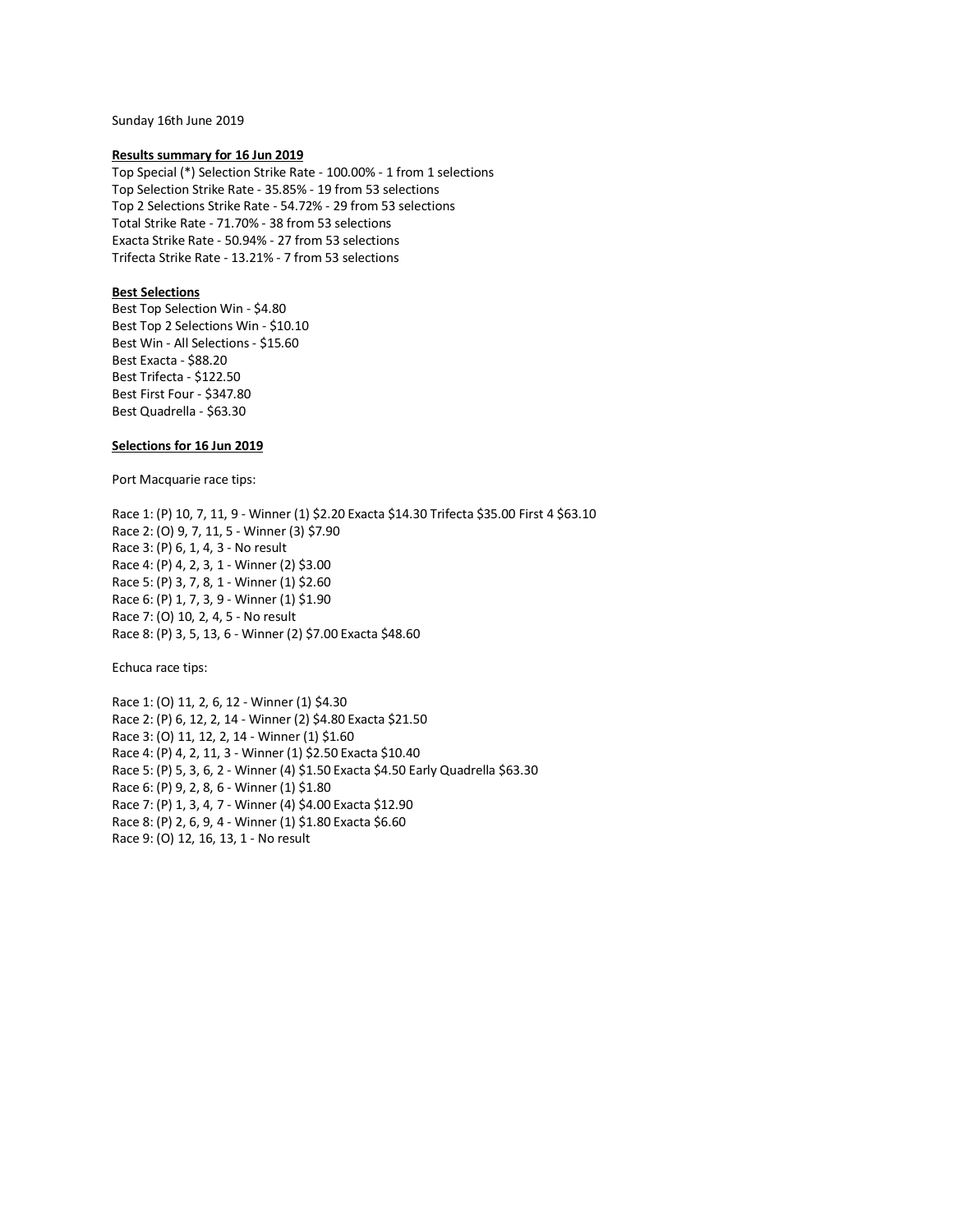Sunshine Coast race tips:

Race 1: (O) 1, 5, 12, 9 - Winner (4) \$10.10 Exacta \$52.30 Race 2: (P) 10, 4, 8, 5 - No result Race 3: (P) 3, 7, 6, 1 - No result Race 4: (P) 10, 11, 13, 3 - Winner (2) \$2.70 Exacta \$35.20 Race 5: (P) 4, 11, 19, 16 - Winner (2) \$2.00 Exacta \$4.90 Trifecta \$11.00 First 4 \$22.80 Race 6: (O) 7, 4, 2, 9 - No result Race 7: (P) 7, 13, 6, 1 - Winner (1) \$3.80 Exacta \$16.80 Race 8: (O) 8, 2, 4, 11 - Winner (1) \$4.00 Exacta \$10.90

Devonport race tips:

Race 1: (P) 4, 2, 1, 6 - Winner (1) \$3.40 Exacta \$11.10 Race 2: (P) 6, 1, 9, 4 - Winner (1) \$3.30 Exacta \$12.60 Trifecta \$58.50 First 4 \$193.10 Race 3: (O) 7, 2, 8, 5 - No result Race 4: (O) 3, 2, 12, 5 - Winner (1) \$3.50 Exacta \$13.70 Race 5: (P) 7, 8, 5, 3 - Winner (2) \$4.80 Exacta \$53.20 Race 6: (O) 1, 4, 7, 6 - No result Race 7: (P) 8, 7, 3, 5 - No result

Muswellbrook race tips:

Race 1: (P) 7, 4, 8, 6 - Winner (1) \$2.70 Race 2: (P) 1, 8, 7, 9 - Winner (1) \$1.40 Exacta \$5.10 Trifecta \$18.70 Race 3: (P) 10, 1, 4, 3 - Winner (3) \$2.90 Exacta \$17.00 Race 4: (P) 7, 4, 6, 2 - No result Race 5: (P) 3, 2, 14, 12 - Winner (4) \$15.60 Exacta \$88.20 Race 6: (P) 6, 2, 4, 9 - Winner (1) \$1.70 Race 7: (O) 6, 3, 5, 10 - No result

Mount Gambier race tips:

Race 1: (P) 2, 6, 3, 4 - Winner (2) \$2.10 Exacta \$7.00 Trifecta \$17.90 Race 2: (P) 7, 5, 10, 6 - Winner (4) \$6.90 Exacta \$16.50 Trifecta \$122.50 First 4 \$347.80 Race 3: (O) 12, 14, 10, 9 - No result Race 4: (O) 7, 3, 1, 6 - Winner (1) \$4.80 Exacta \$33.30 Race 5: (O) 1, 5, 8, 3 - Winner (2) \$10.10 Exacta \$29.50 Race 6: (O) 3, 7, 2, 9 - No result Race 7: (P) 2, 11, 10, 8 - Winner (2) \$2.20 Exacta \$12.30 Trifecta \$49.50

Kalgoorlie race tips:

Race 1: (P) 4, 2, 3, 1 - Winner (4) \$5.90 Exacta \$20.50 Race 2: (P) 4, 6, 2, 7 - Winner (3) \$8.70 Exacta \$26.50 Race 3: (O) 9, 3, 4, 6 - Winner (1) \$4.30 Race 4: (P) 1, 4, 5, 3 - No result Race 5: (O) 7, 11, 9, 6 - Winner (2) \$4.70 Race 6: (\*) 3, 9, 7, 5 - Winner (1) \$1.40 Exacta \$10.90 Race 7: (O) 7, 5, 2, 11 - No result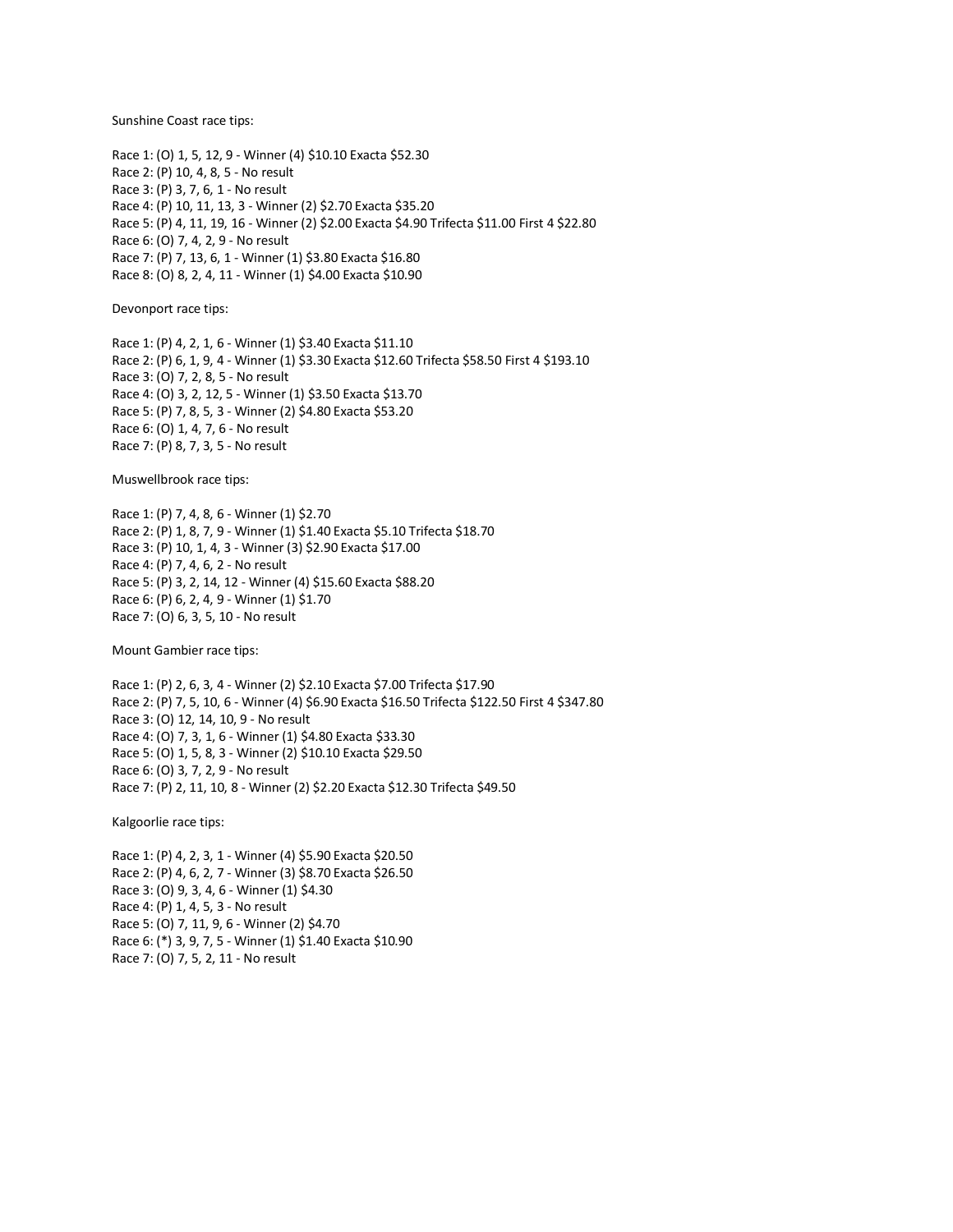Sunday 9th June 2019

#### **Results summary for 09 Jun 2019**

Top Special (\*) Selection Strike Rate - 100.00% - 1 from 1 selections Top Selection Strike Rate - 19.35% - 12 from 62 selections Top 2 Selections Strike Rate - 37.10% - 23 from 62 selections Total Strike Rate - 58.06% - 36 from 62 selections Exacta Strike Rate - 30.65% - 19 from 62 selections Trifecta Strike Rate - 16.13% - 10 from 62 selections

## **Best Selections**

Best Top Selection Win - \$11.10 Best Top 2 Selections Win - \$11.50 Best Win - All Selections - \$11.50 Best Exacta - \$57.50 Best Trifecta - \$332.10 Best First Four - \$331.20 Best Quadrella - nil

# **Selections for 09 Jun 2019**

Swan Hill race tips:

Race 1: (P) 12, 6, 9, 11 - Winner (1) \$2.00 Race 2: (O) 4, 14, 3, 10 - Winner (1) \$1.80 Race 3: (O) 5, 8, 11, 4 - Winner (2) \$6.30 Exacta \$30.50 Race 4: (P) 9, 12, 3, 7 - Winner (1) \$4.20 Exacta \$17.00 Race 5: (P) 4, 14, 5, 13 - No result Race 6: (P) 4, 1, 2, 5 - Winner (2) \$6.10 Race 7: (O) 1, 7, 6, 2 - Winner (1) \$11.10 Exacta \$43.20 Race 8: (O) 3, 12, 2, 4 - No result Race 9: (O) 6, 10, 12, 16 - Winner (2) \$4.40 Race 10: (O) 1, 2, 5, 17 - No result

Edenhope race tips:

Race 1: (P) 4, 3, 5, 9 - Winner (2) \$4.90 Exacta \$16.60 Race 2: (P) 5, 4, 12, 3 - Winner (1) \$4.90 Race 3: (P) 5, 13, 6, 10 - No result Race 4: (O) 6, 1, 4, 3 - Winner (3) \$4.30 Exacta \$41.30 Trifecta \$120.60 First 4 \$331.20 Race 5: (P) 10, 5, 1, 6 - No result Race 6: (O) 11, 6, 3, 1 - No result Race 7: (P) 3, 6, 5, 9 - Winner (1) \$2.10 Exacta \$11.40 Trifecta \$58.00 First 4 \$212.00 Race 8: (P) 3, 6, 7, 2 - No result Race 9: (P) 2, 4, 3, 6 - Winner (2) \$2.50

Devonport Synthetic race tips:

Race 1: (P) 6, 4, 2, 3 - Winner (3) \$1.60 Race 2: (O) 1, 3, 5, 9 - Winner (2) \$2.60 Race 3: (O) 7, 10, 5, 2 - No result Race 4: (P) 2, 5, 7, 9 - Winner (1) \$4.80 Exacta \$7.70 Trifecta \$33.80 First 4 \$270.60 Race 5: (O) 7, 9, 3, 2 - No result Race 6: (O) 2, 12, 1, 10 - No result Race 7: (\*) 2, 4, 3, 6 - Winner (1) \$1.40 Race 8: (O) 10, 3, 4, 6 - No result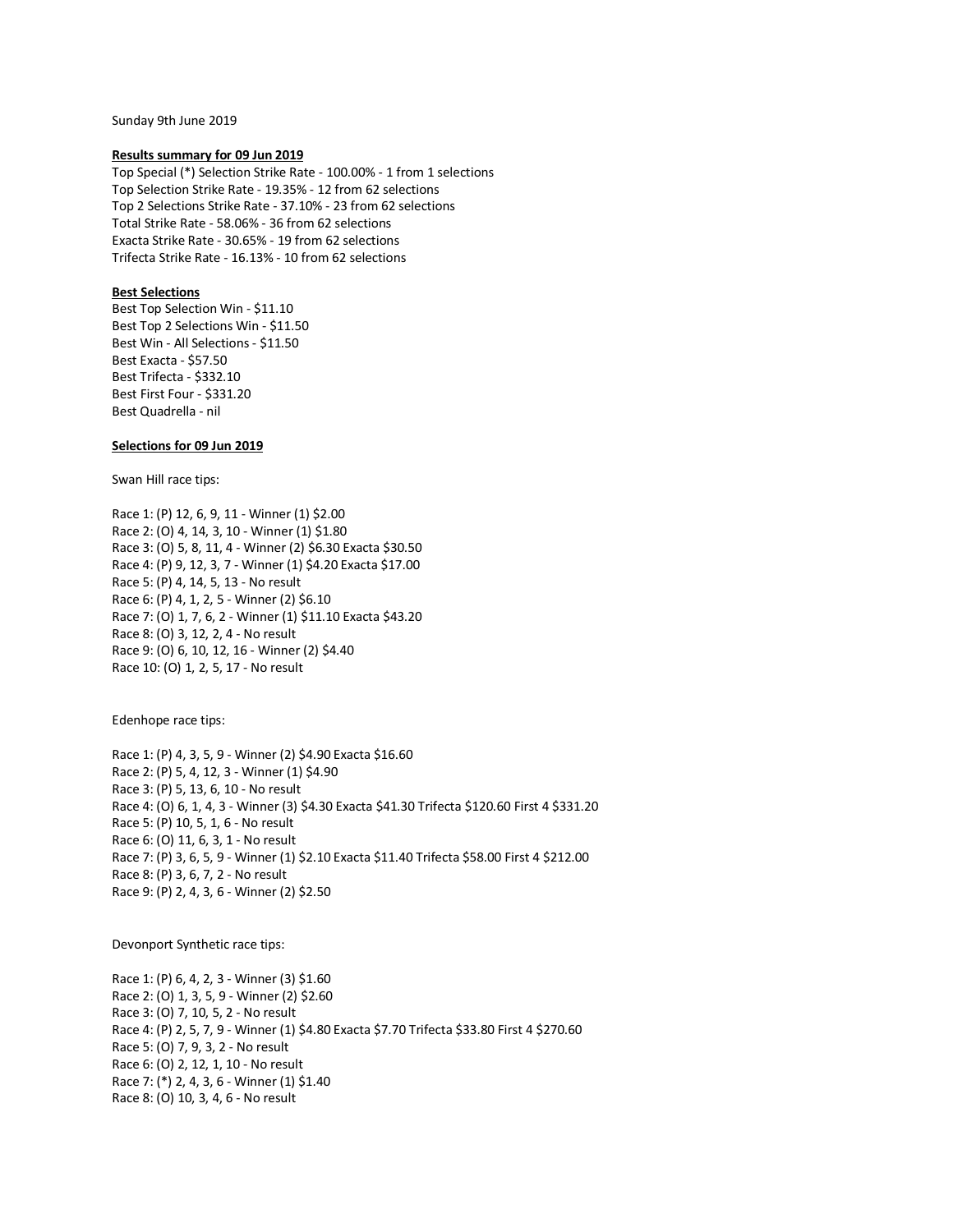Hawkesbury race tips:

Race 1: (P) 1, 4, 7, 2 - Winner (3) \$4.00 Exacta \$12.50 Trifecta \$28.80 First 4 \$76.80 Race 2: (P) 3, 7, 2, 6 - Winner (4) \$2.90 Exacta \$19.90 Trifecta \$21.80 Race 3: (P) 6, 2, 1, 14 - Winner (3) \$2.60 Exacta \$5.30 Trifecta \$22.80 First 4 \$34.60 Race 4: (O) 6, 4, 12, 1 - No result Race 5: (O) 5, 7, 4, 6 - No result Race 6: (O) 3, 2, 1, 8 - No result Race 7: (O) 3, 9, 6, 5 - Winner (4) \$5.60 Race 8: (O) 15, 4, 12, 5 - Winner (3) \$10.50 Exacta \$57.50 Trifecta \$332.10

Sunshine Coast race tips:

Race 1: (P) 3, 5, 2, 4 - No result Race 2: (P) 1, 3, 4, 5 - Winner (3) \$2.80 Exacta \$8.90 Trifecta \$30.10 Race 3: (O) 3, 6, 2, 5 - No result Race 4: (O) 2, 3, 4, 5 - Winner (1) \$4.10 Exacta \$17.30 Trifecta \$86.20 Race 6: (P) 5, 1, 7, 8 - Winner (2) \$4.70 Race 7: (O) 5, 3, 6, 7 - Winner (1) \$4.40 Race 8: (O) 9, 2, 7, 1 - No result Race 1: (P) 1, 6, 5, 3 - No result

Sapphire Coast race tips:

Race 1: (P) 1, 6, 5, 3 - No result Race 2: (P) 1, 4, 5, 3 - Winner (1) \$2.10 Exacta \$7.80 Trifecta \$14.70 First 4 \$29.80 Race 3: (P) 13, 2, 12, 14 - Winner (2) \$8.90 Exacta \$27.70 Race 4: (P) 3, 2, 6, 5 - No result Race 5: (O) 9, 10, 6, 1 - Winner (2) \$2.40 Race 6: (O) 11, 9, 6, 5 - Winner (2) \$11.50 Race 7: (O) 8, 7, 4, 9 - No result

Port Augusta race tips:

Race 1: (P) 5, 6, 7, 2 - Winner (3) \$5.30 Race 2: (P) 8, 3, 6, 10 - Winner (2) \$1.90 Exacta \$8.10 Race 3: (P) 8, 7, 4, 3 - Winner (4) \$3.20 Race 4: (O) 2, 3, 5, 10 - No result Race 5: (O) 4, 3, 5, 7 - Winner (4) \$2.60 Race 6: (O) 5, 1, 6, 3 - No result Race 7: (P) 3, 6, 13, 2 - No result

Kalgoorlie race tips:

Race 1: (O) 1, 4, 5, 7 - Winner (4) \$7.20 Exacta \$25.70 Race 2: (P) 3, 7, 1, 6 - Winner (4) \$6.80 Exacta \$50.40 Race 3: (P) 7, 4, 5, 3 - Winner (1) \$6.10 Exacta \$15.80 Race 4: (O) 15, 10, 2, 11 - No result Race 5: (O) 5, 9, 1, 6 - No result Race 6: (P) 3, 7, 1, 5 - Abandoned Race 7: (O) 6, 2, 4, 9 - Abandoned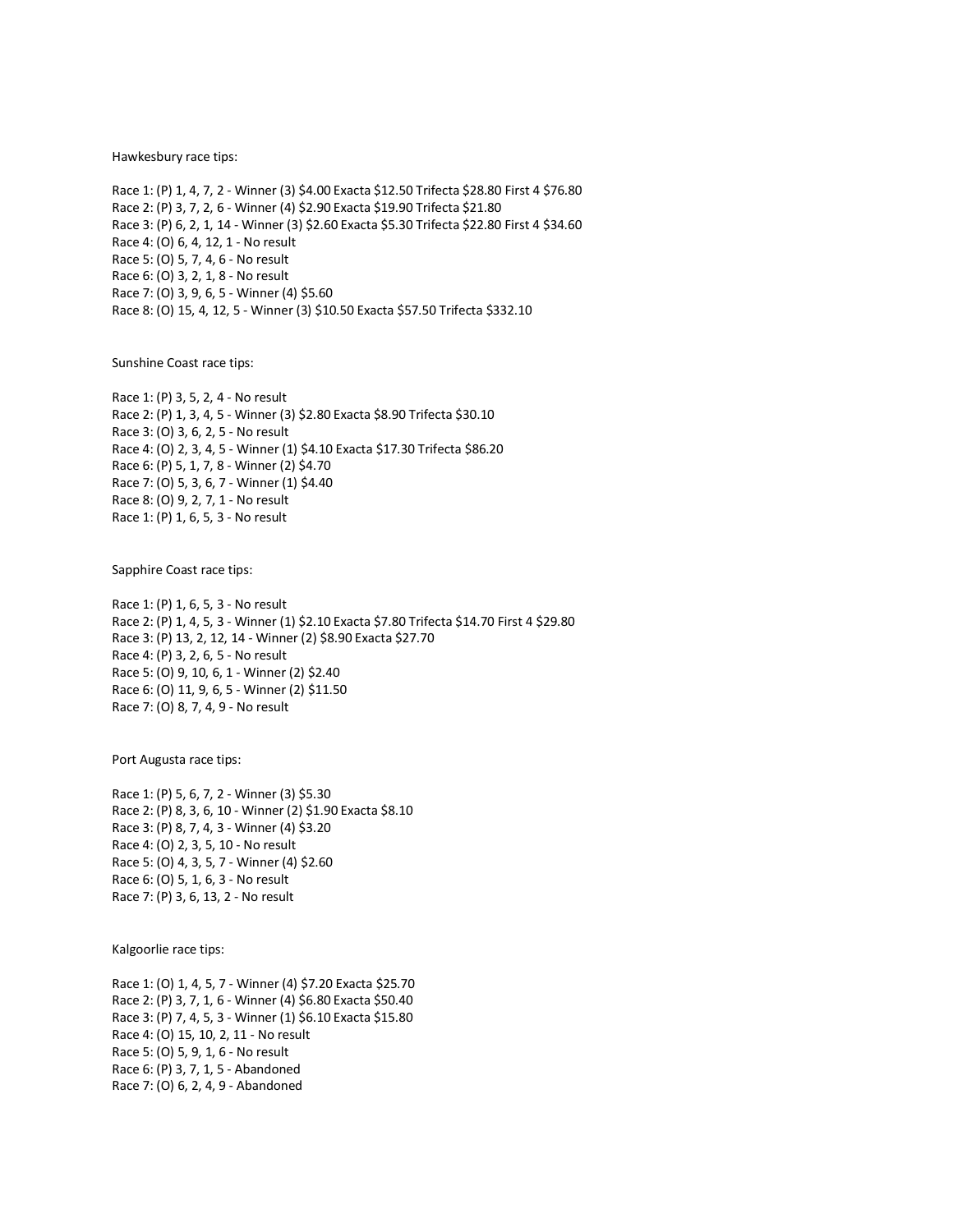Sunday 2nd June 2019

### **Results summary for 02 Jun 2019**

Top Special (\*) Selection Strike Rate - 75.00% - 3 from 4 selections Top Selection Strike Rate - 31.15% - 19 from 61 selections Top 2 Selections Strike Rate - 49.18% - 30 from 61 selections Total Strike Rate - 73.77% - 45 from 61 selections Exacta Strike Rate - 34.43% - 21 from 61 selections Trifecta Strike Rate - 19.67% - 12 from 61 selections

# **Best Selections**

Best Top Selection Win - \$6.90 Best Top 2 Selections Win - \$6.90 Best Win - All Selections - \$22.60 Best Exacta - \$90.60 Best Trifecta - \$203.60 Best First Four - \$700.40 Best Quadrella - \$414.40

## **Selections for 02 Jun 2019**

Devenport Synthetic race tips:

Race 1: (P) 1, 3, 6, 4 - Winner (3) \$6.70 Exacta \$66.90 Trifecta \$64.80 Race 2: (P) 1, 6, 3, 7 - Winner (1) \$3.60 Race 3: (P) 6, 10, 1, 11 - Winner (2) \$1.90 Race 4: (P) 5, 3, 2, 4 - Winner (2) \$1.90 Exacta \$7.00 Race 5: (O) 10, 11, 4, 7 - Winner (1) \$4.80 Race 6: (P) 7, 6, 5, 9 - No result Race 7: (P) 6, 5, 10, 1 - Winner (4) \$14.10 Race 8: (P) 7, 6, 9, 5 - No result Race 9: (P) 3, 10, 9, 6 - Winner (2) \$4.30

Ballarat Synthetic race tips:

Race 1: (P) 6, 11, 3, 13 - Winner (1) \$1.70 Exacta \$2.80 Race 2: (P) 4, 6, 5, 10 - Winner (4) \$10.20 Race 3: (P) 8, 9, 12, 10 - No result Race 4: (P) 7, 5, 6, 4 - No result Race 5: (P) 3, 6, 2, 5 - No result Race 6: (P) 2, 1, 8, 5 - No result Race 7: (P) 7, 2, 3, 10 - No result Race 8: (P) 8, 4, 10, 3 - Winner (3) \$2.00 Exacta \$10.00 Race 9: (P) 12, 9, 3, 8 - Winner (3) \$10.10

Toowoomba race tips:

Race 1: (P) 8, 9, 4, 7 - Winner (1) \$2.50 Race 2: (\*) 1, 7, 2, 3 - Winner (1) \$1.40 Race 3: (O) 6, 11, 7, 13 - No result Race 4: (P) 8, 9, 4, 12 - Winner (2) \$3.80 Race 5: (P) 5, 1, 3, 6 - Winner (4) \$22.60 Exacta \$90.60 Trifecta \$203.60 First 4 \$700.40 Race 6: (P) 6, 5, 9, 3 - Winner (4) \$2.80 Race 7: (P) 3, 1, 4, 7 - Winner (1) \$3.00 Exacta \$10.40 Race 8: (O) 6, 2, 7, 5 - No result

Murwillumbah race tips: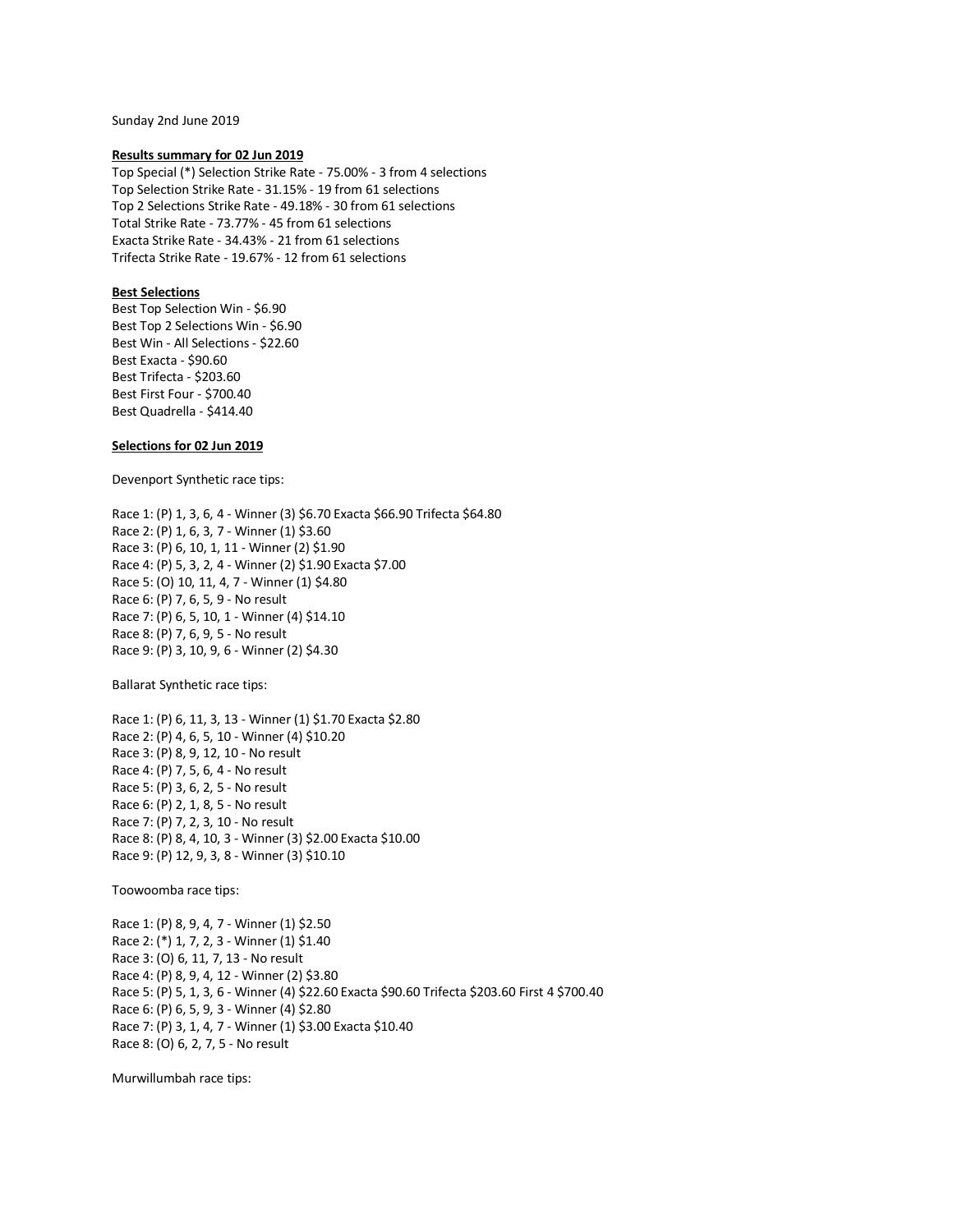Race 1: (\*) 5, 9, 2, 3 - Winner (1) \$1.10 Exacta \$1.30 Trifecta \$6.30 Race 2: (P) 7, 9, 2, 3 - Winner (2) \$2.20 Exacta \$8.60 Race 3: (P) 1, 7, 9, 4 - Winner (3) \$3.70 Exacta \$7.70 Trifecta \$37.30 Race 4: (O) 9, 1, 5, 8 - No result Race 5: (P) 6, 7, 2, 5 - Winner (2) \$5.40 Race 6: (P) 11, 4, 8, 7 - Winner (4) \$18.30 Race 7: (O) 7, 1, 12, 6 - Winner (1) \$3.80

Goulburn race tips:

Race 1: (O) 13, 9, 16, 1 - Winner (1) \$1.60 Race 2: (\*) 2, 5, 8, 1 - Winner (4) \$3.40 Exacta \$20.10 Race 3: (P) 5, 9, 6, 3 - No result Race 4: (O) 1, 3, 5, 2 - Winner (4) \$5.10 Exacta \$35.70 Trifecta \$75.90 First 4 \$256.40 Race 5: (P) 5, 9, 4, 2 - Winner (4) \$8.80 Race 6: (P) 7, 2, 10, 3 - Winner (4) \$1.60 Exacta \$4.60 Race 7: (P) 3, 7, 5, 6 - Winner (1) \$2.30 Exacta \$6.10 Trifecta \$24.20 First 4 \$159.20 Quadrella \$414.40

Naracoorte race tips:

Race 1: (\*) 1, 3, 5, 4 - Winner (1) \$1.20 Exacta \$1.30 Trifecta \$2.30 First 4 \$1.80 Race 2: (P) 7, 4, 3, 5 - Winner (2) \$3.10 Exacta \$22.20 Trifecta \$50.10 Race 3: (P) 9, 7, 6, 3 - No result Race 4: (O) 8, 5, 2, 3 - Winner (1) \$6.90 Race 5: (P) 1, 4, 2, 6 - No result Race 6: (P) 1, 8, 2, 6 - Winner (2) \$6.60 Race 7: (P) 2, 8, 7, 9 - Winner (2) \$4.20

Pinjarra Park race tips:

Race 1: (P) 4, 1, 3, 5 - Winner (1) \$1.90 Exacta \$3.50 Trifecta \$7.10 First 4 \$20.40 Race 2: (P) 8, 1, 5, 9 - Winner (3) \$4.60 Exacta \$9.70 Race 3: (O) 8, 9, 5, 10 - Winner (1) \$2.60 Race 4: (O) 1, 4, 10, 3 - No result Race 5: (P) 5, 3, 12, 1 - No result Race 6: (O) 6, 1, 12, 10 - Winner (1) \$2.90 Race 7: (P) 1, 8, 7, 3 - Winner (1) \$1.30 Exacta \$4.00 Trifecta \$10.10 First 4 \$217.20 Race 8: (P) 1, 7, 4, 5 - Winner (2) \$3.20 Exacta \$10.10 Trifecta \$59.10 Race 9: (O) 11, 8, 2, 1 - No result

Alice Springs race tips:

Race 1: (P) 1, 3, 6, 5 - Winner (1) \$2.00 Race 2: (O) 4, 6, 3, 1 - Winner (1) \$2.90 Race 3: (P) 1, 2, 3, 6 - Winner (2) \$4.80 Race 4: (O) 7, 3, 2, 1 - Winner (4) \$2.80 Exacta \$19.50 Race 5: (P) 1, 2, 3, 5 - Winner (1) \$3.00 Exacta \$6.00 Trifecta \$52.90 Quadrella \$126.00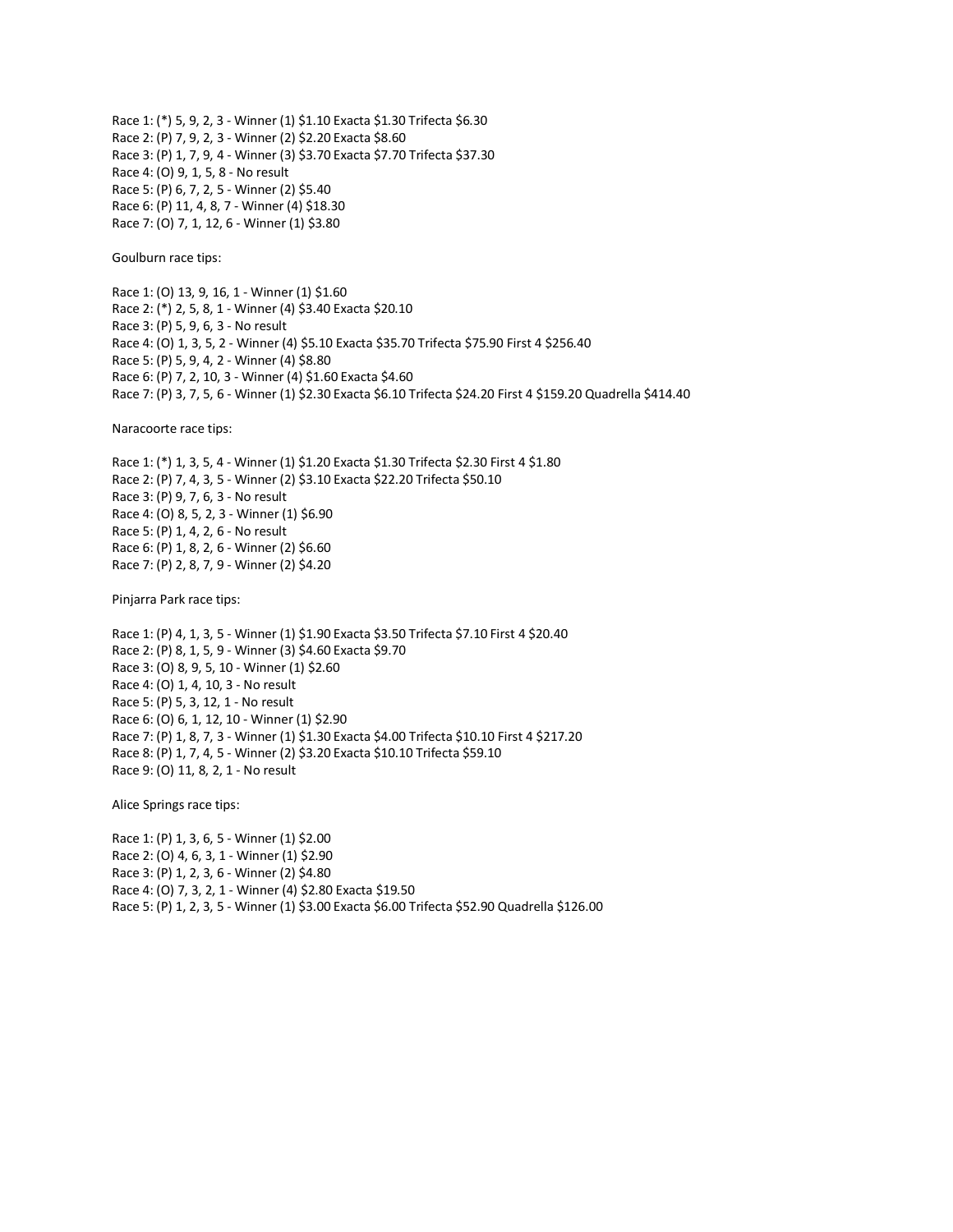#### Sunday 26th May 2019

#### **Results summary for 26 May 2019**

No Specials to report Top Selection Strike Rate - 22.81% - 13 from 57 selections Top 2 Selections Strike Rate - 49.12% - 28 from 57 selections Total Strike Rate - 73.68% - 42 from 57 selections Exacta Strike Rate - 45.61% - 26 from 57 selections Trifecta Strike Rate - 24.56% - 14 from 57 selections

## **Best Selections**

Best Top Selection Win - \$21.70 Best Top 2 Selections Win - \$21.70 Best Win - All Selections - \$21.70 Best Exacta - \$96.40 Best Trifecta - \$323.60 Best First Four - \$625.60 Best Quadrella - \$801.40

# **Selections for 26 May 2019**

Nowra race tips:

Race 1: (P) 2, 6, 3, 4 - Winner (3) \$6.10 Race 2: (O) 8, 5, 4, 1 - Winner (2) \$2.30 Exacta \$9.20 Trifecta \$56.50 Race 3: (P) 6, 8, 7, 11 - Winner (1) \$4.60 Race 4: (O) 8, 4, 5, 10 - No result Race 5: (P) 5, 6, 4, 1 - Winner (2) \$2.60 Race 6: (P) 5, 4, 6, 10 - No result Race 7: (O) 2, 3, 9, 10 - Winner (4) \$3.00 Exacta \$10.30 Race 8: (O) 1, 3, 6, 9 - Winner (1) \$2.10 Exacta \$3.70 Trifecta \$16.70

Sandown Lakeside race tips:

Race 1: (O) 5, 12, 13, 6 - Winner (1) \$5.90 Race 2: (P) 1, 2, 4, 6 - Winner (4) \$9.00 Exacta \$39.00 Trifecta \$70.30 Race 3: (P) 1, 4, 6, 2 - Winner (2) \$2.00 Exacta \$5.00 Race 4: (P) 4, 1, 3, 2 - Winner (1) \$2.10 Exacta \$7.80 Early Quadrella \$515.80 Race 5: (O) 8, 17, 1, 14 - No result Race 6: (P) 6, 10, 5, 9 - No result Race 7: (P) 11, 1, 4, 7 - No result Race 8: (P) 13, 4, 7, 3 - Winner (1) \$1.30 - Top Pick Dead Heated with #12, odds halved to \$1.30

Sunshine Coast race tips:

Race 1: (P) 6, 4, 8, 3 - Winner (1) \$1.40 Exacta \$2.40 Trifecta \$8.70 Race 2: (P) 4, 14, 7, 6 - Winner (3) \$3.70 Race 3: (P) 2, 3, 4, 7 - No result Race 4: (O) 16, 11, 3, 13 - No result Race 5: (P) 11, 7, 9, 6 - Winner (2) \$3.70 Exacta \$12.20 Trifecta \$31.70 First 4 \$151.60 Race 6: (P) 3, 8, 12, 2 - Winner (4) \$16.80 Race 7: (P) 2, 7, 1, 10 - Winner (2) \$0.00 Race 8: (P) 7, 4, 14, 11 - No result

Muswellbrook race tips: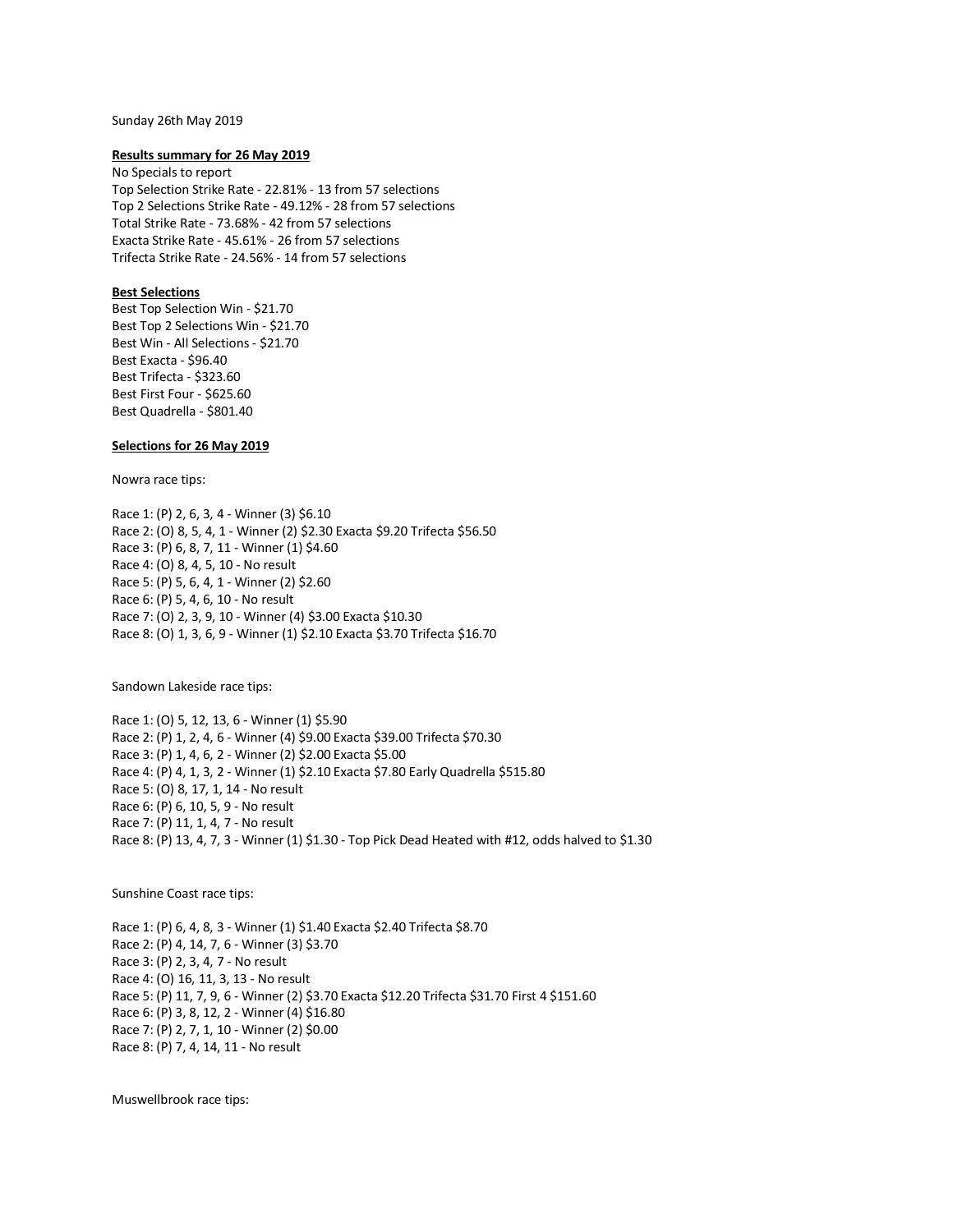Race 1: (P) 9, 11, 5, 7 - Winner (2) \$15.00 Race 2: (P) 1, 11, 9, 4 - No result Race 3: (O) 1, 8, 6, 7 - Winner (2) \$3.20 Exacta \$9.70 Race 4: (O) 1, 2, 3, 4 - Winner (4) \$2.90 Exacta \$13.30 Race 5: (O) 1, 3, 6, 12 - Winner (1) \$4.00 Exacta \$43.70 Trifecta \$62.10 First 4 \$625.60 Race 6: (O) 4, 9, 11, 8 - Winner (3) \$8.30 Exacta \$25.90 Race 7: (O) 3, 6, 2, 4 - Winner (3) \$5.60 Exacta \$32.60 Trifecta \$52.20 Quadrella \$801.40

Devonport Synthetic race tips:

Race 1: (P) 1, 6, 5, 4 - Winner (1) \$1.30 Exacta \$4.10 Trifecta \$32.00 Race 2: (P) 2, 3, 4, 5 - Winner (2) \$2.30 Exacta \$4.70 Trifecta \$9.20 First 4 \$10.00 Race 3: (P) 5, 8, 4, 6 - No result Race 4: (P) 3, 5, 2, 1 - No result Race 5: (P) 3, 2, 1, 5 - Winner (4) \$5.40 Exacta \$31.60 Race 6: (P) 3, 1, 4, 5 - Winner (1) \$21.70 Exacta \$96.40 Trifecta \$323.60 Race 7: (P) 4, 3, 8, 6 - Winner (4) \$5.70 Exacta \$44.50

Penola race tips:

Race 1: (P) 2, 3, 1, 5 - Winner (1) \$2.00 Exacta \$7.90 Trifecta \$6.70 First 4 \$9.60 Race 2: (P) 2, 3, 5, 6 - Winner (2) \$6.20 Exacta \$20.80 Trifecta \$98.10 Race 3: (P) 6, 3, 5, 7 - Winner (1) \$1.90 Exacta \$3.80 Race 4: (P) 8, 6, 3, 2 - Winner (3) \$8.60 Exacta \$38.60 Early Quadrella \$216.40 Race 5: (O) 7, 3, 5, 10 - Winner (2) \$12.50 Race 6: (P) 1, 6, 5, 7 - No result Race 7: (P) 1, 3, 11, 5 - Winner (2) \$5.30

Alice Springs race tips:

Race 1: (P) 2, 1, 3, 5 - Winner (3) \$3.50 Exacta \$5.90 Race 2: (P) 4, 3, 1, 2 - Winner (1) \$3.60 Exacta \$12.00 Trifecta \$29.00 Race 3: (P) 4, 3, 2, 1 - No result Race 4: (P) 2, 7, 3, 8 - Winner (2) \$5.30 Race 5: (P) 1, 3, 2, 5 - Winner (2) \$5.20

Kalgoorlie race tips:

Race 1: (P) 4, 1, 3, 2 - Winner (4) \$2.80 Exacta \$6.70 Trifecta \$16.10 Race 2: (P) 7, 3, 6, 2 - No result Race 3: (O) 10, 3, 8, 9 - Winner (2) \$11.90 Race 4: (O) 14, 3, 6, 8 - No result Race 5: (P) 6, 8, 11, 10 - Winner (1) \$1.30 Exacta \$5.10 Race 6: (O) 1, 13, 11, 3 - Winner (2) \$5.50 Race 7: (O) 1, 2, 3, 5 - Winner (4) \$7.70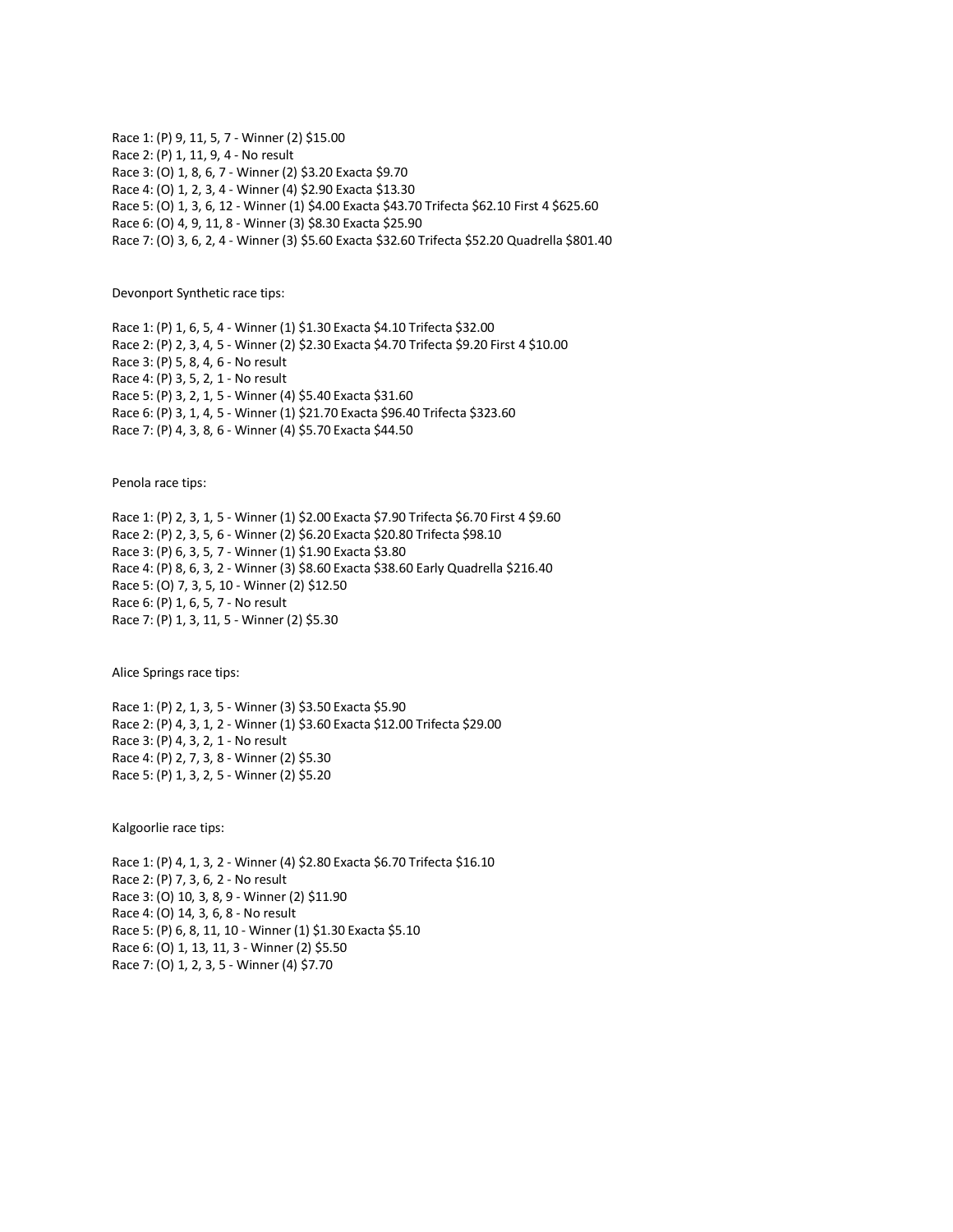Sunday 19th May 2019

#### **Results summary for 19 May 2019**

Top Special (\*) Selection Strike Rate - 50.00% - 1 from 2 selections Top Selection Strike Rate - 29.69% - 19 from 64 selections Top 2 Selections Strike Rate - 50.00% - 32 from 64 selections Total Strike Rate - 60.94% - 39 from 64 selections Exacta Strike Rate - 35.94% - 23 from 64 selections Trifecta Strike Rate - 17.19% - 11 from 64 selections

# **Best Selections**

Best Top Selection Win - \$10.50 Best Top 2 Selections Win - \$12.80 Best Win - All Selections - \$12.80 Best Exacta - \$64.40 Best Trifecta - \$136.00 Best First Four - \$291.00 Best Quadrella - \$7159.60

## **Selections for 19 May 2019**

Launceston race tips:

Race 1: (P) 4, 1, 10, 3 - Winner (1) \$2.20 Exacta \$10.80 Trifecta \$29.40 Race 2: (P) 2, 5, 1, 11 - No result Race 3: (O) 4, 2, 9, 7 - No result Race 4: (P) 1, 2, 8, 6 - Winner (1) \$1.50 Exacta \$2.40 Race 5: (\*) 2, 4, 1, 5 - Winner (1) \$1.40 Exacta \$3.70 Trifecta \$7.20 First 4 \$13.40 Race 6: (O) 2, 4, 6, 7 - No result Race 7: (O) 4, 5, 10, 11 - No result Race 8: (P) 5, 7, 1, 2 - No result Race 9: (P) 11, 8, 12, 4 - No result Race 10: (P) 2, 7, 4, 5 - Winner (1) \$1.60 Exacta \$9.70 Trifecta \$35.10 First 4 \$91.00

Gunnedah race tips:

Race 1: (P) 11, 14, 10, 2 - Winner (2) \$3.10 Race 2: (P) 5, 9, 10, 11 - Winner (1) \$1.30 Race 3: (O) 12, 6, 8, 3 - No result Race 4: (O) 4, 1, 8, 5 - Winner (4) \$4.40 Race 5: (P) 5, 2, 1, 7 - No result Race 6: (P) 2, 5, 3, 13 - No result Race 7: (P) 7, 11, 8, 4 - Winner (2) \$12.80 Race 8: (O) 6, 10, 8, 3 - Winner (2) \$5.20

Bendigo race tips:

Race 1: (P) 2, 11, 3, 9 - Winner (1) \$1.90 Exacta \$7.80 Trifecta \$60.60 Race 2: (P) 11, 13, 4, 14 - Winner (4) \$11.90 Race 3: (P) 9, 5, 2, 3 - Winner (1) \$2.50 Race 4: (P) 7, 11, 6, 1 - Winner (4) \$2.30 Exacta \$12.70 Early Quadrella \$131.80 Race 5: (P) 3, 7, 13, 1 - Winner (1) \$1.70 Exacta \$15.10 Race 6: (P) 5, 2, 9, 6 - No result Race 7: (P) 1, 4, 11, 12 - No result Race 8: (P) 17, 15, 7, 6 - No result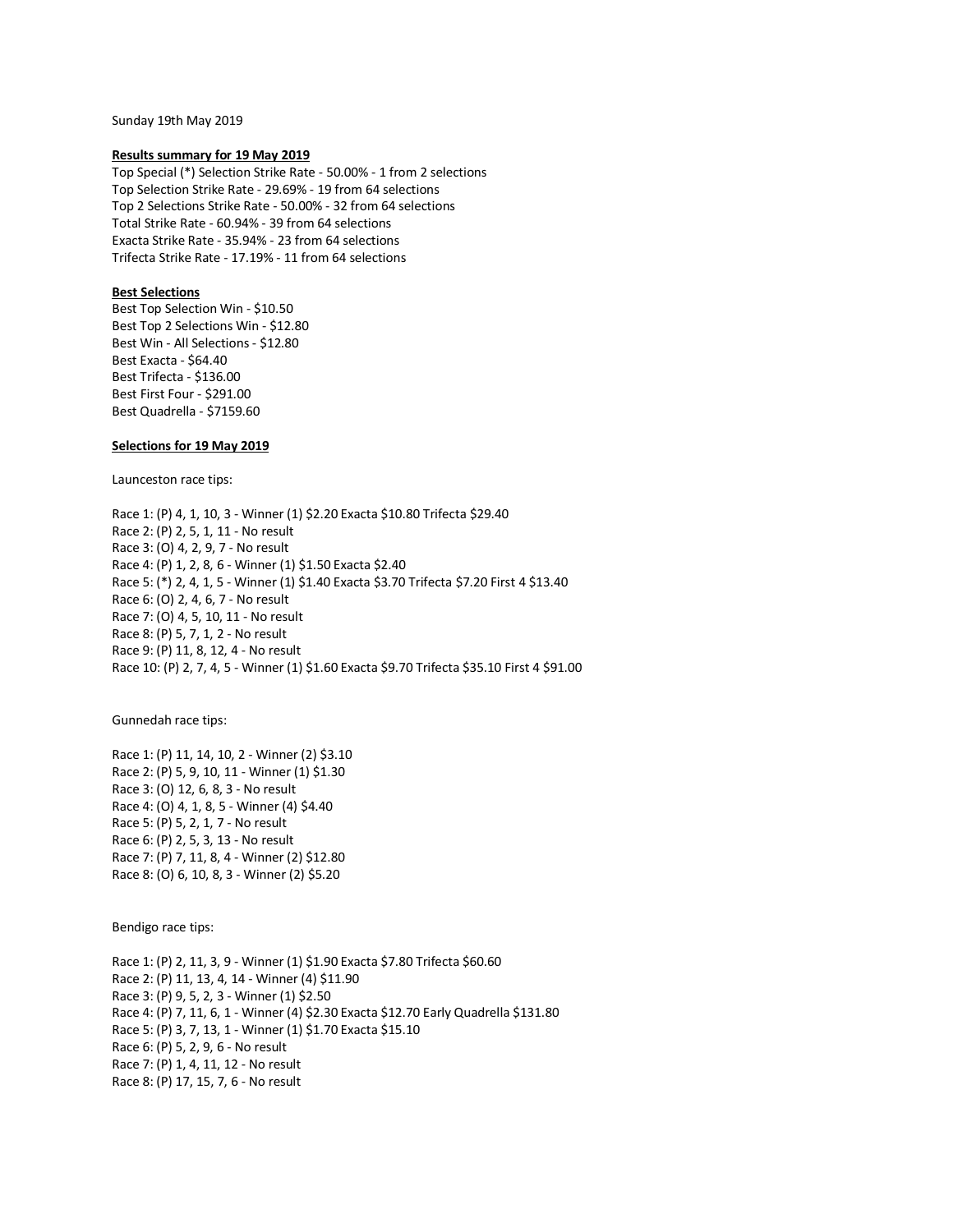Sunshine Coast race tips:

Race 1: (P) 1, 2, 5, 3 - Winner (1) \$2.10 Exacta \$9.50 Trifecta \$13.70 First 4 \$30.60 Race 2: (P) 3, 2, 4, 5 - Winner (2) \$2.50 Exacta \$4.30 Trifecta \$15.00 Race 3: (P) 4, 6, 9, 8 - Winner (1) \$2.40 Exacta \$21.70 Trifecta \$77.90 Race 4: (P) 2, 12, 6, 11 - Winner (2) \$2.20 Early Quadrella \$29.40 Race 5: (P) 1, 5, 4, 2 - Winner (4) \$3.70 Race 6: (P) 10, 4, 11, 6 - Winner (4) \$3.90 Race 7: (P) 1, 8, 3, 5 - No result, Late Scratching #3 Race 8: (P) 2, 9, 4, 5 - No result

Casterton race tips:

Race 1: (P) 3, 9, 1, 6 - No result Race 2: (P) 3, 2, 1, 4 - Winner (2) \$2.40 Exacta \$4.70 Race 3: (\*) 3, 10, 7, 5 - No result Race 4: (P) 4, 6, 5, 10 - No result Race 5: (P) 6, 3, 5, 1 - Winner (1) \$4.20 Exacta \$29.30 Trifecta \$136.00 Race 6: (P) 6, 5, 8, 7 - No result Race 7: (P) 2, 1, 5, 7 - No result Race 8: (P) 10, 5, 7, 3 - No result

Strathalbyn race tips:

Race 1: (P) 3, 5, 4, 6 - Winner (2) \$6.50 Exacta \$32.00 Race 2: (P) 6, 7, 4, 2 - Winner (2) \$6.10 Exacta \$16.00 Race 3: (P) 4, 2, 3, 6 - Winner (1) \$2.00 Exacta \$10.30 Trifecta \$14.30 First 4 \$36.80 Race 4: (P) 5, 2, 6, 4 - No result Race 5: (P) 5, 4, 10, 9 - Winner (2) \$4.20 Exacta \$4.10 Race 6: (P) 5, 4, 6, 2 - Winner (1) \$2.60 Exacta \$6.30 Race 7: (P) 7, 3, 1, 2 - No result Race 8: (P) 5, 2, 4, 3 - Winner (3) \$6.10 Exacta \$40.20

Wagga race tips:

Race 1: (P) 1, 9, 8, 4 - Winner (1) \$1.90 Race 2: (O) 7, 5, 12, 1 - Winner (1) \$2.60 Exacta \$39.10 Race 3: (P) 3, 1, 2, 8 - Winner (1) \$2.00 Exacta \$7.30 Race 4: (P) 4, 3, 15, 7 - Winner (3) \$4.90 Quadrella \$89.10 Race 5: (P) 2, 8, 1, 4 - No result Race 6: (O) 2, 15, 12, 9 - No result Race 7: (P) 2, 1, 7, 4 - Winner (1) \$2.10 Exacta \$6.80 Trifecta \$35.70

Kalgoorlie race tips:

Race 1: (P) 5, 3, 2, 1 - No result Race 2: (O) 1, 10, 3, 5 - Winner (1) \$1.80 Exacta \$11.10 Trifecta \$49.80 First 4 \$291.00 Race 3: (O) 10, 6, 13, 14 - Winner (2) \$3.60 Race 4: (O) 7, 3, 5, 8 - Winner (2) \$9.70 Exacta \$64.40 Race 5: (O) 8, 2, 5, 7 - Winner (1) \$10.50 Race 6: (O) 3, 6, 5, 1 - Winner (2) \$10.20 Race 7: (O) 11, 7, 5, 4 - Winner (2) \$3.70 Quadrella \$7159.60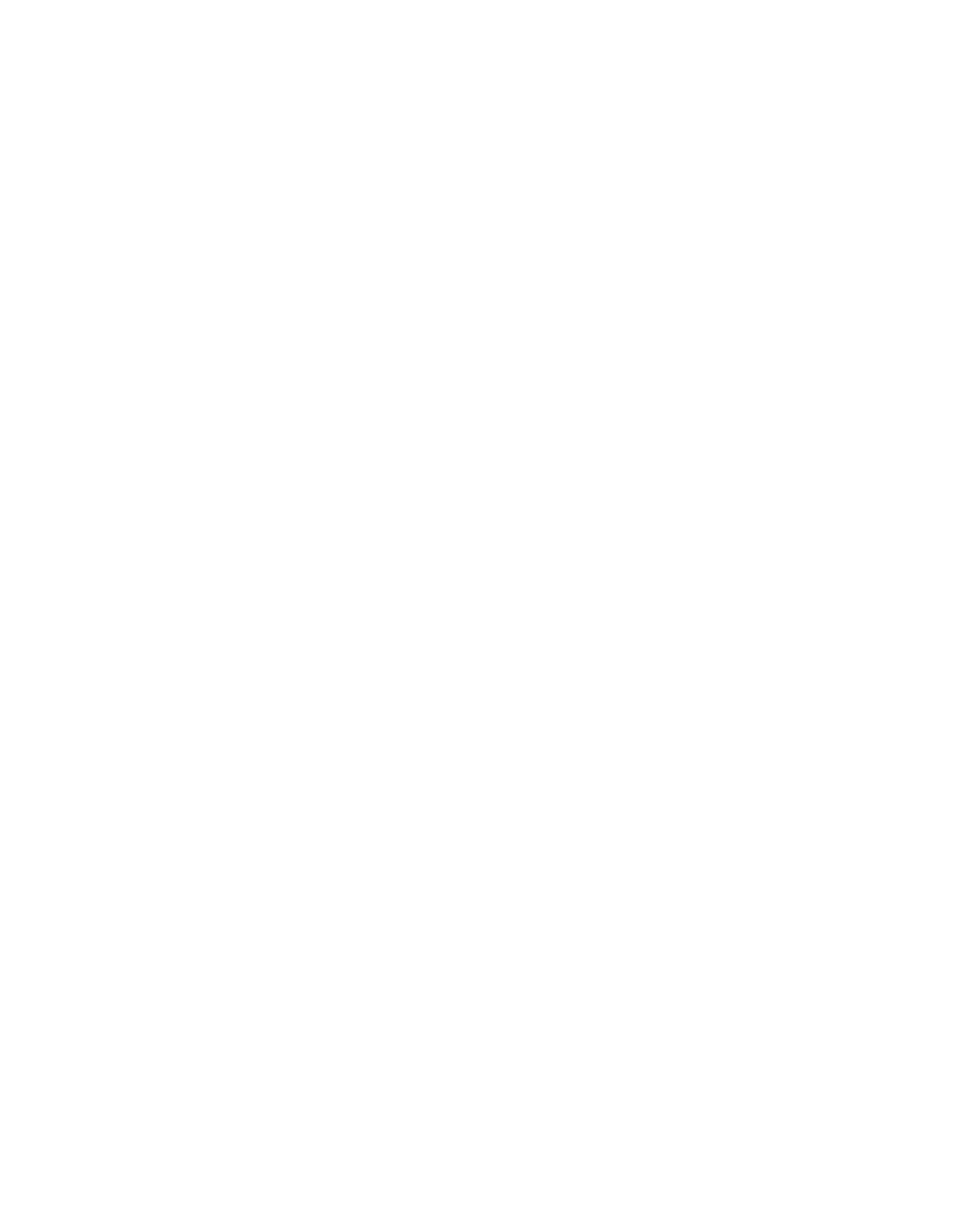Sunday 12th May 2019

### **Results summary for 12 May 2019**

Top Special (\*) Selection Strike Rate - 50.00% - 1 from 2 selections Top Selection Strike Rate - 27.42% - 17 from 62 selections Top 2 Selections Strike Rate - 56.45% - 35 from 62 selections Total Strike Rate - 75.81% - 47 from 62 selections Exacta Strike Rate - 48.39% - 30 from 62 selections Trifecta Strike Rate - 24.19% - 15 from 62 selections

# **Best Selections**

Best Top Selection Win - \$6.70 Best Top 2 Selections Win - \$10.60 Best Win - All Selections - \$25.60 Best Exacta - \$63.10 Best Trifecta - \$157.90 Best First Four - \$42.40 Best Quadrella - \$2063.70

# **Selections for 12 May 2019**

Devonport Synthetic race tips:

Race 1: (P) 6, 4, 7, 1 - Winner (1) \$5.10 Race 2: (O) 7, 6, 5, 10 - Winner (4) \$2.00 Exacta \$9.00 Race 3: (P) 1, 4, 5, 6 - Winner (2) \$5.10 Exacta \$63.10 Race 4: (O) 9, 10, 1, 2 - No result Race 5: (O) 9, 1, 4, 6 - No result Race 6: (P) 6, 3, 4, 7 - No result Race 7: (P) 2, 6, 1, 9 - Winner (2) \$6.30 Exacta \$18.60 Trifecta \$50.60 Race 8: (P) 7, 6, 2, 9 - No result

Ipswich race tips:

Race 1: (P) 3, 5, 6, 2 - Winner (2) \$3.00 Exacta \$3.60 Race 2: (P) 4, 7, 1, 2 - Winner (2) \$2.40 Exacta \$16.10 Trifecta \$37.40 Race 3: (P) 10, 11, 9, 7 - Winner (1) \$1.90 Exacta \$5.90 Race 4: (P) 5, 4, 9, 3 - No result Race 5: (P) 7, 2, 4, 1 - Winner (1) \$6.50 Exacta \$61.10 Race 6: (O) 8, 4, 1, 3 - No result Race 7: (O) 10, 3, 4, 9 - No result Race 8: (P) 8, 11, 13, 6 - No result

Queanbeyan race tips:

Race 1: (P) 11, 8, 13, 5 - Winner (1) \$2.70 Exacta \$7.00 Trifecta \$39.50 Race 2: (P) 3, 5, 4, 9 - Winner (1) \$1.80 Exacta \$6.70 Trifecta \$14.80 Race 3: (P) 5, 4, 1, 10 - Winner (3) \$3.80 Exacta \$9.50 Race 4: (P) 5, 6, 4, 1 - No result Race 5: (P) 2, 5, 3, 4 - Winner (3) \$7.80 Race 6: (O) 4, 5, 3, 1 - Winner (2) \$7.10 Exacta \$37.40 Race 7: (P) 5, 1, 11, 8 - No result

Parkes race tips:

Race 1: (P) 4, 12, 9, 13 - Winner (1) \$1.70 Exacta \$21.00 Race 2: (P) 3, 5, 2, 7 - Winner (3) \$2.30 Exacta \$8.00 Trifecta \$14.50 Race 3: (O) 6, 7, 9, 11 - Winner (1) \$5.00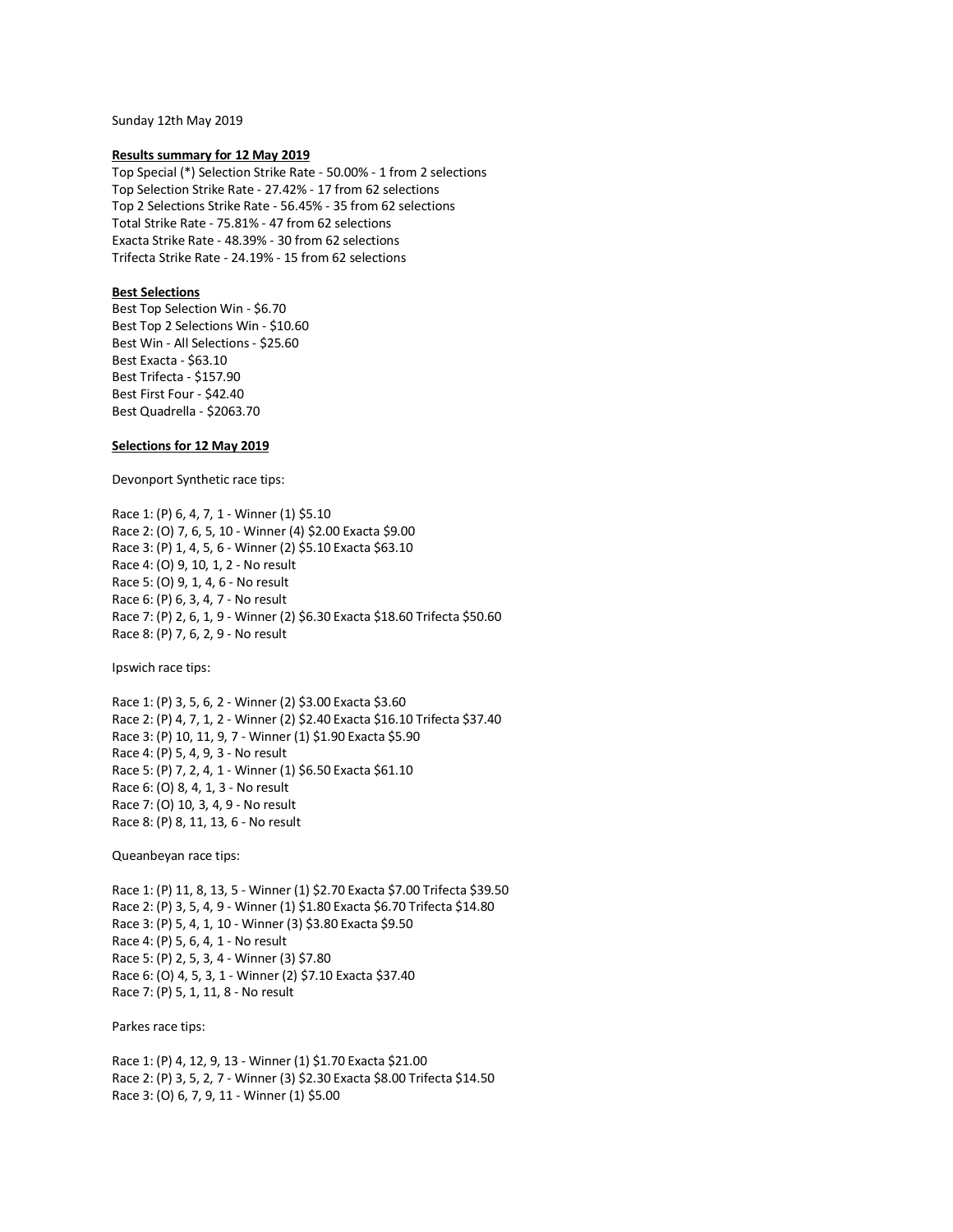Race 4: (P) 3, 4, 13, 5 - Winner (2) \$5.10 Exacta \$36.20 Early Quadrella \$137.40 Race 5: (O) 3, 5, 2, 9 - No result Race 6: (O) 9, 5, 4, 11 - Winner (1) \$4.30 Race 7: (O) 4, 1, 2, 7 - Winner (2) \$4.60 Exacta \$23.70 Race 8: (O) 13, 8, 2, 7 - Winner (1) \$2.00

Ballarat Synthetic race tips:

Race 1: (P) 1, 6, 9, 3 - Winner (3) \$8.90 Race 2: (P) 9, 5, 6, 1 - No result Race 3: (\*) 10, 3, 7, 9 - No result Race 4: (P) 3, 1, 7, 2 - Winner (3) \$6.60 Race 5: (P) 2, 3, 10, 4 - Winner (4) \$8.40 Exacta \$20.10 Race 6: (P) 7, 9, 5, 4 - Winner (2) \$3.00 Exacta \$6.70 Trifecta \$37.40 Race 7: (P) 10, 2, 5, 1 - Winner (3) \$6.70 Exacta \$35.00 Trifecta \$148.70 Race 8: (P) 11, 4, 5, 13 - Winner (1) \$6.70 Exacta \$38.50 Quadrella \$2063.70

Echuca race tips:

Race 1: (O) 4, 10, 14, 2 - Winner (2) \$3.70 Exacta \$15.40 Trifecta \$145.80 Race 2: (P) 12, 6, 9, 15 - No result Race 3: (P) 5, 6, 3, 4 - Winner (2) \$4.80 Race 4: (P) 1, 3, 5, 8 - Winner (1) \$2.20 Race 5: (O) 1, 11, 14, 8 - Winner (2) \$10.60 Race 6: (O) 2, 7, 1, 6 - Winner (3) \$2.50 Race 7: (O) 4, 10, 13, 12 - Winner (2) \$5.00 Quadrella \$469.70

Gawler race tips:

Race 1: (P) 1, 3, 4, 5 - Winner (1) \$2.00 Exacta \$2.80 Trifecta \$17.60 Race 2: (P) 2, 3, 8, 9 - Winner (1) \$2.80 Exacta \$29.60 Race 3: (P) 5, 1, 2, 4 - Winner (3) \$3.70 Exacta \$13.00 Trifecta \$22.40 First 4 \$42.40 Race 4: (\*) 4, 5, 8, 3 - Winner (1) \$1.30 Exacta \$3.50 Early Quadrella \$29.50 Race 5: (P) 7, 6, 9, 8 - Winner (1) \$2.30 Race 6: (P) 10, 14, 12, 13 - No result Race 7: (P) 1, 7, 10, 8 - Winner (2) \$4.50 Exacta \$18.50 Trifecta \$64.30 Race 8: (P) 2, 1, 7, 5 - Winner (2) \$2.70 Exacta \$30.30

Albany race tips:

Race 1: (P) 2, 3, 5, 1 - Winner (3) \$5.90 Exacta \$9.80 Trifecta \$15.80 Race 2: (P) 5, 3, 4, 1 - Winner (2) \$4.90 Exacta \$8.10 Trifecta \$54.10 Race 3: (P) 5, 6, 3, 8 - Winner (2) \$3.10 Race 4: (O) 5, 11, 2, 3 - Winner (1) \$1.50 Exacta \$15.00 Trifecta \$157.90 Race 5: (P) 4, 3, 9, 1 - Winner (4) \$25.60 Race 6: (O) 4, 6, 1, 8 - Winner (1) \$4.30 Race 7: (O) 2, 6, 11, 5 - Winner (2) \$4.70 Race 8: (P) 7, 2, 11, 10 - Winner (2) \$2.60 Exacta \$10.70 Trifecta \$53.70 Quadrella \$1782.30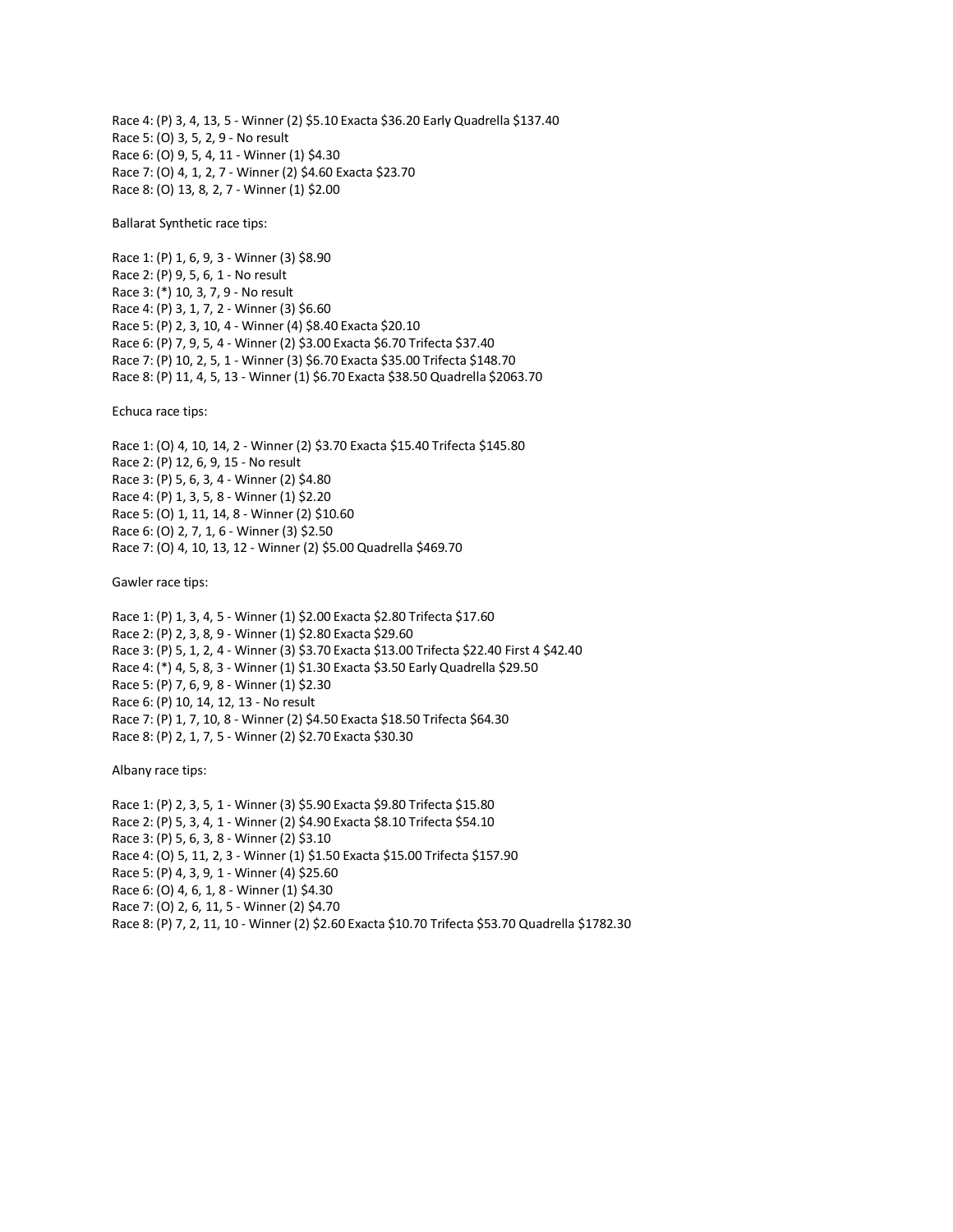Sunday 5th May 2019

#### **Results summary for 05 May 2019**

Top Special (\*) Selection Strike Rate - 0.00% - 0 from 1 selections Top Selection Strike Rate - 24.19% - 15 from 62 selections Top 2 Selections Strike Rate - 41.94% - 26 from 62 selections Total Strike Rate - 70.97% - 44 from 62 selections Exacta Strike Rate - 51.61% - 32 from 62 selections Trifecta Strike Rate - 29.03% - 18 from 62 selections

## **Best Selections**

Best Top Selection Win - \$7.50 Best Top 2 Selections Win - \$7.50 Best Win - All Selections - \$22.60 Best Exacta - \$91.80 Best Trifecta - \$232.90 Best First Four - \$210.60 Best Quadrella - \$1604.10

## **Selections for 05 May 2019**

Dubbo race tips:

Race 1: (P) 1, 9, 4, 10 - No result Race 2: (O) 2, 10, 5, 1 - Winner (3) \$22.60 Race 3: (P) 11, 9, 7, 14 - Winner (1) \$2.40 Exacta \$5.70 Race 4: (O) 4, 10, 8, 2 - Winner (2) \$3.90 Exacta \$15.00 Race 5: (O) 10, 6, 8, 5 - Winner (4) \$5.40 Exacta \$13.40 Early Quadrella \$1604.10 Race 6: (O) 3, 10, 8, 5 - No result Race 7: (O) 5, 6, 3, 4 - Winner (3) \$2.60 Race 8: (O) 7, 10, 3, 1 - No result Race 9: (O) 4, 1, 2, 10 - Winner (1) \$5.50

Launceston race tips:

Race 1: (P) 1, 3, 9, 5 - No result Race 2: (O) 2, 7, 6, 10 - No result Race 3: (O) 6, 7, 11, 10 - No result Race 4: (P) 9, 1, 6, 3 - Winner (2) \$2.30 Exacta \$4.40 Trifecta \$10.90 Race 5: (P) 3, 11, 1, 4 - No result Race 6: (P) 6, 1, 4, 3 - No result Race 7: (O) 2, 6, 8, 4 - Winner (1) \$7.50 Exacta \$87.30 Race 8: (O) 9, 2, 6, 7 - Winner (4) \$4.60

Sunshine Coast race tips:

Race 1: (P) 6, 10, 1, 5 - Winner (1) \$2.00 Exacta \$5.70 Trifecta \$17.30 First 4 \$30.20 Race 2: (P) 3, 4, 8, 6 - No result Race 3: (P) 5, 1, 6, 2 - Winner (2) \$2.70 Exacta \$13.00 Trifecta \$51.40 First 4 \$135.60 Race 4: (P) 5, 7, 4, 8 - Winner (4) \$7.10 Exacta \$20.10 Race 5: (P) 8, 11, 7, 9 - Winner (3) \$3.00 Exacta \$8.10 Trifecta \$33.90 Race 6: (P) 5, 9, 6, 7 - Winner (1) \$1.90 Race 7: (P) 2, 3, 6, 5 - Winner (3) \$4.40 Race 8: (O) 1, 6, 17, 16 - Winner (2) \$3.80 Quadrella \$103.60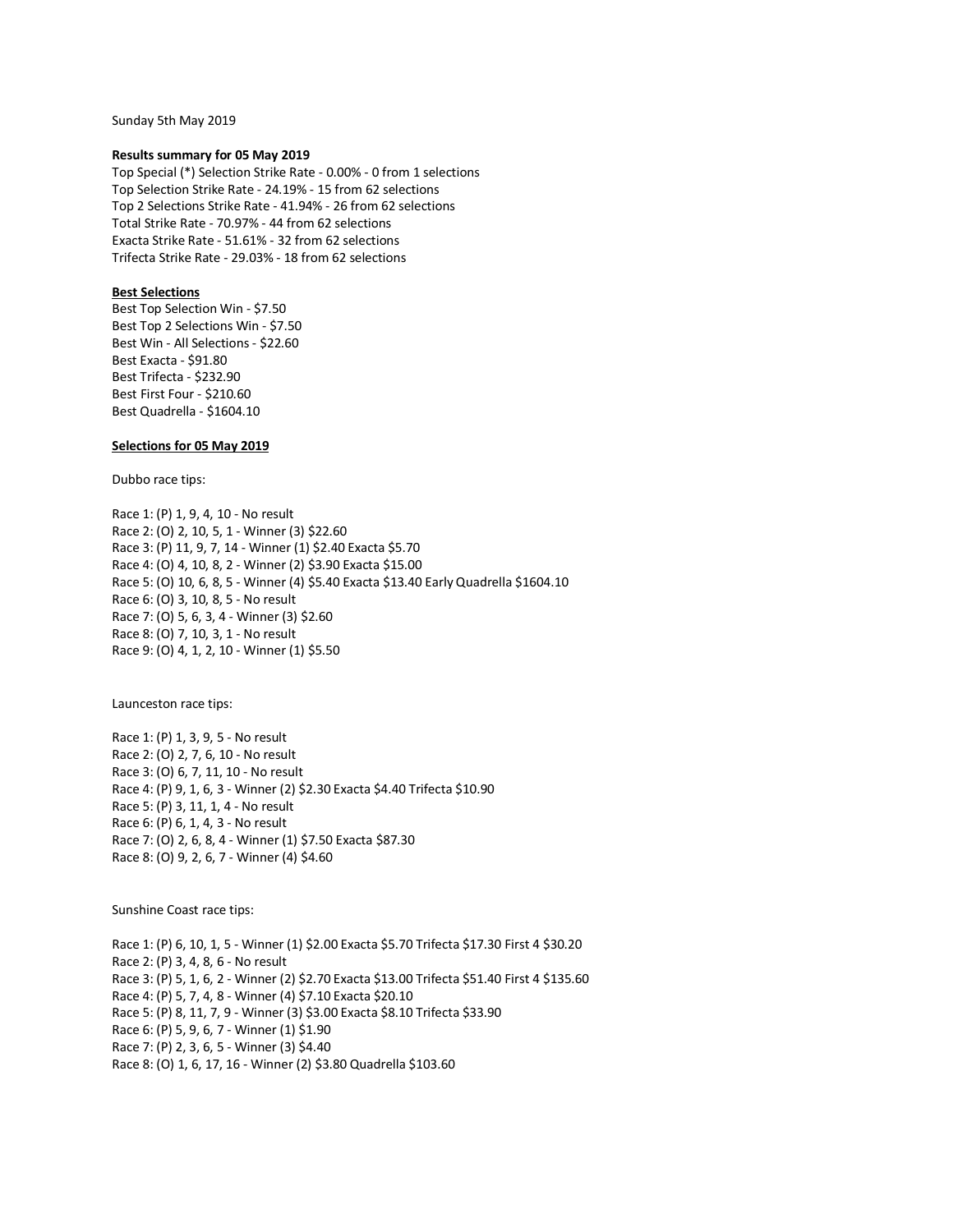Sapphire Coast race tips:

Race 1: (P) 9, 2, 6, 8 - Winner (1) \$2.00 Exacta \$2.50 Trifecta \$14.60 Race 2: (O) 10, 1, 6, 11 - Winner (1) \$3.40 Exacta \$4.60 Race 3: (P) 10, 6, 4, 1 - Winner (1) \$1.60 Exacta \$11.10 Trifecta \$73.50 Race 4: (O) 8, 7, 3, 9 - Winner (1) \$3.10 Exacta \$19.50 Early Quadrella \$15.30 Race 5: (O) 5, 14, 10, 8 - No result Race 6: (P) 6, 3, 8, 1 - Winner (1) \$3.20 Exacta \$13.50 Trifecta \$75.60 Race 7: (O) 6, 4, 5, 3 - Winner (2) \$6.90 Exacta \$49.40

Bendigo race tips:

Race 1: (P) 6, 8, 9, 1 - Winner (2) \$2.50 Exacta \$22.80 Trifecta \$205.70 Race 2: (O) 10, 7, 11, 5 - Winner (3) \$5.60 Race 3: (P) 13, 6, 1, 11 - Winner (1) \$4.50 Race 4: (O) 5, 8, 2, 3 - No result Race 5: (O) 4, 1, 14, 2 - No result Race 6: (O) 1, 5, 7, 9 - Winner (2) \$6.10 Race 7: (O) 7, 1, 10, 12 - Winner (3) \$6.90 Exacta \$29.50 Race 8: (O) 1, 6, 10, 8 - No result

Bairnsdale race tips:

Race 1: (P) 4, 7, 2, 3 - Winner (4) \$2.30 Exacta \$6.80 Trifecta \$16.40 First 4 \$15.20 Race 2: (P) 9, 2, 7, 4 - Winner (4) \$5.30 Exacta \$30.30 Trifecta \$119.80 First 4 \$210.60 Race 3: (\*) 10, 14, 8, 5 - Winner (2) \$4.50 Exacta \$46.00 Trifecta \$81.30 First 4 \$117.80 Race 4: (P) 2, 8, 5, 1 - Winner (3) \$5.10 Exacta \$12.80 Trifecta \$23.10 First 4 \$55.80 Early Quadrella \$870.10 Race 5: (P) 4, 3, 5, 7 - Winner (1) \$1.90 Exacta \$3.70 Trifecta \$28.70 Race 6: (P) 8, 1, 6, 13 - No result Race 7: (P) 9, 10, 1, 6 - Winner (3) \$1.60 Exacta \$7.50

Port Augusta race tips:

Race 1: (O) 3, 8, 4, 5 - No result Race 2: (O) 4, 7, 3, 10 - Winner (2) \$3.80 Race 3: (O) 2, 4, 3, 5 - Winner (4) \$8.30 Exacta \$30.00 Trifecta \$232.90 Race 4: (O) 2, 5, 7, 3 - Abandoned Race 5: (P) 3, 9, 5, 2 - Winner (1) \$1.70 Exacta \$8.00 Trifecta \$24.90 Race 6: (O) 6, 4, 9, 5 - No result Race 7: (P) 3, 8, 5, 7 - Winner (3) \$2.10

Northam race tips:

Race 1: (P) 5, 1, 2, 4 - Winner (2) \$2.40 Exacta \$5.30 Race 2: (P) 6, 4, 5, 2 - Winner (4) \$3.50 Exacta \$9.70 Trifecta \$19.10 Race 3: (P) 5, 1, 13, 2 - No result Race 4: (O) 11, 3, 5, 6 - Winner (1) \$2.90 Exacta \$16.70 Trifecta \$44.10 Race 5: (O) 4, 7, 8, 1 - No result Race 6: (O) 8, 5, 6, 1 - Winner (1) \$4.40 Exacta \$91.80 Race 7: (O) 4, 3, 7, 6 - Winner (4) \$2.80 Exacta \$9.90 Trifecta \$25.40 Race 8: (O) 10, 1, 7, 4 - Winner (2) \$2.50 Exacta \$13.50 Race 9: (O) 8, 5, 7, 9 - Winner (4) \$11.50 Exacta \$66.80 Quadrella \$639.30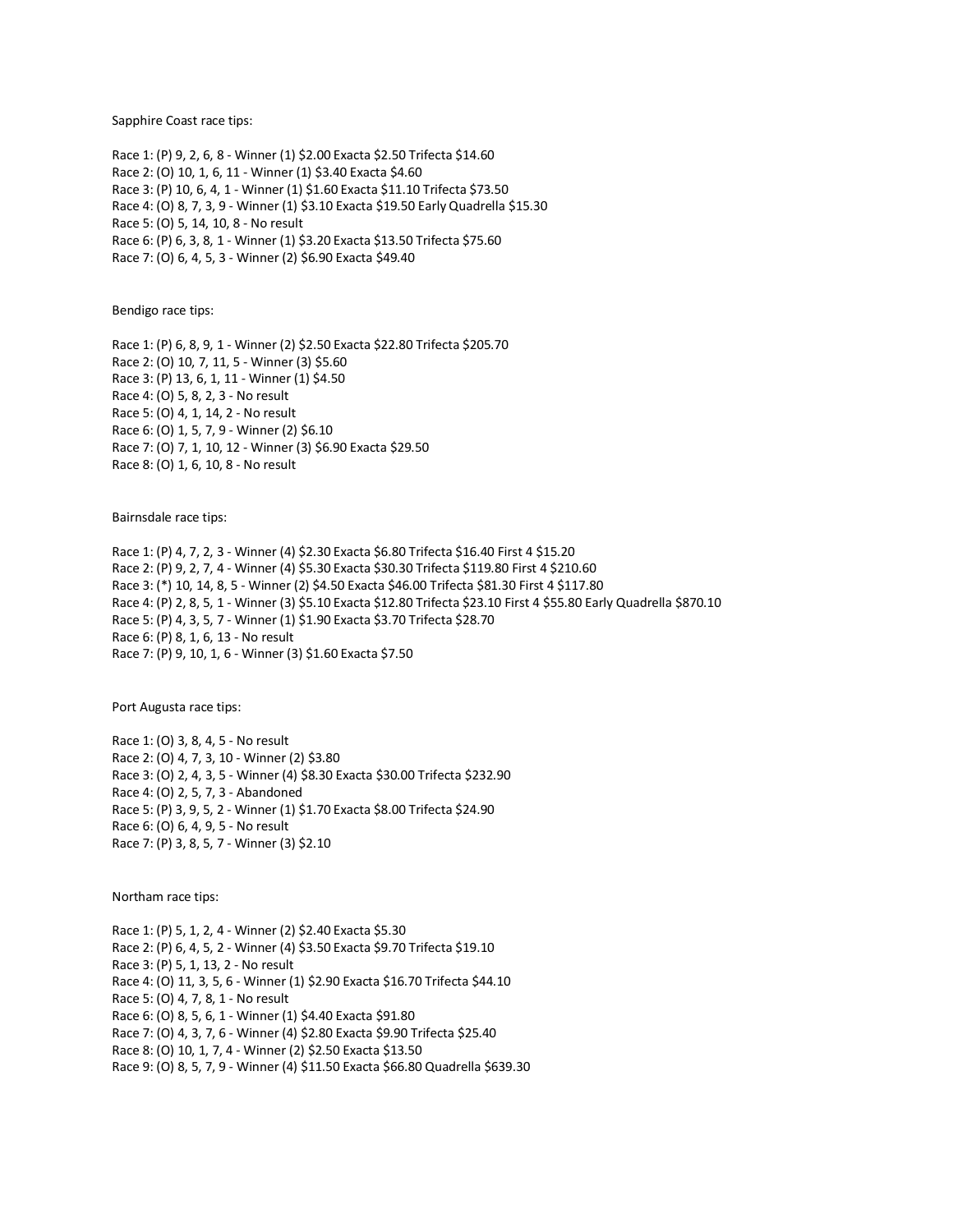Sunday 28th April 2019

#### **Results summary for 28 Apr 2019**

Top Special (\*) Selection Strike Rate - 100.00% - 1 from 1 selections Top Selection Strike Rate - 29.09% - 16 from 55 selections Top 2 Selections Strike Rate - 49.09% - 27 from 55 selections Total Strike Rate - 72.73% - 40 from 55 selections Exacta Strike Rate - 43.64% - 24 from 55 selections Trifecta Strike Rate - 18.18% - 10 from 55 selections

## **Best Selections**

Best Top Selection Win - \$5.90 Best Top 2 Selections Win - \$9.20 Best Win - All Selections - \$11.40 Best Exacta - \$126.60 Best Trifecta - \$599.40 Best First Four - \$261.60 Best Quadrella - \$113.70

### **Selections for 28 Apr 2019**

Sunshine Coast race tips:

Race 1: (O) 4, 6, 11, 1 - Winner (1) \$5.90 Race 2: (O) 11, 15, 5, 14 - No result Race 3: (P) 7, 3, 1, 2 - Winner (2) \$4.00 Exacta \$9.80 Trifecta \$32.20 First 4 \$94.00 Race 4: (O) 5, 8, 3, 13 - Winner (3) \$2.70 Exacta \$18.90 Race 5: (P) 5, 10, 11, 9 - Winner (2) \$4.20 Race 6: (O) 16, 17, 1, 12 - Winner (1) \$2.70 Race 7: (P) 12, 4, 5, 2 - No result Race 8: (P) 3, 14, 2, 5 - No result Race 9: (O) 1, 15, 16, 2 - No result Late Scratching - #1 Race 10: (O) 12, 2, 4, 7 - No result

Devonport Synthetic race tips:

Race 1: (P) 1, 5, 7, 3 - Winner (1) \$4.00 Exacta \$11.30 Race 2: (P) 5, 3, 1, 7 - Winner (2) \$3.80 Exacta \$4.20 Race 3: (O) 5, 3, 6, 4 - Winner (2) \$2.10 Exacta \$27.60 Race 4: (P) 1, 6, 7, 2 - Winner (2) \$6.60 Race 5: (\*) 1, 2, 6, 4 - Winner (1) \$2.00 Exacta \$1.90 Trifecta \$12.40 First 4 \$29.60 Race 6: (P) 5, 9, 2, 6 - Winner (1) \$3.30 Race 7: (P) 6, 1, 2, 7 - Winner (3) \$1.60 Exacta \$5.30 Trifecta \$13.20 Quadrella \$113.70

Tamworth race tips:

Race 1: (P) 5, 7, 8, 14 - Winner (1) \$1.40 Exacta \$8.90 Race 2: (O) 11, 4, 8, 3 - Winner (3) \$7.90 Exacta \$29.70 Race 3: (O) 5, 2, 15, 1 - Winner (4) \$3.80 Race 4: (P) 6, 5, 9, 8 - No result Race 5: (O) 6, 10, 9, 3 - Winner (3) \$7.80 Exacta \$26.30 Race 6: (P) 2, 3, 1, 6 - No result Race 7: (O) 10, 2, 12, 8 - Winner (1) \$2.40 Race 8: (O) 13, 3, 11, 6 - Winner (3) \$11.40 Exacta \$126.60 Trifecta \$599.40

Goulburn race tips: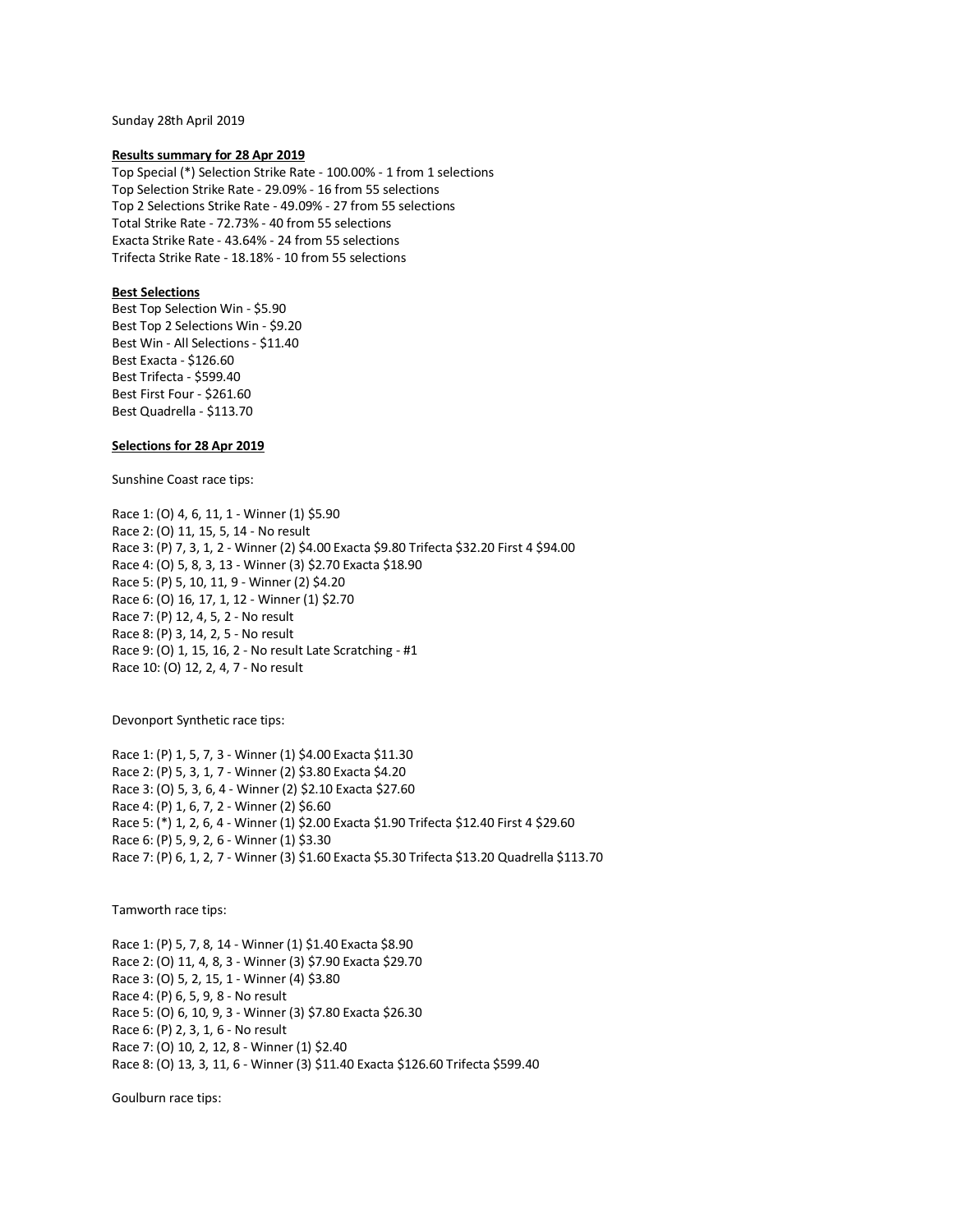Race 1: (P) 1, 2, 5, 4 - No result Race 2: (P) 7, 4, 1, 2 - Winner (3) \$2.10 Exacta \$4.90 Trifecta \$9.70 Race 3: (O) 4, 5, 9, 3 - Winner (1) \$5.80 Exacta \$19.50 Race 4: (P) 3, 2, 5, 6 - No result Race 5: (P) 1, 4, 8, 9 - Winner (1) \$2.50 Race 6: (P) 10, 2, 3, 6 - Winner (3) \$2.10 Exacta \$9.40 Race 7: (P) 7, 11, 6, 10 - Winner (2) \$8.90

Geelong race tips:

Race 1: (P) 7, 3, 1, 4 - Winner (1) \$1.30 Exacta \$1.60 Race 2: (P) 11, 3, 10, 6 - No result Race 3: (P) 4, 6, 8, 7 - Winner (3) \$3.50 Exacta \$10.90 Trifecta \$32.80 First 4 \$114.20 Race 4: (P) 2, 7, 12, 9 - Winner (1) \$2.10 Race 5: (P) 5, 1, 3, 6 - No result Race 6: (P) 6, 4, 8, 3 - No result Race 7: (P) 6, 8, 4, 3 - Winner (1) \$3.20 Exacta \$15.20 Race 8: (P) 6, 1, 8, 9 - Winner (1) \$1.60 Exacta \$4.80

Swan Hill race tips:

Race 1: (P) 2, 3, 8, 4 - Winner (4) \$4.30 Race 2: (O) 1, 9, 10, 6 - Winner (3) \$3.00 Exacta \$12.70 Trifecta \$83.20 Race 3: (P) 5, 6, 3, 1 - Winner (2) \$2.40 Race 4: (P) 3, 4, 2, 5 - Winner (1) \$2.30 Race 5: (P) 8, 9, 10, 4 - Winner (2) \$5.20 Race 6: (O) 9, 1, 5, 2 - Winner (2) \$2.10 Exacta \$4.20 Race 7: (O) 8, 2, 1, 4 - Winner (4) \$4.90 Exacta \$22.30 Trifecta \$134.30

Pinjarra race tips:

Race 1: (O) 12, 4, 6, 7 - No result Race 2: (O) 5, 4, 9, 2 - Winner (2) \$2.20 Race 3: (P) 14, 11, 9, 10 - No result Race 4: (P) 4, 5, 10, 9 - Winner (2) \$9.20 Exacta \$31.00 Trifecta \$82.00 First 4 \$261.60 Race 5: (P) 3, 5, 2, 6 - Winner (1) \$1.80 Race 6: (P) 6, 3, 4, 1 - Winner (1) \$1.90 Exacta \$34.80 Race 7: (O) 6, 2, 3, 9 - No result Race 8: (O) 6, 12, 10, 2 - Winner (4) \$7.60 Exacta \$88.50 Trifecta \$476.60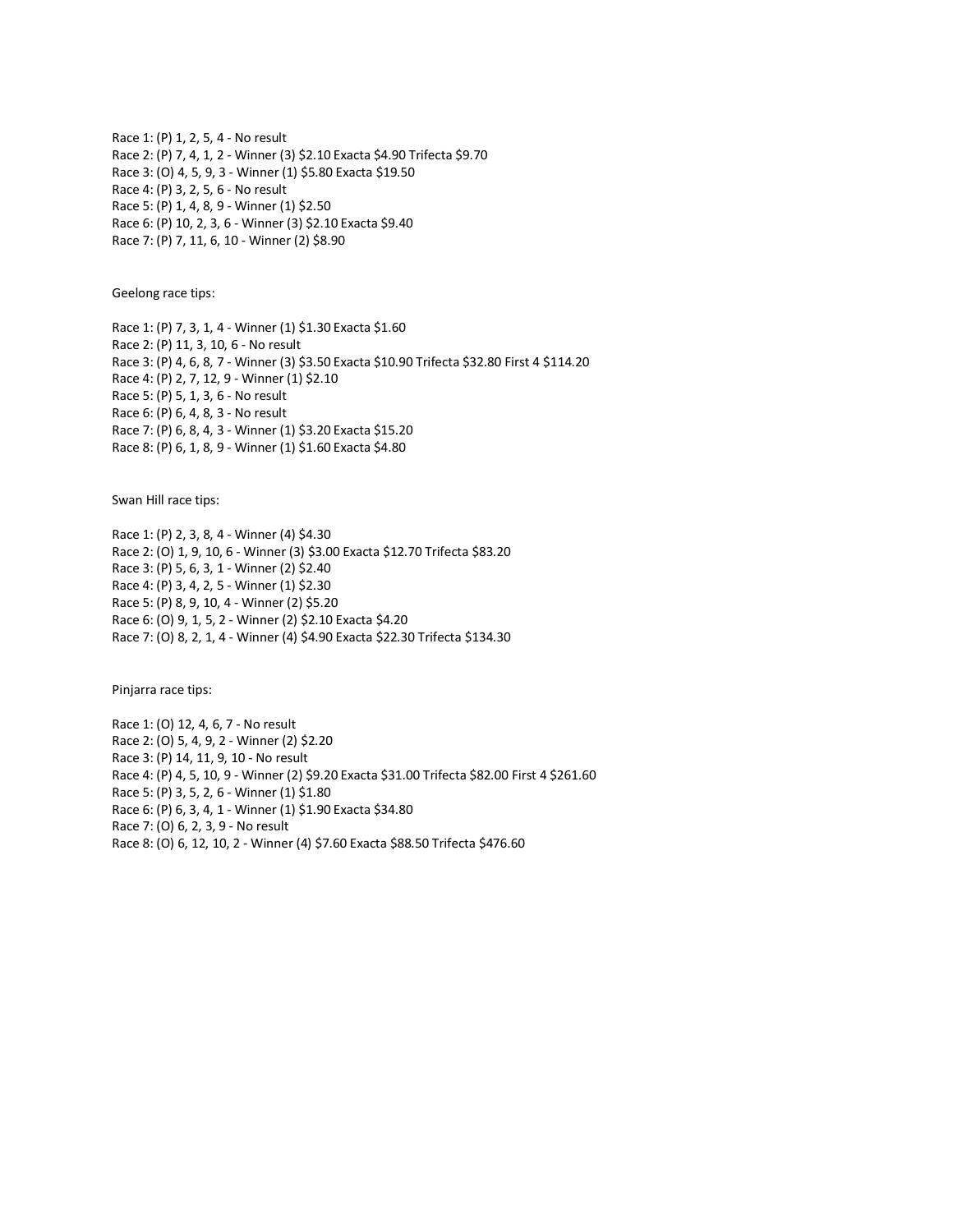Sunday 21st April 2019

#### **Results summary for 21 Apr 2019**

Top Special (\*) Selection Strike Rate - 100.00% - 1 from 1 selections Top Selection Strike Rate - 33.96% - 18 from 53 selections Top 2 Selections Strike Rate - 56.60% - 30 from 53 selections Total Strike Rate - 79.25% - 42 from 53 selections Exacta Strike Rate - 41.51% - 22 from 53 selections Trifecta Strike Rate - 15.09% - 8 from 53 selections

## **Best Selections**

Best Top Selection Win - \$10.00 Best Top 2 Selections Win - \$10.00 Best Win - All Selections - \$10.30 Best Exacta - \$78.00 Best Trifecta - \$164.70 Best First Four - \$563.40 Best Quadrella - \$613.70

# **Selections for 21 Apr 2019**

Sunshine Coast race tips:

Race 1: (P) 11, 8, 3, 5 - Winner (2) \$3.50 Race 2: (P) 8, 6, 7, 5 - No result Race 3: (O) 7, 16, 15, 17 - Winner (1) \$2.40 Race 4: (P) 11, 4, 1, 2 - Winner (4) \$7.60 Race 5: (P) 9, 12, 1, 7 - Winner (3) \$4.30 Exacta \$18.30 Race 6: (P) 6, 4, 3, 2 - Winner (4) \$3.80 Exacta \$31.70 Race 7: (P) 6, 8, 12, 1 - No result Race 8: (P) 5, 10, 2, 3 - Winner (2) \$3.00 Exacta \$6.40 Race 9: (P) 3, 12, 2, 8 - Winner (1) \$4.90 Exacta \$21.40

Penola race tips:

Race 1: (P) 5, 2, 4, 6 - Winner (4) \$10.00 Race 2: (P) 4, 7, 8, 5 - Winner (1) \$1.70 Exacta \$11.30 Race 3: (P) 1, 3, 2, - Winner (1) \$1.40 Exacta \$1.90 Trifecta \$1.80 Race 4: (P) 1, 4, 5, 2 - Winner (1) \$1.40 Early Quadrella \$60.60 Race 5: (P) 2, 3, 5, 1 - Winner (1) \$1.70 Exacta \$3.40 Trifecta \$6.10 First 4 \$7.80 Race 6: (P) 6, 4, 2, 3 - Winner (2) \$5.20 Exacta \$15.00 Race 7: (P) 7, 3, 2, 6 - Winner (1) \$1.70 Race 8: (P) 1, 6, 9, 11 - Winner (1) \$2.60 Exacta \$21.90 Quadrella \$75.10

Mornington race tips:

Race 1: (O) 6, 7, 1, 2 - Winner (3) \$3.10 Race 2: (O) 10, 7, 6, 11 - Winner (1) \$2.90 Race 3: (P) 7, 6, 1, 10 - Winner (1) \$1.70 Exacta \$3.50 Trifecta \$10.90 Race 4: (P) 1, 3, 5, 4 - Winner (2) \$2.70 Early Quadrella \$81.30 Race 5: (P) 5, 2, 3, 8 - Winner (1) \$3.90 Exacta \$18.40 Race 6: (O) 3, 8, 15, 9 - No result Race 7: (O) 8, 5, 9, 4 - Winner (2) \$2.90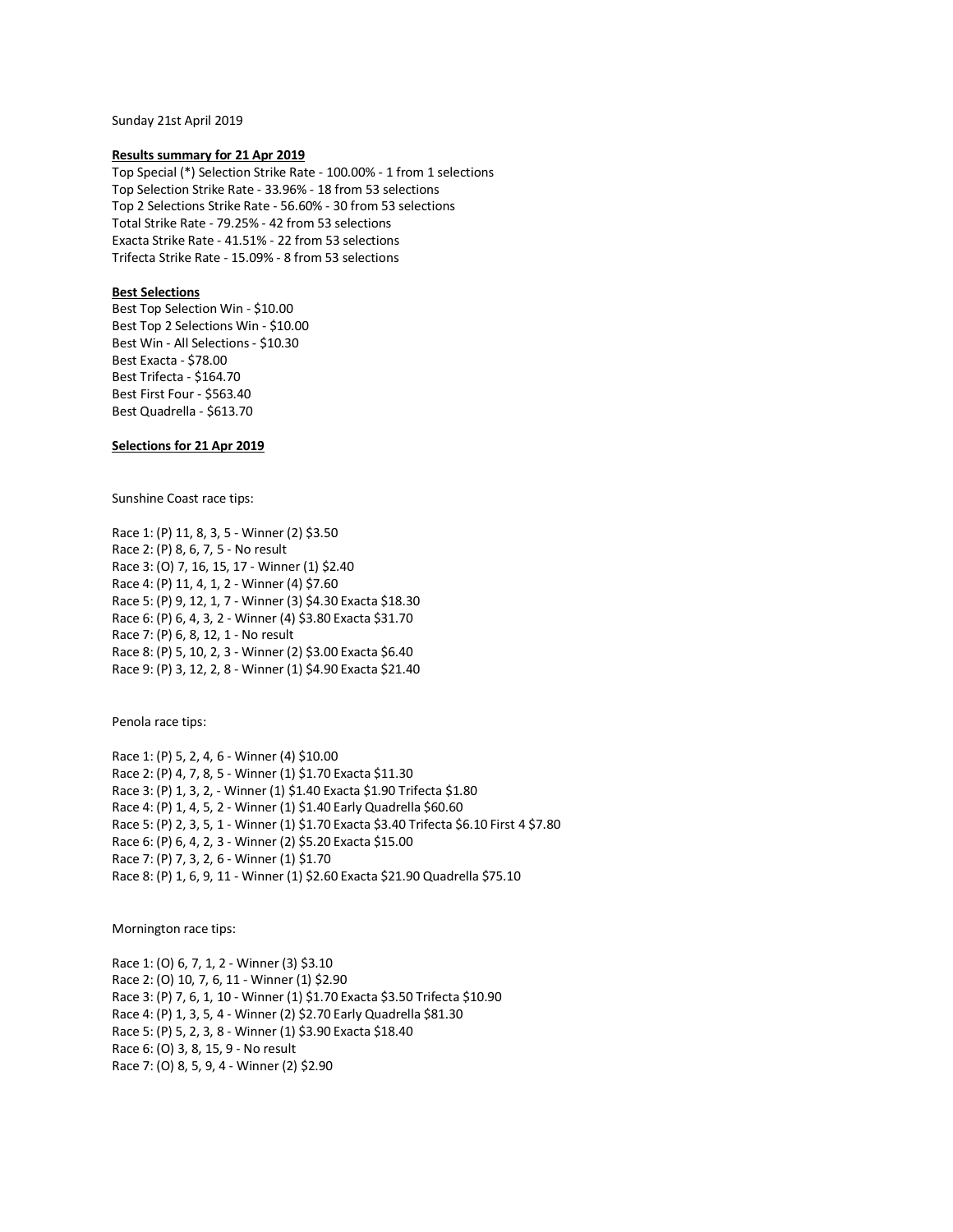Nowra race tips:

Race 1: (O) 8, 4, 6, 7 - Winner (4) \$5.70 Race 2: (P) 1, 6, 7, 4 - Winner (1) \$3.00 Race 3: (O) 2, 3, 6, 9 - No result Race 4: (O) 5, 9, 11, 4 - Winner (4) \$9.30 Exacta \$65.70 Race 5: (P) 1, 7, 6, 9 - Winner (4) \$5.80 Race 6: (O) 3, 11, 2, 4 - Winner (1) \$3.10 Race 7: (O) 8, 12, 6, 7 - Winner (1) \$4.40 Quadrella \$613.70

Stawell race tips:

Race 1: (O) 4, 9, 1, 11 - Winner (2) \$5.70 Race 2: (O) 4, 13, 11, 9 - Winner (2) \$4.30 Race 3: (P) 13, 7, 2, 9 - No result Race 4: (P) 1, 5, 7, 6 - Winner (4) \$10.30 Exacta \$52.20 Trifecta \$140.90 First 4 \$436.20 Race 5: (O) 6, 11, 16, 4 - No result Race 6: (P) 8, 9, 5, 7 - Winner (2) \$8.40 Race 7: (P) 6, 5, 9, 1 - Winner (2) \$5.10 Exacta \$16.70 Trifecta \$113.00 First 4 \$284.20 Race 8: (P) 10, 12, 4, 3 - Winner (4) \$3.10

Mudgee race tips:

Race 1: (P) 10, 6, 1, 9 - Winner (1) \$1.50 Exacta \$16.00 Trifecta \$36.80 First 4 \$108.40 Race 2: (\*) 4, 9, 12, 11 - Winner (1) \$1.40 Exacta \$9.80 Race 3: (P) 1, 4, 18, 13 - No result Race 4: (O) 2, 5, 3, 8 - Winner (1) \$10.00 Race 5: (O) 7, 8, 2, 4 - Winner (4) \$4.30 Exacta \$29.40 Trifecta \$164.70 First 4 \$563.40 Race 6: (O) 1, 8, 11, 9 - No result Race 7: (O) 14, 3, 10, 11 - No result

Albany race tips:

Race 1: (P) 2, 1, 3, 4 - Winner (2) \$2.30 Exacta \$2.80 Race 2: (P) 4, 1, 7, 3 - Winner (2) \$2.80 Exacta \$21.10 Trifecta \$67.20 First 4 \$193.60 Race 3: (O) 7, 8, 2, 5 - Winner (4) \$4.40 Exacta \$78.00 Race 4: (P) 5, 6, 2, 7 - Winner (1) \$3.00 Exacta \$10.70 Race 5: (P) 2, 5, 6, 0 - No result Race 6: (O) 1, 9, 5, 4 - No result Race 7: (P) 6, 4, 9, 8 - Winner (2) \$2.10 Exacta \$11.00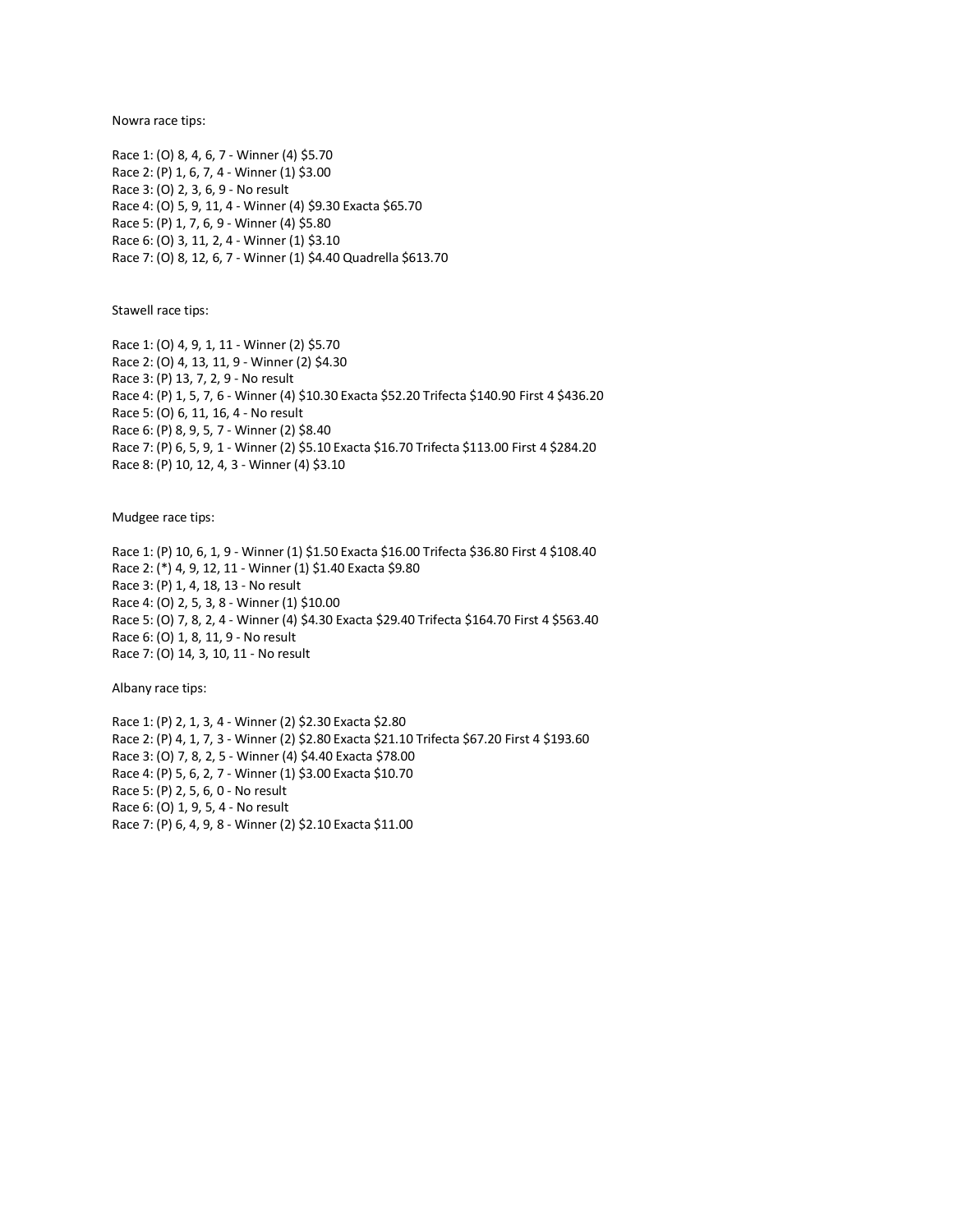Sunday 14th April 2019

#### **Results summary for 14 Apr 2019**

Top Special (\*) Selection Strike Rate - 100.00% - 2 from 2 selections Top Selection Strike Rate - 35.48% - 22 from 62 selections Top 2 Selections Strike Rate - 53.23% - 33 from 62 selections Total Strike Rate - 75.81% - 47 from 62 selections Exacta Strike Rate - 40.32% - 25 from 62 selections Trifecta Strike Rate - 19.35% - 12 from 62 selections

# **Best Selections**

Best Top Selection Win - \$6.50 Best Top 2 Selections Win - \$10.10 Best Win - All Selections - \$13.90 Best Exacta - \$193.80 Best Trifecta - \$420.50 Best First Four - \$150.80 Best Quadrella - \$631.40

## **Selections for 14 Apr 2019**

Sunshine Coast race tips:

Race 1: (P) 4, 7, 2, 6 - Winner (1) \$1.20 Exacta \$3.30 Trifecta \$8.60 Race 2: (P) 6, 7, 5, 2 - Winner (1) \$2.00 Race 3: (P) 5, 7, 8, 3 - Winner (2) \$5.70 Exacta \$22.60 Race 4: (P) 11, 9, 2, 1 - Winner (3) \$4.30 Exacta \$7.70 Trifecta \$52.40 Race 5: (O) 3, 2, 5, 11 - No result Race 6: (P) 1, 3, 5, 7 - Winner (1) \$2.80 Exacta \$23.80 Trifecta \$62.90 First 4 \$150.80 Race 7: (O) 6, 12, 7, 3 - No result Race 8: (P) 5, 4, 8, 10 - Winner (2) \$3.80 Race 9: (P) 4, 12, 1, 3 - No result

Devenport Synthetic race tips:

Race 1: (\*) 1, 4, 3, 6 - Winner (1) \$1.20 Exacta \$7.10 Trifecta \$9.60 First 4 \$13.80 Race 2: (P) 1, 5, 4, 7 - Winner (2) \$3.30 Exacta \$5.30 Race 3: (P) 3, 9, 4, 5 - Winner (1) \$1.50 Exacta \$3.90 Trifecta \$17.40 First 4 \$51.60 Race 4: (O) 5, 6, 7, 10 - No result Race 5: (P) 1, 2, 8, 3 - Winner (1) \$1.90 Race 6: (P) 7, 4, 9, 3 - No result Race 7: (P) 4, 7, 10, 2 - Winner (1) \$1.40 Race 8: (P) 3, 1, 7, 8 - Winner (1) \$1.70

Pakenham Synthetic race tips:

Race 1: (P) 3, 2, 6, 5 - Winner (1) \$1.40 Race 2: (P) 3, 2, 5, 1 - Winner (1) \$2.30 Exacta \$10.00 Race 3: (P) 2, 1, 3, 6 - Winner (3) \$4.70 Exacta \$21.30 Trifecta \$33.30 Race 4: (P) 3, 6, 1, 5 - Winner (4) \$6.20 Exacta \$16.40 Trifecta \$107.70 Early Quadrella \$311.50 Race 5: (P) 3, 6, 4, 2 - Winner (3) \$4.20 Race 6: (P) 6, 3, 9, 7 - No result Race 7: (O) 2, 6, 5, 10 - Winner (3) \$13.90 Exacta \$69.60 Race 8: (P) 3, 7, 11, 14 - Winner (1) \$1.30 Exacta \$5.10 - Dead heat between 1st and 2nd selections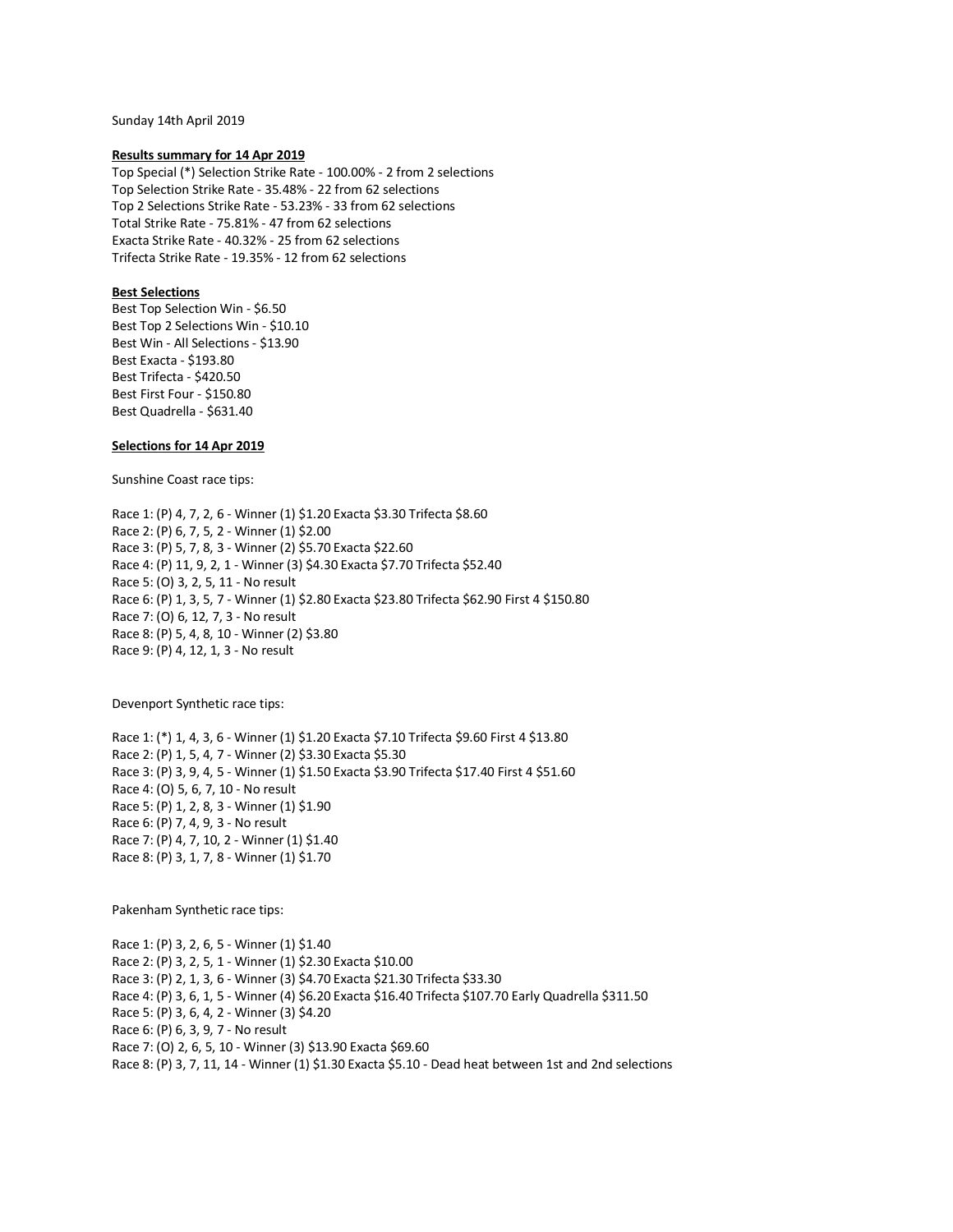Armidale race tips:

Race 1: (P) 2, 6, 11, 7 - No result Race 2: (O) 4, 14, 8, 10 - Winner (2) \$4.00 Race 3: (O) 12, 11, 8, 2 - Winner (2) \$10.10 Race 4: (P) 1, 2, 9, 3 - Winner (1) \$2.80 Exacta \$6.80 Trifecta \$69.90 Race 5: (O) 1, 8, 6, 5 - No result Race 6: (O) 13, 6, 9, 8 - No result Race 7: (O) 6, 3, 5, 10 - Winner (3) \$4.10

Terang race tips:

Race 1: (O) 5, 12, 10, 11 - Winner (1) \$1.50 Exacta \$5.40 Race 2: (P) 5, 3, 12, 8 - No result Race 3: (O) 11, 10, 9, 6 - No result Race 4: (O) 11, 4, 3, 10 - Winner (2) \$2.10 Race 5: (P) 6, 5, 2, 9 - Winner (1) \$3.00 Exacta \$13.10 Race 6: (P) 6, 8, 7, 4 - No result Race 7: (P) 5, 9, 12, 7 - Winner (3) \$8.10 Exacta \$35.00 Trifecta \$354.10 Race 8: (O) 18, 9, 10, 5 - Winner (2) \$2.80

Wagga race tips:

Race 1: (P) 6, 7, 9, 5 - Winner (4) \$7.40 Exacta \$34.20 Race 2: (P) 1, 9, 3, 5 - No result Race 3: (P) 7, 4, 2, 6 - Winner (1) \$3.40 Race 4: (\*) 2, 8, 9, 3 - Winner (1) \$1.60 Race 5: (O) 3, 12, 1, 4 - Winner (1) \$4.60 Race 6: (P) 8, 7, 3, 2 - Winner (4) \$3.60 Race 7: (O) 2, 1, 6, 5 - Winner (4) \$6.00 Quadrella \$631.40

Port Augusta race tips:

Race 1: (P) 2, 1, 5, 3 - Winner (3) \$1.90 Exacta \$6.00 Trifecta \$9.50 First 4 \$21.00 Race 2: (P) 3, 2, 1, 6 - Winner (1) \$1.70 Exacta \$8.20 Trifecta \$23.40 Race 3: (P) 2, 1, 8, 3 - Winner (1) \$5.40 Exacta \$33.50 Race 4: (O) 7, 1, 3, 2 - Winner (2) \$3.20 Early Quadrella \$126.30 Race 5: (O) 10, 5, 1, 3 - Winner (2) \$4.20 Exacta \$46.40 Race 6: (O) 3, 1, 2, 8 - No result Race 7: (O) 12, 1, 10, 4 - Winner (1) \$5.80 Exacta \$33.50

Geraldton race tips:

Race 1: (P) 7, 2, 4, 1 - Winner (2) \$2.90 Exacta \$9.60 Race 2: (O) 9, 13, 6, 1 - Winner (2) \$3.10 Race 3: (O) 2, 4, 3, 5 - Winner (3) \$5.10 Exacta \$193.80 Trifecta \$420.50 Race 4: (P) 7, 4, 9, 1 - Winner (1) \$2.90 Exacta \$15.00 Early Quadrella \$245.30 Race 5: (O) 4, 2, 5, 10 - Winner (1) \$6.50 Race 6: (O) 5, 3, 6, 1 - No result Race 7: (O) 7, 5, 11, 6 - Winner (4) \$3.20 Race 8: (O) 5, 2, 9, 3 - Winner (4) \$3.90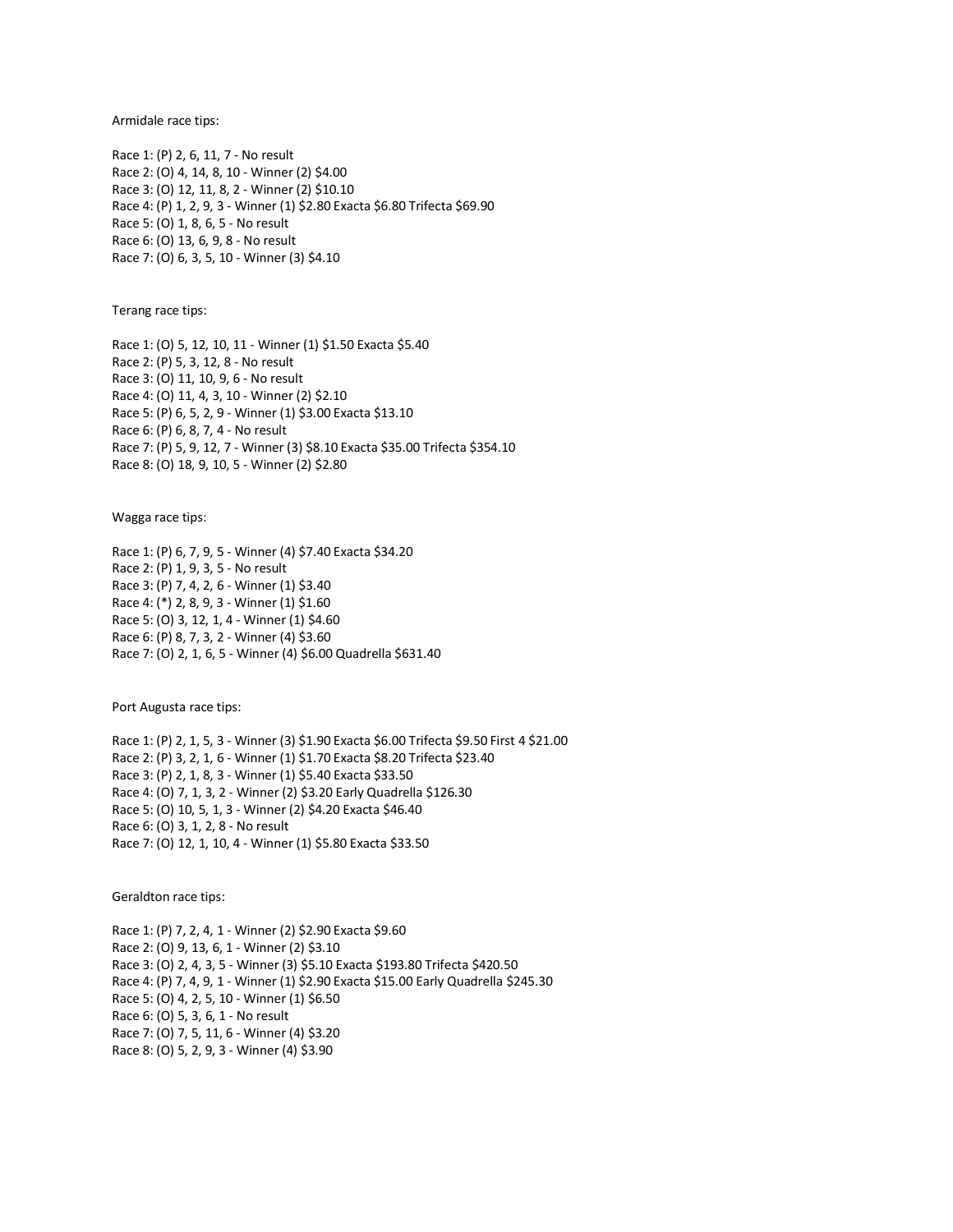Sunday 7th April 2019

### **Results summary for 07 Apr 2019**

Top Special (\*) Selection Strike Rate - 50.00% - 2 from 4 selections Top Selection Strike Rate - 27.27% - 15 from 55 selections Top 2 Selections Strike Rate - 45.45% - 25 from 55 selections Total Strike Rate - 63.64% - 35 from 55 selections Exacta Strike Rate - 30.91% - 17 from 55 selections Trifecta Strike Rate - 16.36% - 9 from 55 selections

# **Best Selections**

Best Top Selection Win - \$4.50 Best Top 2 Selections Win - \$7.60 Best Win - All Selections - \$11.80 Best Exacta - \$76.60 Best Trifecta - \$189.00 Best First Four - \$277.60 Best Quadrella - \$236.70

# **Selections for 07 Apr 2019**

Gundagai race tips:

Race 1: (O) 13, 11, 14, 7 - No result Race 2: (P) 8, 3, 4, 10 - Winner (1) \$3.40 Exacta \$8.50 Trifecta \$18.30 First 4 \$80.80 Race 3: (O) 11, 9, 7, 2 - No result Race 4: (O) 6, 10, 3, 11 - Winner (3) \$4.60 Race 5: (O) 2, 3, 9, 1 - Winner (4) \$3.80 Race 6: (O) 4, 7, 12, 6 - Winner (2) \$4.90 Race 7: (O) 3, 6, 1, 2 - No result Race 8: (O) 8, 10, 6, 9 - No result

Wellington race tips:

Race 1: (O) 7, 6, 8, 5 - Winner (1) \$2.10 Race 2: (\*) 3, 5, 1, 13 - Winner (1) \$1.90 Race 3: (P) 13, 12, 10, 2 - Winner (1) \$3.10 Race 4: (O) 3, 13, 10, 8 - No result Race 5: (O) 8, 12, 4, 9 - Winner (3) \$3.40 Race 6: (P) 8, 4, 3, 6 - No result Race 7: (P) 4, 12, 7, 2 - Winner (1) \$1.80 Exacta \$9.90 Race 8: (O) 13, 3, 1, 10 - Winner (1) \$3.60 Exacta \$15.10

Mornington race tips:

Race 1: (P) 5, 4, 8, 1 - Winner (1) \$3.50 Exacta \$18.10 Trifecta \$59.10 First 4 \$149.60 Race 2: (P) 3, 5, 7, 4 - Winner (3) \$9.20 Exacta \$35.40 Race 3: (P) 1, 8, 9, 7 - No result Race 4: (P) 6, 2, 5, 11 - Winner (3) \$5.70 Exacta \$20.00 Race 5: (P) 2, 4, 3, 7 - Winner (2) \$3.40 Exacta \$12.00 Trifecta \$29.00 First 4 \$77.00 Race 6: (P) 8, 2, 7, 4 - Winner (2) \$3.70 Exacta \$30.00 Race 7: (P) 4, 6, 7, 2 - Winner (3) \$4.50 Exacta \$55.60 Trifecta \$132.10 Race 8: (P) 1, 3, 6, 5 - Winner (1) \$3.70 Quadrella \$236.70

Oakbank race tips:

Race 1: (\*) 1, 3, 7, 5 - Winner (1) \$1.60 Race 2: (P) 5, 4, 7, 1 - Winner (4) \$11.80 Exacta \$24.60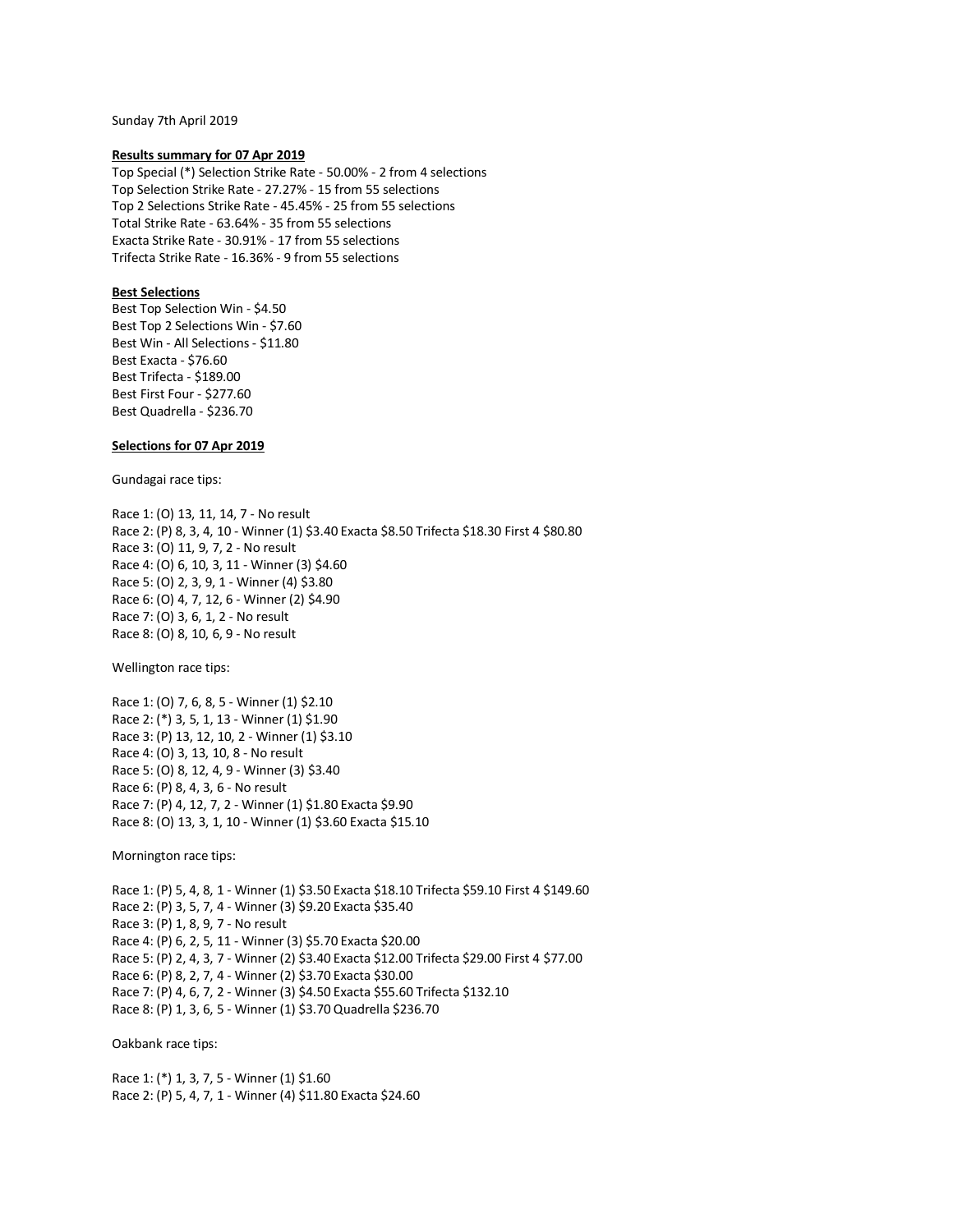Race 3: (O) 2, 7, 3, 4 - Winner (2) \$2.40 Exacta \$17.10 Trifecta \$40.20 First 4 \$277.60 Race 4: (P) 1, 4, 8, 3 - Winner (1) \$1.70 Early Quadrella \$61.70 Race 5: (O) 9, 3, 5, 10 - No result Race 6: (O) 9, 4, 8, 5 - Winner (4) \$9.20 Race 7: (P) 2, 6, 8, 1 - No result Race 8: (\*) 4, 1, 2, 10 - Winner (2) \$7.60

Sunshine Coast race tips:

Race 1: (P) 2, 4, 3, 5 - Winner (2) \$2.70 Exacta \$76.60 Trifecta \$189.00 Race 2: (P) 2, 5, 8, 4 - Winner (1) \$3.40 Race 3: (P) 8, 12, 13, 4 - No result Race 4: (P) 5, 6, 1, 4 - No result Race 5: (P) 9, 3, 5, 1 - Winner (2) \$1.70 Exacta \$7.90 Race 6: (O) 1, 6, 9, 4 - No result Race 7: (O) 9, 11, 6, 5 - Winner (1) \$3.80

Echuca race tips:

Race 1: (O) 1, 7, 8, 4 - No result Race 2: (O) 11, 1, 9, 8 - Winner (3) \$2.50 Exacta \$19.80 Trifecta \$80.80 Race 3: (P) 8, 7, 9, 4 - No result Race 4: (P) 7, 2, 3, 4 - Winner (2) \$6.20 Exacta \$28.30 Race 5: (P) 8, 1, 4, 2 - No result Race 6: (P) 6, 3, 5, 7 - No result Race 7: (O) 1, 4, 12, 10 - No result

Pinjarra Park race tips:

Race 1: (P) 5, 3, 1, 2 - Winner (1) \$2.10 Race 2: (O) 8, 4, 3, 9 - No result Race 3: (O) 1, 7, 8, 2 - Winner (1) \$4.50 Exacta \$22.60 Trifecta \$102.30 Race 4: (P) 7, 2, 3, 6 - Winner (1) \$1.60 Race 5: (O) 6, 1, 15, 5 - Winner (2) \$3.50 Race 6: (P) 1, 4, 7, 5 - Winner (2) \$3.80 Race 7: (P) 3, 4, 1, 2 - Winner (4) \$5.20 Exacta \$22.80 Trifecta \$65.70 Race 8: (\*) 9, 7, 8, 6 - No result Race 9: (O) 9, 2, 6, 7 - No result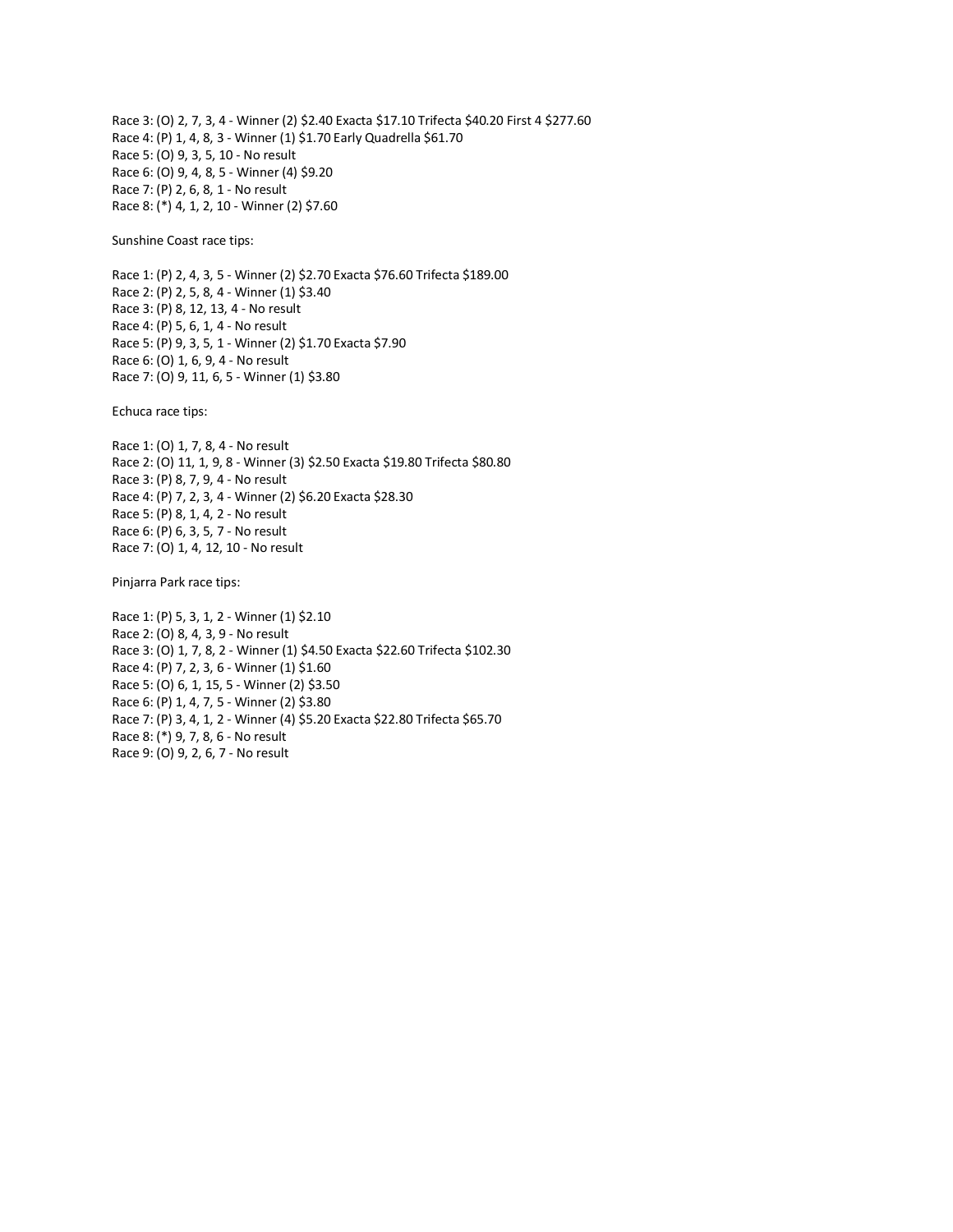Sunday 31 March 2019

## **Results summary for 07 Apr 2019**

Top Special (\*) Selection Strike Rate - 66.67% - 2 from 3 selections Top Selection Strike Rate - 28.57% - 14 from 49 selections Top 2 Selections Strike Rate - 44.90% - 22 from 49 selections Total Strike Rate - 63.27% - 31 from 49 selections Exacta Strike Rate - 30.61% - 15 from 49 selections Trifecta Strike Rate - 16.33% - 8 from 49 selections

# **Best Selections**

Best Top Selection Win - \$4.50 Best Top 2 Selections Win - \$7.60 Best Win - All Selections - \$11.80 Best Exacta - \$76.60 Best Trifecta - \$189.00 Best First Four - \$277.60 Best Quadrella - \$236.70

## **Selections for 07 Apr 2019**

Gundagai race tips:

Race 1: (O) 13, 11, 14, 7 - No result Race 2: (P) 8, 3, 4, 10 - Winner (1) \$3.40 Exacta \$8.50 Trifecta \$18.30 First 4 \$80.80 Race 3: (O) 11, 9, 7, 2 - No result Race 4: (O) 6, 10, 3, 11 - Winner (3) \$4.60 Race 5: (O) 2, 3, 9, 1 - Winner (4) \$3.80 Race 6: (O) 4, 7, 12, 6 - Winner (2) \$4.90 Race 7: (O) 3, 6, 1, 2 - No result Race 8: (O) 8, 10, 6, 9 - No result

Wellington race tips:

Race 1: (O) 7, 6, 8, 5 - Winner (1) \$2.10 Race 2: (\*) 3, 5, 1, 13 - Winner (1) \$1.90 Race 3: (P) 13, 12, 10, 2 - Winner (1) \$3.10 Race 4: (O) 3, 13, 10, 8 - No result Race 5: (O) 8, 12, 4, 9 - Winner (3) \$3.40 Race 6: (P) 8, 4, 3, 6 - No result Race 7: (O) 3, 6, 1, 2 - No result Race 8: (O) 8, 10, 6, 9 - No result

Mornington race tips:

Race 1: (P) 5, 4, 8, 1 - Winner (1) \$3.50 Exacta \$18.10 Trifecta \$59.10 First 4 \$149.60 Race 2: (P) 3, 5, 7, 4 - Winner (3) \$9.20 Exacta \$35.40 Race 3: (P) 1, 8, 9, 7 - No result Race 4: (P) 6, 2, 5, 11 - Winner (3) \$5.70 Exacta \$20.00 Race 5: (P) 2, 4, 3, 7 - Winner (2) \$3.40 Exacta \$12.00 Trifecta \$29.00 First 4 \$77.00 Race 6: (P) 8, 2, 7, 4 - Winner (2) \$3.70 Exacta \$30.00 Race 7: (P) 4, 6, 7, 2 - Winner (3) \$4.50 Exacta \$55.60 Trifecta \$132.10 Race 8: (P) 1, 3, 6, 5 - Winner (1) \$3.70 Quadrella \$236.70

Oakbank race tips: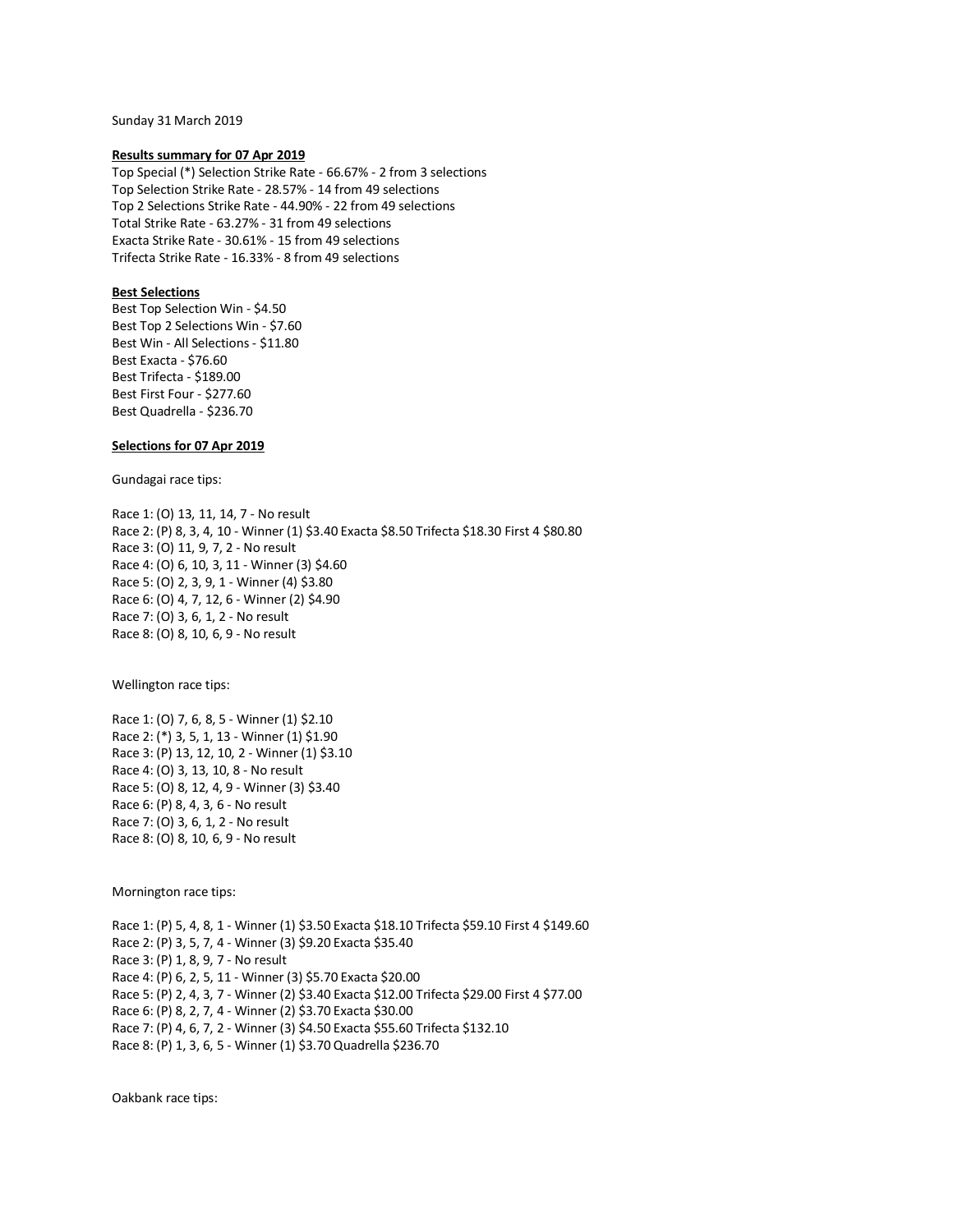Race 1: (\*) 1, 3, 7, 5 - Winner (1) \$1.60 Race 2: (P) 5, 4, 7, 1 - Winner (4) \$11.80 Exacta \$24.60 Race 3: (O) 2, 7, 3, 4 - Winner (2) \$2.40 Exacta \$17.10 Trifecta \$40.20 First 4 \$277.60 Race 4: (P) 1, 4, 8, 3 - Winner (1) \$1.70 Early Quadrella \$61.70 Race 5: (O) 9, 3, 5, 10 - No result Race 6: (O) 9, 4, 8, 5 - Winner (4) \$9.20 Race 7: (P) 2, 6, 8, 1 - No result Race 8: (\*) 4, 1, 2, 10 - Winner (2) \$7.60

Sunshine Coast race tips:

Race 1: (P) 2, 4, 3, 5 - Winner (2) \$2.70 Exacta \$76.60 Trifecta \$189.00 Race 2: (P) 2, 5, 8, 4 - Winner (1) \$3.40 Race 3: (P) 8, 12, 13, 4 - No result Race 4: (P) 5, 6, 1, 4 - No result Race 5: (P) 9, 3, 5, 1 - Winner (2) \$1.70 Exacta \$7.90 Race 6: (O) 1, 6, 9, 4 - No result Race 7: (O) 9, 11, 6, 5 - Winner (1) \$3.80

Echuca race tips:

Race 1: (O) 1, 7, 8, 4 - No result Race 2: (O) 11, 1, 9, 8 - Winner (3) \$2.50 Exacta \$19.80 Trifecta \$80.80 Race 3: (P) 8, 7, 9, 4 - No result Race 4: (P) 7, 2, 3, 4 - Winner (2) \$6.20 Exacta \$28.30 Race 5: (P) 8, 1, 4, 2 - No result Race 6: (P) 6, 3, 5, 7 - No result Race 7: (O) 1, 4, 12, 10 - No result

Pinjarra Park race tips:

Race 1: (P) 5, 3, 1, 2 - Winner (1) \$2.10 Race 2: (O) 8, 4, 3, 9 - No result Race 3: (O) 1, 7, 8, 2 - Winner (1) \$4.50 Exacta \$22.60 Trifecta \$102.30 Race 4: (P) 7, 2, 3, 6 - Winner (1) \$1.60 Race 5: (O) 6, 1, 15, 5 - Winner (2) \$3.50 Race 6: (P) 1, 4, 7, 5 - Winner (2) \$3.80 Race 7: (P) 3, 4, 1, 2 - Winner (4) \$5.20 Exacta \$22.80 Trifecta \$65.70 Race 8: (\*) 9, 7, 8, 6 - No result Race 9: (O) 9, 2, 6, 7 - No result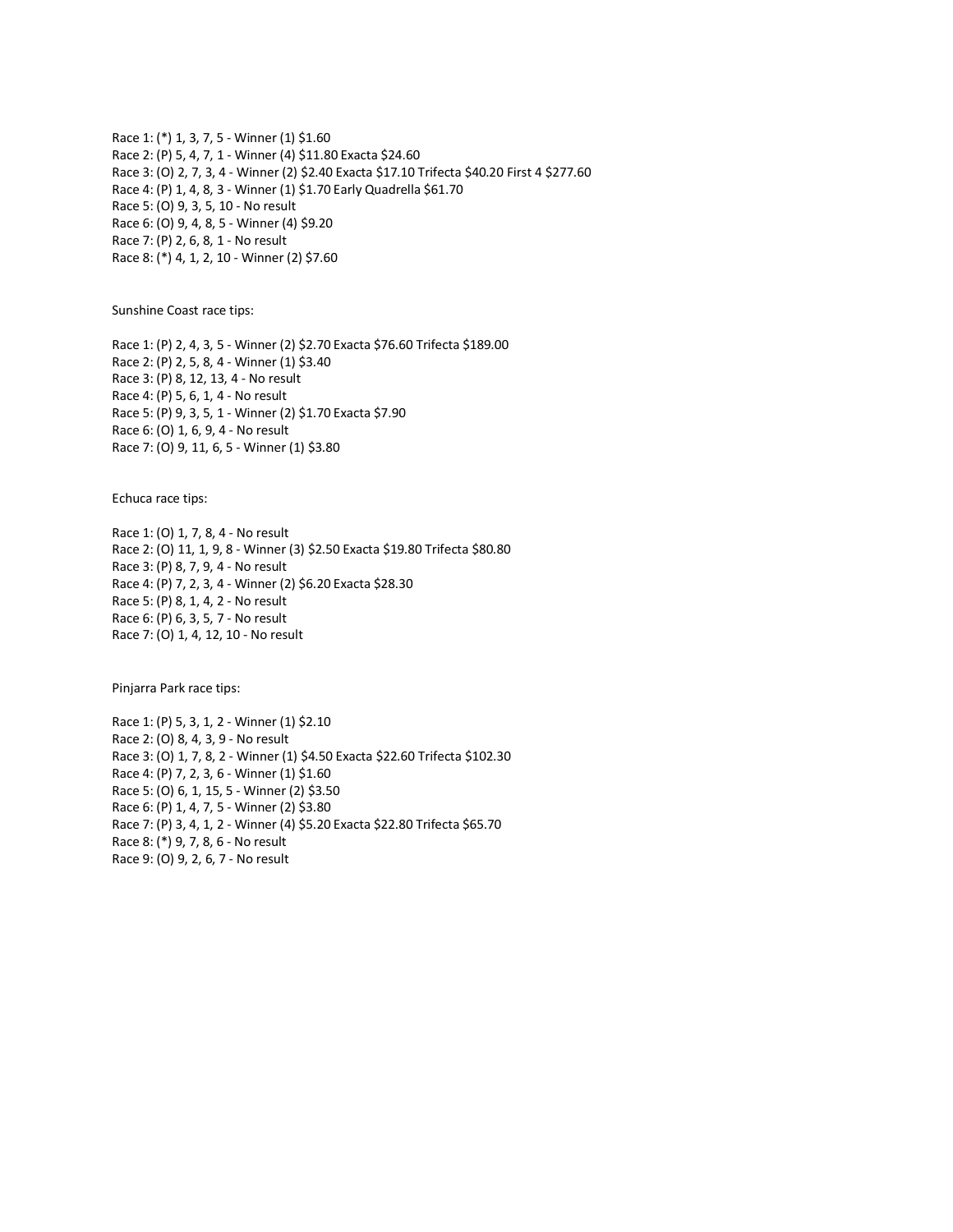Sunday 31 March 2019

## **Results summary for 31 Mar 2019**

Top Special (\*) Selection Strike Rate - 66.67% - 2 from 3 selections Top Selection Strike Rate - 30.91% - 17 from 55 selections Top 2 Selections Strike Rate - 56.36% - 31 from 55 selections Total Strike Rate - 78.18% - 43 from 55 selections Exacta Strike Rate - 38.18% - 21 from 55 selections Trifecta Strike Rate - 18.18% - 10 from 55 selections

## **Best Selections**

Best Top Selection Win - \$4.30 Best Top 2 Selections Win - \$14.00 Best Win - All Selections - \$22.40 Best Exacta - \$123.20 Best Trifecta - \$188.10 Best First Four - \$330.40 Best Quadrella - nil

## **Selections for 31 Mar 2019**

Sale race tips:

Race 1: (P) 4, 5, 11, 7 - Winner (2) \$4.00 Race 2: (P) 7, 2, 10, 6 - Winner (2) \$8.30 Race 3: (P) 12, 13, 6, 5 - Winner (1) \$4.30 Exacta \$27.20 Race 4: (P) 12, 9, 10, 6 - No result Race 5: (O) 9, 3, 4, 5 - No result Race 6: (P) 3, 8, 4, 2 - Winner (4) \$5.30 Race 7: (P) 4, 6, 10, 2 - Winner (3) \$3.90 Exacta \$5.20 Trifecta \$18.70 Race 8: (O) 2, 12, 5, 1 - Winner (4) \$8.40 Race 9: (P) 3, 7, 11, 4 - Winner (2) \$5.40

Devonport race tips:

Race 1: (P) 3, 6, 4, 1 - Winner (2) \$4.70 Race 2: (P) 6, 8, 5, 1 - Winner (1) \$1.70 Exacta \$13.40 Race 3: (O) 7, 3, 2, 5 - Winner (3) \$2.30 Race 4: (O) 2, 10, 6, 5 - Winner (2) \$7.00 Exacta \$25.20 Trifecta \$109.70 Race 5: (P) 6, 4, 1, 8 - Winner (2) \$5.20 Race 6: (P) 5, 2, 1, 3 - Winner (2) \$3.40 Race 7: (P) 2, 1, 5, 3 - Winner (1) \$1.30 Race 8: (P) 6, 8, 4, 9 - Winner (1) \$2.60 Race 9: (P) 11, 1, 10, 8 - Winner (4) \$5.80 Exacta \$28.60

Penola race tips:

Race 1: (P) 5, 2, 4, 1 - No result Race 2: (O) 5, 8, 7, 3 - No result Late Scratching - #7 Race 3: (P) 1, 8, 5, 6 - Winner (3) \$2.30 Exacta \$8.40 Race 4: (P) 3, 2, 13, 12 - Winner (2) \$4.10 Exacta \$7.90 Race 5: (P) 3, 6, 4, 5 - Winner (3) \$2.80 Exacta \$9.30 Trifecta \$25.70 Race 6: (O) 4, 7, 1, 11 - Winner (1) \$3.60 Race 7: (P) 4, 5, 2, 3 - Winner (2) \$6.60 Exacta \$69.20 Trifecta \$188.10 First 4 \$330.40 Race 8: (O) 9, 6, 4, 10 - No result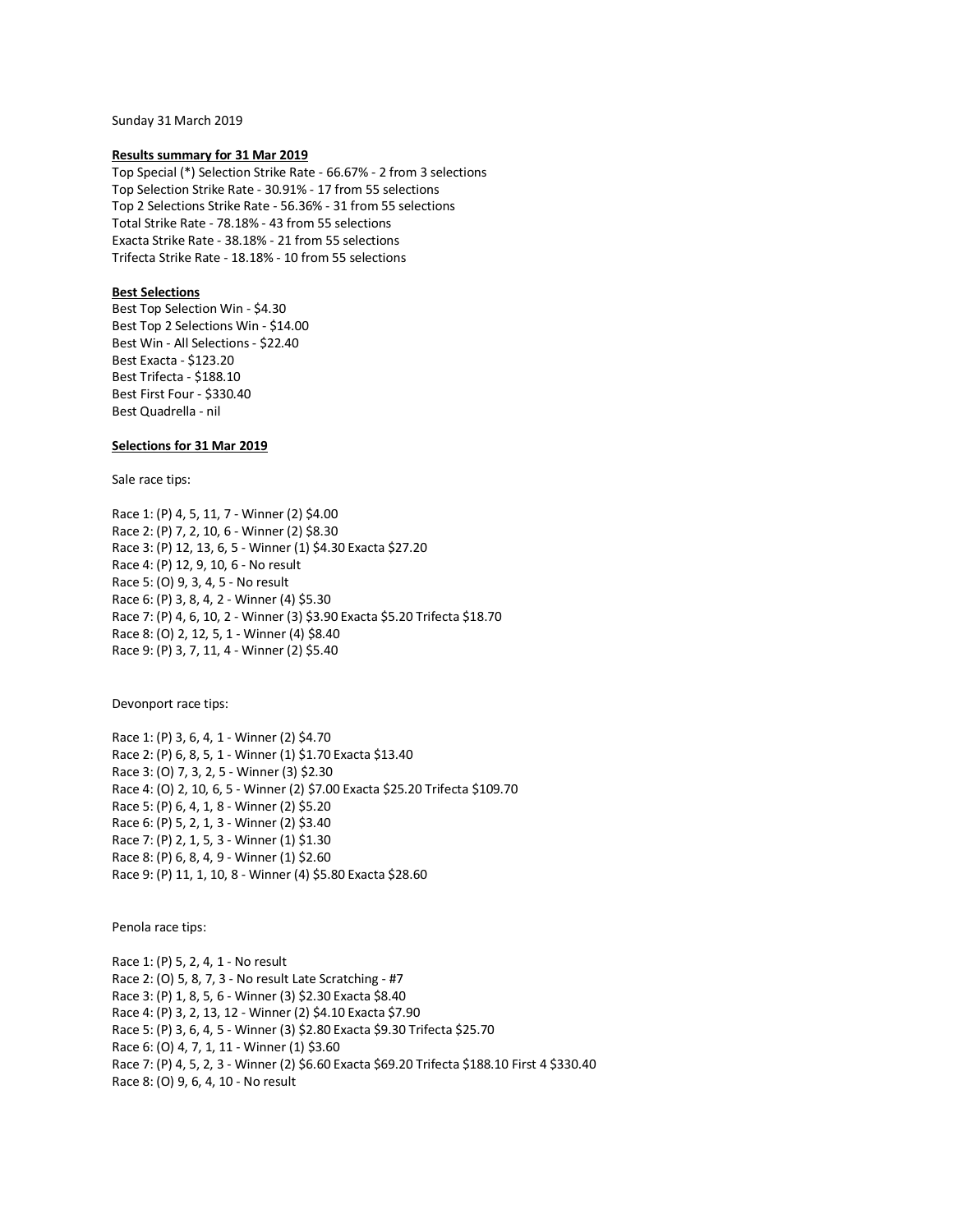Nowra race tips:

Race 1: (P) 2, 8, 3, 7 - No result Race 2: (P) 3, 9, 8, 6 - No result Race 3: (P) 8, 9, 2, 3 - Winner (1) \$2.30 Exacta \$8.90 Race 4: (\*) 3, 6, 5, 9 - Winner (2) \$5.50 Exacta \$8.40 Trifecta \$26.30 Race 5: (\*) 2, 8, 1, 7 - Winner (1) \$1.20 Race 6: (O) 11, 12, 8, 1 - Winner (2) \$14.00 Race 7: (O) 8, 3, 4, 10 - Winner (4) \$2.20

Sunshine Coast race tips:

Race 1: (P) 6, 5, 8, 2 - Winner (1) \$3.40 Exacta \$10.70 Trifecta \$61.30 Race 2: (P) 9, 1, 3, 7 - Winner (1) \$2.50 Exacta \$14.10 Race 3: (P) 5, 3, 9, 10 - Winner (2) \$2.30 Exacta \$12.50 Trifecta \$43.20 Race 4: (P) 1, 2, 8, 3 - No result Race 5: (O) 4, 1, 6, 3 - Winner (1) \$3.40 Race 6: (P) 13, 16, 11, 4 - Winner (1) \$3.30 Race 7: (P) 4, 5, 3, 6 - Winner (1) \$2.70 Race 8: (O) 9, 4, 6, 2 - Winner (1) \$2.80 Exacta \$15.60 Trifecta \$174.60

Armidale race tips:

Race 1: (P) 8, 3, 4, 5 - Winner (3) \$3.80 Exacta \$11.30 Race 2: (P) 2, 14, 13, 5 - Winner (1) \$2.60 Exacta \$11.50 Race 3: (\*) 3, 7, 8, 6 - Winner (1) \$3.90 Race 4: (O) 8, 7, 2, 3 - Winner (3) \$1.80 Exacta \$14.90 Race 5: (O) 3, 2, 6, 4 - No result Race 6: (P) 3, 4, 6, 1 - Winner (4) \$3.10 Exacta \$7.80 Trifecta \$20.80 Race 7: (P) 1, 4, 3, 7 - No result

Albany race tips:

Race 1: (P) 7, 6, 1, 4 - Winner (2) \$4.30 Exacta \$10.50 Trifecta \$71.90 Race 2: (P) 10, 7, 3, 2 - Winner (1) \$1.60 Race 3: (O) 13, 9, 5, 11 - Winner (4) \$22.40 Exacta \$123.20 Race 4: (O) 3, 10, 4, 2 - No result Race 5: (O) 5, 11, 3, 6 - Winner (2) \$7.10 Race 6: (O) 3, 12, 13, 1 - Winner (1) \$2.70 Race 7: (O) 7, 10, 6, 1 - No result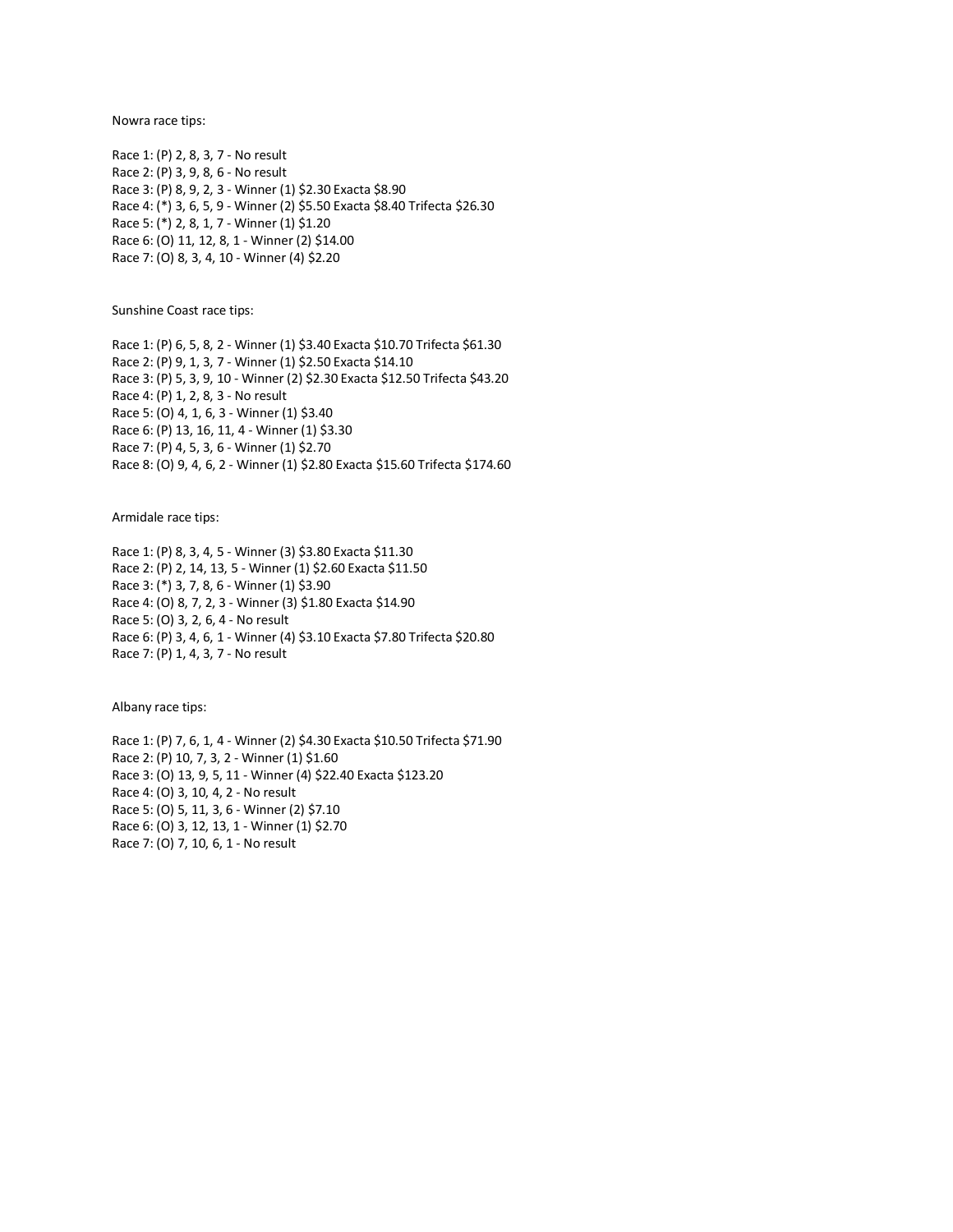Sunday 24 March 2019

## **Results summary for 24 Mar 2019**

Top Special (\*) Selection Strike Rate - 33.33% - 1 from 3 selections Top Selection Strike Rate - 25.00% - 14 from 56 selections Top 2 Selections Strike Rate - 44.64% - 25 from 56 selections Total Strike Rate - 71.43% - 40 from 56 selections Exacta Strike Rate - 50.00% - 28 from 56 selections Trifecta Strike Rate - 28.57% - 16 from 56 selections

# **Best Selections**

Best Top Selection Win - \$4.80 Best Top 2 Selections Win - \$9.90 Best Win - All Selections - \$15.90 Best Exacta - \$66.00 Best Trifecta - \$542.10 Best First Four - \$6023.40 Best Quadrella - nil

# **Selections for 24 Mar 2019**

Muswellbrook race tips:

Race 1: (P) 3, 1, 7, 2 - Winner (4) \$5.00 Race 2: (P) 8, 14, 9, 1 - Winner (1) \$2.10 Exacta \$13.10 Trifecta \$111.50 Race 3: (\*) 1, 8, 3, 7 - No result Race 4: (P) 5, 6, 12, 1 - No result Race 5: (O) 4, 6, 12, 16 - Winner (2) \$9.90 Race 6: (O) 6, 11, 13, 2 - No result Race 7: (P) 7, 12, 8, 5 - Winner (4) \$6.00 Exacta \$30.40 Race 8: (\*) 5, 10, 11, 16 - Winner (1) \$1.80 Race 9: (P) 5, 6, 9, 12 - No result

Ballarat race tips:

Race 1: (P) 8, 7, 12, 1 - Winner (1) \$1.70 Exacta \$10.40 Trifecta \$63.60 First 4 \$168.20 Race 2: (P) 4, 2, 8, 15 - Winner (1) \$2.80 Exacta \$18.70 Race 3: (P) 3, 2, 5, 9 - Winner (1) \$4.80 Exacta \$41.60 Trifecta \$62.80 First 4 \$239.80 Race 4: (P) 1, 5, 3, 6 - No result Race 5: (P) 3, 6, 2, 4 - No result Race 6: (P) 7, 2, 6, 5 - Winner (3) \$8.10 Exacta \$30.60 Trifecta \$161.20 First 4 \$322.60 Race 7: (P) 5, 3, 4, 7 - Winner (3) \$4.20 Exacta \$16.90 Race 8: (O) 13, 3, 2, 5 - Winner (1) \$4.30 Exacta \$23.60

Sunshine Coast race tips:

Race 1: (P) 6, 8, 3, 7 - Winner (3) \$5.60 Exacta \$20.60 Race 2: (P) 4, 6, 2, 5 - Winner (2) \$2.80 Exacta \$5.60 Trifecta \$15.80 Race 3: (O) 5, 7, 8, 1 - Winner (2) \$7.90 Exacta \$36.70 Trifecta \$93.10 Race 4: (P) 2, 1, 12, 3 - Winner (2) \$2.40 Exacta \$25.90 Race 5: (O) 4, 10, 7, 2 - Winner (4) \$15.90 Race 6: (P) 8, 1, 6, 2 - No result Race 7: (P) 5, 7, 3, 1 - Winner (1) \$1.50 Race 8: (P) 6, 10, 5, 2 - Winner (4) \$2.60 Exacta \$28.20 Trifecta \$56.00 Race 9: (P) 2, 12, 10, 8 - No result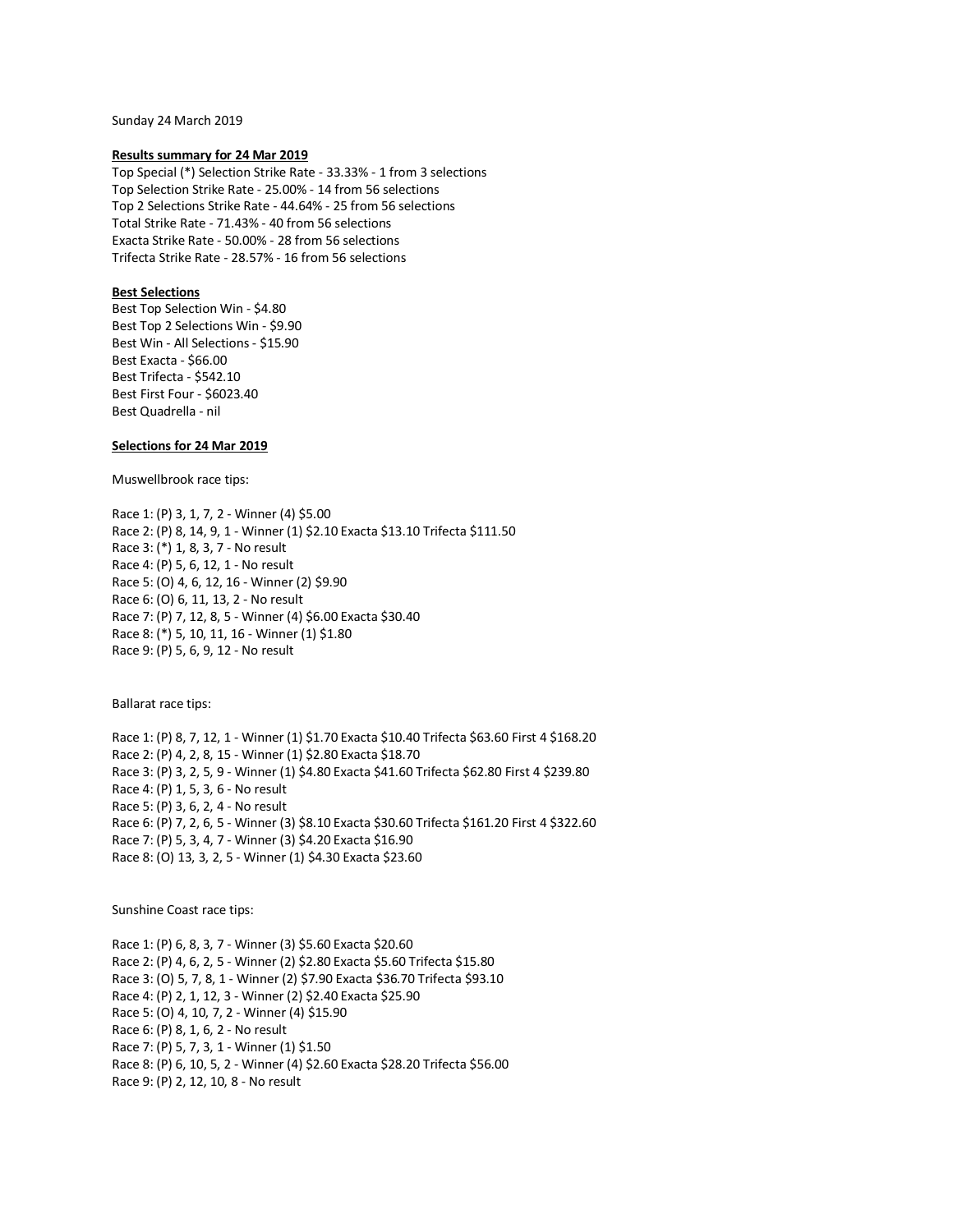Bairnsdale race tips:

Race 1: (P) 5, 14, 10, 11 - Winner (1) \$2.50 Exacta \$9.70 Trifecta \$40.80 First 4 \$95.00 Race 2: (P) 13, 11, 12, 8 - Winner (1) \$3.90 Race 3: (P) 14, 3, 13, 9 - Winner (2) \$5.00 Exacta \$28.20 Race 4: (P) 2, 8, 4, 3 - No result Race 5: (O) 4, 3, 12, 2 - Winner (1) \$4.50 Race 6: (O) 4, 8, 7, 6 - Winner (1) \$3.90 Exacta \$66.00 Trifecta \$542.10 First 4 \$6023.40 Race 7: (O) 5, 1, 4, 11 - Winner (2) \$1.80

Naracoorte race tips:

Race 1: (P) 8, 3, 4, 6 - Winner (1) \$1.50 Exacta \$9.40 Trifecta \$47.10 First 4 \$141.80 Race 2: (\*) 1, 2, 5, 6 - Winner (2) \$3.50 Exacta \$6.70 Trifecta \$13.00 First 4 \$24.20 Race 3: (P) 8, 2, 1, 9 - Winner (4) \$4.40 Race 4: (P) 1, 8, 4, 5 - Winner (4) \$13.40 Exacta \$38.60 Race 5: (P) 3, 2, 6, 4 - Winner (1) \$4.00 Exacta \$17.00 Trifecta \$71.10 Race 6: (O) 11, 2, 1, 3 - No result Race 7: (P) 6, 2, 13, 11 - Winner (4) \$5.10 Exacta \$23.40

Orange race tips:

Race 1: (P) 6, 8, 7, 9 - No result Race 2: (P) 1, 2, 8, 9 - Winner (2) \$2.00 Exacta \$8.70 Race 3: (P) 11, 9, 2, 10 - Winner (1) \$1.20 Race 4: (P) 1, 2, 5, 3 - No result Race 5: (P) 2, 1, 7, 6 - Winner (2) \$3.80 Exacta \$12.90 Race 6: (P) 1, 3, 6, 2 - Winner (4) \$2.40 Exacta \$9.80 Trifecta \$36.70 Race 7: (P) 6, 1, 2, 12 - Winner (4) \$9.50

Bunbury race tips:

Race 2: (P) 1, 6, 5, 7 - No result Race 3: (O) 6, 9, 11, 13 - Winner (4) \$2.00 Exacta \$8.70 Trifecta \$29.10 Race 4: (P) 7, 9, 10, 1 - No result Race 5: (P) 6, 2, 5, 7 - Winner (4) \$4.90 Race 6: (P) 6, 2, 11, 1 - Winner (2) \$2.10 Exacta \$5.20 Race 7: (P) 1, 3, 7, 6 - Winner (4) \$5.50 Exacta \$56.10 Trifecta \$135.80 First 4 \$412.80 Race 8: (P) 2, 3, 1, 4 - No result Race 9: (O) 5, 8, 10, 1 - No result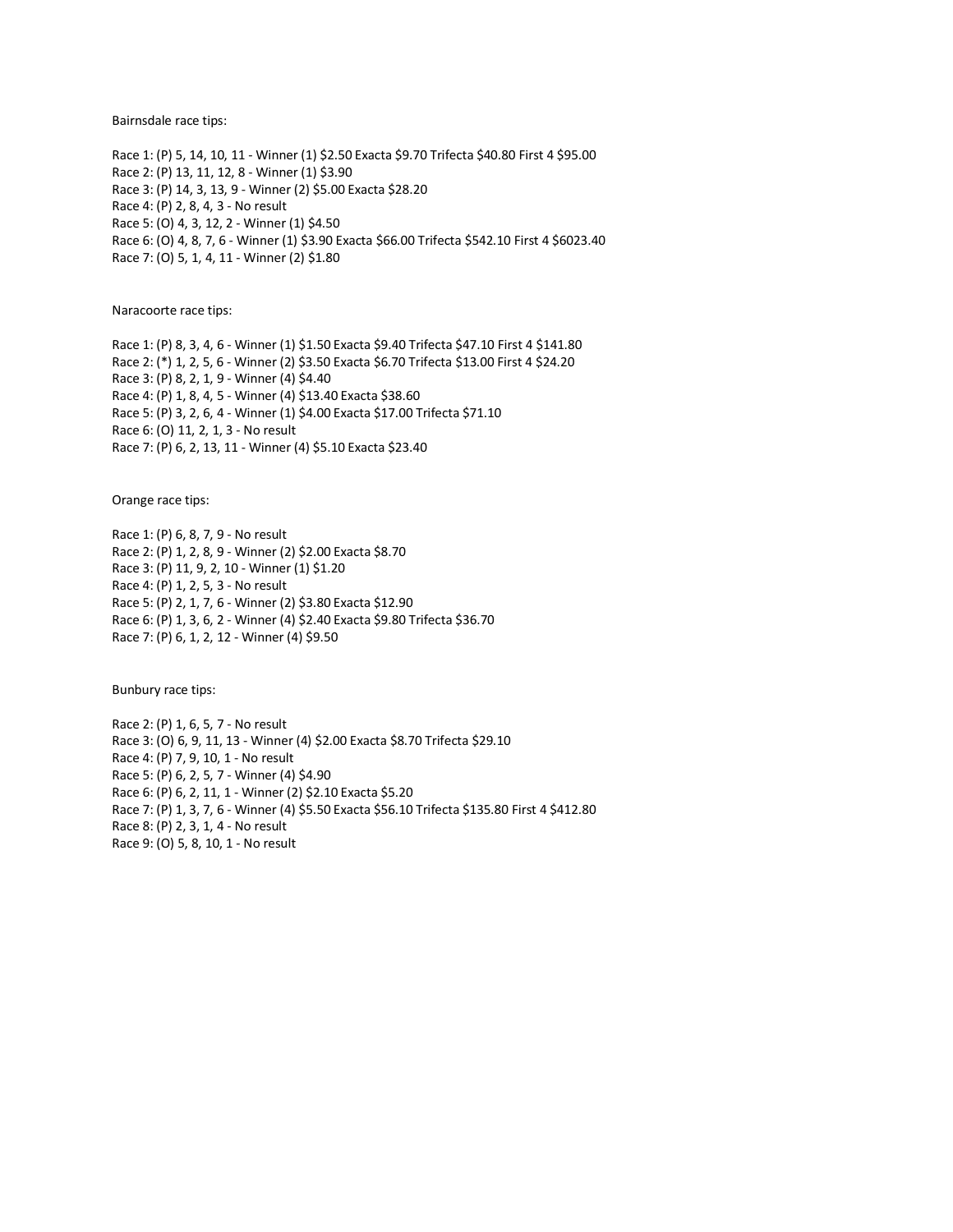Sunday 17 March 2019

#### **Results summary for 17 Mar 2019**

Top Special (\*) Selection Strike Rate - 100.00% - 1 from 1 selections Top Selection Strike Rate - 31.15% - 19 from 61 selections Top 2 Selections Strike Rate - 44.26% - 27 from 61 selections Total Strike Rate - 67.21% - 41 from 61 selections Exacta Strike Rate - 36.07% - 22 from 61 selections Trifecta Strike Rate - 11.48% - 7 from 61 selections

## **Best Selections**

Best Top Selection Win - \$4.80 Best Top 2 Selections Win - \$14.20 Best Win - All Selections - \$14.20 Best Exacta - \$103.00 Best Trifecta - \$113.60 Best First Four - \$111.20 Best Quadrella - \$1561.40

Selections for 17 Mar 2019

Yarra Valley race tips:

Race 1: (P) 5, 3, 4, 7 - No result Race 2: (P) 10, 5, 3, 1 - Winner (4) \$5.00 Race 3: (P) 3, 5, 2, 10 - No result Race 4: (P) 8, 7, 10, 1 - Winner (1) \$3.50 Race 5: (P) 3, 5, 6, 8 - Winner (2) \$5.50 Race 6: (O) 7, 1, 9, 2 - No result Race 7: (P) 2, 6, 9, 4 - Winner (2) \$7.90 Exacta \$69.00 Race 8: (P) 2, 1, 8, 5 - No result Race 9: (O) 3, 2, 7, 6 - No result

Bathurst race tips:

Race 1: (P) 1, 5, 11, 7 - Winner (3) \$2.40 Exacta \$10.50 Race 2: (O) 7, 11, 1, 10 - No result Race 3: (P) 10, 5, 7, 9 - Winner (1) \$1.90 Exacta \$4.10 Race 4: (O) 8, 2, 7, 9 - Winner (2) \$4.00 Exacta \$10.30 Race 5: (P) 7, 8, 9, 2 - Winner (1) \$2.30 Race 6: (O) 7, 5, 1, 10 - Winner (3) \$9.10 Race 7: (\*) 5, 13, 7, 15 - Winner (1) \$1.90 Exacta \$13.80 Race 8: (O) 3, 4, 10, 2 - Winner (1) \$2.20

#### Benalla race tips:

Race 1: (P) 5, 7, 4, 2 - No result Race 2: (P) 9, 8, 4, 2 - Winner (1) \$3.50 Exacta \$13.80 Trifecta \$40.10 Race 3: (P) 3, 10, 6, 2 - No result Race 4: (P) 3, 2, 7, 6 - Winner (2) \$14.20 Race 5: (O) 3, 4, 1, 5 - Winner (3) \$2.50 Exacta \$16.20 Race 6: (P) 3, 1, 2, 6 - Winner (3) \$3.40 Race 7: (O) 1, 2, 4, 9 - Winner (3) \$4.90 Quadrella \$1561.40

Grafton race tips: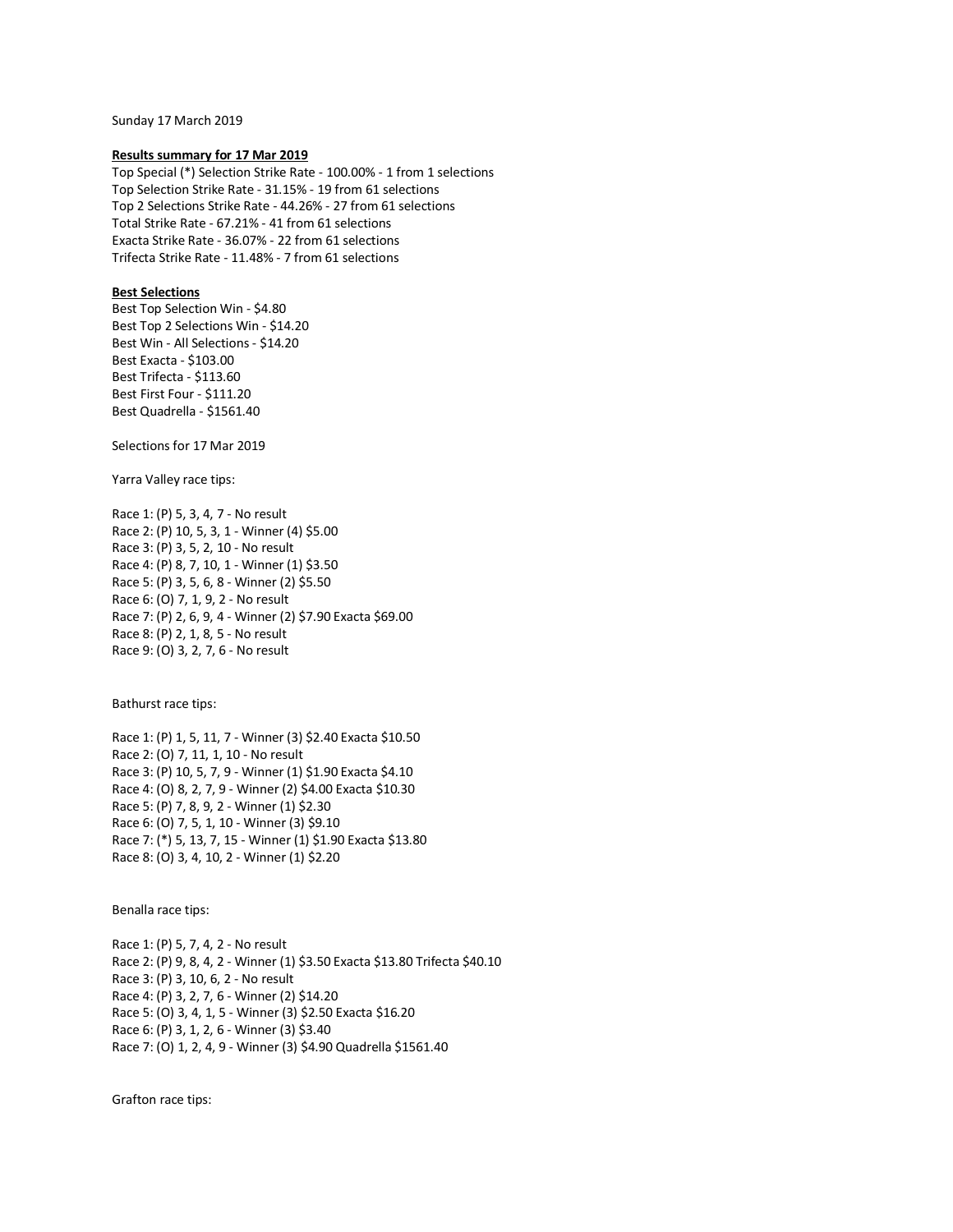Race 1: (P) 1, 4, 5, 6 - Winner (1) \$1.20 Race 2: (P) 3, 7, 1, 6 - Winner (1) \$4.00 Race 3: (O) 10, 2, 6, 5 - Winner (3) \$4.80 Exacta \$12.80 Race 4: (O) 3, 2, 1, 4 - No result Race 5: (O) 10, 3, 6, 11 - No result Race 6: (P) 8, 6, 1, 5 - Winner (2) \$2.60 Race 7: (O) 2, 1, 13, 3 - Winner (3) \$1.60 Exacta \$13.20 Race 8: (O) 9, 12, 1, 13 - No result

Port Lincoln race tips:

Race 1: (P) 5, 1, 2, 5 - Winner (3) \$2.50 Exacta \$8.50 Race 2: (P) 1, 2, 3, 5 - Winner (1) \$1.90 Exacta \$31.70 Trifecta \$69.20 Race 3: (P) 8, 4, 9, 11 - Winner (1) \$1.90 Exacta \$15.30 Race 4: (P) 3, 1, 9, 6 - Winner (1) \$4.80 Race 5: (P) 3, 2, 6, 7 - Winner (1) \$2.50 Race 6: (P) 5, 3, 7, 2 - Winner (4) \$7.70 Exacta \$33.90 Trifecta \$113.60 Race 7: (O) 7, 1, 8, 9 - No result Race 8: (O) 12, 9, 10, 3 - No result

Sunshine Coast race tips:

Race 1: (P) 3, 7, 8, 5 - Winner (3) \$3.40 Exacta \$14.80 Trifecta \$57.70 First 4 \$94.20 Race 2: (P) 1, 7, 4, 6 - Winner (4) \$5.80 Exacta \$27.90 Race 3: (P) 6, 1, 5, 3 - Winner (1) \$2.00 Race 4: (P) 5, 13, 12, 10 - Winner (1) \$2.10 Race 5: (P) 1, 4, 5, 15 - Winner (2) \$7.80 Exacta \$21.90 Race 6: (P) 4, 7, 10, 9 - Winner (1) \$1.20 Race 7: (P) 8, 4, 5, 9 - Winner (2) \$1.30 Exacta \$2.30 Quadrella \$73.70

Mount Barker race tips:

Race 1: (P) 4, 1, 6, 7 - Winner (1) \$1.20 Race 2: (O) 8, 9, 6, 1 - No result Race 3: (P) 5, 6, 4, 3 - Winner (1) \$2.30 Exacta \$8.00 Trifecta \$21.30 Race 4: (P) 5, 2, 7, 6 - Winner (2) \$3.70 Exacta \$37.40 Race 5: (O) 5, 3, 1, 8 - No result Race 6: (P) 2, 5, 6, 1 - No result Race 7: (P) 10, 1, 4, 8 - Winner (1) \$3.10 Race 8: (O) 13, 10, 14, 4 - No result

Alice Springs race tips:

Race 1: (P) 4, 1, 3, 5 - No result Race 2: (P) 4, 1, 3, 5 - Winner (4) \$5.20 Exacta \$103.00 Race 3: (P) 4, 2, 3, 1 - Winner (4) \$2.40 Exacta \$15.00 Trifecta \$56.70 First 4 \$111.20 Race 4: (P) 4, 2, 3, 1 - Winner (1) \$1.80 Exacta \$5.70 Trifecta \$16.00 First 4 \$45.40 Race 5: (P) 1, 5, 6, 8 - No result Race 6: (P) 5, 9, 1, 7 - No result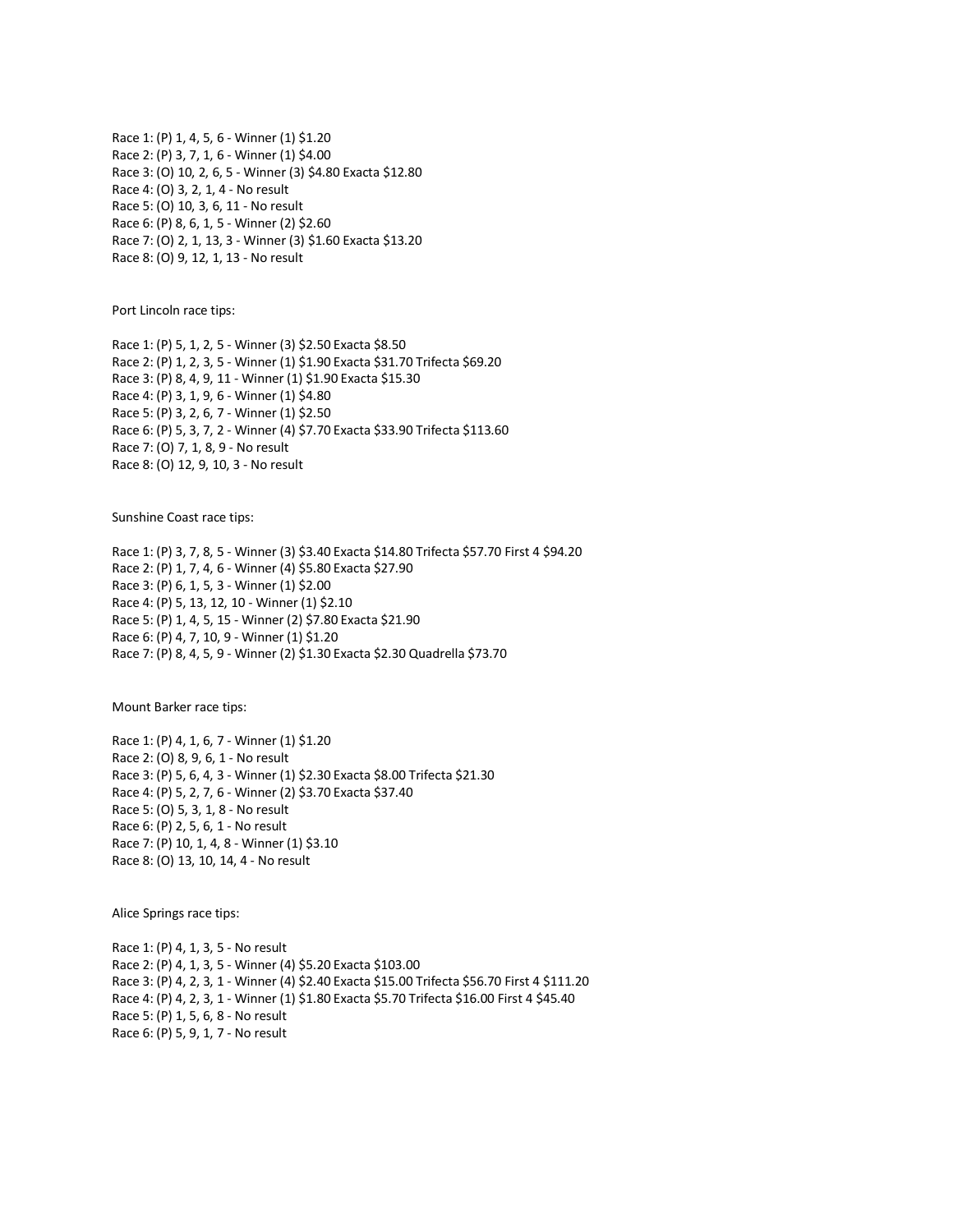Sunday 10 March 2019

#### **Results summary for 10 Mar 2019**

Top Special (\*) Selection Strike Rate - 0.00% - 0 from 2 selections Top Selection Strike Rate - 16.36% - 9 from 55 selections Top 2 Selections Strike Rate - 43.64% - 24 from 55 selections Total Strike Rate - 72.73% - 40 from 55 selections Exacta Strike Rate - 43.64% - 24 from 55 selections Trifecta Strike Rate - 18.18% - 10 from 55 selections

# **Best Selections**

Best Top Selection Win - \$13.50 Best Top 2 Selections Win - \$13.50 Best Win - All Selections - \$13.50 Best Exacta - \$169.30 Best Trifecta - \$184.60 Best First Four - \$40.00 Best Quadrella - \$667.30

## **Selections for 10 Mar 2019**

Tamworth race tips:

Race 1: (O) 3, 9, 4, 7 - Winner (1) \$5.20 Race 2: (P) 1, 3, 5, 2 - Winner (3) \$11.90 Race 3: (O) 10, 8, 5, 11 - Winner (1) \$1.70 Race 4: (P) 6, 2, 7, 1 - Winner (2) \$2.10 Exacta \$6.80 Trifecta \$31.90 Race 5: (\*) 3, 10, 4, 7 - Winner (3) \$5.00 Race 6: (O) 10, 11, 3, 1 - No result Race 7: (O) 8, 14, 11, 4 - Winner (1) \$8.70 Race 8: (O) 4, 6, 1, 7 - Winner (4) \$5.00 Exacta \$46.00 Trifecta \$184.60

Stony Creek race tips:

Race 1: (P) 9, 11, 6, 4 - No result Race 2: (\*) 9, 4, 6, 2 - Winner (3) \$7.90 Exacta \$32.00 Trifecta \$64.00 Race 3: (P) 5, 2, 3, 4 - Winner (3) \$6.30 Race 4: (P) 5, 6, 1, 2 - Winner (2) \$4.30 Exacta \$20.40 Race 5: (P) 5, 10, 8, 9 - No result Race 6: (P) 8, 3, 9, 5 - Winner (2) \$5.80 Exacta \$32.40 Race 7: (P) 9, 15, 6, 8 - Winner (2) \$2.80 Exacta \$169.30 Race 8: (P) 7, 9, 3, 1 - No result

Canberra race tips:

Race 1: (P) 2, 4, 3, 8 - Winner (4) \$7.40 Race 2: (O) 9, 7, 11, 8 - Winner (2) \$5.80 Exacta \$32.60 Race 3: (P) 2, 10, 3, 4 - Winner (4) \$5.30 Exacta \$26.80 Race 4: (P) 1, 2, 7, 9 - No result Race 5: (P) 1, 2, 8, 11 - Winner (2) \$3.40 Race 6: (P) 2, 9, 6, 4 - Winner (3) \$6.10 Race 7: (P) 9, 3, 11, 7 - Winner (3) \$4.20 Exacta \$11.90 Trifecta \$29.30 Race 8: (P) 6, 16, 4, 10 - Winner (2) \$5.10 Exacta \$11.40 Quadrella \$667.30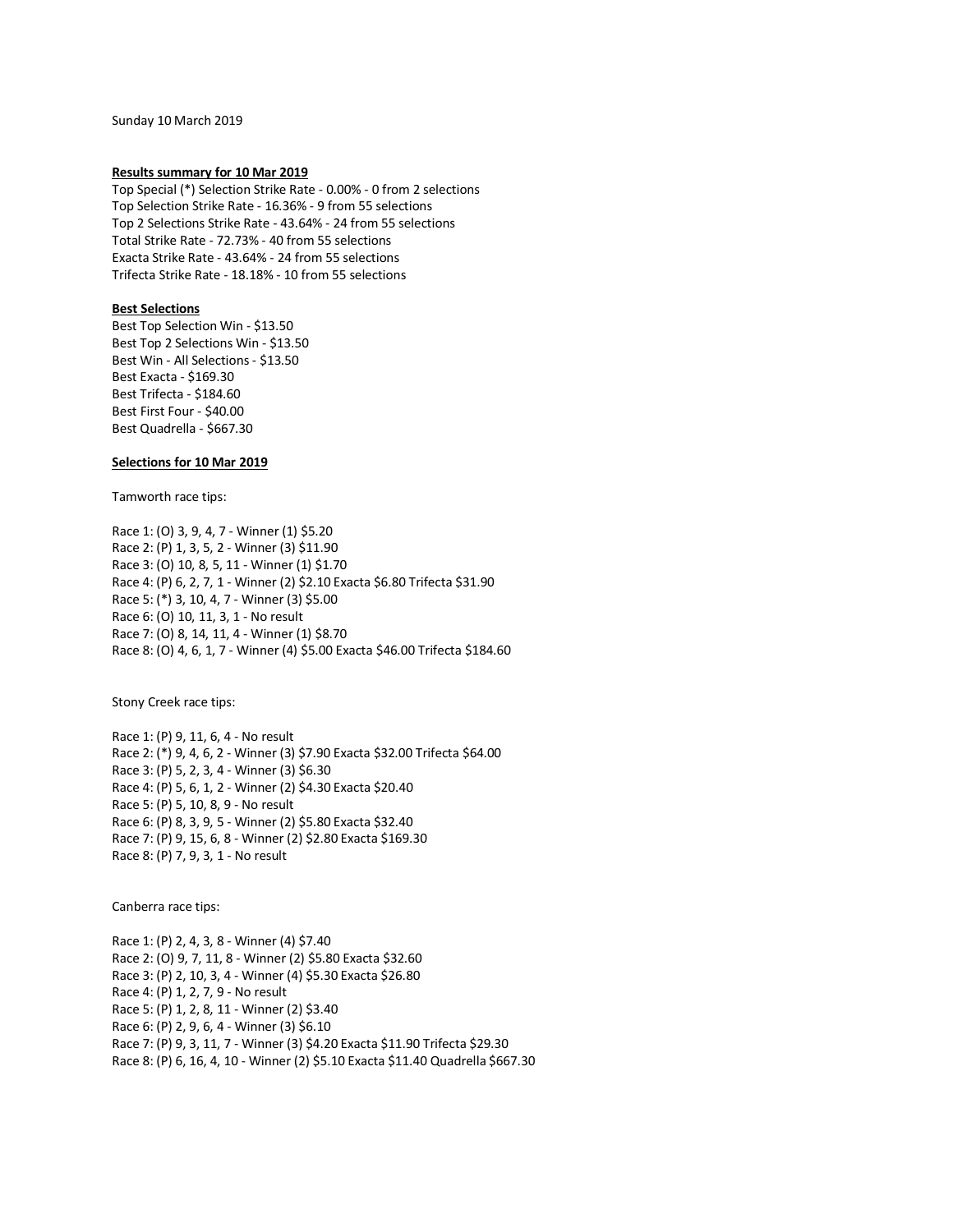Echuca race tips:

Race 1: (P) 7, 1, 11, 4 - Winner (2) \$4.90 Exacta \$17.80 Trifecta \$33.60 Race 2: (P) 1, 8, 10, 9 - No result Race 3: (P) 3, 4, 2, 6 - Winner (3) \$2.00 Exacta \$4.50 Trifecta \$15.60 Race 4: (P) 2, 3, 1, 5 - Winner (3) \$3.30 Exacta \$9.60 Trifecta \$26.80 First 4 \$40.00 Race 5: (P) 3, 4, 6, 2 - No result Race 6: (P) 5, 7, 4, 6 - Winner (2) \$2.10 Exacta \$3.10 Race 7: (P) 4, 5, 3, 2 - Winner (1) \$1.80 Exacta \$6.90 Trifecta \$52.20 Race 8: (O) 2, 4, 7, 6 - Winner (2) \$3.20 Exacta \$13.20

Clare race tips:

Race 1: (P) 4, 6, 1, 5 - Winner (2) \$5.60 Race 2: (P) 4, 1, 6, 5 - Winner (2) \$1.90 Race 3: (P) 6, 1, 5, 2 - No result Race 4: (P) 5, 1, 2, 3 - No result Race 5: (P) 6, 5, 1, 7 - No result Race 6: (P) 7, 2, 6, 1 - Winner (3) \$3.60 Exacta \$22.00 Trifecta \$61.80 Race 7: (P) 7, 6, 8, 2 - Winner (4) \$6.60 Exacta \$46.90

Sunshine Coast race tips:

Race 1: (P) 3, 8, 1, 4 - Winner (1) \$1.90 Exacta \$10.50 Trifecta \$21.50 Race 2: (P) 1, 5, 8, 3 - Winner (1) \$2.50 Race 3: (O) 2, 6, 14, 5 - Winner (4) \$7.80 Race 4: (O) 15, 9, 16, 12 - Winner (2) \$9.60 Race 5: (O) 4, 1, 7, 2 - Winner (2) \$3.80 Race 6: (O) 3, 9, 6, 8 - Winner (1) \$2.40 Exacta \$11.80 Race 7: (P) 11, 10, 9, 4 - No result

Bunburry race tips:

Race 1: (P) 1, 10, 4, 9 - No result Race 2: (O) 6, 7, 2, 8 - No result Race 3: (O) 9, 7, 2, 13 - Winner (1) \$13.50 Exacta \$79.30 Race 4: (O) 3, 1, 4, 8 - Winner (2) \$3.90 Exacta \$20.20 Race 5: (O) 2, 3, 5, 6 - Winner (1) \$3.00 Exacta \$23.50 Race 6: (O) 4, 6, 8, 3 - Winner (3) \$1.60 Exacta \$2.70 Race 7: (P) 4, 7, 6, 1 - No result Race 8: (O) 3, 8, 5, 2 - No result Race 9: (O) 11, 1, 4, 5 - Winner (4) \$3.30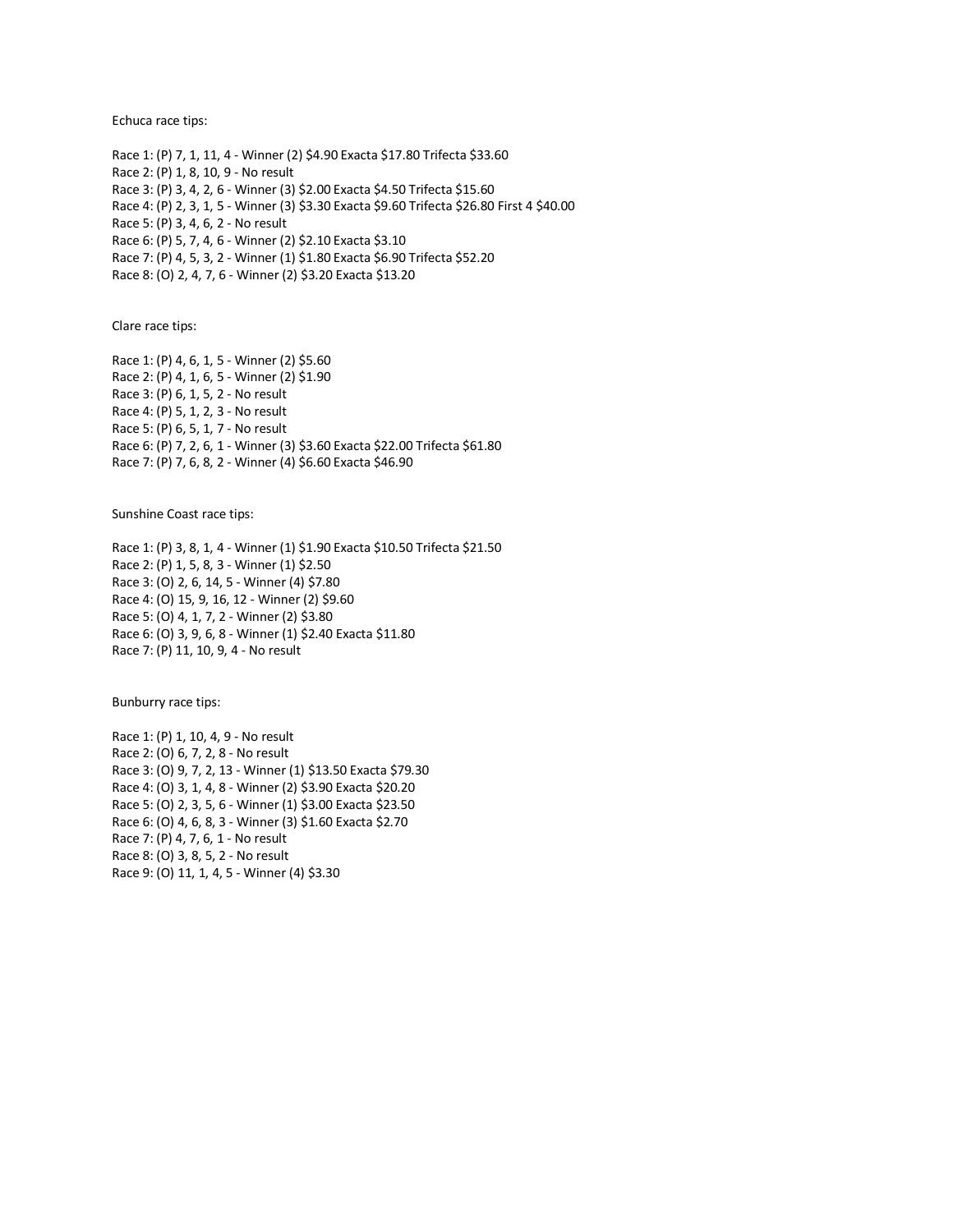Sunday 3 March 2019

## **Results summary for 03 Mar 2019**

Top Special (\*) Selection Strike Rate - 50.00% - 1 from 2 selections Top Selection Strike Rate - 35.19% - 19 from 54 selections Top 2 Selections Strike Rate - 50.00% - 27 from 54 selections Total Strike Rate - 75.93% - 41 from 54 selections Exacta Strike Rate - 55.56% - 30 from 54 selections Trifecta Strike Rate - 35.19% - 19 from 54 selections

## **Best Selections**

Best Top Selection Win - \$11.00 Best Top 2 Selections Win - \$11.00 Best Win - All Selections - \$14.00 Best Exacta - \$60.00 Best Trifecta - \$375.20 Best First Four - \$179.80 Best Quadrella - \$2023.10

# **Selections for 03 Mar 2019**

Wangaratta race tips:

Race 1: (P) 7, 9, 5, 6 - Winner (2) \$3.00 Exacta \$5.70 Trifecta \$11.80 Race 2: (O) 9, 7, 3, 10 - Winner (3) \$3.70 Exacta \$11.30 Trifecta \$30.50 First 4 \$97.20 Race 3: (P) 3, 1, 4, 5 - Winner (1) \$2.60 Race 4: (P) 4, 6, 3, 2 - Winner (2) \$5.00 Exacta \$39.40 Race 5: (\*) 2, 4, 8, 1 - Winner (2) \$2.10 Exacta \$3.40 Trifecta \$7.40 First 4 \$25.60 Race 6: (P) 2, 10, 8, 7 - Winner (3) \$14.00 Exacta \$60.00 Trifecta \$375.20 Race 7: (P) 3, 5, 4, 2 - Winner (3) \$3.90 Exacta \$42.60 Race 8: (P) 9, 4, 5, 10 - Winner (4) \$9.60 Exacta \$28.00 Trifecta \$80.50 Quadrella \$2023.10

Mudgee race tips:

Race 1: (P) 1, 10, 8, 3 - Winner (1) \$1.80 Race 2: (P) 4, 1, 6, 9 - Winner (1) \$1.90 Exacta \$2.30 Trifecta \$23.90 Race 3: (P) 5, 7, 3, 2 - No result Race 4: (O) 8, 6, 12, 5 - Winner (1) \$2.20 Exacta \$12.60 Race 5: (P) 5, 2, 1, 3 - Winner (1) \$4.00 Exacta \$10.50 Race 6: (O) 2, 8, 5, 7 - No result Race 7: (O) 3, 1, 10, 7 - No result Race 8: (O) 5, 9, 7, 2 - Winner (3) \$5.10

Colac race tips:

Race 1: (P) 2, 3, 4, 1 - Winner (1) \$2.60 Exacta \$9.60 Trifecta \$24.80 Race 2: (P) 9, 5, 7, 3 - Winner (1) \$1.60 Exacta \$6.00 Race 3: (P) 10, 4, 5, 1 - Winner (1) \$1.70 Exacta \$6.50 Race 4: (P) 4, 5, 8, 7 - Winner (1) \$4.40 Race 5: (P) 7, 1, 4, 2 - Winner (3) \$5.60 Exacta \$8.00 Trifecta \$70.50 Race 6: (P) 4, 7, 5, 9 - Winner (2) \$2.80 Exacta \$7.90 Race 7: (P) 3, 6, 1, 8 - Winner (2) \$5.50 Exacta \$13.50 Quadrella \$758.40

Armidale race tips: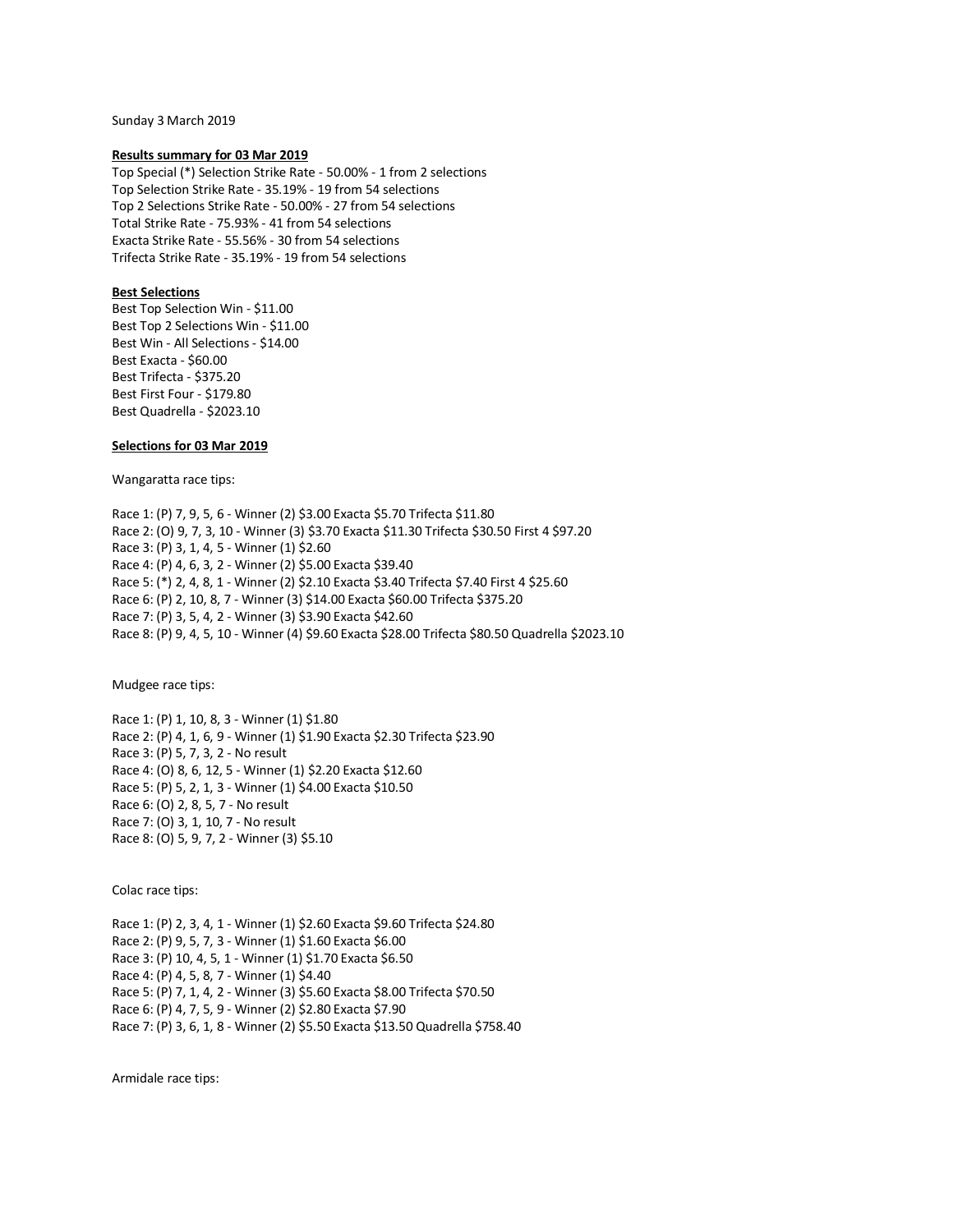Race 1: (P) 3, 1, 5, 6 - Winner (1) \$1.90 Exacta \$3.60 Trifecta \$6.90 First 4 \$12.00 Race 2: (P) 12, 4, 7, 1 - Winner (1) \$1.90 Exacta \$13.80 Race 3: (P) 1, 8, 6, 9 - No result Race 4: (O) 8, 5, 4, 2 - No result Race 5: (O) 3, 7, 4, 1 - Winner (3) \$4.70 Exacta \$19.20 Race 6: (P) 5, 9, 6, 2 - No result Race 7: (O) 3, 2, 8, 5 - Winner (1) \$11.00 Race 8: (O) 8, 3, 9, 10 - No result

Bordertown race tips:

Race 1: (\*) 1, 6, 4, 3 - Winner (1) \$1.40 Exacta \$2.60 Trifecta \$10.90 First 4 \$92.20 Race 2: (P) 5, 4, 3, 1 - Winner (3) \$4.30 Exacta \$6.10 Trifecta \$12.90 First 4 \$11.60 Race 3: (P) 2, 3, 4, 1 - Winner (1) \$3.40 Exacta \$13.70 Trifecta \$28.10 Race 4: (P) 5, 6, 2, 4 - Winner (2) \$5.60 Exacta \$19.40 Race 5: (P) 2, 4, 5, 3 - Winner (2) \$9.30 Race 6: (P) 7, 2, 5, 6 - Winner (2) \$6.20 Exacta \$17.00 Trifecta \$64.00 First 4 \$75.80 Race 7: (P) 2, 4, 3, 1 - No result

Sunshine Coast race tips:

Race 1: (P) 2, 7, 4, 5 - Winner (3) \$5.30 Exacta \$17.90 Trifecta \$84.80 First 4 \$179.80 Race 2: (P) 5, 1, 9, 7 - Winner (1) \$2.10 Exacta \$3.70 Trifecta \$16.00 Race 3: (P) 1, 4, 8, 2 - Winner (1) \$1.60 Exacta \$6.20 Trifecta \$15.30 Race 4: (P) 5, 4, 6, 7 - Winner (3) \$7.80 Exacta \$16.70 Trifecta \$49.40 Race 5: (O) 2, 6, 5, 4 - No result Race 6: (O) 12, 9, 6, 3 - Winner (1) \$1.90 Race 7: (P) 6, 1, 3, 4 - Winner (4) \$7.60 Race 8: (O) 2, 4, 8, 11 - Winner (1) \$1.90 Exacta \$8.80 Trifecta \$47.20

Esperance Bay race tips:

Race 1: (P) 5, 6, 2, 8 - Winner (1) \$1.50 Exacta \$8.80 Trifecta \$32.30 Race 2: (P) 5, 7, 2, 2 - No result Race 3: (O) 2, 7, 10, 11 - Winner (3) \$8.60 Race 4: (P) 2, 4, 3, 5 - Winner (4) \$8.80 Race 5: (O) 1, 9, 7, 11 - Winner (3) \$3.70 Race 6: (O) 4, 3, 5, 6 - No result Race 7: (O) 1, 5, 10, 6 - No result Race 8: (O) 7, 6, 13, 3 - No result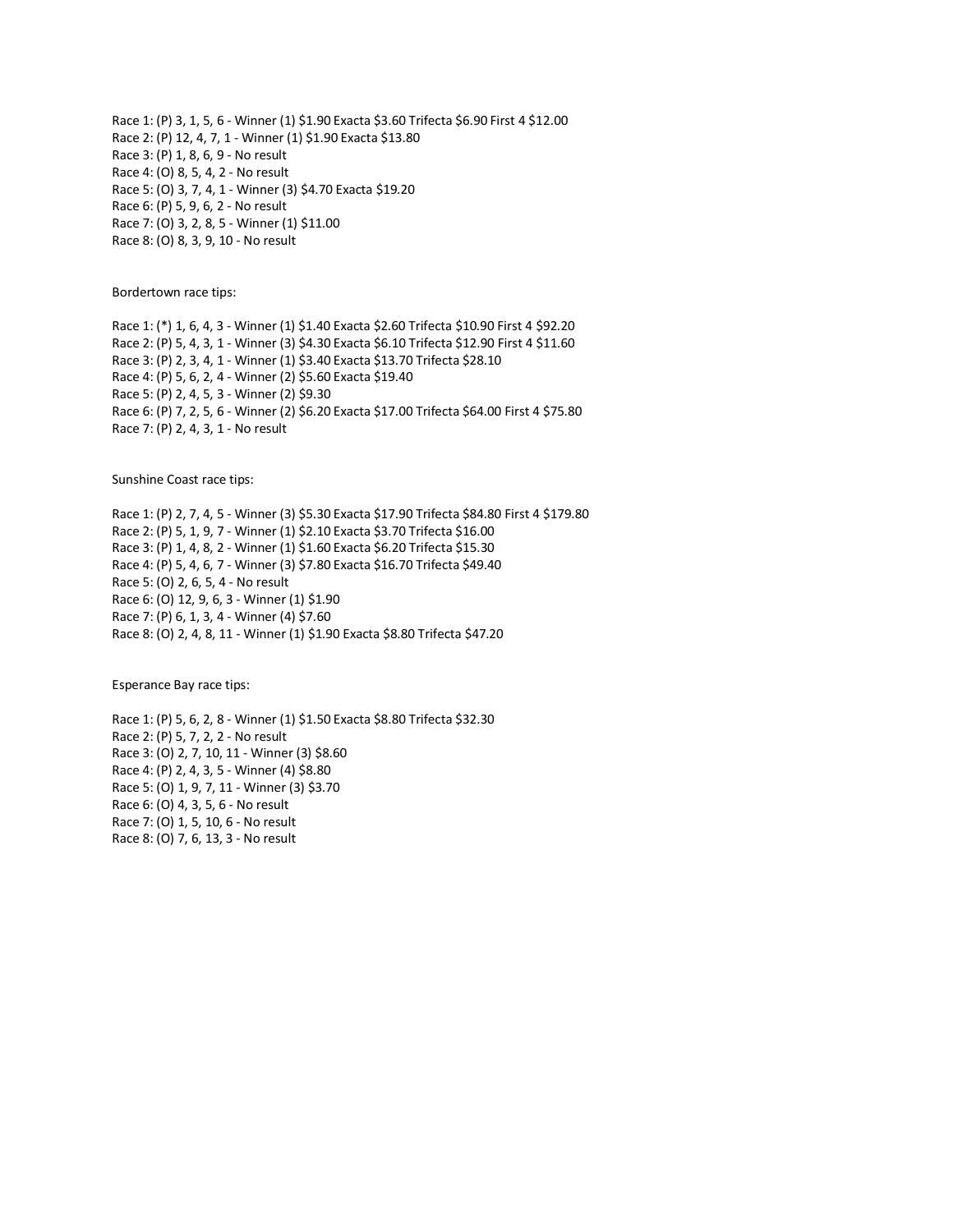Sunday 24th February 2019

#### **Results summary for 24 Feb 2019**

Top Special (\*) Selection Strike Rate - 66.67% - 2 from 3 selections Top Selection Strike Rate - 34.55% - 19 from 55 selections Top 2 Selections Strike Rate - 49.09% - 27 from 55 selections Total Strike Rate - 76.36% - 42 from 55 selections Exacta Strike Rate - 43.64% - 24 from 55 selections Trifecta Strike Rate - 20.00% - 11 from 55 selections

## **Best Selections**

Best Top Selection Win - \$5.30 Best Top 2 Selections Win - \$9.60 Best Win - All Selections - \$11.30 Best Exacta - \$74.20 Best Trifecta - \$201.50 Best First Four - \$600.60 Best Quadrella - \$1813.20

## **Selections for 24 Feb 2019**

Sale race tips:

Race 1: (P) 2, 1, 7, 6 - Winner (1) \$1.80 Exacta \$2.60 Trifecta \$6.80 First 4 \$12.80 Race 2: (O) 1, 8, 10, 11 - No result Race 3: (P) 11, 6, 8, 5 - Winner (1) \$2.60 Exacta \$21.10 Trifecta \$65.90 Race 4: (O) 5, 2, 12, 8 - Winner (1) \$4.90 Exacta \$32.30 Trifecta \$86.50 Race 5: (P) 1, 5, 4, 3 - Winner (1) \$3.00 Exacta \$9.80 Race 6: (P) 1, 9, 7, 5 - Winner (3) \$3.60 Race 7: (O) 8, 6, 10, 2 - Winner (4) \$4.00 Exacta \$31.80 Trifecta \$201.50 Race 8: (P) 10, 7, 4, 9 - Winner (1) \$2.30 Exacta \$17.80 Trifecta \$120.70 First 4 \$600.60 Race 9: (P) 10, 4, 9, 3 - Winner (3) \$3.40 Exacta \$18.60 Quadrella \$201.60

Hawkesbury race tips:

Race 1: (P) 1, 6, 4, 2 - Winner (2) \$3.90 Exacta \$9.50 Trifecta \$21.90 First 4 \$30.00 Race 2: (P) 3, 5, 2, 4 - Winner (3) \$2.40 Exacta \$5.80 Trifecta \$9.30 Race 3: (P) 6, 5, 1, 2 - No result Race 4: (P) 4, 8, 7, 6 - Winner (4) \$2.00 Race 5: (P) 6, 9, 1, 4 - No result Race 6: (\*) 11, 2, 4, 6 - Winner (1) \$1.30 Exacta \$3.40 Race 7: (O) 7, 5, 1, 8 - Winner (1) \$3.20 Exacta \$14.80 Race 8: (P) 1, 8, 5, 6 - No result

Launceston race tips:

Race 1: (O) 5, 13, 14, 7 - No result Race 2: (O) 2, 7, 5, 1 - Winner (2) \$4.90 Race 3: (P) 4, 3, 1, 6 - No result Race 4: (O) 10, 3, 1, 7 - Winner (1) \$5.30 Race 5: (P) 6, 1, 7, 5 - Winner (1) \$1.40 Exacta \$6.00 Race 6: (\*) 1, 4, 9, 5 - Winner (1) \$1.30 Race 7: (P) 3, 2, 10, 1 - No result Race 8: (\*) 4, 2, 12, 9 - Winner (2) \$9.60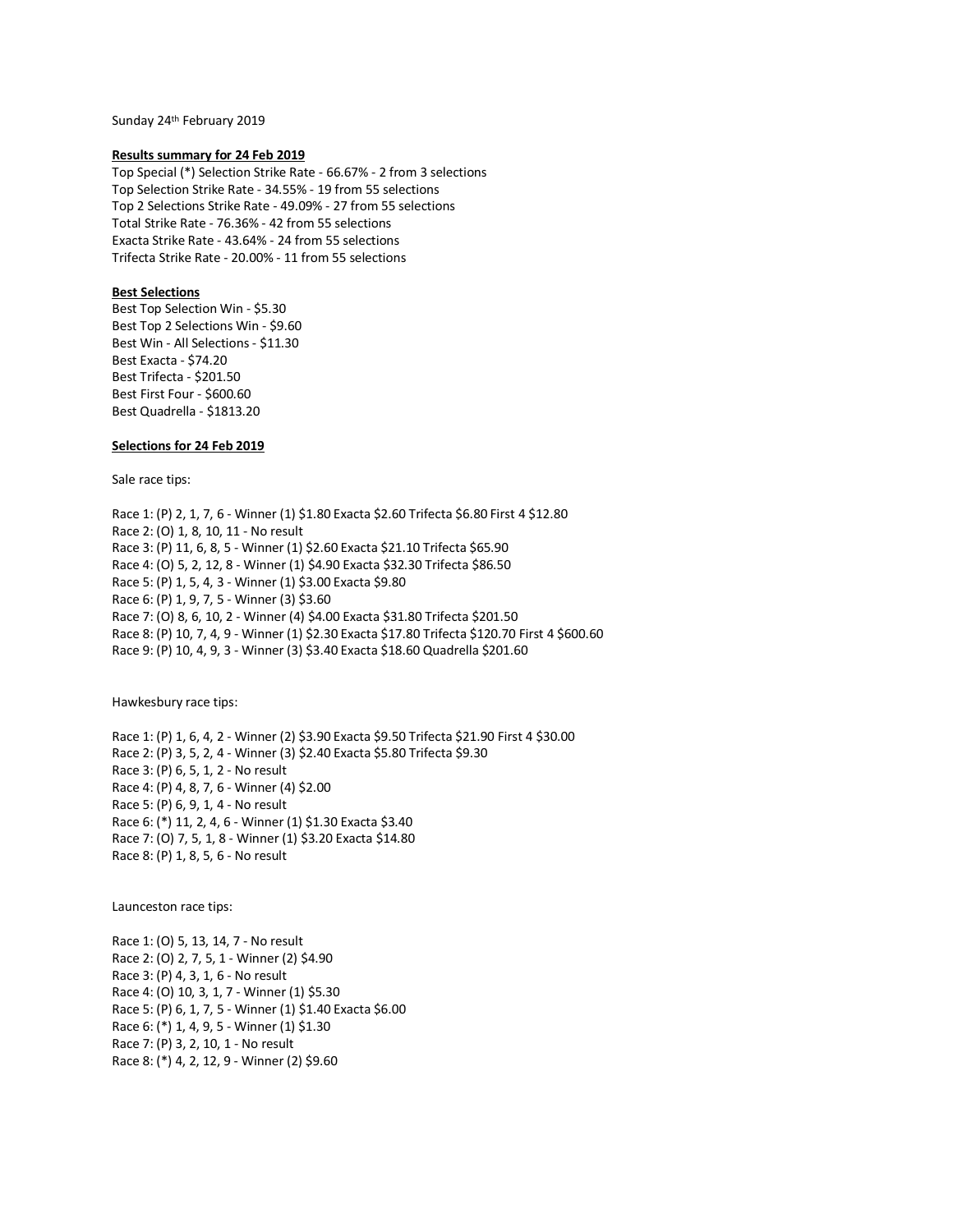Balaklava race tips:

Race 1: (P) 6, 8, 2, 1 - Winner (2) \$2.20 Exacta \$10.30 Race 2: (P) 7, 3, 1, 8 - Winner (1) \$2.00 Exacta \$14.90 Trifecta \$27.80 Race 3: (O) 2, 11, 8, 10 - No result Race 4: (P) 1, 5, 6, 7 - Winner (2) \$1.90 Race 5: (P) 3, 7, 4, 6 - Winner (1) \$1.70 Race 6: (O) 6, 5, 3, 4 - No result Race 7: (O) 3, 5, 6, 15 - Winner (1) \$2.10

Coffs Harbour race tips:

Race 1: (P) 8, 4, 11, 7 - No result Race 2: (O) 5, 3, 4, 2 - Winner (2) \$2.10 Exacta \$11.40 Race 3: (O) 7, 4, 1, 11 - Winner (4) \$4.50 Exacta \$17.90 Race 4: (O) 3, 2, 8, 11 - No result Race 5: (O) 2, 6, 1, 7 - Winner (1) \$3.00 Race 6: (O) 6, 3, 1, 7 - Winner (3) \$2.90 Race 7: (O) 10, 18, 2, 8 - Winner (1) \$5.00

Sunshine Coast race tips:

Race 1: (P) 2, 5, 3, 6 - Winner (2) \$5.10 Exacta \$10.30 Trifecta \$16.60 Race 2: (P) 2, 8, 5, 6 - No result Race 3: (P) 7, 6, 10, 13 - Winner (1) \$1.40 Exacta \$2.90 Trifecta \$10.40 First 4 \$42.60 Race 4: (O) 8, 17, 11, 18 - Winner (3) \$7.70 Race 5: (O) 1, 4, 2, 3 - Winner (3) \$3.10 Exacta \$8.70 Trifecta \$22.50 Race 6: (O) 8, 6, 4, 7 - No result Race 7: (O) 15, 11, 4, 2 - Winner (3) \$7.70

Pinjarra Park race tips:

Race 1: (P) 9, 8, 7, 10 - Winner (2) \$2.20 Exacta \$9.00 Race 2: (O) 12, 8, 4, 11 - Winner (1) \$2.40 Race 3: (O) 9, 7, 8, 4 - Winner (1) \$2.50 Exacta \$8.20 Race 4: (O) 11, 9, 14, 15 - Winner (4) \$4.70 Exacta \$18.00 Race 5: (P) 7, 5, 9, 6 - Winner (4) \$3.30 Exacta \$16.00 Early Quadrella \$108.10 Race 6: (P) 10, 5, 1, 6 - Winner (3) \$4.40 Race 7: (O) 9, 7, 3, 1 - Winner (1) \$2.40 Race 8: (O) 5, 7, 2, 4 - Winner (4) \$11.30 Race 9: (O) 1, 3, 4, 7 - Winner (3) \$7.40 Exacta \$74.20 Quadrella \$1813.20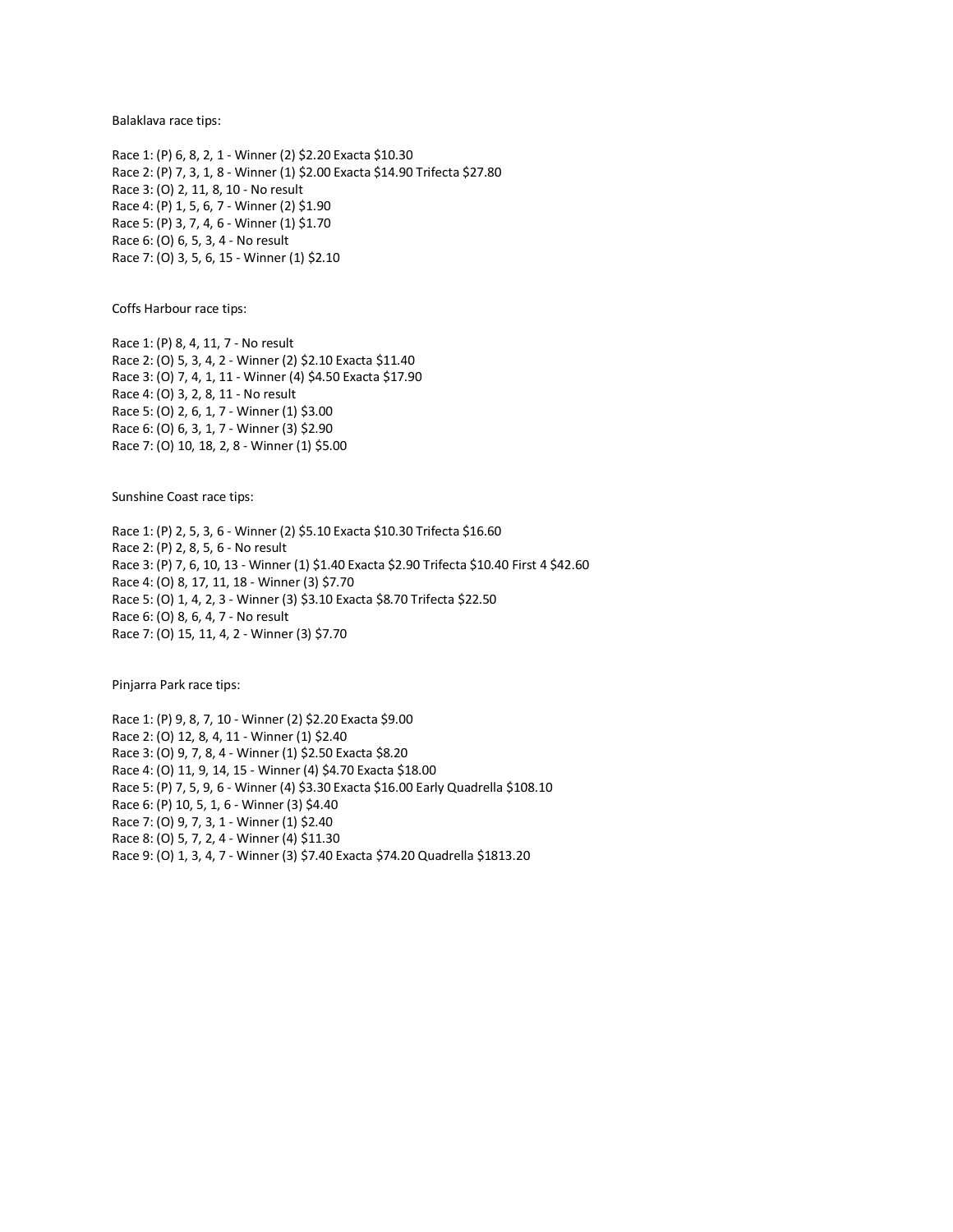Sunday 17th February 2019

## **Results summary for 17 Feb 2019**

Top Special (\*) Selection Strike Rate - 33.33% - 1 from 3 selections Top Selection Strike Rate - 23.21% - 13 from 56 selections Top 2 Selections Strike Rate - 39.29% - 22 from 56 selections Total Strike Rate - 64.29% - 36 from 56 selections Exacta Strike Rate - 42.86% - 24 from 56 selections Trifecta Strike Rate - 17.86% - 10 from 56 selections

# **Best Selections**

Best Top Selection Win - \$7.10 Best Top 2 Selections Win - \$12.30 Best Win - All Selections - \$12.30 Best Exacta - \$39.40 Best Trifecta - \$282.00 Best First Four - \$43.40 Best Quadrella - \$604.40

# **Selections for 17 Feb 2019**

Port Macquarie Race Tips:

Race 1: (O) 1, 8, 11, 5 - No result Race 2: (P) 5, 4, 13, 2 - Winner (3) \$5.60 Race 3: (O) 5, 1, 6, 2 - Winner (3) \$5.60 Exacta \$34.80 Trifecta \$237.00 Race 4: (O) 1, 3, 14, 4 - No result Race 5: (O) 10, 5, 3, 14 - Winner (1) \$3.10 Exacta \$14.60 Trifecta \$84.20 Race 6: (O) 10, 4, 6, 14 - Winner (1) \$1.30 Race 7: (\*) 2, 12, 6, 7 - Winner (2) \$12.30 Race 8: (O) 13, 1, 7, 8 - No result

Moe Race Tips:

Race 1: (P) 7, 3, 9, 4 - Winner (3) \$3.50 Exacta \$22.50 Race 2: (O) 10, 5, 11, 12 - No result Race 3: (P) 8, 10, 9, 6 - Winner (1) \$1.60 Exacta \$11.80 Race 4: (O) 4, 7, 9, 3 - No result Race 5: (O) 2, 4, 12, 11 - No result Race 6: (P) 7, 8, 3, 4 - Winner (3) \$4.40 Exacta \$30.80 Race 7: (P) 11, 7, 2, 9 - No result Race 8: (O) 7, 4, 13, 1 - No result

Nowra Race Tips:

Race 1: (P) 3, 8, 7, 4 - Winner (2) \$4.70 Exacta \$26.50 Trifecta \$168.80 Race 2: (P) 1, 2, 5, 6 - Winner (1) \$2.20 Exacta \$13.70 Race 3: (O) 10, 3, 6, 9 - Winner (1) \$2.70 Exacta \$16.50 Race 4: (O) 10, 4, 8, 5 - Winner (1) \$1.90 Exacta \$15.20 Early Quadrella \$111.20 Race 5: (O) 2, 1, 4, 5 - Winner (2) \$2.60 Race 6: (P) 11, 3, 1, 8 - No result Race 7: (O) 2, 1, 15, 4 - No result Race 8: (O) 11, 7, 5, 2 - Winner (4) \$3.30 Exacta \$25.00

Werribee Race Tips: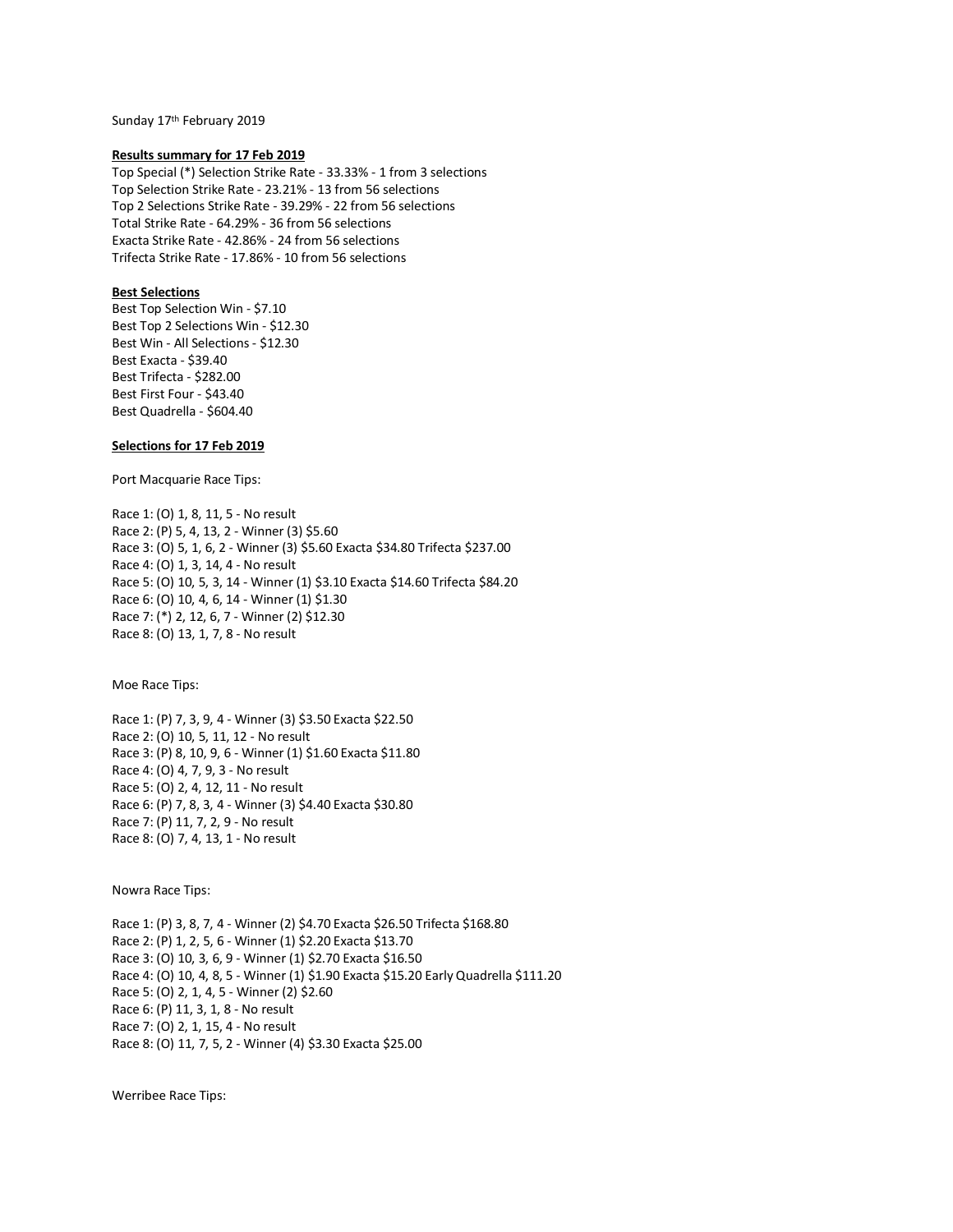Race 1: (P) 9, 2, 4, 8 - Winner (1) \$2.40 Exacta \$19.70 Trifecta \$39.70 Race 2: (\*) 4, 9, 5, 6 - No result Race 3: (O) 3, 5, 14, 13 - Winner (2) \$2.30 Exacta \$8.90 Race 4: (O) 4, 5, 1, 7 - Winner (3) \$3.30 Exacta \$10.10 Race 5: (P) 3, 2, 8, 9 - Winner (1) \$2.40 Race 6: (O) 7, 3, 4, 8 - No result Race 7: (O) 7, 8, 9, 4 - Winner (2) \$2.10

Port Lincoln Race Tips:

Race 1: (P) 1, 3, 6, 5 - Winner (2) \$2.20 Exacta \$14.00 Trifecta \$14.10 First 4 \$18.40 Race 2: (P) 7, 2, 6, 1 - No result Race 3: (O) 3, 5, 7, 2 - Winner (4) \$6.60 Exacta \$39.40 Race 4: (O) 4, 1, 10, 5 - No result Race 5: (P) 5, 4, 6, 7 - Winner (2) \$5.90 Exacta \$28.90 Race 6: (O) 6, 3, 5, 4 - No result Race 7: (O) 7, 4, 3, 5 - Winner (1) \$6.30 Race 8: (O) 6, 1, 7, 9 - Winner (4) \$8.30

Sunshine Coast Race Tips:

Race 1: (\*) 7, 6, 4, 3 - Winner (1) \$1.20 Race 2: (P) 5, 2, 7, 3 - Winner (2) \$4.60 Exacta \$20.60 Trifecta \$58.70 Race 3: (P) 1, 9, 8, 3 - Winner (3) \$5.00 Exacta \$36.60 Race 4: (O) 3, 6, 4, 12 - Winner (3) \$11.50 Exacta \$29.20 Trifecta \$282.00 Early Quadrella \$604.40 Race 5: (P) 6, 5, 2, 4 - Winner (1) \$7.10 Exacta \$11.30 Race 6: (O) 10, 5, 2, 3 - Winner (1) \$6.90 Exacta \$31.90 Race 7: (P) 9, 8, 6, 4 - No result Race 8: (P) 4, 2, 12, 7 - Winner (4) \$3.90

Sunshine Coast Race Tips:

Race 1: (P) 4, 8, 6, 2 - Winner (3) \$2.50 Exacta \$15.20 Trifecta \$26.40 Race 2: (P) 1, 2, 3, 5 - Winner (2) \$3.60 Exacta \$6.60 Trifecta \$12.20 First 4 \$21.20 Race 3: (P) 2, 3, 5, 4 - No result Race 4: (P) 5, 10, 7, 9 - Winner (1) \$2.30 Race 5: (P) 8, 1, 4, 6 - Winner (4) \$11.00 Race 6: (P) 7, 4, 3, 5 - Winner (3) \$3.10 Race 7: (P) 1, 3, 2, 8 - Winner (1) \$1.30 Exacta \$6.50

Narrogin Race Tips:

Race 1: (P) 5, 3, 8, 2 - Winner (1) \$3.70 Exacta \$5.30 Trifecta \$13.20 First 4 \$43.40 Race 2: (P) 3, 4, 7, 8 - No result Race 3: (P) 8, 2, 4, 7 - No result Race 4: (O) 10, 1, 3, 7 - Winner (3) \$3.50 Exacta \$37.90 Trifecta \$182.80 Race 5: (O) 8, 2, 4, 5 - Winner (2) \$2.80 Race 6: (O) 6, 3, 8, 7 - No result Race 7: (O) 5, 4, 7, 3 - Winner (4) \$2.60 Race 8: (P) 7, 4, 1, 2 - No result Race 9: (O) 7, 1, 6, 11 - Winner (4) \$9.50 Exacta \$16.60 Trifecta \$74.10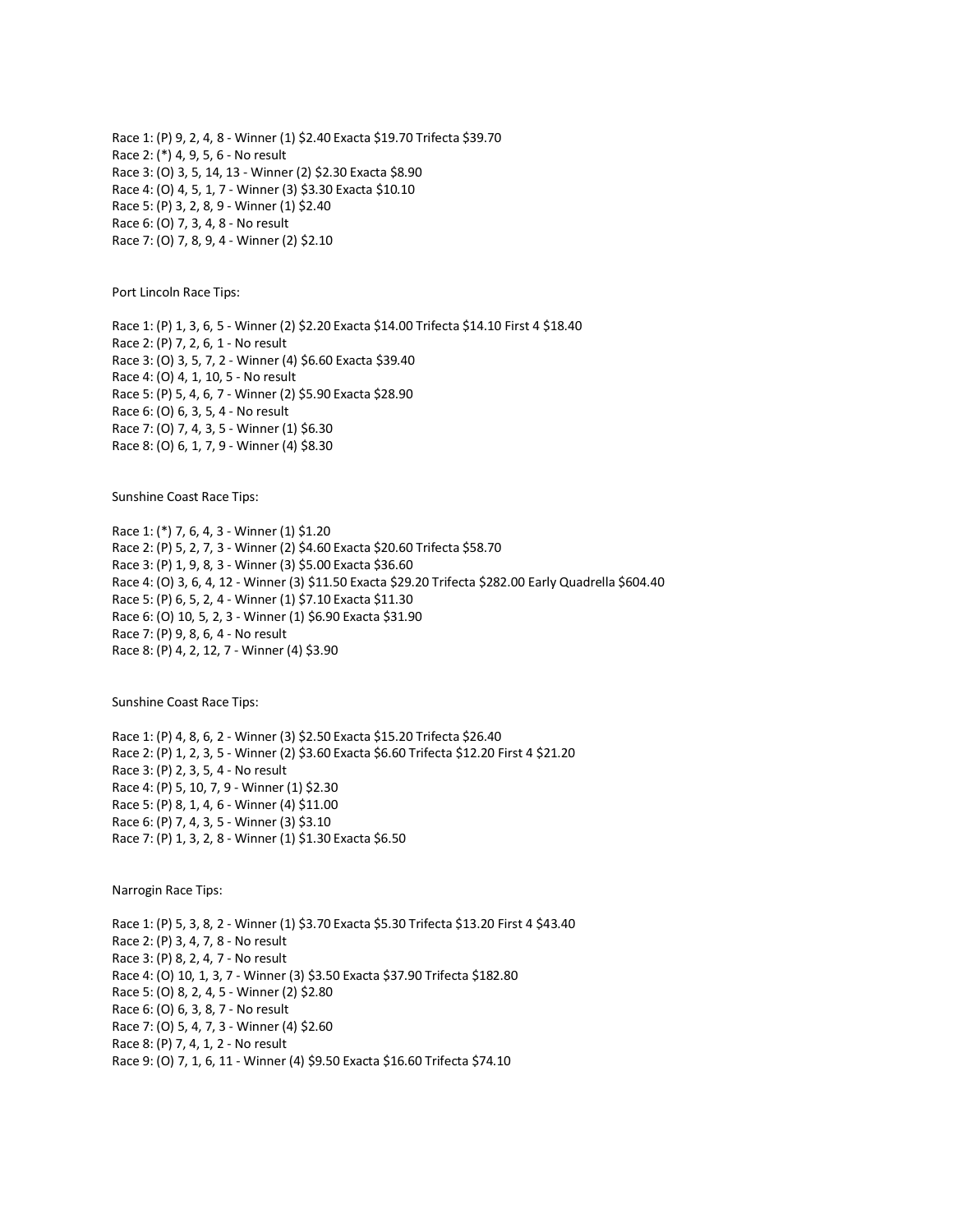Sunday 10th February 2019

## **Results summary for 10 Feb 2019**

Top Special (\*) Selection Strike Rate - 25.00% - 1 from 4 selections Top Selection Strike Rate - 34.92% - 22 from 63 selections Top 2 Selections Strike Rate - 46.03% - 29 from 63 selections Total Strike Rate - 73.02% - 46 from 63 selections Exacta Strike Rate - 46.03% - 29 from 63 selections Trifecta Strike Rate - 28.57% - 18 from 63 selections

## **Best Selections**

Best Top Selection Win - \$24.50 Best Top 2 Selections Win - \$24.50 Best Win - All Selections - \$25.60 Best Exacta - \$343.50 Best Trifecta - \$122.90 Best First Four - \$165.20 Best Quadrella - nil

## **Selections for 10 Feb 2019**

Hobart Race Tips:

Race 1: (P) 2, 4, 6, 3 - Winner (4) \$4.20 Exacta \$12.20 Trifecta \$48.00 Race 2: (\*) 2, 5, 7, 14 - Winner (3) \$9.10 Exacta \$34.30 Race 3: (P) 5, 2, 9, 1 - Winner (1) \$6.50 Race 4: (P) 11, 2, 8, 1 - Winner (1) \$2.70 Race 5: (P) 7, 1, 3, 2 - Winner (1) \$1.60 Exacta \$1.90 Trifecta \$4.90 Race 6: (P) 3, 1, 6, 9 - Winner (1) \$2.10 Exacta \$32.00 Race 7: (P) 3, 1, 2, 4 - Winner (1) \$3.70 Exacta \$6.50 Trifecta \$24.10 First 4 \$56.40 Race 8: (P) 3, 4, 2, 1 - Winner (1) \$5.00 Exacta \$22.60 Race 9: (P) 6, 9, 1, 3 - Winner (1) \$1.60

Dubbo Race Tips:

Race 1: (O) 4, 3, 13, 5 - No result Race 2: (P) 2, 5, 7, 9 - Winner (4) \$25.60 Exacta \$343.50 Race 3: (O) 11, 5, 14, 9 - No result Race 4: (P) 1, 2, 11, 4 - Winner (1) \$1.80 Race 5: (O) 4, 3, 13, 5 - No result Race 6: (P) 5, 12, 1, 6 - Winner (4) \$17.80 Exacta \$53.80 Race 7: (P) 4, 1, 8, 9 - Winner (1) \$2.80 Exacta \$18.00 Race 8: (O) 5, 14, 11, 2 - Winner (1) \$24.50

Wodonga Race Tips:

Race 1: (P) 9, 4, 7, 3 - Winner (1) \$1.90 Exacta \$4.30 Trifecta \$18.80 First 4 \$52.40 Race 2: (\*) 5, 9, 7, 6 - Winner (4) \$16.40 Exacta \$38.10 Trifecta \$98.80 First 4 \$162.20 Race 3: (P) 4, 7, 8, 1 - Winner (1) \$3.70 Race 4: (P) 3, 4, 5, 6 - No result Race 5: (P) 1, 3, 2, 4 - Winner (2) \$2.20 Exacta \$9.20 Trifecta \$33.90 Race 6: (P) 7, 4, 1, 2 - Winner (4) \$3.70 Exacta \$3.00 Trifecta \$22.70 Race 7: (O) 3, 5, 2, 1 - Winner (4) \$3.10 Exacta \$10.70 Trifecta \$33.50

Colac Race Tips: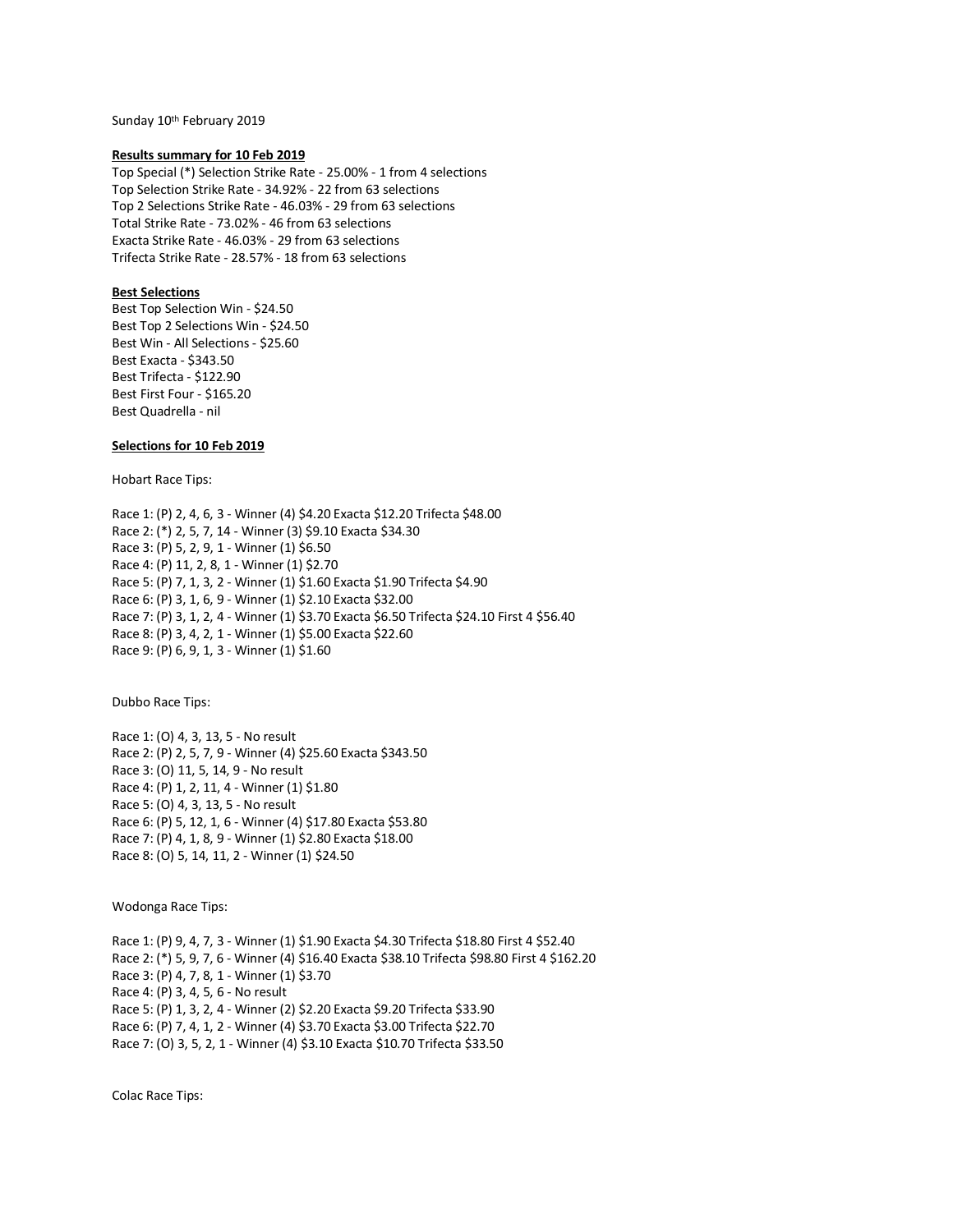Race 1: (O) 7, 2, 4, 6 - Winner (2) \$6.40 Exacta \$26.40 Trifecta \$67.60 First 4 \$165.20 Race 2: (P) 8, 9, 2, 4 - Winner (1) \$2.20 Race 3: (P) 3, 1, 5, 4 - Winner (3) \$3.70 Exacta \$6.80 Trifecta \$36.90 Race 4: (\*) 3, 5, 7, 6 - Winner (1) \$1.60 Race 5: (P) 1, 3, 4, 6 - Winner (1) \$4.40 Exacta \$12.10 Race 6: (P) 6, 5, 10, 4 - No result Race 7: (O) 7, 6, 5, 1 - No result Race 8: (P) 5, 4, 8, 9 - No result

Naracoorte Race Tips:

Race 1: (P) 3, 2, 6, 7 - Winner (1) \$3.90 Exacta \$4.60 Trifecta \$16.50 Race 2: (O) 7, 5, 2, 6 - No result Race 3: (P) 2, 3, 4, 5 - Winner (2) \$2.20 Exacta \$3.10 Trifecta \$11.50 First 4 \$7.20 Race 4: (P) 1, 9, 7, 5 - Winner (3) \$3.10 Exacta \$20.90 Trifecta \$122.90 Race 5: (P) 1, 2, 6, 3 - Winner (1) \$3.30 Exacta \$19.90 Trifecta \$57.40 Race 6: (O) 2, 3, 8, 10 - No result Race 7: (O) 7, 4, 9, 5 - Winner (3) \$3.40 Race 8: (O) 4, 3, 7, 6 - No result

Taree Race Tips:

Race 1: (O) 3, 9, 10, 11 - Winner (3) \$5.00 Race 2: (O) 8, 7, 5, 4 - Winner (2) \$2.20 Exacta \$9.50 Trifecta \$41.80 First 4 \$144.40 Race 3: (O) 7, 4, 16, 1 - No result Race 4: (\*) 1, 5, 3, 2 - Winner (4) \$11.70 Exacta \$32.40 Trifecta \$80.40 Race 5: (P) 9, 1, 7, 4 - No result Race 6: (P) 6, 2, 3, 5 - Winner (1) \$2.00 Race 7: (O) 1, 6, 9, 10 - No result

Sunshine Coast Race Tips:

Race 1: (P) 4, 8, 6, 2 - Winner (3) \$2.50 Exacta \$15.20 Trifecta \$26.40 Race 2: (P) 1, 2, 3, 5 - Winner (2) \$3.60 Exacta \$6.60 Trifecta \$12.20 First 4 \$21.20 Race 3: (P) 2, 3, 5, 4 - No result Race 4: (P) 5, 10, 7, 9 - Winner (1) \$2.30 Race 5: (P) 8, 1, 4, 6 - Winner (4) \$11.00 Race 6: (P) 7, 4, 3, 5 - Winner (3) \$3.10 Race 7: (P) 1, 3, 2, 8 - Winner (1) \$1.30 Exacta \$6.50

Albany Race Tips:

Race 1: (P) 6, 5, 9, 10 - Winner (1) \$1.70 Race 2: (P) 10, 14, 13, 5 - No result Race 3: (O) 9, 3, 4, 8 - No result Race 4: (O) 5, 7, 2, 9 - Winner (2) \$3.50 Race 5: (O) 5, 9, 1, 7 - Winner (4) \$6.10 Exacta \$23.80 Race 6: (O) 8, 5, 9, 13 - No result Race 7: (P) 1, 3, 2, 10 - Winner (2) \$6.20 Exacta \$19.20 Race 8: (P) 3, 8, 5, 1 - Winner (1) \$2.30 Exacta \$8.80 Race 9: (O) 13, 14, 10, 3 - Winner (3) \$3.30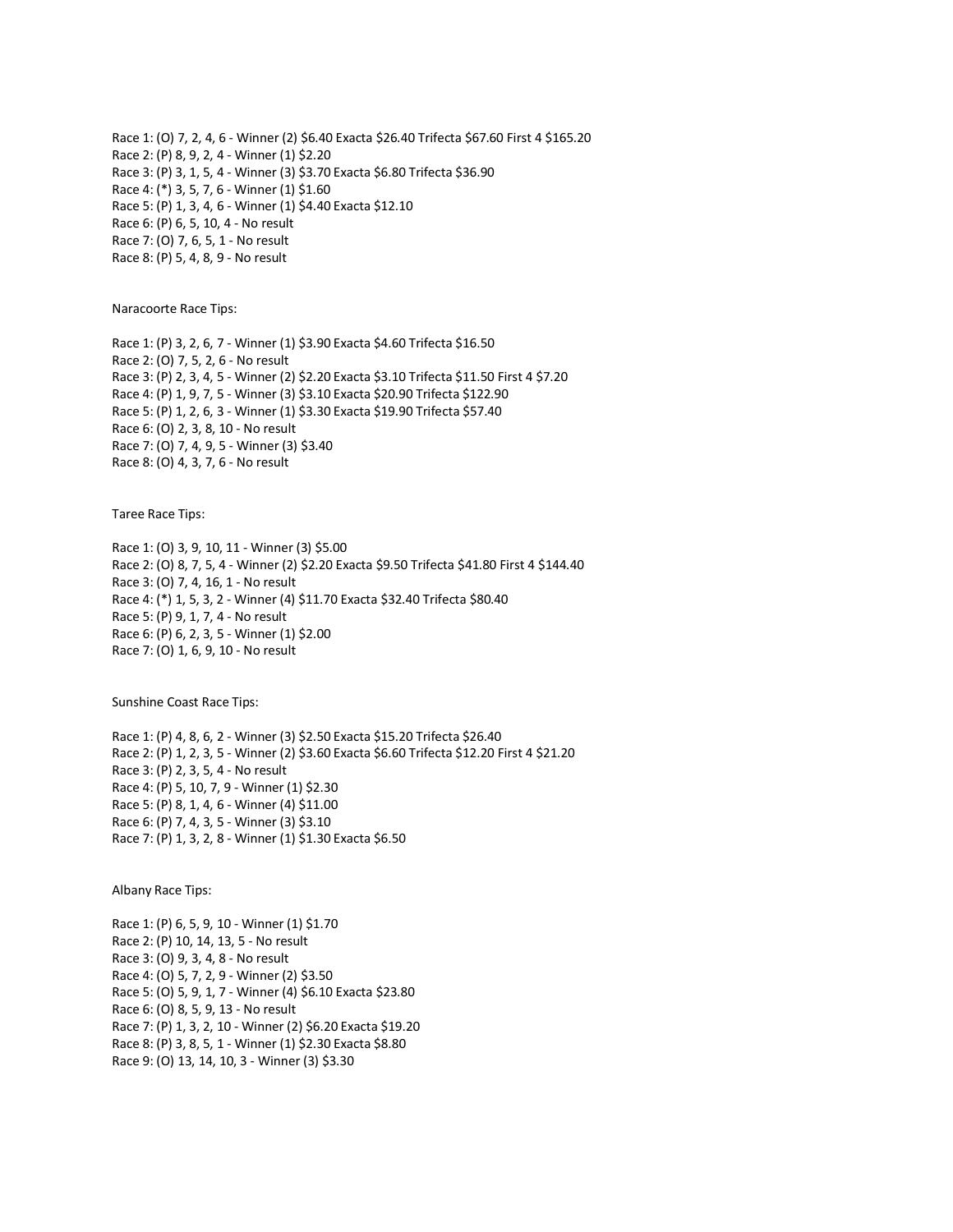Sunday 3rd February 2019

#### **Results summary for 03 Feb 2019**

Top Special (\*) Selection Strike Rate - 66.67% - 2 from 3 selections Top Selection Strike Rate - 33.33% - 15 from 45 selections Top 2 Selections Strike Rate - 62.22% - 28 from 45 selections Total Strike Rate - 73.33% - 33 from 45 selections Exacta Strike Rate - 46.67% - 21 from 45 selections Trifecta Strike Rate - 22.22% - 10 from 45 selections

# **Best Selections**

Best Top Selection Win - \$5.10 Best Top 2 Selections Win - \$8.40 Best Win - All Selections - \$8.40 Best Exacta - \$52.60 Best Trifecta - \$149.20 Best First Four - \$71.60 Best Quadrella - \$766.40

## **Selections for 03 Feb 2019**

Sapphire Coast Race Tips:

Race 1: (P) 4, 3, 7, 2 - Winner (1) \$1.50 Exacta \$14.50 Trifecta \$16.30 First 4 \$29.40 Race 2: (P) 1, 7, 5, 4 - Winner (1) \$2.90 Exacta \$38.40 Trifecta \$87.50 Race 3: (P) 1, 8, 4, 6 - Winner (1) \$1.50 Race 4: (O) 10, 13, 14, 7 - Winner (3) \$4.00 Exacta \$13.60 Early Quadrella \$14.20 Race 5: (P) 2, 7, 5, 8 - No result Race 6: (O) 14, 8, 13, 1 - Winner (4) \$5.70 Exacta \$45.50 Trifecta \$149.20 Race 7: (O) 5, 9, 1, 12 - Winner (1) \$3.40 Race 8: (O) 2, 5, 6, 4 - No result

Strathalbyn Race Tips:

Race 1: (P) 8, 5, 1, 4 - No result Race 2: (O) 9, 6, 10, 8 - Winner (1) \$5.10 Exacta \$47.30 Race 3: (\*) 9, 8, 4, 2 - Winner (2) \$5.00 Race 4: (P) 2, 4, 5, 6 - Winner (2) \$1.70 Race 5: (P) 6, 1, 8, 10 - Winner (1) \$3.70 Exacta \$10.60 Race 6: (O) 7, 6, 3, 8 - Winner (2) \$3.20 Race 7: (O) 4, 7, 9, 5 - Winner (4) \$4.40 Race 8: (O) 5, 10, 14, 9 - No result

Dubbo Race Tips:

Race 1: (P) 2, 3, 1, 7 - No result Race 2: (O) 11, 3, 10, 12 - No result Race 3: (P) 2, 3, 4, 1 - Winner (1) \$2.00 Exacta \$6.60 Trifecta \$12.00 Race 4: (O) 4, 1, 10, 11 - Winner (1) \$1.70 Race 5: (P) 5, 1, 3, 4 - Winner (2) \$2.00 Exacta \$11.90 Race 6: (O) 2, 7, 9, 10 - Winner (4) \$4.80 Exacta \$16.40 Trifecta \$100.80 Race 7: (O) 5, 4, 1, 6 - Winner (2) \$8.40 Exacta \$52.60 Race 8: (O) 8, 12, 5, 11 - Winner (2) \$5.80 Quadrella \$766.40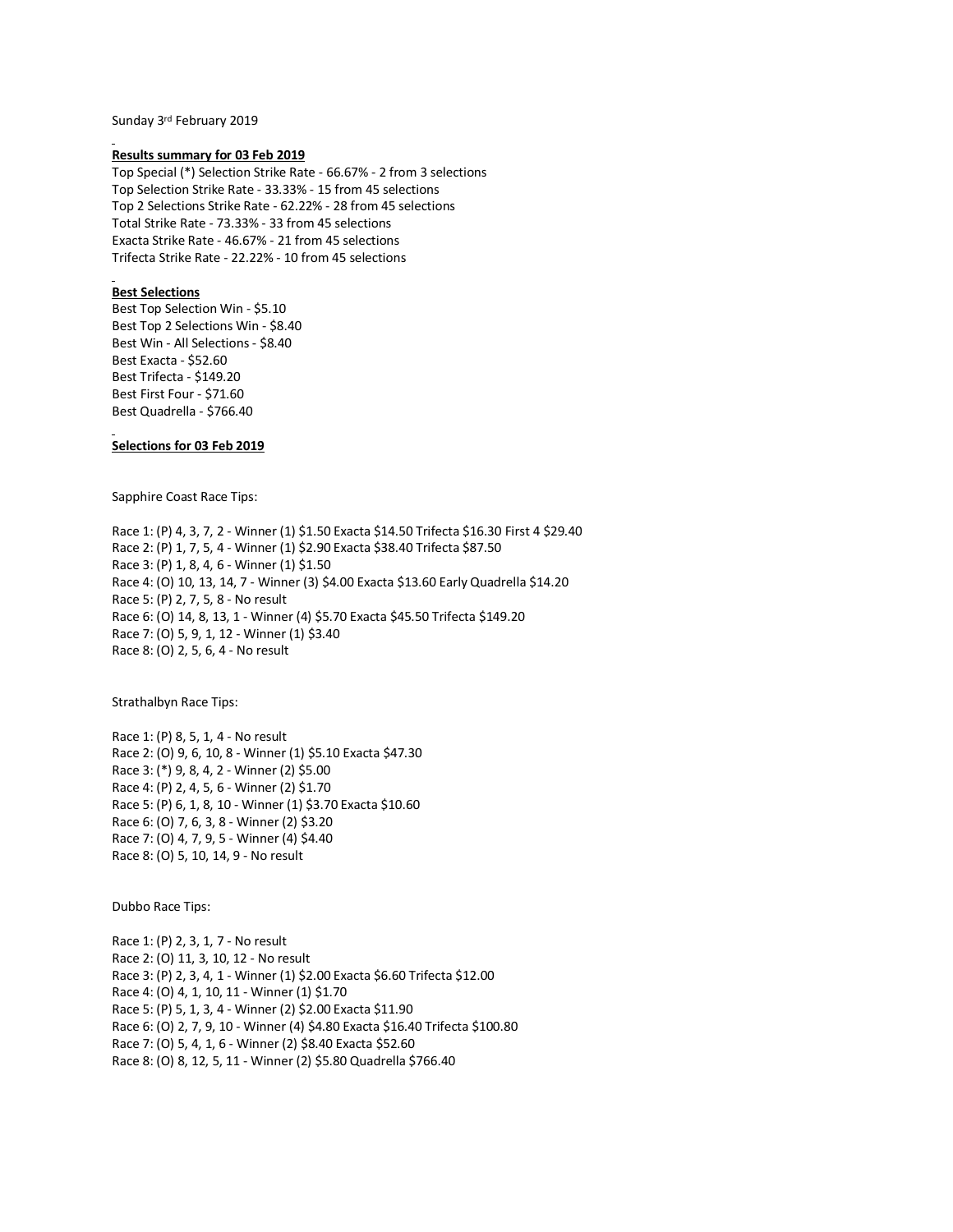Sunshine Coast Race Tips:

Race 1: (P) 4, 2, 1, 5 - Winner (2) \$2.70 Exacta \$4.00 Trifecta \$11.40 First 4 \$10.80 Race 2: (\*) 4, 1, 2, 3 - Winner (1) \$1.40 Exacta \$3.00 Trifecta \$14.50 Race 3: (P) 3, 11, 1, 10 - Winner (1) \$3.10 Race 4: (O) 2, 5, 10, 15 - No result Race 5: (O) 5, 1, 4, 10 - Winner (3) \$6.30 Race 6: (O) 2, 8, 11, 15 - No result Race 7: (O) 4, 2, 5, 6 - Winner (2) \$5.10 Race 8: (O) 12, 8, 11, 6 - Winner (1) \$1.40 Exacta \$7.10

Bunbury Race Tips;

Race 1: (P) 5, 4, 9, 1 - No result Race 2: (O) 7, 6, 1, 10 - No result Race 3: (P) 6, 1, 3, 2 - Winner (2) \$5.60 Race 4: (P) 6, 8, 2, 1 - No result Race 5: (P) 1, 9, 8, 4 - No result Race 6: (P) 3, 2, 4, 7 - Winner (1) \$1.90 Exacta \$6.50 Trifecta \$17.80 Race 7: (\*) 6, 1, 2, 3 - Winner (1) \$1.50 Exacta \$5.40 Trifecta \$19.70 First 4 \$71.60 Race 8: (P) 5, 6, 8, 9 - Winner (1) \$3.20 Exacta \$29.50

Alice Springs Race Tips:

Race 1: (P) 1, 3, 6, 7 - Winner (1) \$3.30 Exacta \$12.10 Race 2: (P) 5, 2, 1, 6 - Winner (2) \$2.10 Exacta \$12.20 Race 3: (O) 3, 5, 6, 2 - Winner (2) \$3.60 Exacta \$30.10 Race 4: (P) 3, 4, 6, 5 - Winner (2) \$2.70 Exacta \$14.40 Trifecta \$21.70 First 4 \$23.80 Race 5: (P) 6, 5, 8, 1 - Winner (2) \$4.60 Exacta \$32.60 Quadrella \$128.20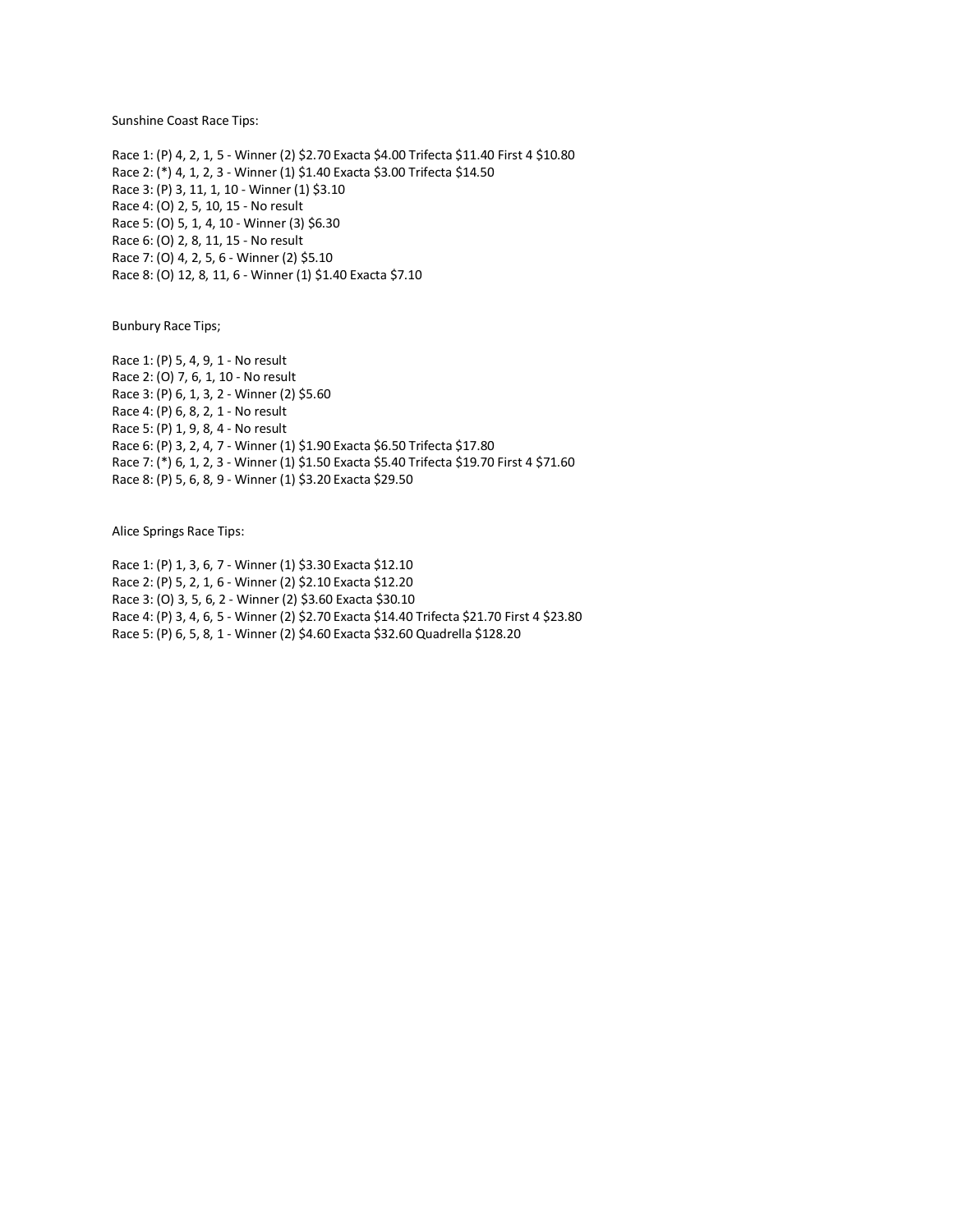Sunday 27<sup>th</sup> January 2019

## **Results summary for 27 Jan 2019**

Top Special (\*) Selection Strike Rate - 60.00% - 3 from 5 selections Top Selection Strike Rate - 28.85% - 15 from 52 selections Top 2 Selections Strike Rate - 44.23% - 23 from 52 selections Total Strike Rate - 71.15% - 37 from 52 selections Exacta Strike Rate - 42.31% - 22 from 52 selections Trifecta Strike Rate - 21.15% - 11 from 52 selections

## **Best Selections**

Best Top Selection Win - \$4.00 Best Top 2 Selections Win - \$9.20 Best Win - All Selections - \$19.70 Best Exacta - \$64.30 Best Trifecta - \$116.00 Best First Four - \$509.60 Best Quadrella - \$199.90

# **Selections for 27 Jan 2019**

Geelong Race Tips:

Race 1: (O) 15, 8, 11, 7 - No result Race 2: (P) 11, 3, 12, 7 - Winner (2) \$3.80 Exacta \$25.50 Trifecta \$92.50 First 4 \$223.20 Race 3: (O) 5, 4, 9, 10 - Winner (1) \$4.00 Race 4: (O) 12, 9, 2, 11 - Winner (4) \$5.90 Exacta \$18.30 Trifecta \$116.00 First 4 \$509.60 Race 5: (P) 1, 5, 6, 2 - Winner (1) \$2.20 Exacta \$4.80 Trifecta \$9.00 Race 6: (O) 5, 3, 2, 13 - Winner (4) \$5.30 Race 7: (P) 3, 7, 4, 11 - Winner (1) \$2.10 Race 8: (P) 12, 15, 14, 4 - No result

Great Western Race Tips:

Race 1: (P) 7, 4, 1, 6 - Winner (2) \$5.50 Race 2: (P) 9, 1, 8, 5 - No result Race 3: (P) 4, 8, 3, 6 - No result Race 4: (P) 2, 6, 5, 3 - Winner (2) \$3.10 Race 5: (O) 2, 3, 8, 1 - Winner (4) \$4.60 Race 6: (P) 1, 2, 6, 4 - Winner (1) \$2.60 Exacta \$7.10 Trifecta \$12.90 First 4 \$48.20 Race 7: (P) 2, 4, 8, 3 - No result

Hobart Race Tips:

Race 1: (P) 2, 6, 4, 5 - No result Race 2: (\*) 7, 5, 9, 3 - Winner (1) \$1.80 Race 3: (O) 7, 5, 6, 9 - No result Race 4: (P) 6, 3, 4, 5 - No result Race 5: (P) 4, 6, 5, 3 - Winner (1) \$1.50 Exacta \$4.30 Trifecta \$12.30 Race 6: (P) 2, 1, 6, 3 - Winner (2) \$1.80 Exacta \$2.20 Race 7: (P) 3, 1, 9, 6 - Winner (1) \$3.00 Exacta \$4.20 Trifecta \$42.20 First 4 \$77.20 Race 8: (\*) 2, 1, 4, 5 - Winner (1) \$1.30 Exacta \$2.60 Quadrella \$11.00

Wyong Race Tips: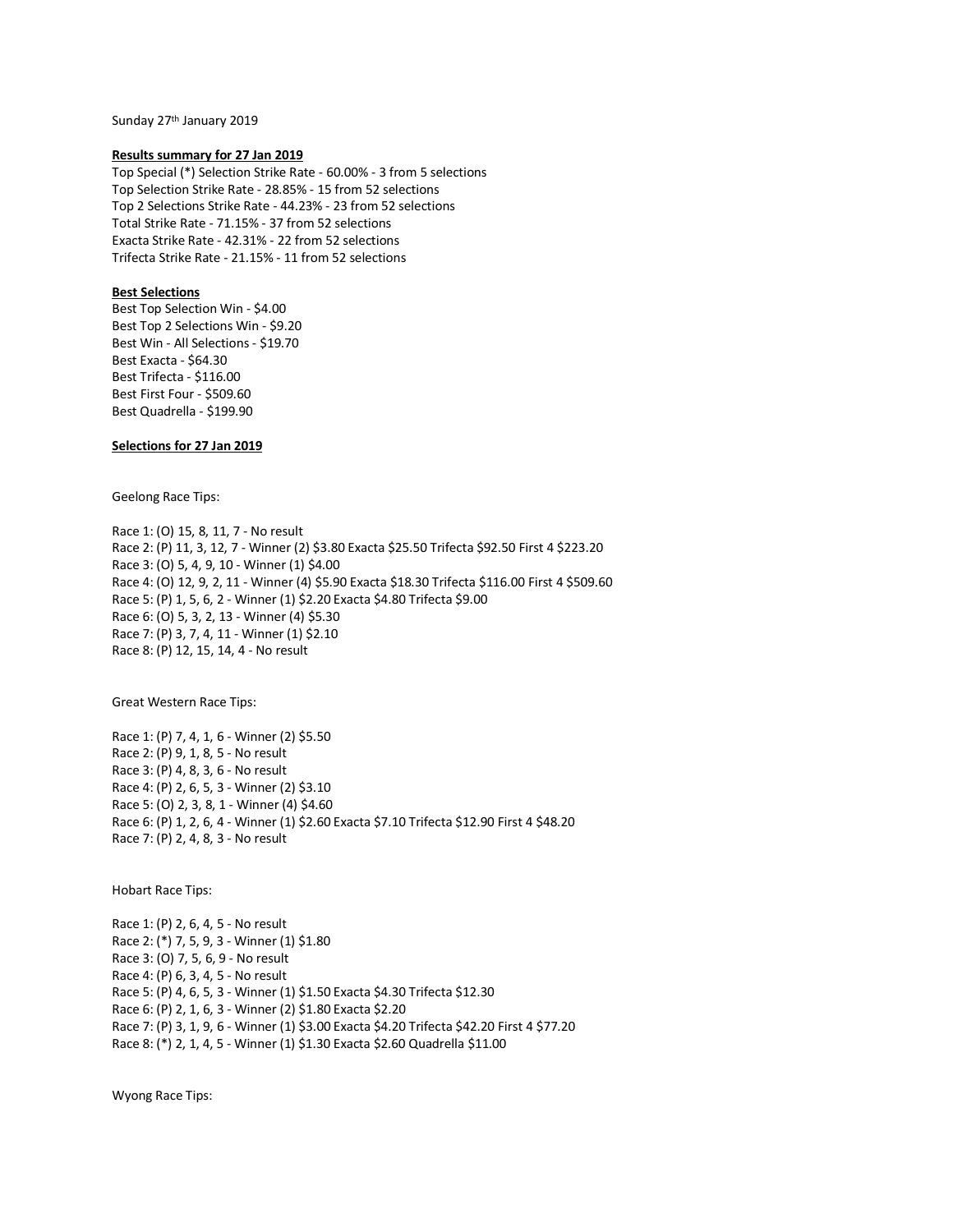Race 1: (P) 1, 2, 7, 4 - Winner (2) \$3.80 Exacta \$4.10 Trifecta \$34.30 Race 2: (P) 4, 6, 3, 2 - Winner (1) \$2.60 Exacta \$12.50 Race 3: (\*) 4, 7, 13, 11 - Winner (3) \$5.80 Exacta \$10.60 Race 4: (P) 1, 10, 8, 4 - Winner (2) \$2.90 Exacta \$18.20 Early Quadrella \$189.10 Race 5: (P) 2, 9, 3, 8 - Winner (4) \$2.40 Exacta \$32.10 Race 6: (\*) 3, 2, 4, 7 - Winner (1) \$1.70 Race 7: (P) 4, 6, 3, 7 - Winner (4) \$3.70 Exacta \$16.00 Trifecta \$45.00 First 4 \$53.20 Race 8: (P) 6, 2, 3, 4 - Winner (3) \$5.00 Exacta \$16.30 Trifecta \$46.20 First 4 \$194.00 Quadrella \$199.90

Murray Bridge Race Tips:

Race 1: (P) 1, 6, 5, 3 - Winner (1) \$1.20 Exacta \$6.60 Trifecta \$17.10 First 4 \$16.80 Race 2: (O) 5, 1, 6, 9 - No result Race 3: (O) 10, 13, 6, 9 - Winner (3) \$13.20 Race 4: (O) 10, 1, 6, 3 - Winner (1) \$2.60 Exacta \$11.60 Race 5: (P) 1, 9, 5, 3 - Winner (4) \$4.30 Race 6: (P) 5, 8, 4, 10 - No result Race 7: (O) 10, 5, 8, 9 - Winner (1) \$2.50 Exacta \$7.20

Grafton Race Tips:

Race 1: (P) 3, 5, 4, 7 - Winner (1) \$1.80 Race 2: (P) 2, 1, 8, 4 - Winner (2) \$2.90 Exacta \$64.30 Race 3: (P) 13, 5, 14, 8 - Winner (3) \$9.00 Exacta \$52.40 Race 4: (O) 8, 11, 3, 2 - Winner (1) \$2.80 Exacta \$16.60 Trifecta \$78.80 Early Quadrella \$179.60 Race 5: (P) 1, 13, 9, 7 - No result Race 6: (O) 6, 4, 10, 9 - No result Race 7: (O) 13, 14, 11, 6 - Winner (4) \$5.10

Kilcoy Race Tips:

Race 1: (P) 11, 2, 8, 3 - Winner (2) \$9.20 Exacta \$30.70 Race 2: (P) 8, 4, 1, 6 - No result Race 3: (P) 8, 6, 9, 5 - No result Race 4: (O) 11, 4, 8, 12 - Winner (3) \$11.10 Race 5: (P) 5, 8, 7, 1 - Winner (3) \$2.70 Race 6: (\*) 1, 11, 12, 8 - Winner (3) \$19.70 Race 7: (O) 8, 3, 6, 12 - No result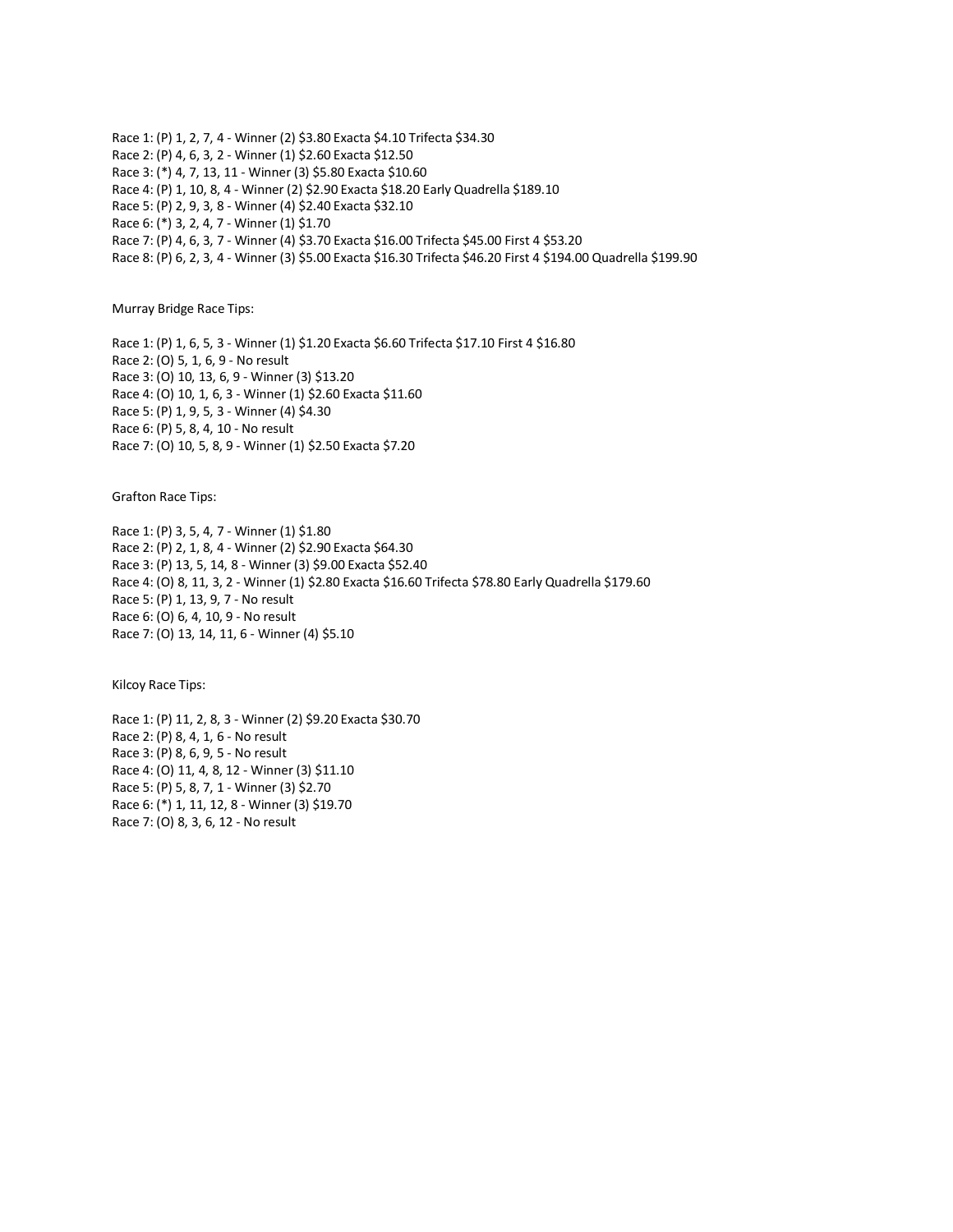#### Sunday 20<sup>th</sup> January 2019

#### **Results summary for 20 Jan 2019**

No Specials to report Top Selection Strike Rate - 35.85% - 19 from 53 selections Top 2 Selections Strike Rate - 62.26% - 33 from 53 selections Total Strike Rate - 84.91% - 45 from 53 selections Exacta Strike Rate - 50.94% - 27 from 53 selections Trifecta Strike Rate - 28.30% - 15 from 53 selections

## **Best Selections**

Best Top Selection Win - \$11.10 Best Top 2 Selections Win - \$11.10 Best Win - All Selections - \$11.10 Best Exacta - \$38.20 Best Trifecta - \$123.70 Best First Four - \$242.00 Best Quadrella - nil

# **Selections for 20 Jan 2019**

Sale Race Tips:

Race 1: (P) 5, 4, 3, 2 - Winner (1) \$1.80 Exacta \$2.50 Race 2: (P) 7, 4, 3, 6 - Winner (2) \$4.30 Exacta \$4.90 Trifecta \$23.70 Race 3: (P) 8, 7, 1, 3 - Winner (1) \$2.00 Exacta \$5.00 Race 4: (P) 8, 5, 3, 10 - Winner (2) \$2.20 Race 5: (P) 2, 6, 4, 3 - Winner (2) \$1.60 Race 6: (P) 2, 3, 8, 5 - Winner (2) \$2.70 Race 7: (P) 1, 7, 5, 2 - Winner (1) \$2.20 Exacta \$9.20 Trifecta \$42.90 Race 8: (O) 6, 5, 12, 8 - Winner (3) \$6.40 Exacta \$35.90 Trifecta \$123.70

Benalla Race Tips:

Race 1: (P) 5, 7, 6, 2 - Winner (2) \$2.60 Exacta \$11.40 Trifecta \$29.20 Race 2: (P) 2, 5, 1, 12 - Winner (4) \$7.40 Exacta \$24.00 Race 3: (O) 5, 11, 4, 8 - Winner (1) \$3.20 Exacta \$38.20 Race 4: (P) 11, 5, 2, 4 - Winner (3) \$6.50 Exacta \$10.00 Race 5: (P) 7, 5, 11, 9 - Winner (1) \$2.50 Race 6: (O) 10, 2, 3, 6 - Winner (4) \$3.60 Exacta \$12.40 Race 7: (O) 6, 9, 1, 2 - No result Race 8: (O) 9, 4, 8, 1 - Winner (1) \$11.10

Cowra Race Tips:

Race 1: (P) 6, 4, 11, 8 - No result Race 2: (O) 7, 5, 9, 2 - Winner (4) \$3.20 Race 3: (O) 3, 5, 12, 2 - Winner (1) \$2.30 Race 4: (P) 2, 5, 6, 1 - Winner (2) \$4.60 Race 5: (O) 7, 3, 8, 2 - Winner (1) \$2.70 Race 6: (P) 6, 3, 8, 1 - No result Race 7: (O) 5, 7, 6, 3 - Winner (2) \$5.90 Exacta \$30.50 Trifecta \$107.80 First 4 \$242.00 Race 8: (O) 6, 14, 13, 2 - Winner (4) \$6.80 Exacta \$29.30

Gawler Race Tips: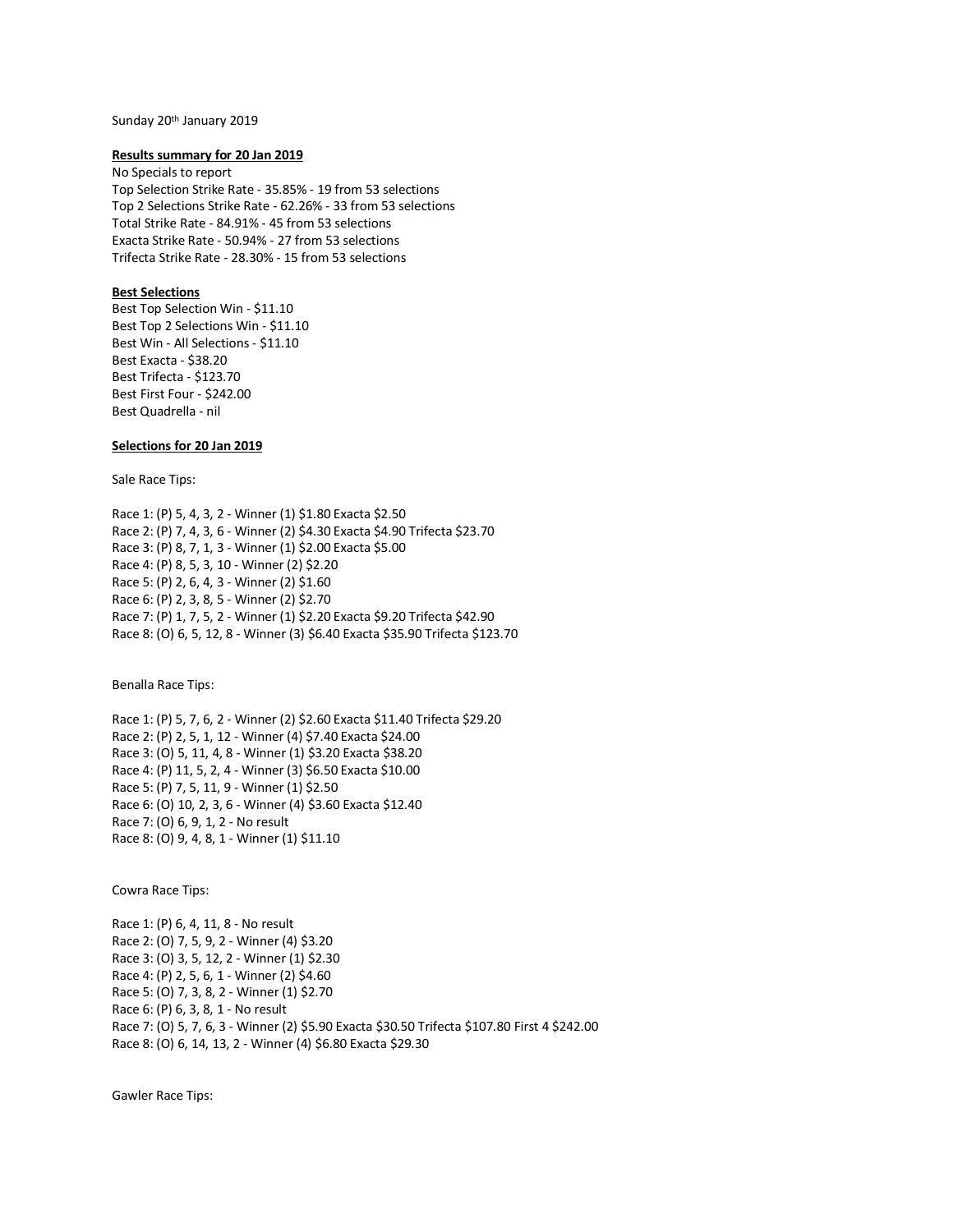Race 1: (P) 2, 4, 5, 3 - Winner (1) \$3.10 Exacta \$9.70 Race 2: (P) 4, 3, 1, 2 - Winner (1) \$6.00 Race 3: (P) 9, 8, 4, 2 - Winner (1) \$2.90 Exacta \$7.10 Trifecta \$17.70 Race 4: (P) 1, 4, 10, 3 - Winner (4) \$4.60 Race 5: (P) 8, 3, 2, 1 - Winner (2) \$5.40 Exacta \$11.60 Race 6: (P) 6, 4, 2, 1 - Winner (2) \$2.60 Exacta \$12.50 Trifecta \$18.10 Race 7: (P) 6, 4, 3, 1 - No result

Armidale Race Tips:

Race 1: (P) 6, 2, 5, 3 - Winner (2) \$1.80 Exacta \$5.80 Trifecta \$22.40 First 4 \$36.20 Race 2: (P) 1, 6, 2, 8 - Winner (4) \$4.60 Exacta \$32.20 Trifecta \$46.80 Race 3: (P) 1, 7, 8, 4 - Winner (1) \$1.60 Exacta \$6.80 Trifecta \$21.10 First 4 \$42.20 Race 4: (P) 5, 11, 7, 1 - Winner (1) \$2.60 Exacta \$9.90 Trifecta \$31.40 Race 5: (P) 2, 1, 4, 3 - Winner (4) \$2.90 Exacta \$16.90 Race 6: (P) 5, 6, 7, 1 - Winner (1) \$2.30 Exacta \$16.00 Trifecta \$46.90 Race 7: (P) 3, 2, 5, 10 - Winner (2) \$10.20

Sunshine Coast Race Tips:

Race 1: (P) 2, 5, 6, 3 - Winner (3) \$8.10 Exacta \$18.40 Trifecta \$33.90 First 4 \$111.80 Race 2: (P) 1, 2, 4, 7 - Winner (2) \$2.90 Exacta \$6.80 Trifecta \$22.30 Race 3: (P) 1, 6, 2, 3 - Winner (2) \$5.20 Exacta \$13.60 Race 4: (P) 6, 2, 1, 9 - Winner (1) \$1.70 Exacta \$3.60 Trifecta \$6.80 Race 5: (O) 7, 5, 9, 1 - No result Race 6: (P) 6, 11, 1, 13 - Winner (4) \$7.30 Race 7: (P) 4, 5, 3, 2 - Winner (1) \$1.70 Exacta \$6.90 Race 8: (P) 4, 2, 9, 3 - Winner (1) \$2.60

Albany Race Tips:

Race 1: (P) 2, 4, 1, 5 - Winner (2) \$1.70 Race 2: (P) 1, 9, 8, 7 - No result Race 3: (P) 4, 1, 3, 7 - Winner (1) \$2.40 Race 4: (O) 7, 2, 6, 9 - No result Race 5: (O) 5, 3, 4, 6 - Winner (4) \$3.20 Race 6: (P) 6, 2, 7, 3 - No result Race 7: (P) 2, 1, 5, 3 - Winner (1) \$3.60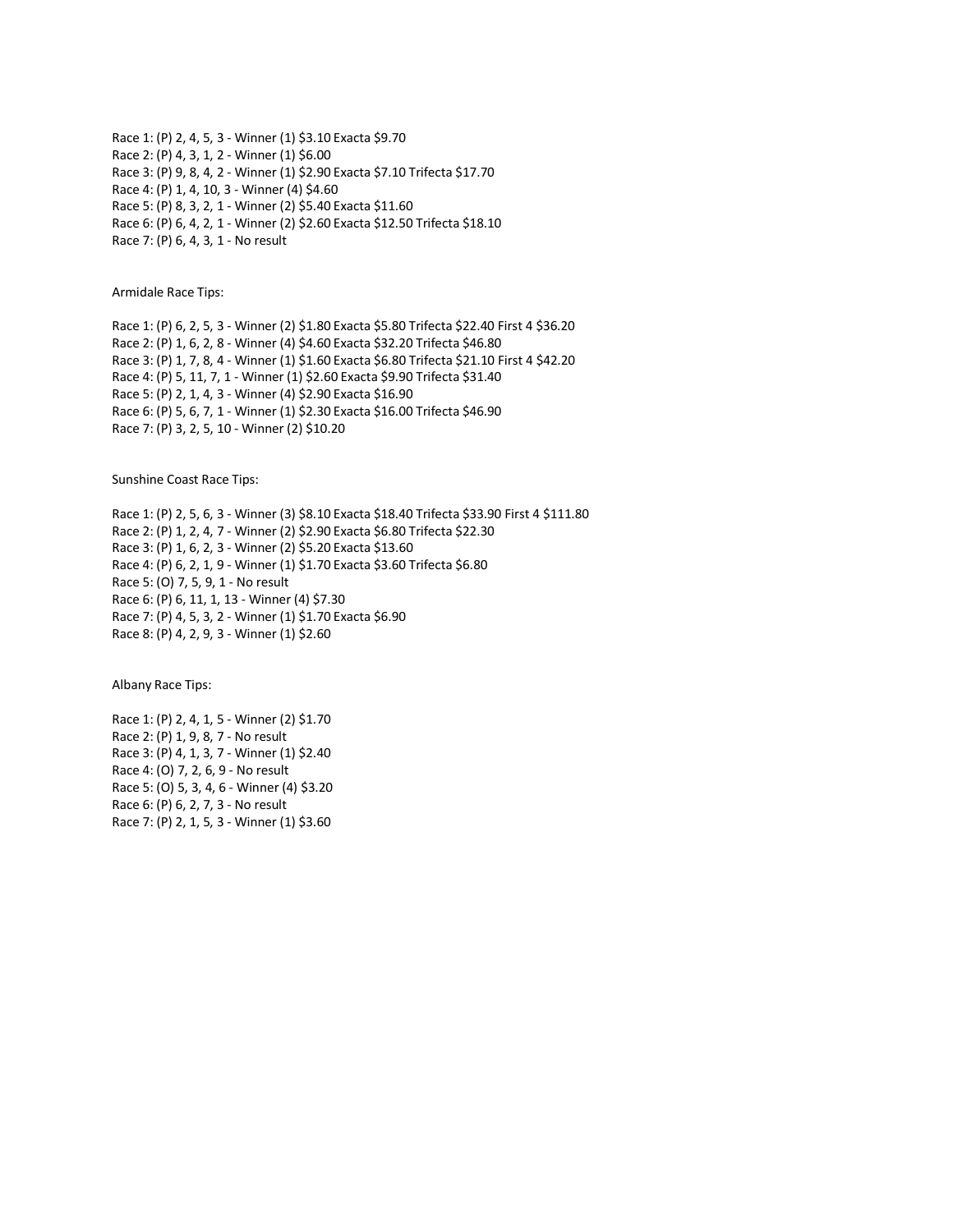Sunday 13th January 2019

## **Results summary for 13 Jan 2019**

Top Special (\*) Selection Strike Rate - 66.67% - 2 from 3 selections Top Selection Strike Rate - 37.78% - 17 from 45 selections Top 2 Selections Strike Rate - 51.11% - 23 from 45 selections Total Strike Rate - 75.56% - 34 from 45 selections Exacta Strike Rate - 44.44% - 20 from 45 selections Trifecta Strike Rate - 15.56% - 7 from 45 selections

## **Best Selections**

Best Top Selection Win - \$5.20 Best Top 2 Selections Win - \$6.60 Best Win - All Selections - \$20.00 Best Exacta - \$109.90 Best Trifecta - \$291.50 Best First Four - \$172.40 Best Quadrella - nil

# **Selections for 13 Jan 2019**

Sale Race Tips:

Race 1: (P) 3, 6, 8, 5 - Winner (1) \$2.60 Exacta \$20.10 Trifecta \$37.10 First 4 \$152.20 Race 2: (P) 8, 12, 13, 4 - Winner (4) \$6.30 Exacta \$23.50 Race 3: (P) 10, 11, 15, 9 - Winner (1) \$2.80 Exacta \$13.00 Trifecta \$51.40 First 4 \$145.20 Race 4: (P) 9, 5, 2, 1 - Winner (1) \$3.90 Race 5: (P) 6, 5, 2, 4 - No result Race 6: (P) 1, 5, 8, 4 - No result Race 7: (P) 5, 6, 8, 3 - Winner (1) \$3.20 Exacta \$11.80 Trifecta \$291.50 Race 8: (P) 7, 3, 1, 4 - Winner (4) \$13.90 Exacta \$109.90 Trifecta \$291.50 Race 9: (P) 8, 10, 3, 7 - Winner (1) \$2.90 Exacta \$6.70

Port Lincoln Race Tips:

Race 1: (P) 8, 5, 3, 2 - Winner (1) \$1.40 Exacta \$7.10 Trifecta \$21.80 First 4 \$57.60 Race 2: (P) 4, 1, 3, 2 - Winner (4) \$8.40 Exacta \$14.40 Trifecta \$102.40 First 4 \$172.40 Race 3: (P) 3, 9, 5, 2 - Winner (1) \$2.10 Exacta \$8.90 Race 4: (P) 1, 5, 3, 6 - Winner (4) \$20.00 Exacta \$102.10 Trifecta \$273.00 Race 5: (O) 1, 5, 6, 3 - No result Race 6: (O) 4, 5, 9, 8 - Winner (1) \$3.40 Exacta \$10.20 Race 7: (P) 6, 7, 1, 3 - Winner (2) \$2.80

Wellington Race Tips:

Race 1: (O) 6, 4, 12, 9 - Winner (1) \$4.10 Race 2: (P) 10, 12, 8, 3 - Winner (1) \$1.30 Race 3: (P) 8, 2, 9, 11 - Winner (1) \$3.90 Exacta \$32.80 Race 4: (P) 3, 6, 15, 14 - Winner (3) \$15.50 Race 5: (P) 8, 10, 7, 9 - Winner (1) \$2.20 Race 6: (O) 2, 4, 13, 8 - Winner (2) \$2.00 Exacta \$6.80 Race 7: (O) 1, 5, 9, 3 - Winner (3) \$8.80

Coffs Harbour Race Tips: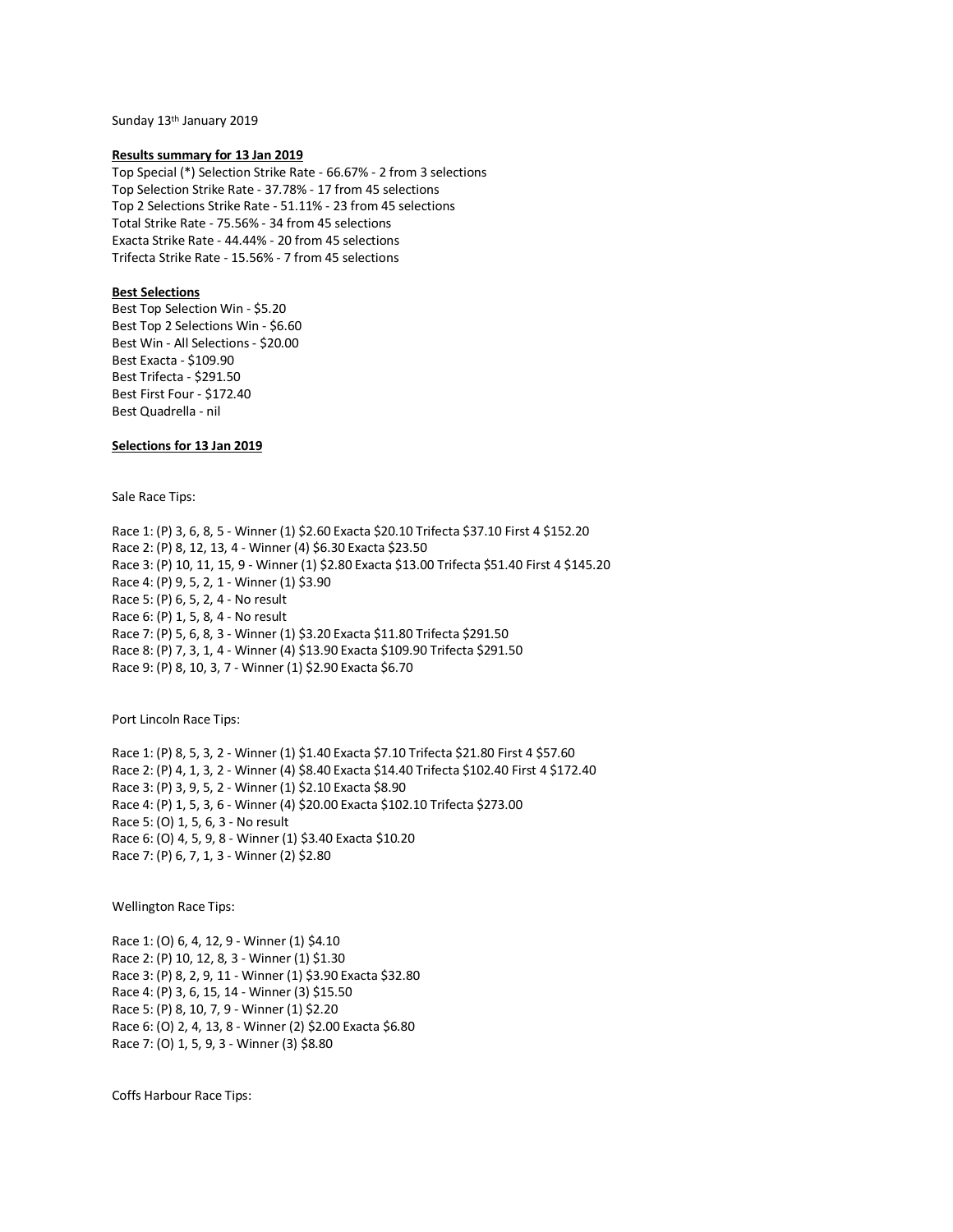Race 1: (\*) 12, 4, 6, 10 - Winner (1) \$1.50 Exacta \$5.90 Race 2: (P) 3, 13, 6, 14 - Winner (1) \$1.70 Race 3: (P) 7, 2, 4, 15 - Winner (2) \$6.60 Exacta \$21.20 Race 4: (P) 13, 3, 9, 6 - No result Race 5: (O) 9, 10, 11, 8 - Winner (4) \$13.80 Race 6: (\*) 9, 4, 6, 10 - Winner (1) \$2.20 Exacta \$11.20 Race 7: (O) 5, 9, 11, 14 - Winner (2) \$5.30

Sunshine Coast Race Tips:

Race 1: (P) 4, 1, 5, 6 - No result Race 2: (P) 2, 3, 4, 1 - Winner (2) \$3.80 Race 3: (O) 5, 10, 1, 11 - Winner (3) \$3.30 Exacta \$24.00 Race 4: (P) 9, 5, 10, 1 - Winner (1) \$1.40 Race 5: (O) 3, 6, 9, 4 - No result Race 6: (O) 2, 4, 10, 6 - Winner (1) \$5.20 Exacta \$25.00 Race 7: (O) 6, 12, 10, 9 - No result

Bunbury Race Tips:

Race 1: (\*) 4, 7, 2, 6 - No result Race 2: (P) 3, 9, 5, 2 - Winner (3) \$13.40 Exacta \$40.80 Race 3: (P) 5, 11, 10, 2 - Winner (4) \$6.10 Race 4: (O) 8, 7, 3, 6 - No result Race 5: (P) 7, 5, 1, 3 - Winner (3) \$2.30 Exacta \$8.10 Race 6: (O) 8, 9, 6, 2 - Winner (2) \$5.70 Race 7: (P) 3, 4, 2, 1 - No result Race 8: (P) 2, 9, 6, 1 - No result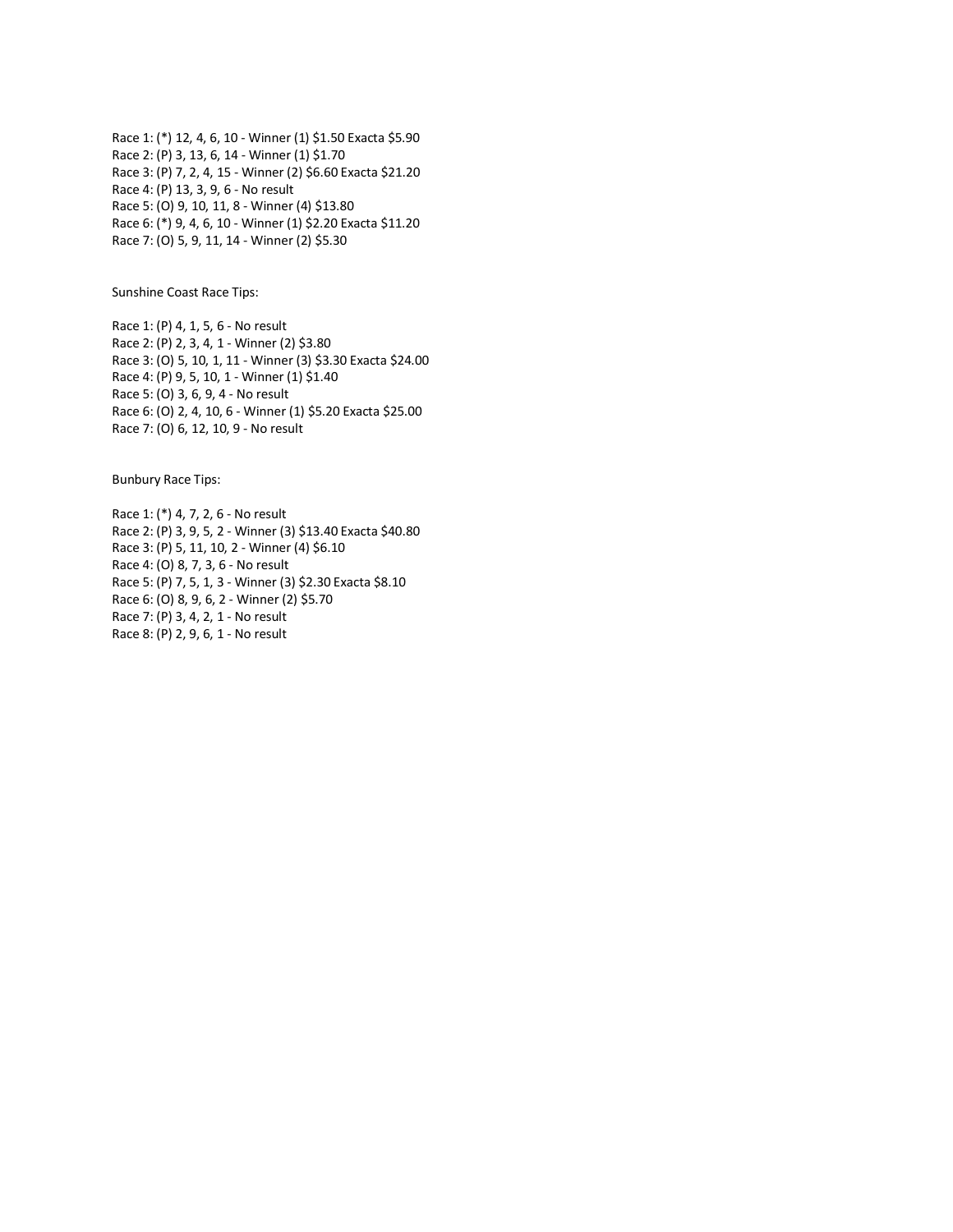Sunday 6<sup>th</sup> January 2019

## **Results summary for 06 Jan 2019**

Top Special (\*) Selection Strike Rate - 100.00% - 1 from 1 selections Top Selection Strike Rate - 22.73% - 10 from 44 selections Top 2 Selections Strike Rate - 34.09% - 15 from 44 selections Total Strike Rate - 65.91% - 29 from 44 selections Exacta Strike Rate - 38.64% - 17 from 44 selections Trifecta Strike Rate - 11.36% - 5 from 44 selections

# **Best Selections**

Best Top Selection Win - \$4.00 Best Top 2 Selections Win - \$35.00 Best Win - All Selections - \$35.00 Best Exacta - \$73.00 Best Trifecta - \$235.70 Best First Four - \$37.40 Best Quadrella - \$642.60

# **Selections for 06 Jan 2019**

Gilgandra Race Tips

Race 1: (P) 10, 3, 11, 1 - No result Race 2: (O) 4, 7, 5, 8 - Winner (4) \$2.90 Exacta \$62.60 Race 3: (O) 7, 3, 1, 4 - Winner (4) \$4.10 Race 4: (O) 1, 7, 5, 2 - Winner (4) \$3.00 Race 5: (O) 1, 3, 10, 9 - Winner (1) \$3.20 Race 6: (O) 7, 6, 4, 1 - Winner (2) \$10.30 Exacta \$55.30 Trifecta \$235.70 Race 7: (O) 5, 3, 7, 1 - Winner (2) \$35.00 Quadrella \$642.60

Mornington Race Tips:

Race 1: (P) 8, 2, 9, 6 - No result Race 2: (O) 9, 3, 7, 10 - Winner (4) \$7.20 Exacta \$53.10 Race 3: (P) 10, 7, 11, 9 - Winner (1) \$2.90 Exacta \$13.60 Race 4: (P) 2, 4, 5, 3 - No result Race 5: (P) 3, 7, 6, 2 - No result Race 6: (P) 4, 1, 8, 9 - Winner (2) \$2.70 Race 7: (P) 6, 7, 3, 10 - No result

Murwillumbah Race Tips:

Race 1: (P) 2, 7, 4, 1 - Winner (4) \$2.40 Exacta \$14.50 Race 2: (P) 4, 2, 7, 12 - Winner (1) \$4.00 Exacta \$8.50 Race 3: (P) 5, 4, 7, 1 - Winner (1) \$1.80 Race 4: (P) 7, 5, 3, 8 - Winner (4) \$17.20 Exacta \$73.00 Race 5: (P) 3, 13, 12, 8 - No result Race 6: (P) 1, 6, 9, 11 - Winner (3) \$13.10 Race 7: (P) 4, 1, 6, 7 - No result

Sunshine Coast Race Tips:

Race 1: (P) 1, 4, 3, 11 - Winner (2) \$2.50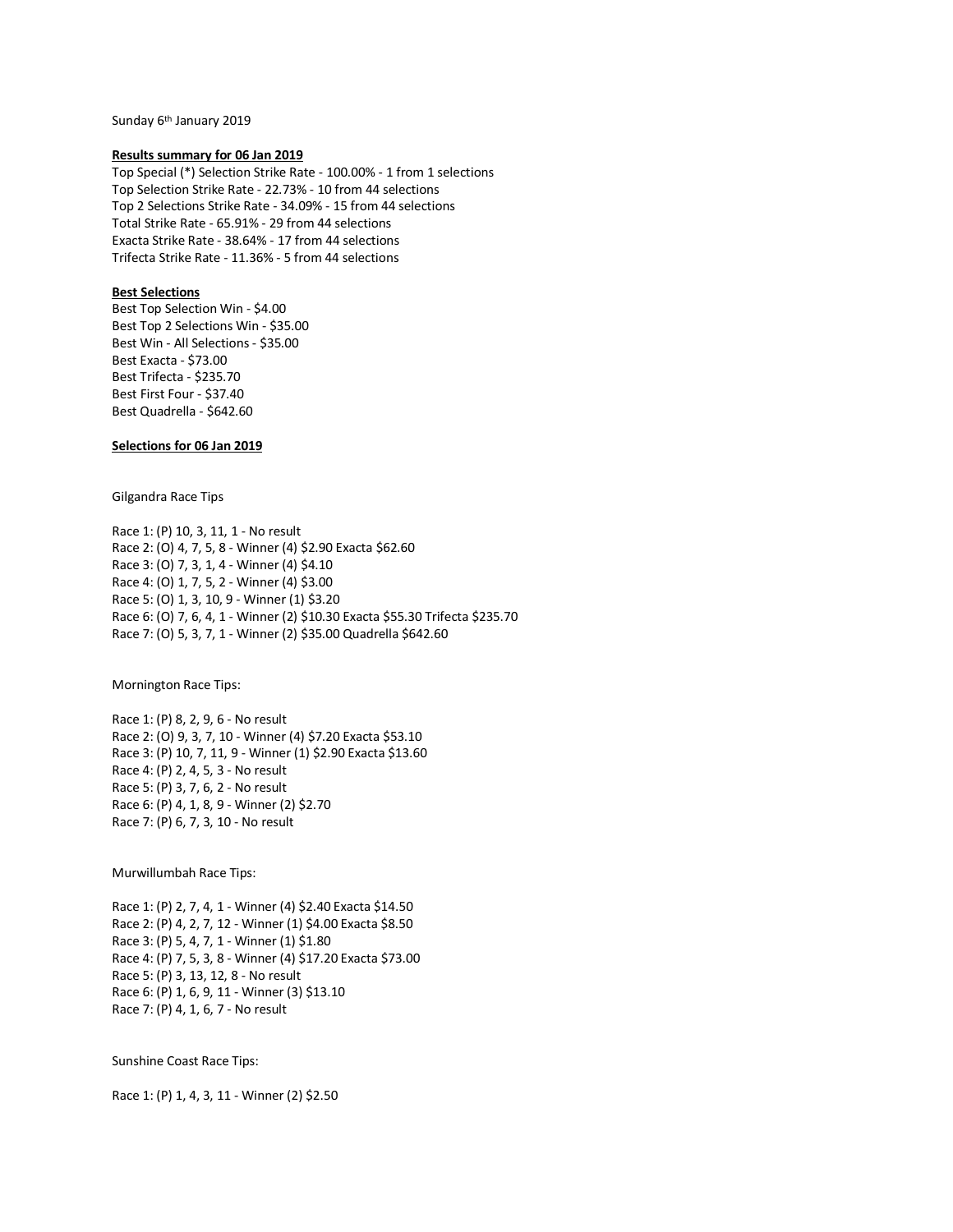Race 2: (\*) 3, 5, 2, 7 - Winner (1) \$1.80 Exacta \$7.80 Race 3: (P) 1, 3, 5, 9 - Winner (4) \$23.60 Race 4: (P) 1, 4, 5, 8 - Winner (1) \$1.50 Exacta \$6.30 Race 5: (P) 1, 2, 3, 7 - Winner (2) \$1.90 Exacta \$2.90 Race 6: (P) 2, 12, 4, 13 - No result Race 7: (O) 6, 1, 7, 2 - No result

Albany Race Tips:

Race 1: (P) 5, 1, 6, 7 - No result Race 2: (P) 8, 4, 7, 5 - No result Race 3: (P) 3, 2, 1, 6 - Winner (3) \$4.00 Exacta \$10.20 Trifecta \$39.40 Race 4: (P) 7, 1, 2, 9 - Winner (3) \$4.80 Race 5: (P) 3, 9, 4, 5 - No result Race 6: (P) 5, 8, 4, 9 - Winner (1) \$2.20 Race 7: (P) 8, 9, 3, 7 - Winner (1) \$3.10 Exacta \$20.00 Race 8: (P) 5, 4, 6, 8 - No result

Warrnambool Race Tips:

Race 1: (P) 1, 5, 8, 6 - Winner (1) \$2.60 Exacta \$10.60 Race 2: (P) 10, 3, 9, 1 - Winner (4) \$2.10 Exacta \$8.10 Trifecta \$13.30 Race 3: (P) 5, 14, 10, 3 - No result Race 4: (P) 8, 3, 14, 12 - Winner (1) \$2.60 Race 5: (P) 3, 8, 2, 4 - Winner (3) \$3.70 Exacta \$21.30 Trifecta \$67.40 Race 6: (P) 6, 2, 1, 4 - Winner (3) \$2.50 Exacta \$7.40 Trifecta \$14.80 First 4 \$37.40 Race 7: (P) 4, 7, 5, 11 - Winner (3) \$7.10 Exacta \$68.20 Race 8: (P) 8, 3, 6, 7 - No result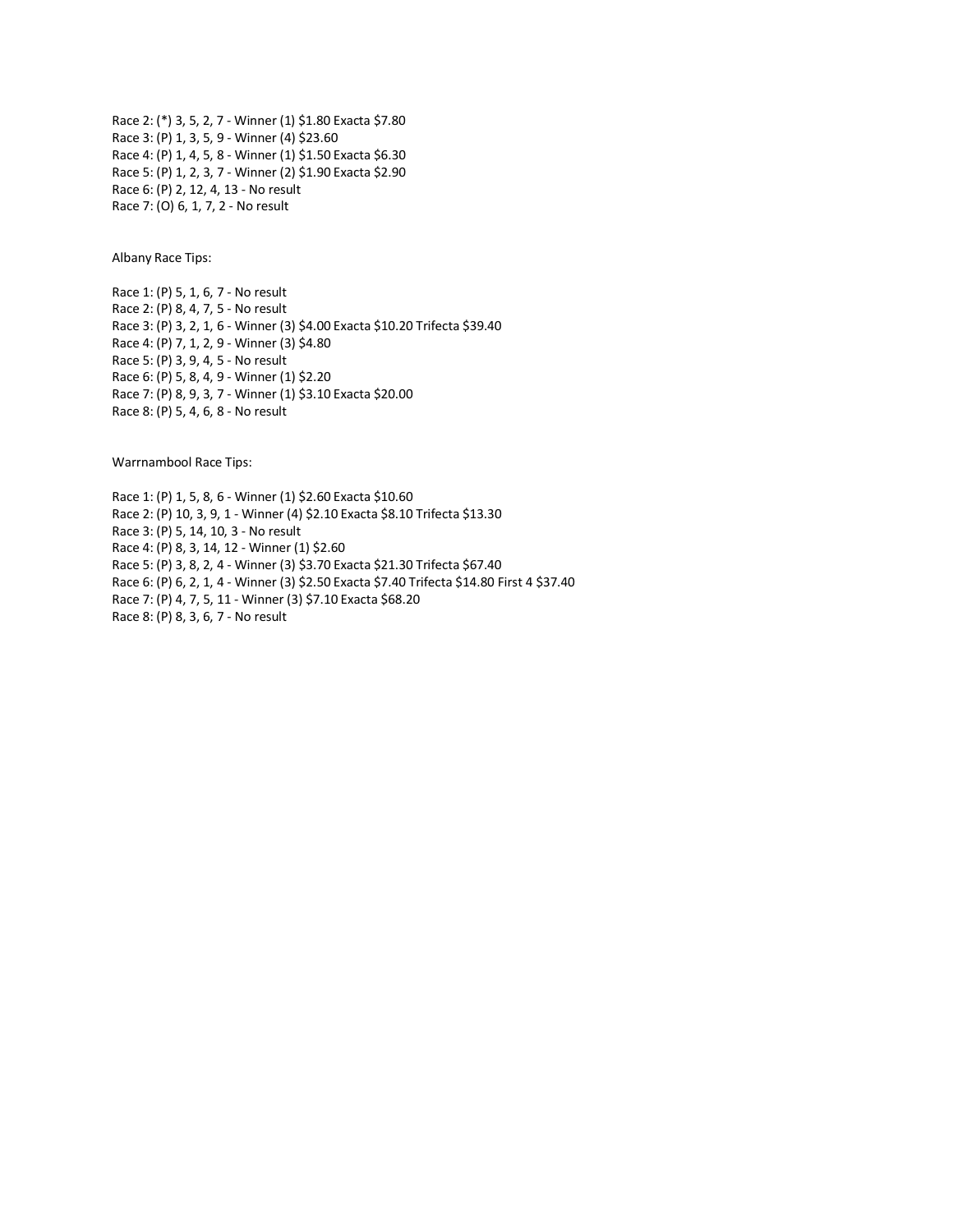Sunday 30th December 2018

## **Results summary for 30 Dec 2018**

Top Special (\*) Selection Strike Rate - 100.00% - 1 from 1 selections Top Selection Strike Rate - 25.58% - 11 from 43 selections Top 2 Selections Strike Rate - 39.53% - 17 from 43 selections Total Strike Rate - 65.12% - 28 from 43 selections Exacta Strike Rate - 32.56% - 14 from 43 selections Trifecta Strike Rate - 13.95% - 6 from 43 selections

## **Best Selections**

Best Top Selection Win - \$12.40 Best Top 2 Selections Win - \$12.40 Best Win - All Selections - \$19.30 Best Exacta - \$192.50 Best Trifecta - \$266.30 Best First Four - \$62.60 Best Quadrella - nil

# **Selections for 30 Dec 2018**

Corowa Race Tips

Race 1: (O) 12, 8, 6, 4 - Winner (4) \$6.00 Race 2: (P) 9, 4, 8, 5 - Winner (2) \$2.30 Race 3: (P) 6, 2, 1, 4 - Winner (2) \$2.60 Exacta \$17.10 Race 4: (P) 3, 1, 5, 7 - Winner (1) \$5.70 Exacta \$35.40 Race 5: (P) 6, 7, 10, 2 - Winner (2) \$2.40 Exacta \$7.90 Race 6: (P) 3, 2, 4, 7 - Winner (4) \$19.30 Exacta \$192.50 Trifecta \$266.30 Race 7: (P) 6, 11, 3, 2 - Winner (1) \$1.70

Seymour Race Tips:

Race 1: (P) 9, 5, 2, 3 - No result Race 2: (P) 14, 5, 4, 10 - Winner (1) \$3.10 Exacta \$7.50 Race 3: (P) 13, 3, 11, 10 - Winner (3) \$2.90 Race 4: (P) 5, 8, 3, 6 - Winner (2) \$4.80 Race 5: (P) 5, 6, 7, 8 - No result Race 6: (P) 5, 2, 3, 9 - Winner (3) \$8.30 Race 7: (P) 5, 9, 7, 8 - Winner (4) \$2.80 Race 8: (P) 11, 9, 12, 8 - Winner (2) \$3.60 Exacta \$10.10

Orange Race Tips:

Race 1: (P) 2, 3, 1, 4 - Winner (3) \$3.60 Exacta \$9.00 Race 2: (\*) 8, 1, 3, 6 - Winner (1) \$1.50 Exacta \$2.80 Race 3: (P) 14, 11, 1, 2 - Winner (4) \$3.20 Exacta \$20.20 Race 4: (P) 4, 9, 2, 3 - No result Race 5: (P) 1, 6, 5, 4 - No result Race 6: (P) 6, 7, 5, 1 - No result Race 7: (P) 6, 4, 10, 3 - No result

Naracoorte Race Tips: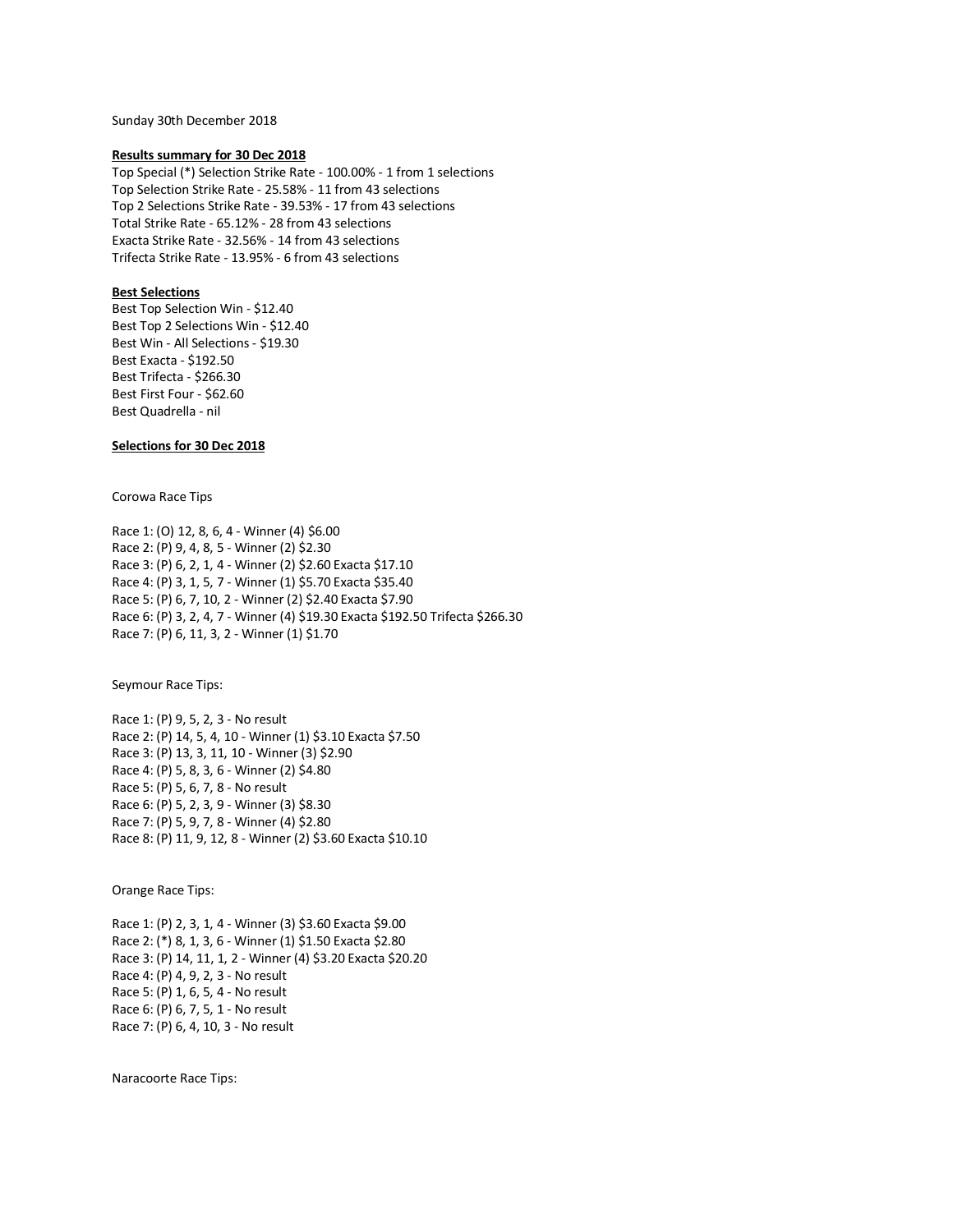Race 1: (P) 7, 8, 2, 1 - Winner (3) \$3.50 Exacta \$13.20 Trifecta \$31.90 First 4 \$62.60 Race 2: (P) 8, 1, 4, 9 - Winner (2) \$2.40 Race 3: (P) 3, 2, 1, 5 - Winner (4) \$4.30 Exacta \$18.20 Trifecta \$52.90 Race 4: (P) 1, 2, 6, 3 - Winner (1) \$1.40 Exacta \$6.20 Trifecta \$8.10 Race 5: (P) 4, 7, 9, 10 - No result Race 6: (P) 2, 8, 7, 10 - No result

Sunshine Coast Race Tips:

Race 1: (P) 5, 7, 4, 2 - Winner (1) \$2.20 Race 2: (P) 1, 3, 2, 5 - Winner (1) \$1.40 Race 3: (P) 6, 3, 9, 1 - Winner (4) \$3.80 Exacta \$14.50 Trifecta \$56.70 Race 4: (P) 9, 3, 13, 11 - No result Race 5: (P) 4, 2, 5, 6 - No result Race 6: (P) 5, 7, 4, 2 - Winner (1) \$2.00 Exacta \$4.60 Trifecta \$12.70 Race 7: (P) 7, 4, 2, 1 - No result

Geraldton Race Tips:

Race 1: (P) 8, 9, 7, 1 - Winner (4) \$3.10 Race 2: (P) 3, 12, 10, 1 - Winner (1) \$2.80 Race 3: (O) 8, 9, 4, 7 - Winner (1) \$12.40 Race 4: (P) 1, 9, 7, 4 - Winner (1) \$2.00 Race 5: (P) 4, 6, 5, 3 - No result Race 6: (O) 7, 9, 3, 6 - No result Race 7: (O) 10, 4, 6, 2 - No result Race 8: (O) 5, 8, 6, 10 - No result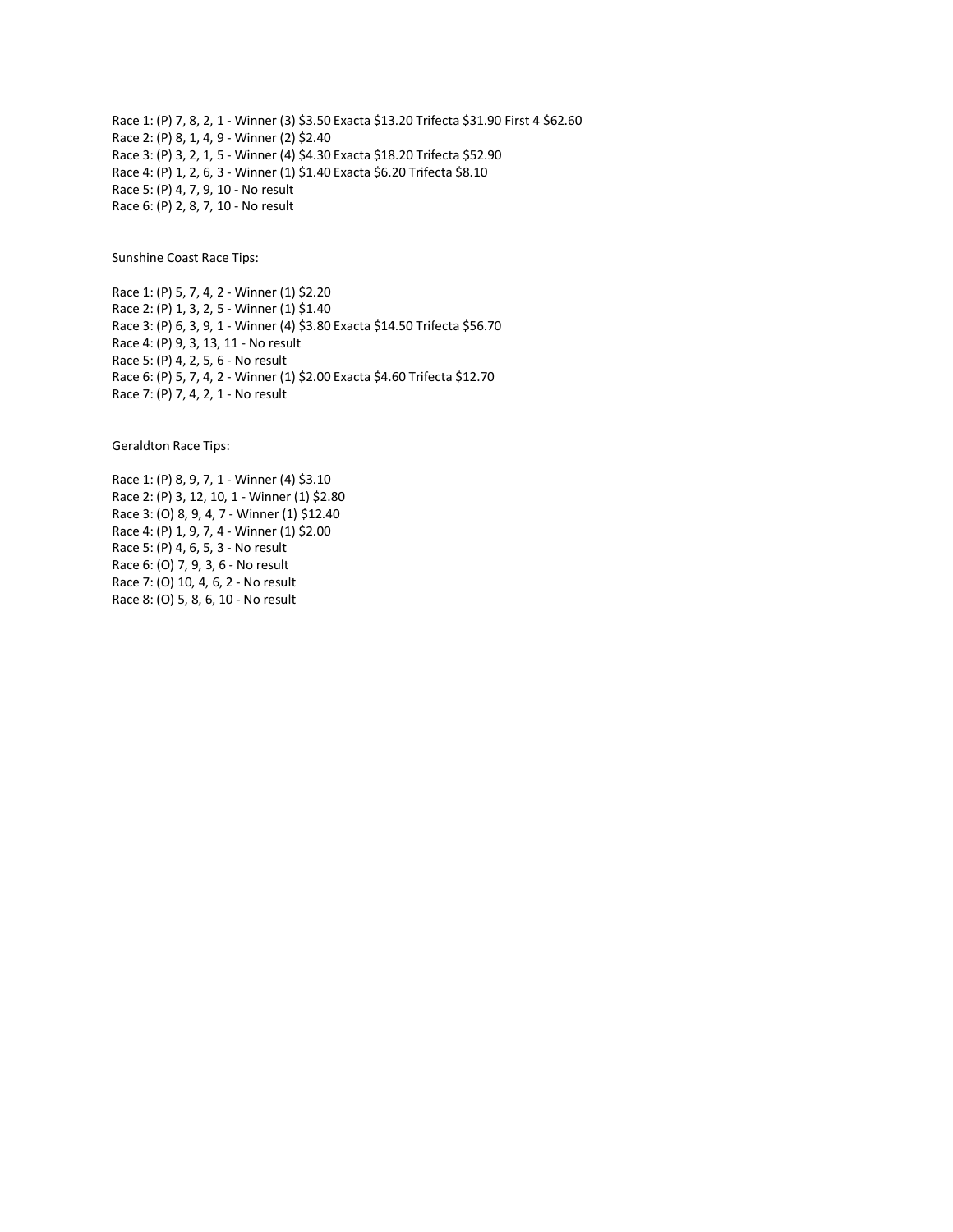Sunday 23rd December 2018

## **Results summary for 23 Dec 2018**

Top Special (\*) Selection Strike Rate - 66.67% - 2 from 3 selections Top Selection Strike Rate - 17.78% - 8 from 45 selections Top 2 Selections Strike Rate - 44.44% - 20 from 45 selections Total Strike Rate - 68.89% - 31 from 45 selections Exacta Strike Rate - 37.78% - 17 from 45 selections Trifecta Strike Rate - 13.33% - 6 from 45 selections

# **Best Selections**

Best Top Selection Win - \$4.30 Best Top 2 Selections Win - \$6.80 Best Win - All Selections - \$17.10 Best Exacta - \$64.20 Best Trifecta - \$308.00 Best First Four - \$156.80 Best Quadrella - nil

# **Selections for 23 Dec 2018**

Sale Race Tips

Race 1: (P) 1, 6, 3, 9 - Winner (3) \$1.80 Exacta \$24.20 Trifecta \$89.90 Race 2: (P) 6, 3, 9, 10 - Winner (2) \$5.50 Exacta \$21.50 Race 3: (P) 11, 12, 14, 7 - No result Race 4: (P) 3, 2, 10, 6 - Winner (4) \$8.10 Exacta \$16.80 Race 5: (P) 2, 4, 7, 3 - No result Race 6: (P) 5, 4, 3, 2 - Winner (1) \$2.50 Race 7: (P) 6, 2, 12, 7 - No result Race 8: (P) 7, 4, 3, 6 - No result Race 9: (P) 1, 5, 7, 4 - Winner (2) \$2.90

Moruya Race Tips:

Race 1: (P) 2, 9, 6, 5 - Winner (1) \$2.00 Race 2: (O) 9, 4, 5, 2 - Winner (4) \$5.10 Exacta \$47.60 Race 3: (P) 11, 14, 5, 4 - Winner (4) \$11.10 Race 4: (P) 3, 4, 8, 14 - Winner (2) \$4.30 Race 5: (P) 13, 6, 2, 5 - No result Race 6: (P) 2, 6, 3, 5 - Winner (2) \$6.80 Race 7: (P) 2, 7, 10, 8 - No result

Taree Race Tips:

Race 1: (P) 1, 7, 4, 6 - No result Race 2: (P) 9, 6, 3, 2 - Winner (4) \$2.30 Race 3: (P) 9, 5, 11, 2 - Winner (1) \$4.30 Race 4: (P) 6, 7, 5, 10 - No result Race 5: (P) 3, 5, 6, 8 - Winner (3) \$17.10 Exacta \$64.20 Trifecta \$308.00 Race 6: (P) 6, 7, 10, 3 - Winner (2) \$2.30 Exacta \$22.10 Race 7: (P) 6, 1, 7, 10 - No result

Sunshine Coast Race Tips: